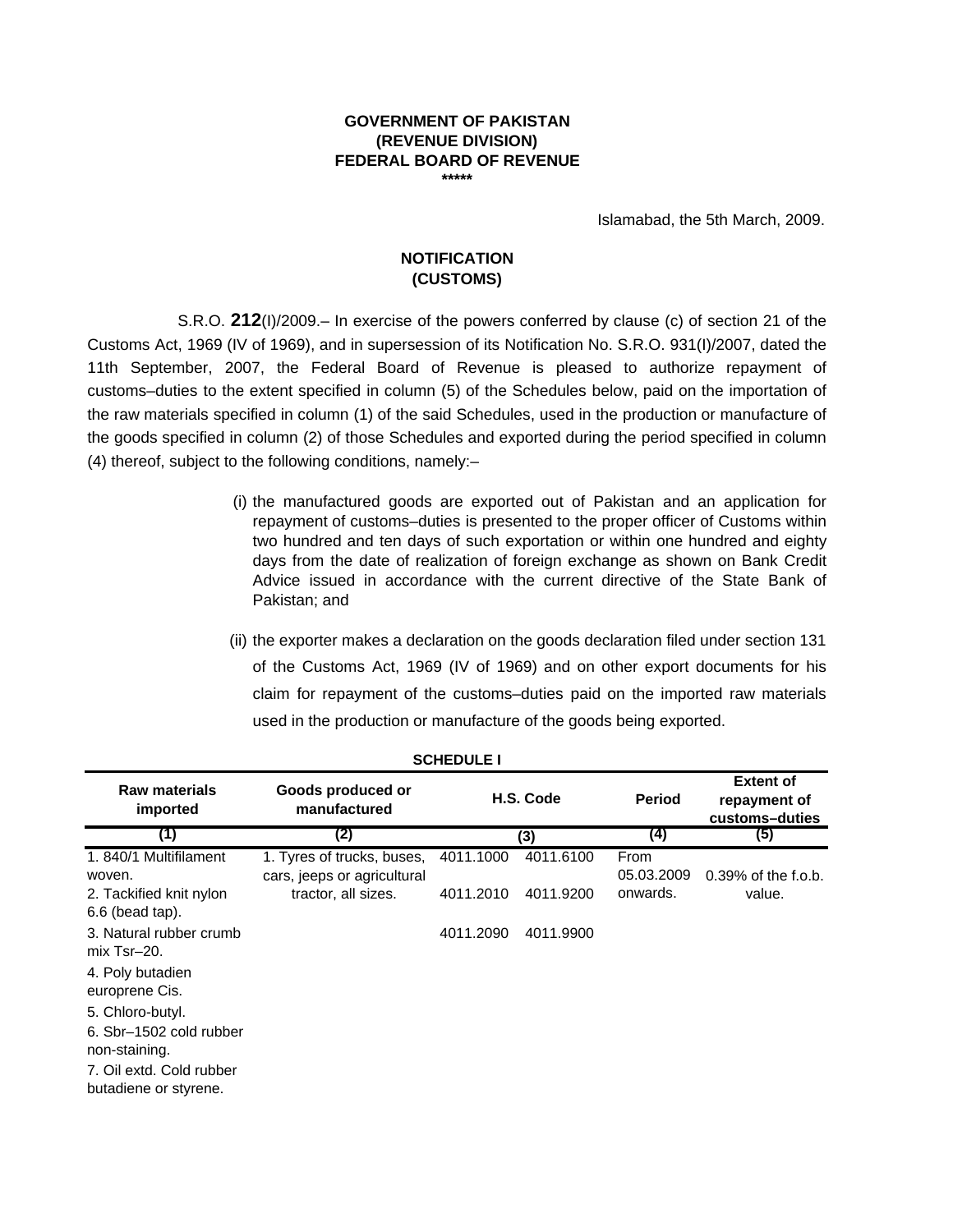8. N–326 Haf–Ls carbon black. 9. N–660 Gpf carbon black.

10. Sulfur rubber maker.

11. Dpg. accelerator. 12. Sulfonamide accelerator. 13. Stearic acid. 14. Benzothiozole disulfide. 15. Agerite resin Dantiox. 16. Tructol 40 N-S flakes. 17. Zinc oxide fast curing grade. 18. Oil mod. phenol. 19. Wax blend. 20. Antioxidant or antiozonant. 21. Delayed action sulfonamide accelerator. 22. Santogard Pvi. 23. Tackifying resin. 24. Bonding agent. 25. Organic bonding agent. 26. Crystex Hs Ot–20. 27. Cobalt adhension promoter. 28. Actiplast. 29. Renacit Vpka–915.6. 30. Bead wire. 31. Brass plated steel tyre cord. 32. Polyester tyre cord fabric. 33. Tcfn–style. 34. N–550 Fast ext. 35. N–220 Isaf carbon black. 36. Perkasil Ks–300 (Grs).

37. Vulkanox–3100.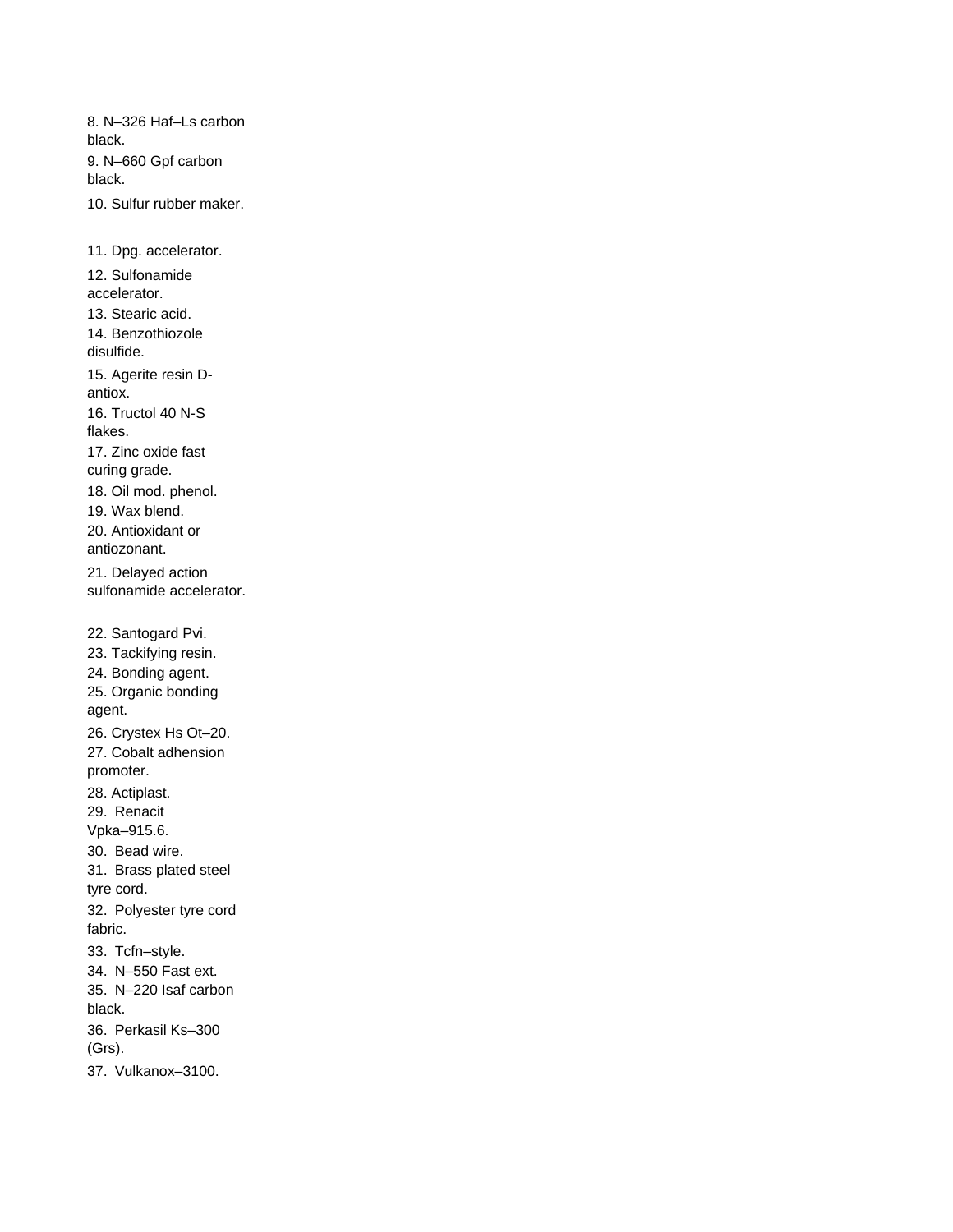| 1. Isobutylene or<br>isoprene copolymer.                                                                                                                                                                                                                                                                                                                                                                                                                                                                | Tubes of trucks,<br>2.<br>buses, cars, jeeps or                                                            | 4013.1010 | 4013.9010      | From<br>05.03.2009             | 0.97% of the f.o.b.<br>value. |
|---------------------------------------------------------------------------------------------------------------------------------------------------------------------------------------------------------------------------------------------------------------------------------------------------------------------------------------------------------------------------------------------------------------------------------------------------------------------------------------------------------|------------------------------------------------------------------------------------------------------------|-----------|----------------|--------------------------------|-------------------------------|
| 2. Epdm polymer<br>(Kelton-520).<br>3. N-660 Gpf carbon<br>black.<br>4. Sulfur rubber maker.<br>5. Tetramethyl<br>thiurumdisulfide<br>accelerator.<br>6. Mercapto-<br>benzothiozole.<br>7. Stearic acid.<br>8. Fully refined paraffin<br>wax.<br>9. Zinc oxide fast curing<br>grade.<br>10. Tube valve.                                                                                                                                                                                                 | agricultural tractor, all<br>sizes.                                                                        | 4013.1020 | 4013.9030      | onwards.                       |                               |
| Natural rubber<br>1.<br>crumb mix.Tsr-20.<br>Sbr-1502 cold<br>2.<br>rubber non-staining.<br>Oil extd. cold<br>3.<br>rubber butadiene or<br>styrene.<br>4.<br>N-660 Gpf carbon<br>black.<br>Sulfur rubber<br>5.<br>maker.<br>Tetramethyl<br>6.<br>thiurumdisulfide<br>accelerator.<br>Stearic acid.<br>7.<br>Fully refined<br>8.<br>paraffin wax.<br>Agerite resin<br>9.<br>D.antiox.<br>10. Zinc oxide fast<br>curing grade.<br>11. Delayed action<br>sulfonamide accelerator.<br>12. Tackifying resin. | 3.<br>Flaps of all sizes.                                                                                  | 4012.9010 | 4012.9020 From | 05.03.2009<br>onwards.         | 0.17% of the f.o.b.<br>value. |
| 1. Natural rubber.<br>2. Bormo butyl.<br>3. Carbon black.<br>4. Resin SP 1045.<br>5. Accelerator MBTS<br>(DM/MG).<br>6. CBS/CZ.                                                                                                                                                                                                                                                                                                                                                                         | Motorcycle, scooter, 4011.4000<br>4.<br>trolley, rickshaw or<br>wheelbarrow (trolley)<br>tyres, all sizes. |           | 4011.9900      | From<br>05.03.2009<br>onwards. | 0.26% of the f.o.b.<br>value. |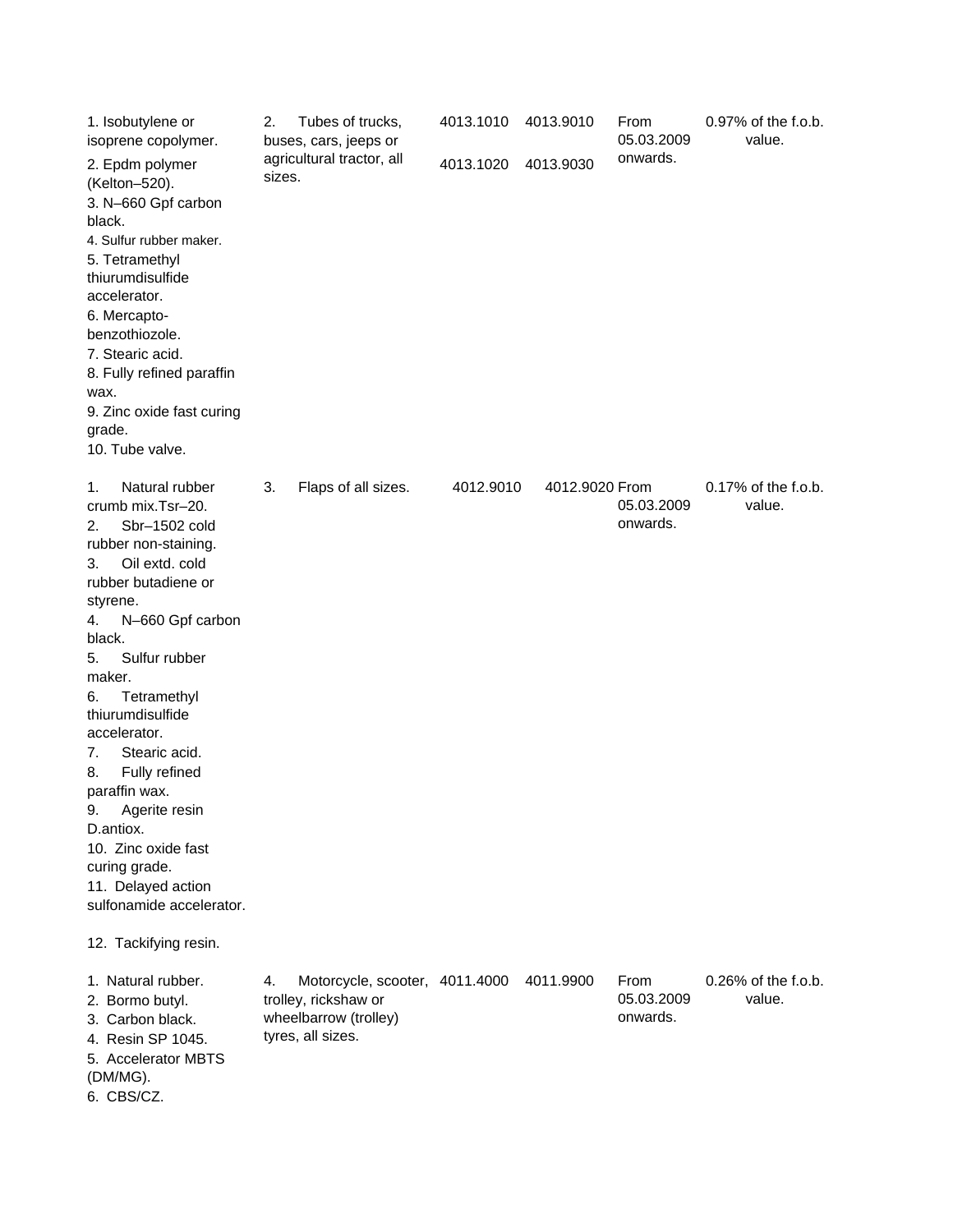7. MBT. 8. Vulkanox (NA–4010). 9. Santoflex IPPD. 10. Flectol. 11. PVI. 12. Zinc oxide. 13. Bead-wire metal. 14. Tyre cord. 15. Sulphur. 16. Stearic acid. 17. Oil (carbon black oil). 1. Synthetic rubber butyl. 5. Motorcycle, scooter, 4013.9020 4013.9090 2. Carbon black. 3. Accelerator MBTS (DM/MG). 4. ZDC (vulkacit DM/MG). 5. Accelerator TMTD. 6. Zinc oxide. 7. Sulphur. 8. Oil (carbon black oil). 9. Stearic acid. 10. Nozzle (tube valves). 1. Raw rubber RSS-1. 6. Bicycle tyres, all sizes. 4011.5000 **From** 2. Raw rubber RSS–4/5. 3. Natural raw rubber TSR-L. 4. Synthetic rubber SBR-1502. 5. Carbon black N–550. 6. Zinc oxide active. 7. Pilnox TMQ. 8. Antioxidant flexzone 3C. 9. Accelerator M.O.Z. (MBS). 10. Accelerator MBT (M). 11. Accelerator DM (MBTS). 12. Accelerator TMTD. 13. Accelerator D.P.G. 14. Benzonic acid. 05.03.2009 onwards. From 05.03.2009 onwards. 0.15% of the f.o.b. value. 3.45% of the f.o.b. value. rickshaw or wheelbarrow (trolley) tubes, all sizes.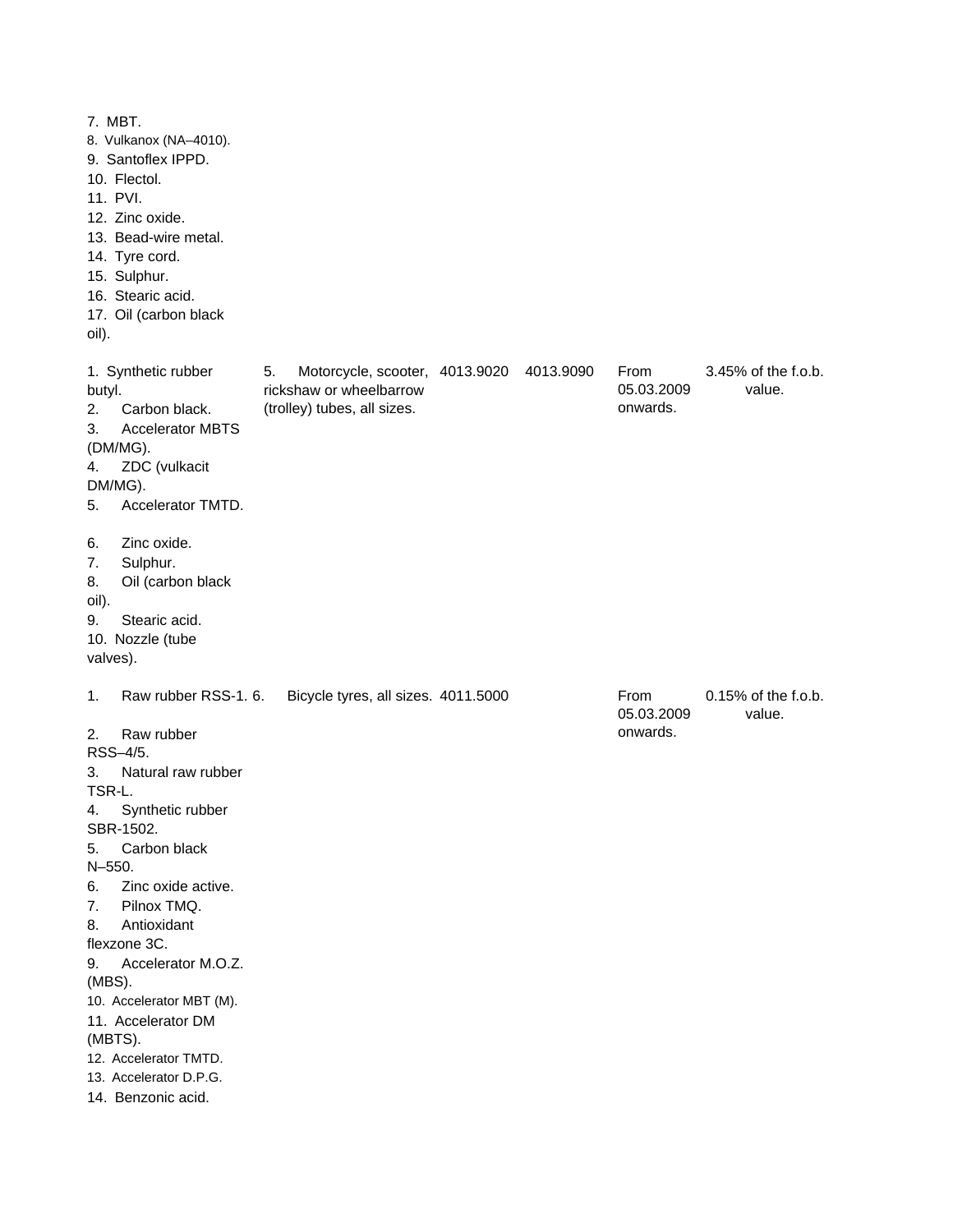| 15. Diethylene glycol.<br>16. Rosin pale.<br>17. Titanium dioxide.<br>18. Iron oxide yellow.<br>19. Master batch<br>yellow-316.<br>20. Nylon tyre cord<br>fabric-840/D1.<br>21. Reels bead wire<br>96mm.                                                                                                         |        |                     |        |                    |                                |                               |
|------------------------------------------------------------------------------------------------------------------------------------------------------------------------------------------------------------------------------------------------------------------------------------------------------------------|--------|---------------------|--------|--------------------|--------------------------------|-------------------------------|
| Raw rubber TPC-3 7.<br>1.<br>white.<br>2.<br>Natural raw rubber<br>TSR-L.<br>3. Zinc oxide active.<br>4. Accelerator DM<br>(MBTS).<br>5. Accelerator D.P.G.<br>6. Antioxidant MKLSP.<br>7. Benzonic acid.<br>8. Rosin pale.<br>9. Titanium dioxide.<br>10. Master batch red-<br>104.<br>11. Bicycle tube valves. | sizes. | <b>Bicycle</b>      | tubes, | all 4013.2000      | From<br>05.03.2009<br>onwards. | 0.82% of the f.o.b.<br>value. |
| 1. Natural rubber.<br>2. Reclaim rubber.<br>3. Carbon black.<br>4. Zinc oxide.<br>5. Stearic acid.<br>6. PBN (antioxidant).<br>7. Sulphur.<br>8. MBTS/CBS accelerator.<br>9. TMT accelerator.                                                                                                                    | 8.     | Solid rubber tyres. |        | 4012.1900          | From<br>05.03.2009<br>onwards. | Re.0.07 per<br>kilogram.      |
|                                                                                                                                                                                                                                                                                                                  |        |                     |        | <b>SCHEDULE II</b> |                                |                               |

| Raw materials<br>imported                                                                                                                                                            | Goods produced or<br>manufactured | H.S. Code | <b>Period</b>                  | <b>Extent of</b><br>repayment of<br>customs-duties |
|--------------------------------------------------------------------------------------------------------------------------------------------------------------------------------------|-----------------------------------|-----------|--------------------------------|----------------------------------------------------|
| (1)                                                                                                                                                                                  | (2)                               | (3)       | (4)                            | (5)                                                |
| 1. Borax.<br>2. Potassium (barium).<br>3. Bentes (sulphate).<br>4. Sodium sulphate.<br>5. Arsenic trioxide.<br>6. Selenium SE.<br>7. Zinc oxide.<br>8. Red lead.<br>9. Cobalt oxide. | Glass lamps for lanterns.         | 9405.9190 | From<br>05.03.2009<br>onwards. | 3.61% of the f.o.b.<br>value.                      |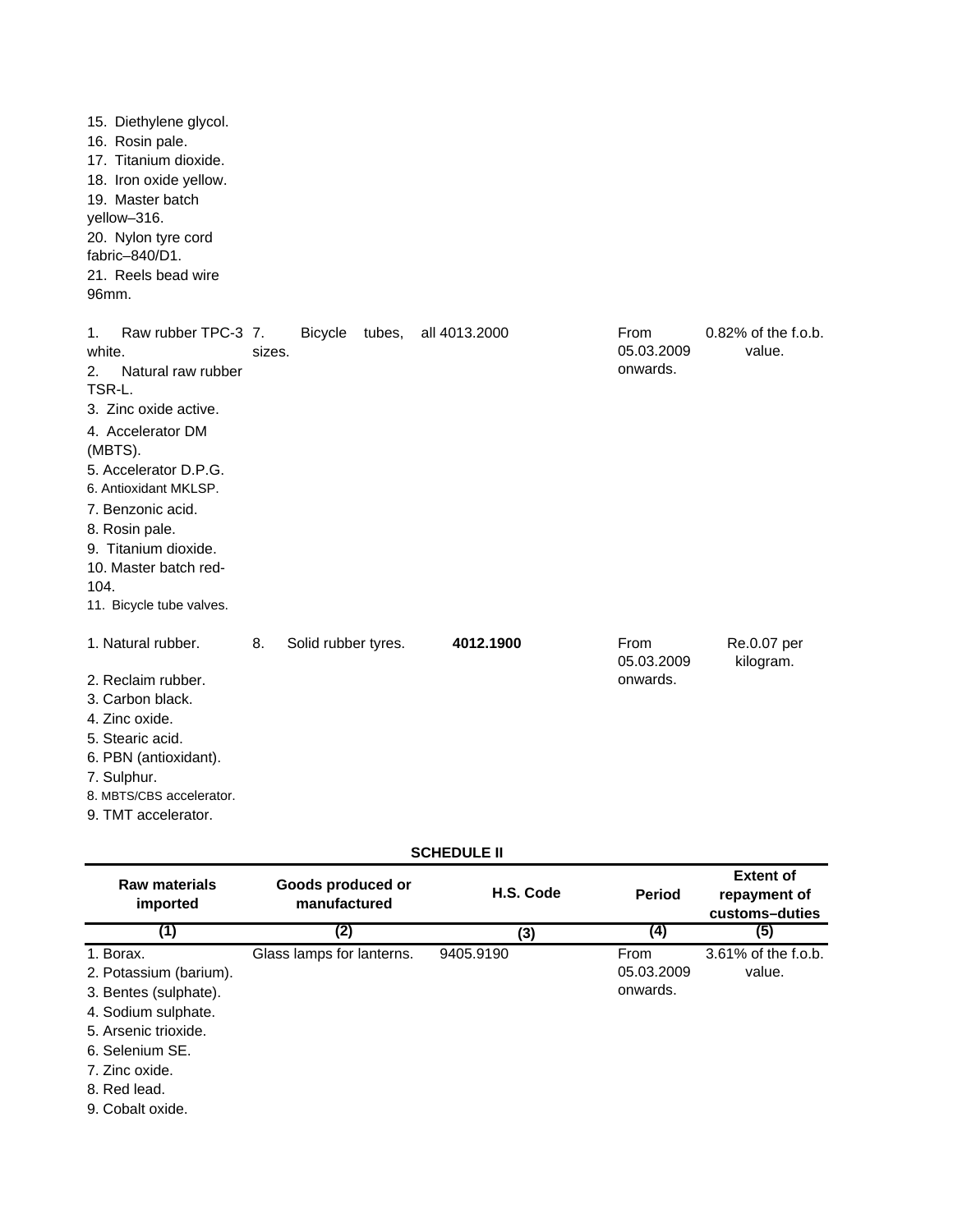| <b>SCHEDULE III</b>                                                                                                                                             |                                                 |           |                                |                                                    |  |  |
|-----------------------------------------------------------------------------------------------------------------------------------------------------------------|-------------------------------------------------|-----------|--------------------------------|----------------------------------------------------|--|--|
| <b>Raw materials</b><br>imported                                                                                                                                | Goods produced or<br>manufactured               | H.S. Code | <b>Period</b>                  | <b>Extent of</b><br>repayment of<br>customs-duties |  |  |
| (1)                                                                                                                                                             | (2)                                             | (3)       | (4)                            | (5)                                                |  |  |
| 1. Potassium chlorate.<br>2. Paraffin wax.<br>3. Red phosphorus.<br>4. Sulpher.<br>5. Boric acid.<br>6. Airth knite-700<br>(kessil).<br>7. Potassium bicromate. | Match boxes (wood splint 3605.0000<br>matches). |           | From<br>05.03.2009<br>onwards. | 1.49% of the f.o.b.<br>value.                      |  |  |
| 8. Titanium dioxide.<br>9. Glue (adhesive).<br>10. Gum rosin.<br>11. Printing ink.<br>12. BOPP film.                                                            |                                                 |           |                                |                                                    |  |  |

## **SCHEDULE IV**

|        | <b>Raw materials</b><br>imported     | Goods produced or<br>manufactured                                      |           | H.S. Code |                        | <b>Extent of</b><br>repayment of<br>customs-duties |
|--------|--------------------------------------|------------------------------------------------------------------------|-----------|-----------|------------------------|----------------------------------------------------|
|        | (1)                                  | (2)                                                                    |           | (3)       | (4)                    | (5)                                                |
| 1.     | Plastic moulding                     | 100% plastic goods 3916.1000<br>1.                                     |           | 3923.4000 | From                   | Rs.3.14 per                                        |
| 2.     | Low density<br>polyethylene (LDPE).  | including packing materials 3916.2000<br>used in the goods meant for   |           | 3923.5000 | 05.03.2009<br>onwards. | kilogram.                                          |
| 3.     | High density<br>polyethylene (HDPE). | export such as bottles, jars, 3917.1000<br>vials, containers, droppers |           | 3923.9090 |                        |                                                    |
| 4.     | Ethylene                             | and the like.                                                          | 3917.2100 | 3924.1000 |                        |                                                    |
|        | copolymer.                           |                                                                        |           |           |                        |                                                    |
| 5.     | Polypropylene                        |                                                                        | 3917.2200 | 3924.9000 |                        |                                                    |
| (PP).  |                                      |                                                                        |           |           |                        |                                                    |
| 6.     | Polypropylene                        |                                                                        | 3917.2310 | 3925.1000 |                        |                                                    |
|        | copolymers.                          |                                                                        |           |           |                        |                                                    |
| 7.     | Expandable                           |                                                                        | 3917.2390 | 3925.2000 |                        |                                                    |
|        | polystyrene.                         |                                                                        |           |           |                        |                                                    |
| 8.     | Styrene acrylonitrile                |                                                                        | 3917.2900 | 3925.3000 |                        |                                                    |
|        | copolymers (SAN).                    |                                                                        |           |           |                        |                                                    |
| 9.     | Acrylonitrile                        |                                                                        | 3917.3100 | 3925,9000 |                        |                                                    |
|        | butadiene styrene                    |                                                                        |           |           |                        |                                                    |
| (ABS). |                                      |                                                                        |           |           |                        |                                                    |
|        | 10. Polyvinyl chloride               |                                                                        | 3917.3200 | 3926.1000 |                        |                                                    |
|        | resin (PVC).                         |                                                                        |           |           |                        |                                                    |
|        | 11. PVC non-plasticized.             |                                                                        | 3917.3300 | 3926.3000 |                        |                                                    |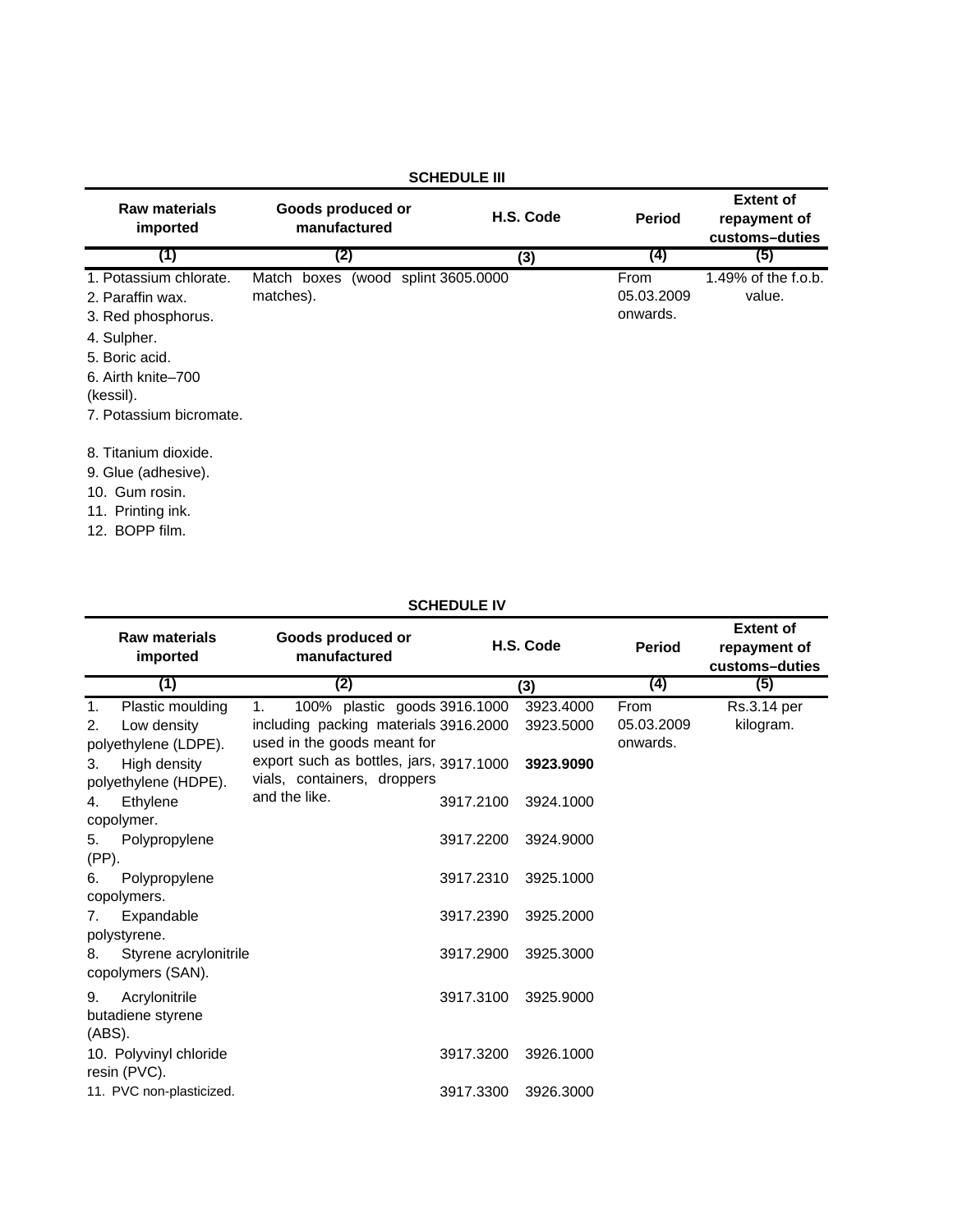| 12. PVC plasticized.            |    |  | 3917.3910                      | 3926.4010 |  |
|---------------------------------|----|--|--------------------------------|-----------|--|
| 13. Polyvinyl acetate<br>(PVA). |    |  | 3917.3990                      | 3926.4020 |  |
| 14. Polyacetal resin.           |    |  | 3917.4000                      | 3926.4030 |  |
| 15. Polycarbonate.              |    |  | 3918.1000                      | 3926.4090 |  |
|                                 |    |  | 3918.9000                      | 3926.9010 |  |
|                                 |    |  | 3919.1010                      | 3926.9020 |  |
|                                 |    |  | 3919.1020                      | 3926.9030 |  |
|                                 |    |  | 3919.1030                      | 3926.9040 |  |
|                                 |    |  | 3919.1090                      | 3926.9050 |  |
|                                 |    |  | 3919.9010                      | 3926.9060 |  |
|                                 |    |  | 3919.9090                      | 3926.9070 |  |
|                                 |    |  | 3922.1000                      | 3926.9091 |  |
|                                 |    |  | 3922.9000                      | 3926.9099 |  |
|                                 |    |  | 3923.1000                      | 9503.0010 |  |
|                                 |    |  | 3923.2100                      | 9503.0020 |  |
|                                 |    |  | 3923.2900                      | 9503.0030 |  |
|                                 |    |  | 3923.3010                      | 9503.0090 |  |
|                                 |    |  | 3923.3090                      |           |  |
| PVC moulding                    | 2. |  | Plastic erasers made 3926.1000 |           |  |
|                                 |    |  |                                |           |  |

compound.

of more than 50% content of PVC moulding compound.

| 1.76% of the f.o.b. |
|---------------------|
| value.              |
|                     |
|                     |

## **SCHEDULE V**

| <b>Raw materials</b><br>imported                                                            | Goods produced or<br>manufactured | H.S. Code | <b>Period</b>                  | <b>Extent of</b><br>repayment of<br>customs-duties |
|---------------------------------------------------------------------------------------------|-----------------------------------|-----------|--------------------------------|----------------------------------------------------|
| (1)                                                                                         | (2)                               | (3)       | (4)                            | (5)                                                |
| 1. Polypropylene.<br>2. Pigments<br>(masterbatch colours).                                  | 1. Plastic mats.                  | 3926.9099 | From<br>05.03.2009<br>onwards. | 2.86% of the f.o.b.<br>value.                      |
| 1. Natural rubber.<br>2. Reclaim rubber.<br>3. Carbon black.<br>4. Zinc oxide.              | 2. Rubber mats.                   | 4016.9100 | From<br>05.03.2009<br>onwards. | $0.37\%$ of the f.o.b.<br>value.                   |
| 5. Stearic acid.<br>6. PBN (antioxidant).<br>7. Sulphur.<br>8. MBTS.<br>9. TMT accelerator. | 3. Rubber carpeted mats.          | 4016.9100 | From<br>05.03.2009<br>onwards. | $0.24\%$ of the f.o.b.<br>value.                   |

| <b>SCHEDULE VI</b>               |                                   |           |               |                                                    |  |  |  |
|----------------------------------|-----------------------------------|-----------|---------------|----------------------------------------------------|--|--|--|
| <b>Raw materials</b><br>imported | Goods produced or<br>manufactured | H.S. Code | <b>Period</b> | <b>Extent of</b><br>repayment of<br>customs-duties |  |  |  |
|                                  |                                   | '3)       | (4)           | (5)                                                |  |  |  |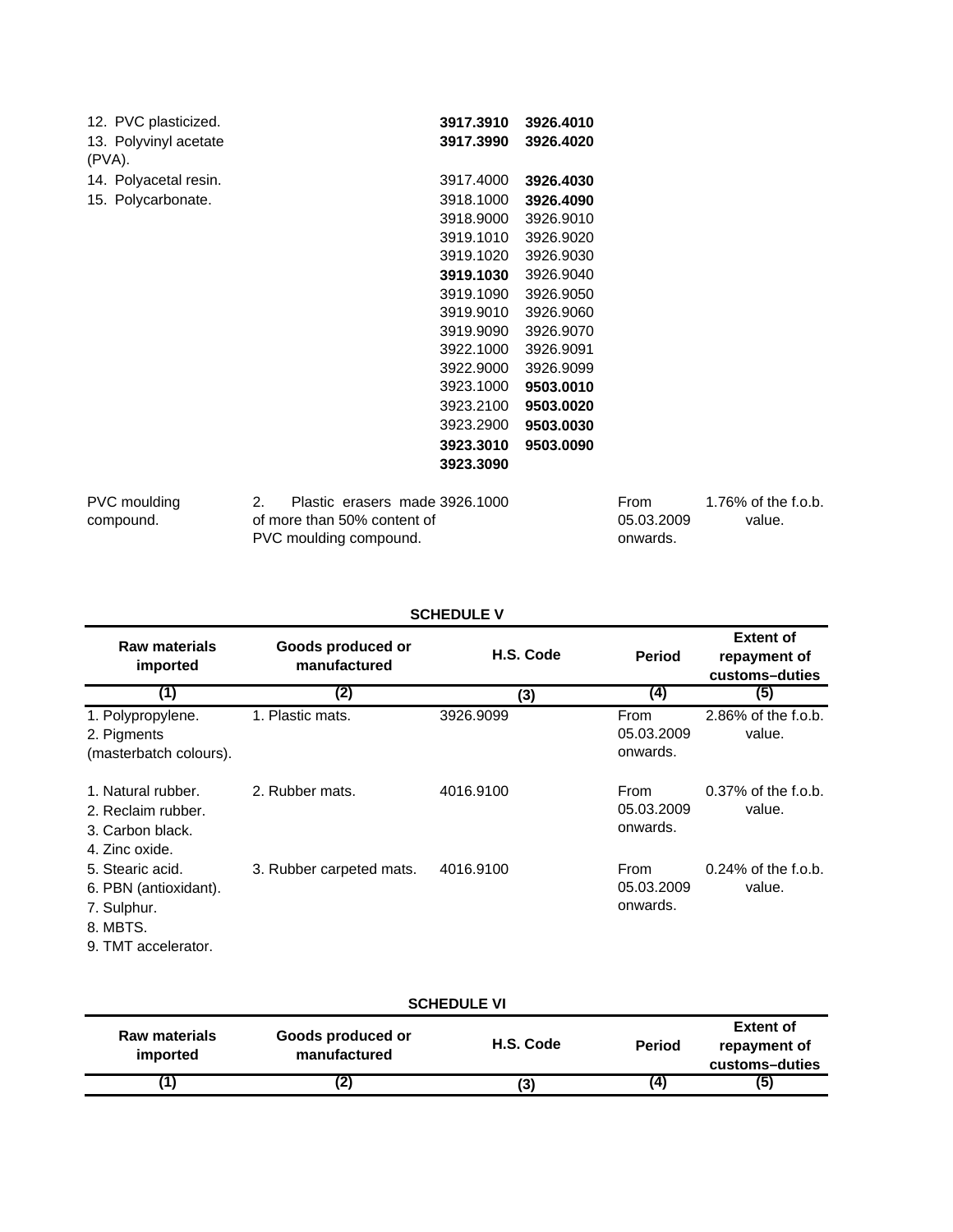| 1. Latex (40% water<br>content). | Latex rubber thread. | 4007.0010 | 4007.0090 | From<br>05.03.2009 | Rs.1.03 per<br>kilogram. |
|----------------------------------|----------------------|-----------|-----------|--------------------|--------------------------|
| 2. Darex.                        |                      |           |           | onwards.           |                          |
| 3. D.M.A.                        |                      |           |           |                    |                          |
| 4. Hapteen base.                 |                      |           |           |                    |                          |
| 5. Lactic casin.                 |                      |           |           |                    |                          |
| 6. Micro SOL (blue).             |                      |           |           |                    |                          |
| 7. Micro SOL (vio).              |                      |           |           |                    |                          |
| 8. Preventol.                    |                      |           |           |                    |                          |
| 9. Ralox.                        |                      |           |           |                    |                          |
| 10. Sun proof.                   |                      |           |           |                    |                          |
| 11. Tamol N.                     |                      |           |           |                    |                          |
| 12. Titanium.                    |                      |           |           |                    |                          |
| 13. ZMBT.                        |                      |           |           |                    |                          |
| 14. ZDBC.                        |                      |           |           |                    |                          |
| 15. ZDEC.                        |                      |           |           |                    |                          |
| 16. Formaline (50%               |                      |           |           |                    |                          |
| evaporation).                    |                      |           |           |                    |                          |
| 17. Oleic acid.                  |                      |           |           |                    |                          |
| 18. Zinc oxide.                  |                      |           |           |                    |                          |
| 19. Kaoline clay.                |                      |           |           |                    |                          |
| 20. Talcum powder.               |                      |           |           |                    |                          |
|                                  |                      |           |           |                    |                          |

## **SCHEDULE VII**

| <b>Raw materials</b><br>imported                                 | Goods produced or<br>manufactured                                | H.S. Code | <b>Period</b>                         | <b>Extent of</b><br>repayment of<br>customs-duties |
|------------------------------------------------------------------|------------------------------------------------------------------|-----------|---------------------------------------|----------------------------------------------------|
| (1)                                                              | (2)                                                              | (3)       | (4)                                   | (5)                                                |
| 1. Polymer.<br>2. Pevikon.<br>3. Vinnol.<br>4. Socal.            | 1. PVC gloves (knit wrist<br>style).                             | 3926.2090 | From<br>05.03.2009<br>onwards.        | Re.0.41 per pair.                                  |
| 5. Unimol.<br>6. DOP oil.                                        | 2. PVC dipped cotton gloves 6116.1000<br>270mm (gauntlet style). |           | <b>From</b><br>05.03.2009<br>onwards. | Rs.1.10 per pair.                                  |
| 3. PVC dipped cotton gloves 6116.1000<br>350mm (gauntlet style). |                                                                  |           | From<br>05.03.2009<br>onwards.        | Rs.2.66 per pair.                                  |
|                                                                  | 4. PVC dipped cotton gloves 6116.1000<br>400mm (gauntlet style). |           | <b>From</b><br>05.03.2009<br>onwards. | Rs.3.76 per pair.                                  |

| <b>SCHEDULE VIII</b>             |                                   |           |               |                                                    |  |
|----------------------------------|-----------------------------------|-----------|---------------|----------------------------------------------------|--|
| <b>Raw materials</b><br>imported | Goods produced or<br>manufactured | H.S. Code | <b>Period</b> | <b>Extent of</b><br>repayment of<br>customs-duties |  |
|                                  | (2)                               | (3)       | 4             | (5)                                                |  |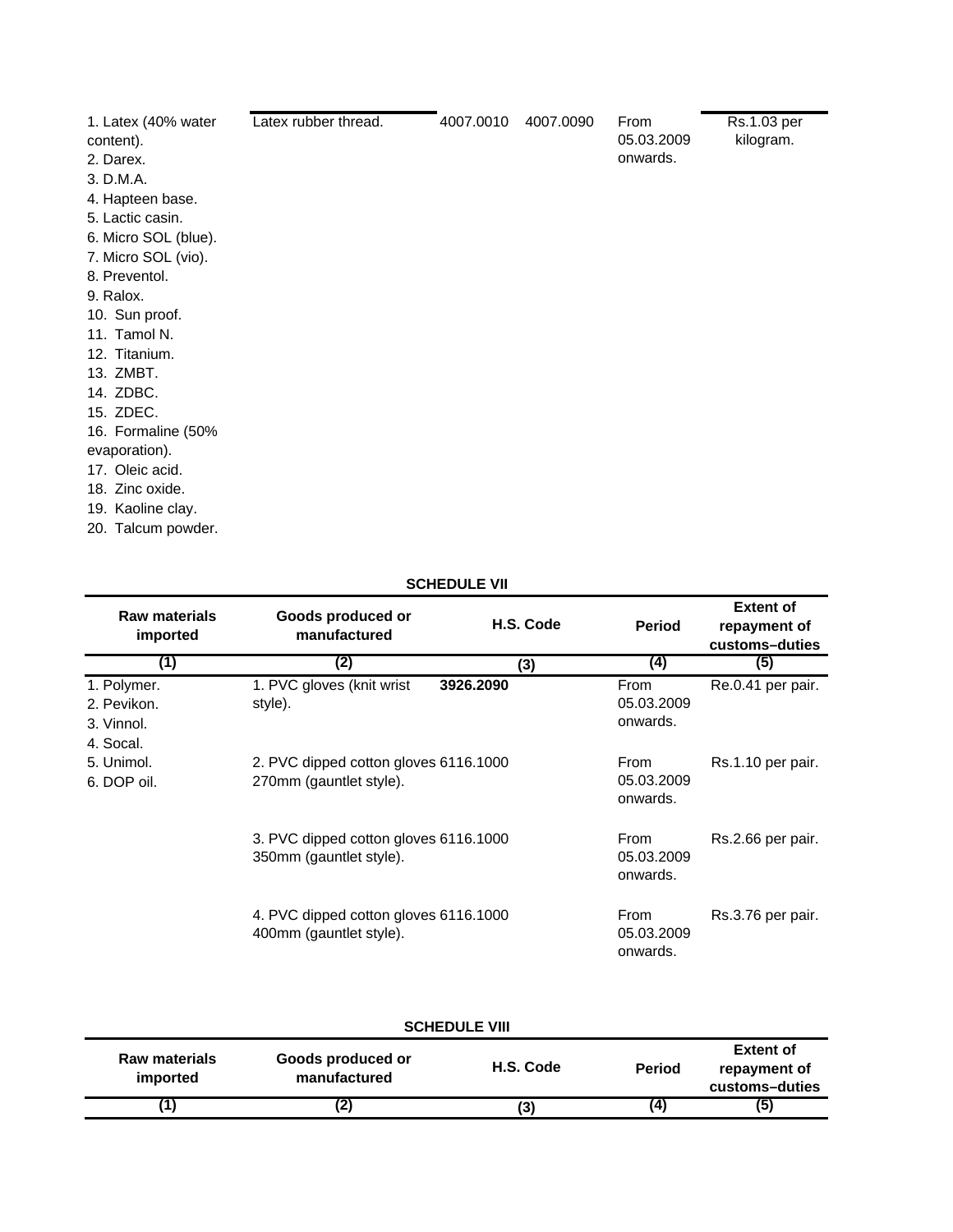| 1. PVC paste grade.    | Artificial leather (PVC | 5603.1200 | 5603.9200 | <b>From</b> | $1.32\%$ of the f.o.b. |
|------------------------|-------------------------|-----------|-----------|-------------|------------------------|
| 2. DOP (Di-Octyl-      | binding material).      | 5603.1300 | 5603.9300 | 05.03.2009  | value.                 |
| Phthalate).            |                         |           |           | onwards.    |                        |
| 3. BC-34 (PVC          |                         | 5603.1400 | 5603.9400 |             |                        |
| stabilizer).           |                         |           |           |             |                        |
| 4. Pigments (sipur TP- |                         | 5603.9100 |           |             |                        |
| 2035).                 |                         |           |           |             |                        |
| 5. Release paper       |                         |           |           |             |                        |
| (silicone coating).    |                         |           |           |             |                        |
| 6. Grey dyed fabric.   |                         |           |           |             |                        |
|                        |                         |           |           |             |                        |

## **SCHEDULE IX**

| <b>Raw materials</b><br>imported                                                                                                                                                                                                                                           | Goods produced or<br>manufactured        | H.S. Code | <b>Period</b>                  | <b>Extent of</b><br>repayment of<br>customs-duties |
|----------------------------------------------------------------------------------------------------------------------------------------------------------------------------------------------------------------------------------------------------------------------------|------------------------------------------|-----------|--------------------------------|----------------------------------------------------|
| (1)                                                                                                                                                                                                                                                                        | (2)                                      | (3)       | (4)                            | (5)                                                |
| 1. Polyacetal resins.<br>2. Polystyrene resins.<br>3. Audio magnetic tape.<br>4. Leader tape.<br>5. Splicing tape.<br>6. Pressure pad<br>(22.5mm/L).<br>7. Liner sheets.                                                                                                   | 1. Audio cassettes.                      | 8523.2930 | From<br>05.03.2009<br>onwards. | Re.0.54 per<br>cassette.                           |
| 1. Polycarbonate.<br>2. Silver target.<br>3. Lacquer.<br>4. Dye ultragreen.<br>5. DMH solvent.<br>6. DBE solvent.<br>7. CD-R stampers.<br>8. Inks.<br>9. Mask coating<br>chemicals hydrocollag<br>(colloidal graphite).<br>10. UV lamp.<br>11. Isopropyl alcohol<br>(IPA). | 2. Compact disc recordable<br>$(CD-R)$ . | 8523,9000 | From<br>05.03.2009<br>onwards. | $0.21\%$ of the f.o.b.<br>value.                   |

| <b>SCHEDULE X</b>                |                                   |           |               |                                                    |  |
|----------------------------------|-----------------------------------|-----------|---------------|----------------------------------------------------|--|
| <b>Raw materials</b><br>imported | Goods produced or<br>manufactured | H.S. Code | <b>Period</b> | <b>Extent of</b><br>repayment of<br>customs-duties |  |
|                                  | (Z)                               | (3)       | (4            | (5)                                                |  |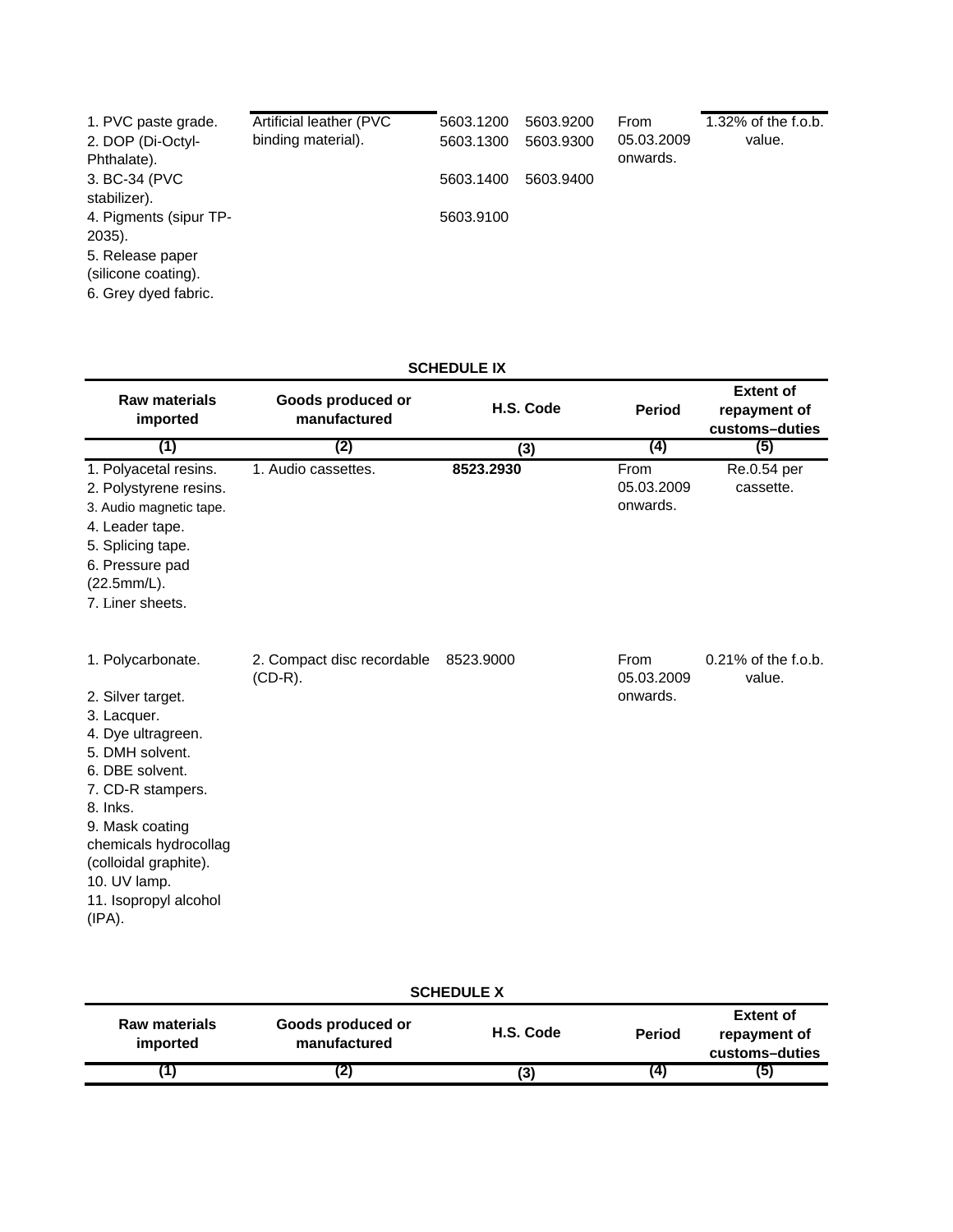| 1. P.M.C. for brush<br>minimum 111.22gms.<br>2. Nylon bristle minimum blister pack.<br>10.22g.<br>3. Anchor wire minimum<br>3.64gms.<br>4. Pigment minimum<br>1.092gms.<br>5. Plastic roll PVC rigid<br>sheet minimum<br>31.22gms.            | 1. Toothbrushes packed in 9603.2100<br>duplex board        | carton | or        |                        | From<br>05.03.2009<br>onwards. | Re.0.78 per dozen.            |
|-----------------------------------------------------------------------------------------------------------------------------------------------------------------------------------------------------------------------------------------------|------------------------------------------------------------|--------|-----------|------------------------|--------------------------------|-------------------------------|
| P.M.C. for brush<br>1.<br>minimum 111.22gms.<br>P.M.C. for<br>2.<br>container minimum<br>264.82gms.<br>Nylon bristle<br>3.<br>minimum 10.22gms.<br>Anchor wire<br>4.<br>minimum 3.64gms.<br>Pigment minimum<br>5.<br>1.092gms.                | 2. Toothbrushes packed in 9603.2100<br>plastic container.  |        |           |                        | From<br>05.03.2009<br>onwards. | Rs.1.53 per dozen.            |
| Nylon monofilament of<br>0.60mm diameter/nylon<br>bristles monofilament of<br>1.00mm dia/nylon<br>bristles, rice root<br>imitation of 0.50mm<br>dia/nylon bristles of<br>0.80mm dia/nylon<br>bristles dia 0.30/0.40mm<br>in assorted colours. | 3. Nylon bristles broom or 9603.2900<br>brushes all sorts. |        | 9603.4000 | 9603.5000<br>9603.9000 | From<br>05.03.2009<br>onwards. | 2.79% of the f.o.b.<br>value. |

| <b>SCHEDULE XI</b>               |                                   |           |               |                                                    |  |  |
|----------------------------------|-----------------------------------|-----------|---------------|----------------------------------------------------|--|--|
| <b>Raw materials</b><br>imported | Goods produced or<br>manufactured | H.S. Code | <b>Period</b> | <b>Extent of</b><br>repayment of<br>customs-duties |  |  |
| (1)                              | (2)                               | (3)       | (4)           | (5)                                                |  |  |
| 1. Polyol.                       | 1. Plastic thermic pots           | 9617.0020 | <b>From</b>   | 1.12% of the f.o.b.                                |  |  |
| 2. Isocyanate.                   | (hot pots), all sorts.            |           | 05.03.2009    | value.                                             |  |  |
| 3. Hydrocarbon compound.         |                                   |           | onwards.      |                                                    |  |  |
| 4. Pigments.                     |                                   |           |               |                                                    |  |  |
| 5. Brightener.                   |                                   |           |               |                                                    |  |  |
| 6. Plastic moulding              |                                   |           |               |                                                    |  |  |
| compound.                        |                                   |           |               |                                                    |  |  |
| 7. Stainless steel sheet.        |                                   |           |               |                                                    |  |  |

8. Polythene bags.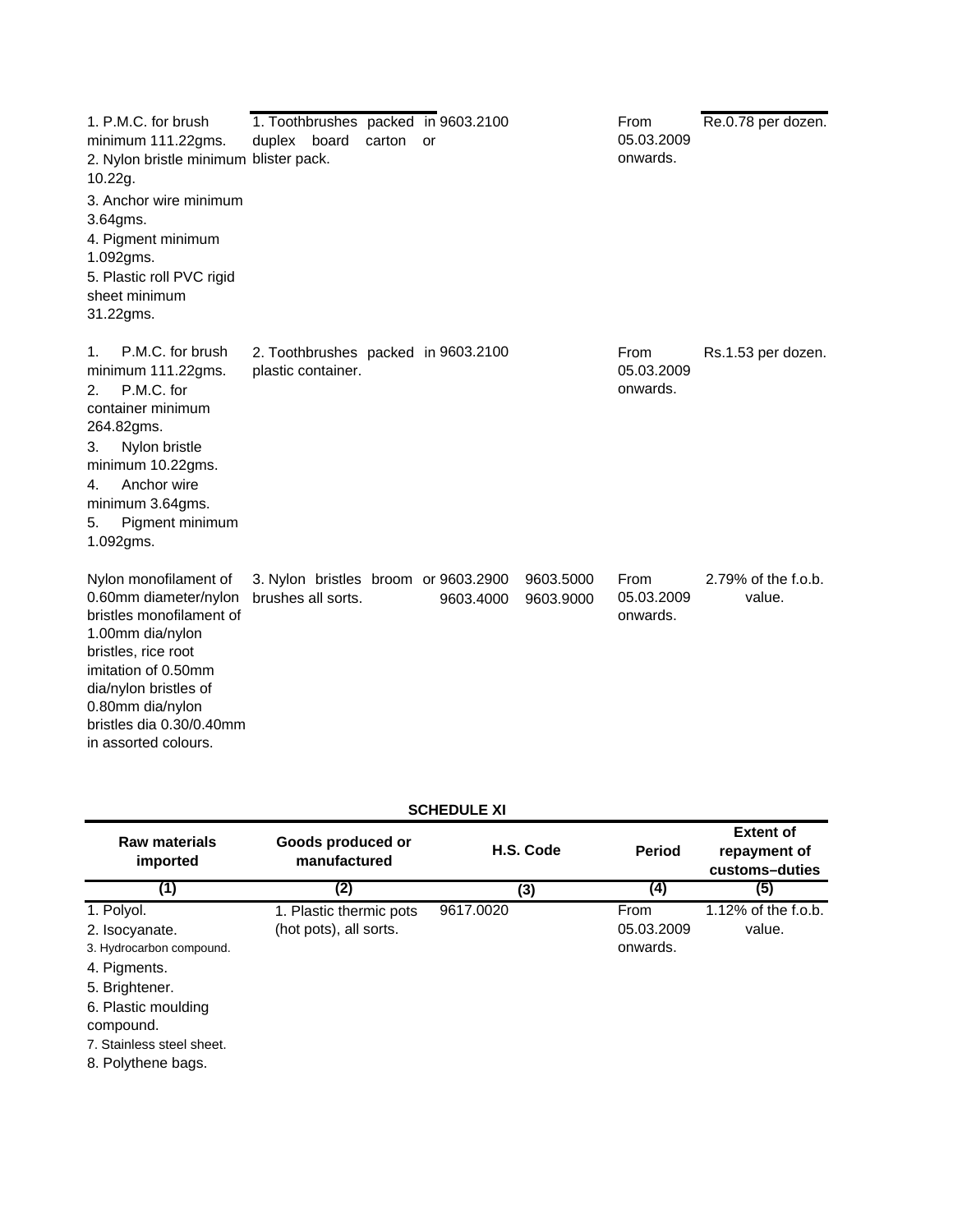| 1. Plastic moulding<br>compound 200 grams.<br>2. Pigments 3.75 grams. | 2. Vacuum flasks and jugs 9617.0010<br>(all sizes). | From<br>05.03.2009<br>onwards. | $0.57\%$ of the f.o.b.<br>value.   |
|-----------------------------------------------------------------------|-----------------------------------------------------|--------------------------------|------------------------------------|
| 3. Tin plate container.                                               |                                                     |                                |                                    |
| 1. Plastic moulding                                                   | 3. Plastic water-coolers (all 9617,0020             | From                           | 1.76% of the f.o.b. $\overline{a}$ |

| 1. Plastic moulding      | 3. Plastic water-coolers (all 9617.0020 | From       | 1.76% of the f.o.b. |
|--------------------------|-----------------------------------------|------------|---------------------|
| compound.                | sorts).                                 | 05.03.2009 | value.              |
| 2. Isocynate (Desmodur). |                                         | onwards.   |                     |
| 3. Polyol.               |                                         |            |                     |
| 4. Flugen II.            |                                         |            |                     |
| 5. Pigment.              |                                         |            |                     |
| 6. Polythene bag.        |                                         |            |                     |

7. Aluminium handle.

## **SCHEDULE XII**

| <b>Raw materials</b><br>imported                                                                                                                                                                                                                                                                       | Goods produced or<br>H.S. Code<br>manufactured                             |           |           |                                | <b>Period</b>            |  |  |  | <b>Extent of</b><br>repayment of<br>customs-duties |  |
|--------------------------------------------------------------------------------------------------------------------------------------------------------------------------------------------------------------------------------------------------------------------------------------------------------|----------------------------------------------------------------------------|-----------|-----------|--------------------------------|--------------------------|--|--|--|----------------------------------------------------|--|
| (1)                                                                                                                                                                                                                                                                                                    | (2)                                                                        | (3)       |           | (4)                            | (5)                      |  |  |  |                                                    |  |
| 1. Pure terephthalic acid 1. Polyester chips.<br>(PTA).<br>2. Mono ethylene glycol<br>(MEG).<br>3. Catalyst.<br>4. Titanium dioxide.<br>5. Packing material.                                                                                                                                           |                                                                            | 3907.6010 | 3907.9900 | From<br>05.03.2009<br>onwards. | Re.0.03 per<br>kilogram. |  |  |  |                                                    |  |
| (PTA).<br>2. Mono ethylene glycol<br>$(MEG)$ .<br>3. Purified isophthalic<br>acid (PIA).<br>4. Catalyst.<br>5. Di-ethylene glycol<br>(DEG).<br>6. Phosphoric acid.<br>7. Cobalt acetate.<br>8. Polypropylene jumbo<br>bags (packing material).<br>9. Blue toner.<br>10. Suspension (U1<br>additative). | 1. Pure terephthalic acid 2. Polyester chips, bottle<br>grade (PET resin). | 3907.6020 |           | From<br>05.03.2009<br>onwards. | Re.0.11 per<br>kilogram. |  |  |  |                                                    |  |
| 1. Pure terephthalic acid 3. PET preform.<br>(PTA).<br>2. Mono ethylene glycol<br>(MEG).<br>3. Purify isophthalic acid<br>(PIA),<br>4. Catalyst.                                                                                                                                                       |                                                                            | 3923.9010 |           | From<br>05.03.2009<br>onwards. | Re.0.11 per<br>kilogram. |  |  |  |                                                    |  |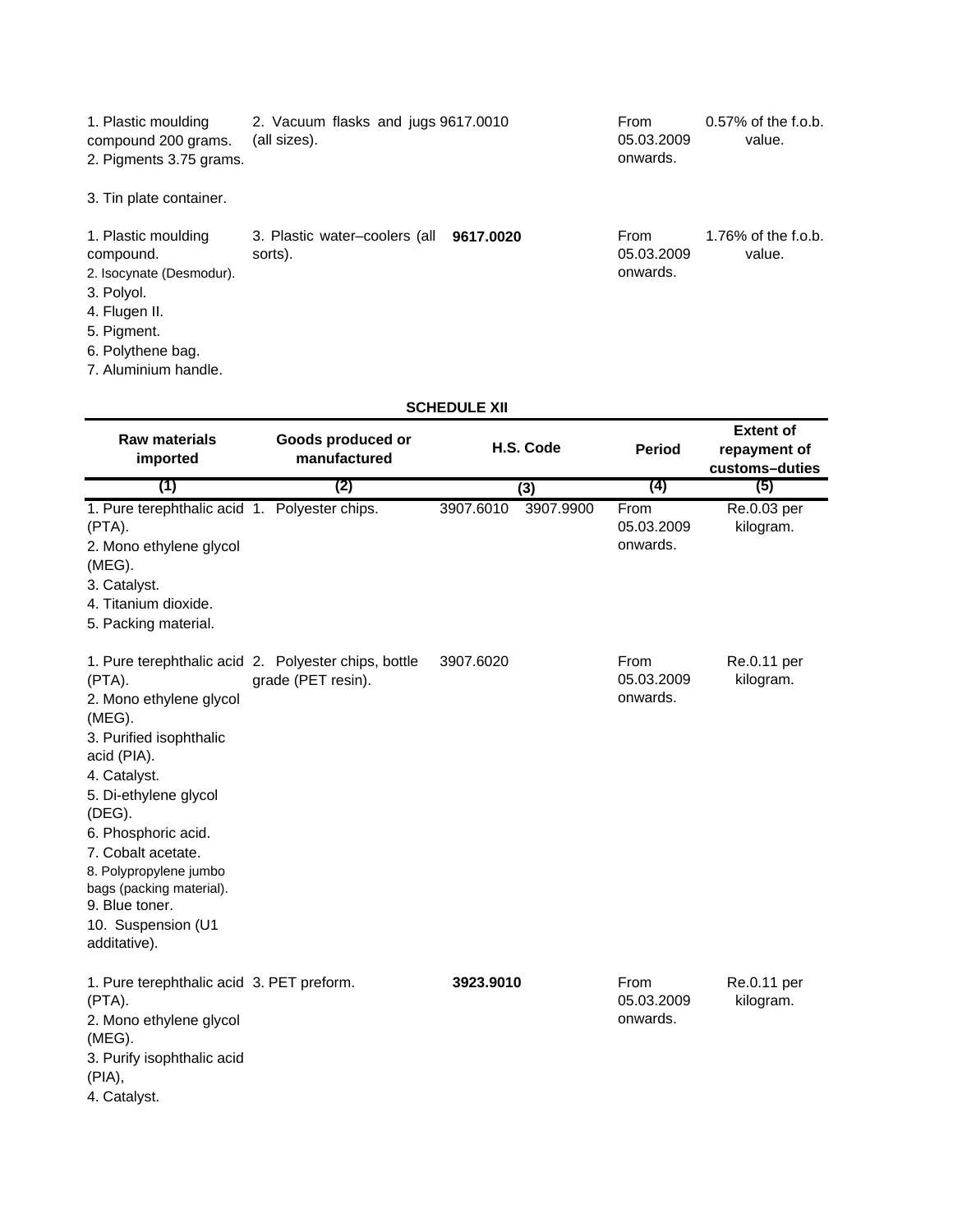| 5. Di-ethylene glycol<br>(DEG).<br>6. Phosphoric acid.<br>7. Cobalt acetate.<br>8. Suspension (U1<br>additive).<br>9. Blue toner.                                                                                                                                                                                      |                                                                     |                        |                        |                                |                               |
|------------------------------------------------------------------------------------------------------------------------------------------------------------------------------------------------------------------------------------------------------------------------------------------------------------------------|---------------------------------------------------------------------|------------------------|------------------------|--------------------------------|-------------------------------|
| 1. Styrene monomer.<br>2. Mineral oil.<br>3. Stearic acid.<br>4. Zinc stearate.<br>5. Antioxidant.<br>6. EBA or<br>7. Lubricant.<br>8. Color or brightner.<br>9. Calcium stearate.<br>10. PA or PE extrusion<br>11. BHT(8).<br>12. BR rubber.<br>13. LUB 919(2).<br>14. LUB 909(3).<br>15. B.P.O. 75%.<br>16. T.B.P.B. | 4. Polystyrene - general<br>purpose, high impact and<br>expandable. | 3903.1910<br>3903.1920 | 3903.9010<br>3903.1100 | From<br>05.03.2009<br>onwards. | 0.11% of the f.o.b.<br>value. |
| 17. Poly or wax.                                                                                                                                                                                                                                                                                                       |                                                                     |                        |                        |                                |                               |
| 18. Pentane.                                                                                                                                                                                                                                                                                                           |                                                                     |                        |                        |                                |                               |
| 19. T.C.P.                                                                                                                                                                                                                                                                                                             |                                                                     |                        |                        |                                |                               |
| 20. CACO.                                                                                                                                                                                                                                                                                                              |                                                                     |                        |                        |                                |                               |

| <b>SCHEDULE XIII</b>                                                                                                                            |                                                                                                                       |           |           |                                       |                                                    |
|-------------------------------------------------------------------------------------------------------------------------------------------------|-----------------------------------------------------------------------------------------------------------------------|-----------|-----------|---------------------------------------|----------------------------------------------------|
| <b>Raw materials</b><br>imported                                                                                                                | Goods produced or<br>manufactured                                                                                     |           | H.S. Code | <b>Period</b>                         | <b>Extent of</b><br>repayment of<br>customs-duties |
| (1)                                                                                                                                             | (2)                                                                                                                   |           | (3)       | (4)                                   | (5)                                                |
| 1. Polypropylene<br>granules special grade<br>with 1.5-2 MFI.<br>2. Calcium carbonate.<br>3. U.V. stabilizer.<br>4. Masterbatches<br>(colours). | 1.<br>Polypropylene woven 6305.3210<br>fabrics, bags and woven<br>FIBC jumbo bags.                                    |           | 6305.3900 | From<br>05.03.2009<br>onwards.        | 3.41% of the f.o.b.<br>value.                      |
| Low density polyethylene.                                                                                                                       | Polypropylene bags<br>2.<br>with polythene plastic of 90<br>grams used for packing of<br>50 kilogram urea fertilizer. | 6305.3900 |           | <b>From</b><br>05.03.2009<br>onwards. | Re.0.28 per bag of<br>50 kilogram.                 |

## **SCHEDULE XIV**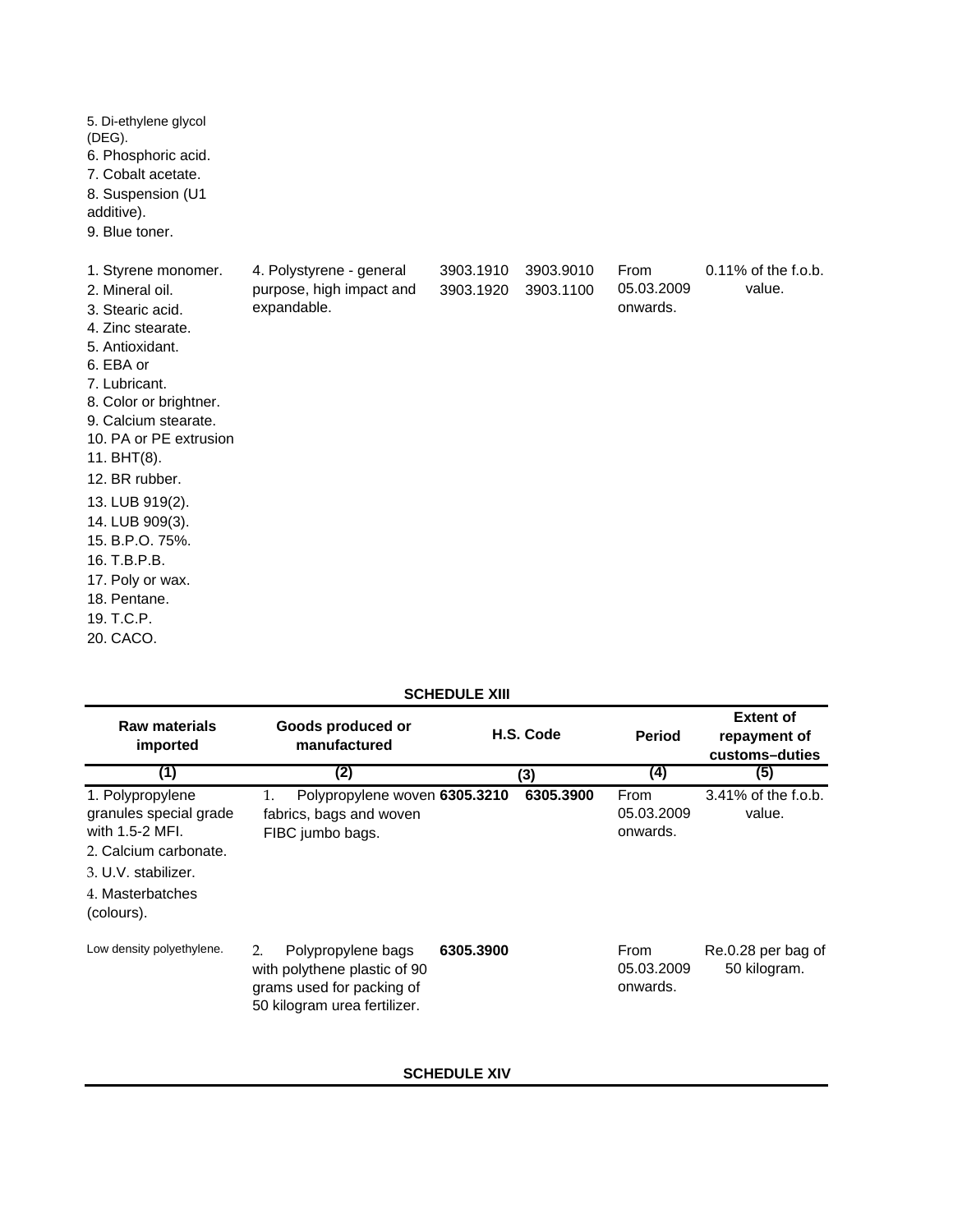| <b>Raw materials</b><br>imported                                                                                                                                                                                                                                                                                                                                                                                                                                                                                          | Goods produced or<br>manufactured                       | H.S. Code | <b>Period</b>                  | <b>Extent of</b><br>repayment of<br>customs-duties |
|---------------------------------------------------------------------------------------------------------------------------------------------------------------------------------------------------------------------------------------------------------------------------------------------------------------------------------------------------------------------------------------------------------------------------------------------------------------------------------------------------------------------------|---------------------------------------------------------|-----------|--------------------------------|----------------------------------------------------|
| (1)                                                                                                                                                                                                                                                                                                                                                                                                                                                                                                                       | (2)                                                     | (3)       | (4)                            | (5)                                                |
| pen tip).<br>2. Steel ball (ball pen<br>tip).<br>3. Polyacetal (front<br>nozzle).                                                                                                                                                                                                                                                                                                                                                                                                                                         | 1. Round brass wire (ball 1. Ballpoint pens, all types. | 9608.1000 | From<br>05.03.2009<br>onwards. | 2.61% of the f.o.b.<br>value.                      |
| 4. Polypropylene (Ext.)<br>(barrel).                                                                                                                                                                                                                                                                                                                                                                                                                                                                                      |                                                         |           |                                |                                                    |
| 5. Ball point pen ink.<br>6. Pigment plastsol blue.                                                                                                                                                                                                                                                                                                                                                                                                                                                                       |                                                         |           |                                |                                                    |
| 7. HDPE (cap).<br>8. HDPE (front part).<br>9. Polypropylene (Ext.)<br>(refill).<br>10. HDPE (plug).<br>11. Stamping foil.<br>12. Plastic moulding<br>compound co-polyester<br>(cap).<br>13. Plastic moulding<br>compound co-polyester<br>(cone).<br>14. Plastic moulding<br>compound SAN (barrel).<br>15. Plastic moulding<br>compound (ABS).<br>16. Plastic moulding<br>compound (PP injection<br>grade).<br>17. Plastic moulding<br>compound (PP extrusion<br>grade).<br>18. Plastic moulding<br>compound (polyacetol). |                                                         |           |                                |                                                    |
| Round brass wire (ball<br>Steel ball (ball pen tip).                                                                                                                                                                                                                                                                                                                                                                                                                                                                      | 2. Tips of ball point pens.                             | 9608.9920 | From<br>05.03.2009<br>onwards. | 2.76% of the f.o.b.<br>value.                      |
| 1. Plastic moulding<br>compound<br>(polypropylene).<br>2. Reservoirs for<br>markers (filtrona<br>tempons).                                                                                                                                                                                                                                                                                                                                                                                                                | 3. Fiber-tipped pens or<br>markers, all types.          | 9608.2000 | From<br>05.03.2009<br>onwards. | 3.55% of the f.o.b.<br>value.                      |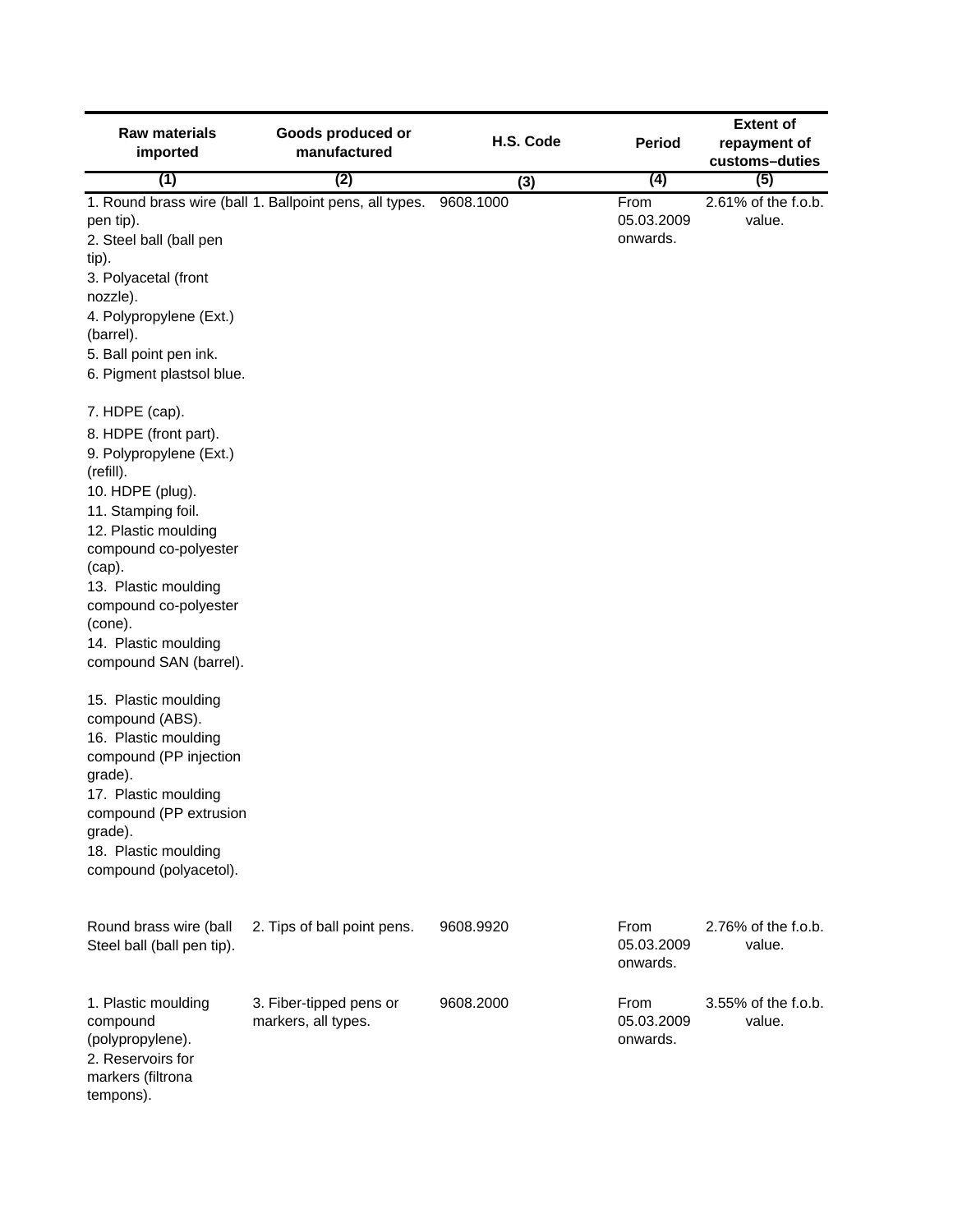3. Marker nibs (fibre tips).

**imported**

4. Marker ink.

| 1. Plastic moulding<br>compound (ABS).<br>2. Clip for fountain pen.<br>Nibs for fountain pen<br>(iridium rolled).                                                                                                       | 4. Fountain pen.                                 | 9608.3900 | From<br>05.03.2009<br>onwards. | 2.23% of the f.o.b.<br>value. |
|-------------------------------------------------------------------------------------------------------------------------------------------------------------------------------------------------------------------------|--------------------------------------------------|-----------|--------------------------------|-------------------------------|
| 1. Wood slats.<br>2. Ball clay.<br>3. Graphic powder or<br>CMC tylose.<br>4. Stearic acid.<br>5. NC chips.<br>6. Pigments.<br>7. Methanol.<br>8. Edenol.<br>9. Ethyl acetate.<br>10. Plastigen-G.<br>11. Stamping foil. | 5. Black lead or coloured<br>pencils, all sorts. | 9609.1000 | From<br>05.03.2009<br>onwards. | 2.13% of the f.o.b.<br>value. |

## **SCHEDULE XV**

| <b>Raw materials</b><br>imported                                                    | Goods produced or<br>manufactured                | H.S. Code           | <b>Period</b>                  | <b>Extent of</b><br>repayment of<br>customs-duties          |
|-------------------------------------------------------------------------------------|--------------------------------------------------|---------------------|--------------------------------|-------------------------------------------------------------|
| (1)                                                                                 | (2)                                              | (3)                 | (4)                            | (5)                                                         |
| Staple wire for staplers<br>(special grade).                                        | 1. Staple pins (24/6).                           | 8305.2000           | From<br>05.03.2009<br>onwards. | 2.06% of the f.o.b.<br>value.                               |
| Staple wire for staplers<br>(special grade).                                        | 2. Staple pins (26/6).                           | 8305.2000           | From<br>05.03.2009<br>onwards. | 1.22% of the f.o.b.<br>value.                               |
| Staple wire for staplers<br>(special grade).                                        | 3. Staple pins $# 10$ .                          | 8305.2000           | From<br>05.03.2009<br>onwards. | $1.03\%$ of the f.o.b.<br>value.                            |
| 1. Plastic moulding<br>compound (PP).<br>2. Polyvinyl alcohol.<br>3. Preservatives. | 4. Glue (adhesive) packed<br>in plastic bottles. | 3506.1000           | From<br>05.03.2009<br>onwards. | 2.04% of the f.o.b.<br>value.                               |
|                                                                                     |                                                  | <b>SCHEDULE XVI</b> |                                |                                                             |
| <b>Raw materials</b><br>imported                                                    | Goods produced or<br>manufactured                | H.S. Code           | <b>Period</b>                  | <b>Extent of</b><br>repayment of<br>بمثلبته استمدمه والمرور |

**customs–duties**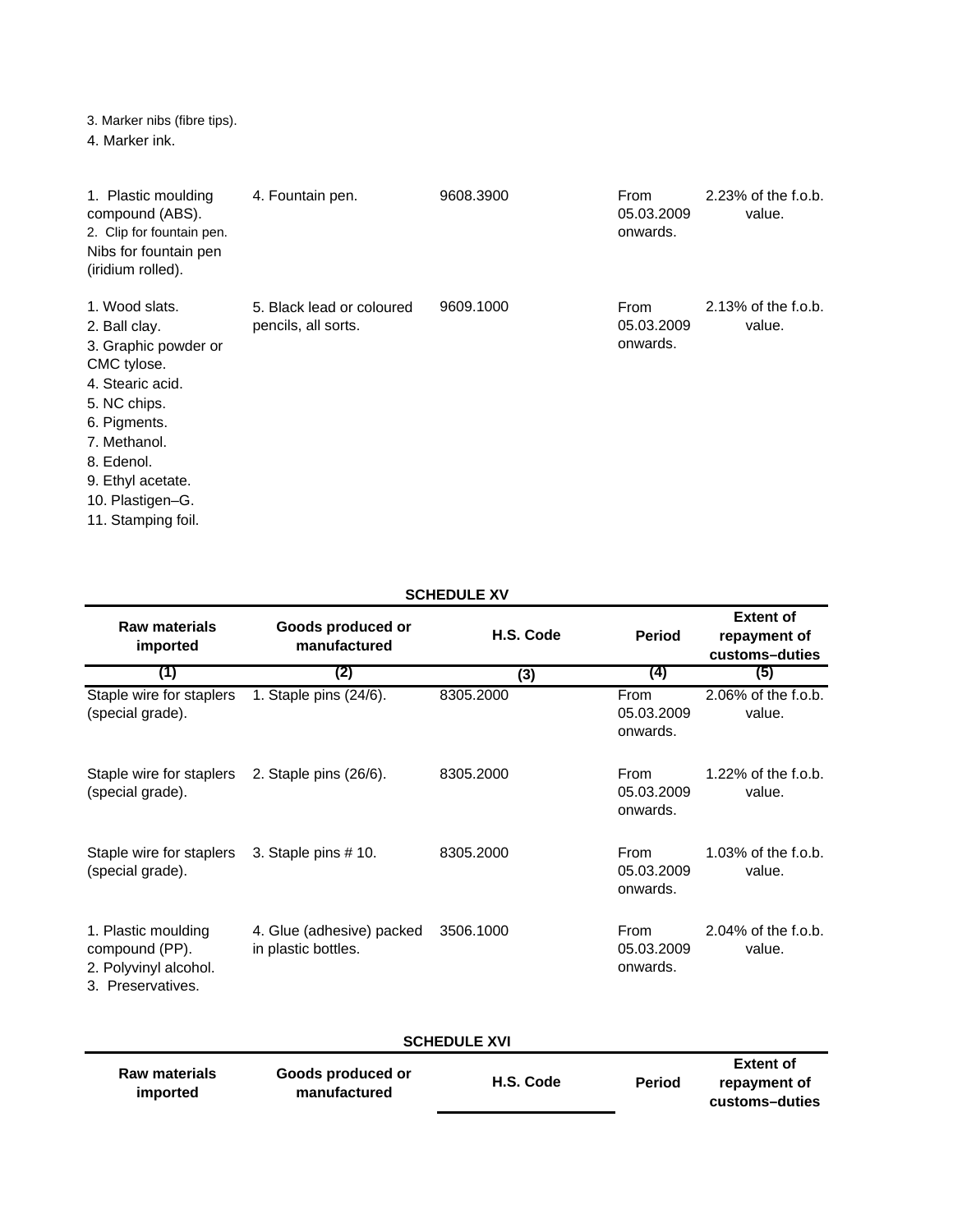| (1)                                                                                                                                                                                                                                                                                                                                                                     | (2)                                               |                 | (3)       | (4)                            | (5)                              |
|-------------------------------------------------------------------------------------------------------------------------------------------------------------------------------------------------------------------------------------------------------------------------------------------------------------------------------------------------------------------------|---------------------------------------------------|-----------------|-----------|--------------------------------|----------------------------------|
| 1. Bleached softwood<br>kraft pulp.<br>2. Gum rosin WW/WG<br>grade.<br>3. Unbleached kraft<br>sulphate pulp.<br>4. Bismark brown.<br>5. Irgalite blue GLVO.<br>6. Nitrocellulose DLX 3-5.<br>7. Ethyl acetate.<br>8. Palatinol AH DOP.<br>9. Wax ceridust 3620.<br>10. Versamid 791.<br>11. Ethyl glycol.<br>12. Hansa brilliant yellow<br>5 GX02.<br>13. Polyethylene. | 1. Box board, printed or<br>unprinted, all sorts. | 4807.0000       | 4808.1000 | From<br>05.03.2009<br>onwards. | $0.52\%$ of the f.o.b.<br>value. |
| One side coated duplex<br>board.<br>Acrylic polymers in<br>primary form.                                                                                                                                                                                                                                                                                                | 2. Printed box board<br>cartons, all sorts.       | 4819.2000       |           | From<br>05.03.2009<br>onwards. | 2.38% of the f.o.b.<br>value.    |
| White duplex board.                                                                                                                                                                                                                                                                                                                                                     | 3. Packets<br>for<br>powder.                      | henna 4819,2000 |           | From<br>05.03.2009<br>onwards. | 0.23% of the f.o.b.<br>value.    |

**SCHEDULE XVII**

| <b>Raw materials</b><br>imported | Goods produced or<br>manufactured                                                                |                        | H.S. Code                           | <b>Period</b>                  | <b>Extent of</b><br>repayment of<br>customs-duties |
|----------------------------------|--------------------------------------------------------------------------------------------------|------------------------|-------------------------------------|--------------------------------|----------------------------------------------------|
|                                  |                                                                                                  |                        | (3)                                 | (4)                            | (5)                                                |
| Coated art paper.                | Magazines, brochures and 4901.1000<br>books printed on coated art 4901.1000<br>paper, all sorts. | 4901.9100<br>4901.9910 | 4901.9990<br>4901.9990<br>4909.0000 | From<br>05.03.2009<br>onwards. | 1.95% of the f.o.b.<br>value.                      |

## **SCHEDULE XVIII**

| <b>Raw materials</b><br>imported                                                                         | Goods produced or<br>manufactured                                                                                                    | H.S. Code | <b>Period</b>                         | <b>Extent of</b><br>repayment of<br>customs-duties |
|----------------------------------------------------------------------------------------------------------|--------------------------------------------------------------------------------------------------------------------------------------|-----------|---------------------------------------|----------------------------------------------------|
| (1)                                                                                                      | (2)                                                                                                                                  | (3)       | (4)                                   | (5)                                                |
| 1. Paperboard or white<br>card or cardboard.<br>2. Coated art paper or<br>art card or bond<br>cardboard. | Wedding cards, Eid cards, 4909.0000<br>visiting<br>cards.<br>greeting<br>cards, Christmas cards and<br>invitation cards (all sorts). |           | <b>From</b><br>05.03.2009<br>onwards. | 1.33% of the f.o.b.<br>value.                      |

3. Aluminium foil paper.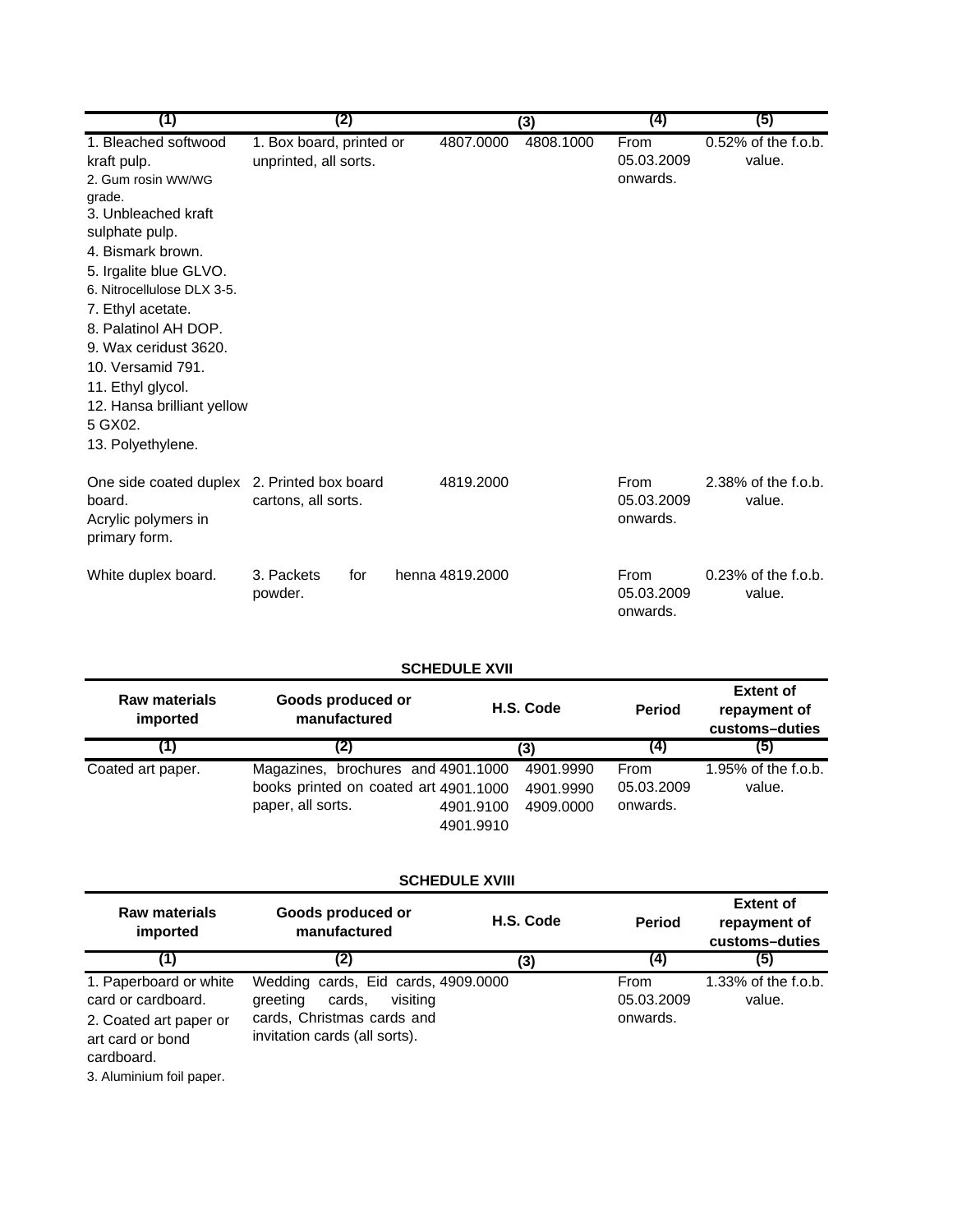| <b>SCHEDULE XIX</b>              |                                                |                        |                        |                                |                                                    |  |
|----------------------------------|------------------------------------------------|------------------------|------------------------|--------------------------------|----------------------------------------------------|--|
| <b>Raw materials</b><br>imported | Goods produced or<br>H.S. Code<br>manufactured |                        |                        | <b>Period</b>                  | <b>Extent of</b><br>repayment of<br>customs-duties |  |
| 1)                               | (2)                                            |                        | (3)                    | (4)                            | (5)                                                |  |
| Packing materials all<br>sorts.  | Cement.                                        | 2523.2100<br>2523.2900 | 2523.3000<br>2523.9000 | From<br>05.03.2009<br>onwards. | Rs.31.35 per<br>metric ton.                        |  |

## **SCHEDULE XX**

| <b>Raw materials</b><br>imported                                 | Goods produced or<br>manufactured                  | H.S. Code |           | <b>Period</b>                  | <b>Extent of</b><br>repayment of<br>customs-duties |
|------------------------------------------------------------------|----------------------------------------------------|-----------|-----------|--------------------------------|----------------------------------------------------|
| (1)                                                              | (2)                                                | (3)       |           | $\left( 4\right)$              | (5)                                                |
| Unbleached sack kraft<br>paper 70<br>gsm/80gsm/90gsm/100g<br>sm. | 1. Papersacks (all types)                          | 4819.3000 | 4819.4000 | From<br>05.03.2009<br>onwards. | Rs.1.21 per bag.                                   |
| 1. Bleached kraft pulp.<br>2. Praestaret.                        | 2. White MG sulphate paper 4805.3000<br>in reels.  |           |           | From<br>05.03.2009<br>onwards. | Re.0.70 per<br>kilogram.                           |
| Arfanil O extra.                                                 | 3. White MG sulphate paper 4805.3000<br>in sheets. |           |           | From<br>05.03.2009<br>onwards. | Re.0.74 per<br>kilogram.                           |

## **SCHEDULE XXI**

| <b>Raw materials</b><br>imported | Goods produced or<br>manufactured      | H.S. Code | <b>Period</b>                  | <b>Extent of</b><br>repayment of<br>customs-duties |
|----------------------------------|----------------------------------------|-----------|--------------------------------|----------------------------------------------------|
|                                  | (2)                                    | (3)       | (4)                            | (5)                                                |
| White offset paper.              | Paper envelopes (all sorts). 4817.1000 |           | From<br>05.03.2009<br>onwards. | Re.0.03 per<br>kilogram.                           |

## **SCHEDULE XXII**

| <b>Raw materials</b><br>imported                                  | Goods produced or<br>manufactured | H.S. Code |           | <b>Period</b>      | <b>Extent of</b><br>repayment of<br>customs-duties |
|-------------------------------------------------------------------|-----------------------------------|-----------|-----------|--------------------|----------------------------------------------------|
| (1)                                                               | (2)                               |           | (3)       | (4)                | (5)                                                |
| 1. Bleached softwood<br>kraft pulp.                               | Offset paper.                     | 4802.5400 | 4802.5600 | From<br>05.03.2009 | $0.05\%$ of the f.o.b.<br>value.                   |
| 2. Kaolin clay.                                                   |                                   | 4802.5510 | 4802.6100 | onwards.           |                                                    |
| 3. Latex SBR.                                                     |                                   | 4802.5520 | 4802.6200 |                    |                                                    |
| 4. Gum rosin WW or<br>WG grade.<br>5. Aluminium hydroxide<br>84%. |                                   | 4802.5590 | 4802.6990 |                    |                                                    |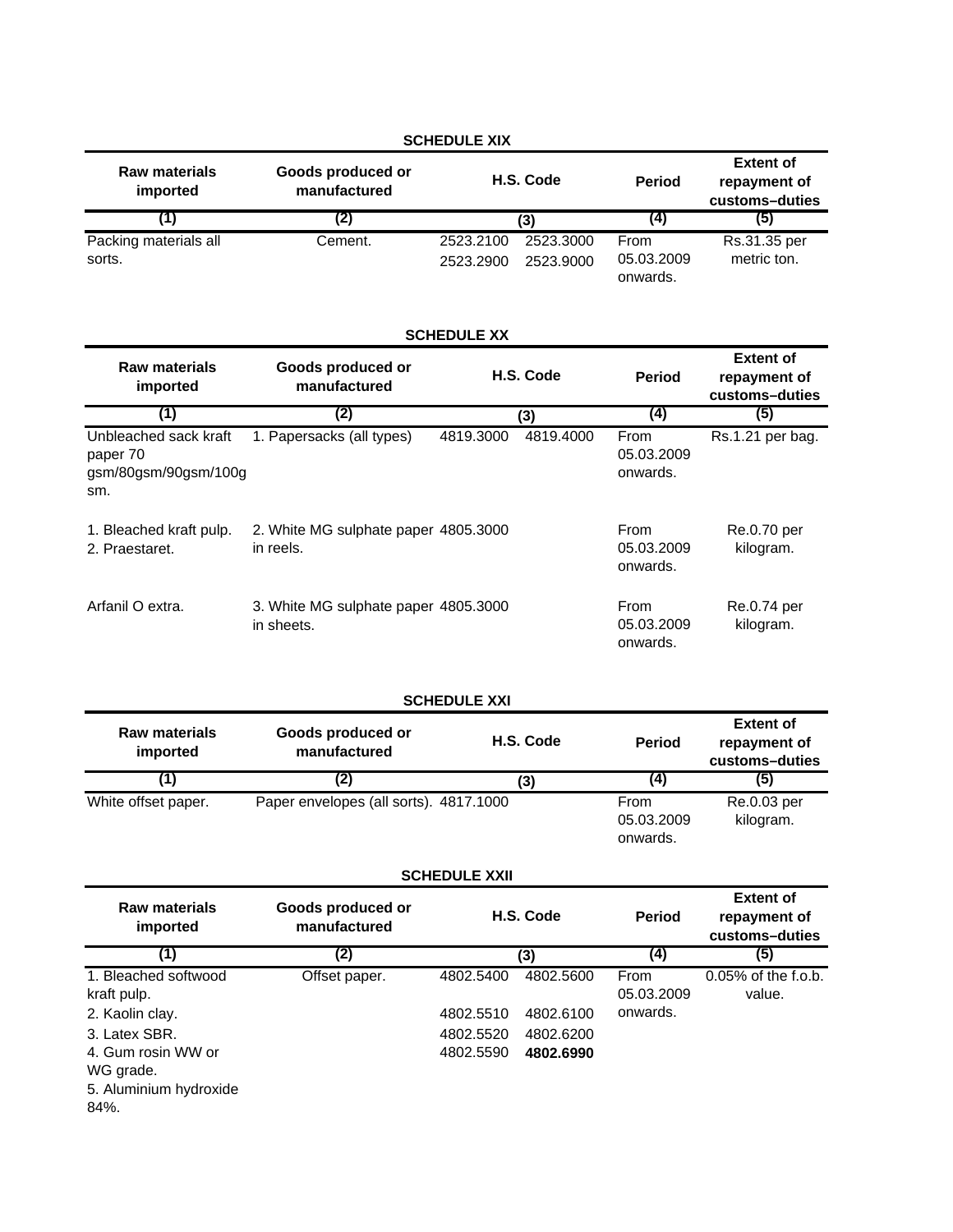| <b>SCHEDULE XXIII</b>                                                                                                                                                                                                                                                                                                                                        |                                   |           |                                |                                                    |  |  |
|--------------------------------------------------------------------------------------------------------------------------------------------------------------------------------------------------------------------------------------------------------------------------------------------------------------------------------------------------------------|-----------------------------------|-----------|--------------------------------|----------------------------------------------------|--|--|
| <b>Raw materials</b><br>imported                                                                                                                                                                                                                                                                                                                             | Goods produced or<br>manufactured | H.S. Code | <b>Period</b>                  | <b>Extent of</b><br>repayment of<br>customs-duties |  |  |
| (1)                                                                                                                                                                                                                                                                                                                                                          | (2)                               | (3)       | (4)                            | (5)                                                |  |  |
| <b>Tissue</b><br>1. Bleached kraft wood<br>pulp.<br>2. Bleached eucalyptus<br>pulp.<br>3. Bleached hardwood<br>pulp.<br>4. Bubond-2071.<br>5. Kymene 557H.                                                                                                                                                                                                   | 1. Tissue papers.                 | 4818.2000 | From<br>05.03.2009<br>onwards. | Re.0.06 per carton<br>of 1000 tissues.             |  |  |
| 6. Busperse 2098.                                                                                                                                                                                                                                                                                                                                            |                                   |           |                                |                                                    |  |  |
| <b>Coated Board</b><br>7. Bleached kraft wood<br>pulp.<br>8. Prestaret.<br>9. Busan 888.<br>10. Percol.<br>11. Etingle L.<br>12. CMC finfix.<br>13. Rubber latex.<br>14. Polysalt S.<br>15. Kaolin clay.<br>16. Offset inks.<br>17. Flexo inks.<br><b>Solvent</b><br>18. N. propanol.<br>19. N. propyl acetate.<br><b>Varnish</b><br>20. Water base varnish. |                                   |           |                                |                                                    |  |  |
| 21. LDPE film 352R.                                                                                                                                                                                                                                                                                                                                          |                                   |           |                                |                                                    |  |  |
| 22. Unbleached kraft                                                                                                                                                                                                                                                                                                                                         |                                   |           |                                |                                                    |  |  |
| pulp.                                                                                                                                                                                                                                                                                                                                                        |                                   |           |                                |                                                    |  |  |
| <b>Tissue</b><br>1. Bleached kraft wood<br>pulp.<br>2. Bleached eucalyptus<br>pulp.<br>3. Bleached hardwood<br>pulp.<br>4. Bubond-2071.<br>5. Kymene 557H.<br>6. Busperse 2098.                                                                                                                                                                              | 2. Pocket pack tissues.           | 4818.2000 | From<br>05.03.2009<br>onwards. | Re.0.10 per carton<br>of 1000 pocket<br>packs.     |  |  |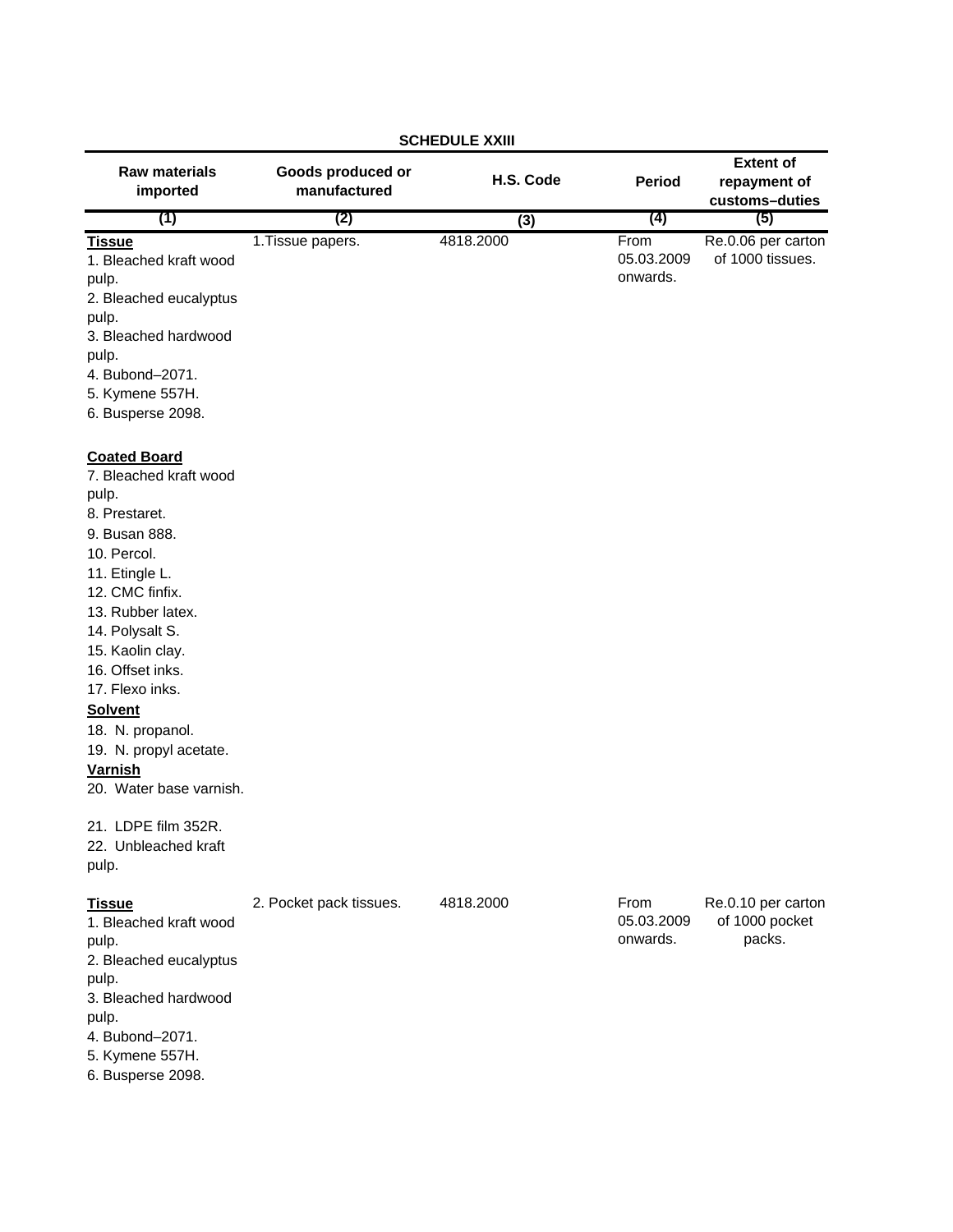## **Coated Board**

7. Bleached kraft wood pulp.

8. Prestaret.

- 9. Busan 888.
- 10. Percol.
- 11. Etingle L.
- 12. CMC finfix.
- 13. Ruber latex.
- 14. Polysalt S.
- 15. Kaolin clay.
- 16. Offset inks.
- 17. Flexo inks.

#### **Polyethylene Film**

18. CPP metalized film.

## **Solvent**

19. N. propanol.

20. N. propyl acetate.

#### **Varnish**

21. Water base varnish.

22. LDPE film 352R. 23. Unbleached kraft pulp.

# **Tissue** 3.Toilet rolls. 4818.1000 1. Bleached kraft wood pulp. 2. Bleached hardwood pulp. 3. Bubond–2071. 4. Busperse 2098. **Solvent** 5. N. propanol. 6. N. propyl acetate. 7. Ethoxy propanol.

## **Polyethylene Film**

pulp.

4. Methylene. 5. Catalyst F. 6. ADCOT.

1. Glazed paper. 4. Wet perfumed towelette 4818.2000 2. Creped paper. 3. Aluminium foil. tissue paper.

From 05.03.2009 onwards. 1.07% of the f.o.b. value.

From 05.03.2009 onwards.

Re.0.01 per 1000 toilet rolls.

# 8. HDPE film.

9. LDPE film lupolen. 10. LDPE 352R. 11. Unbleached kraft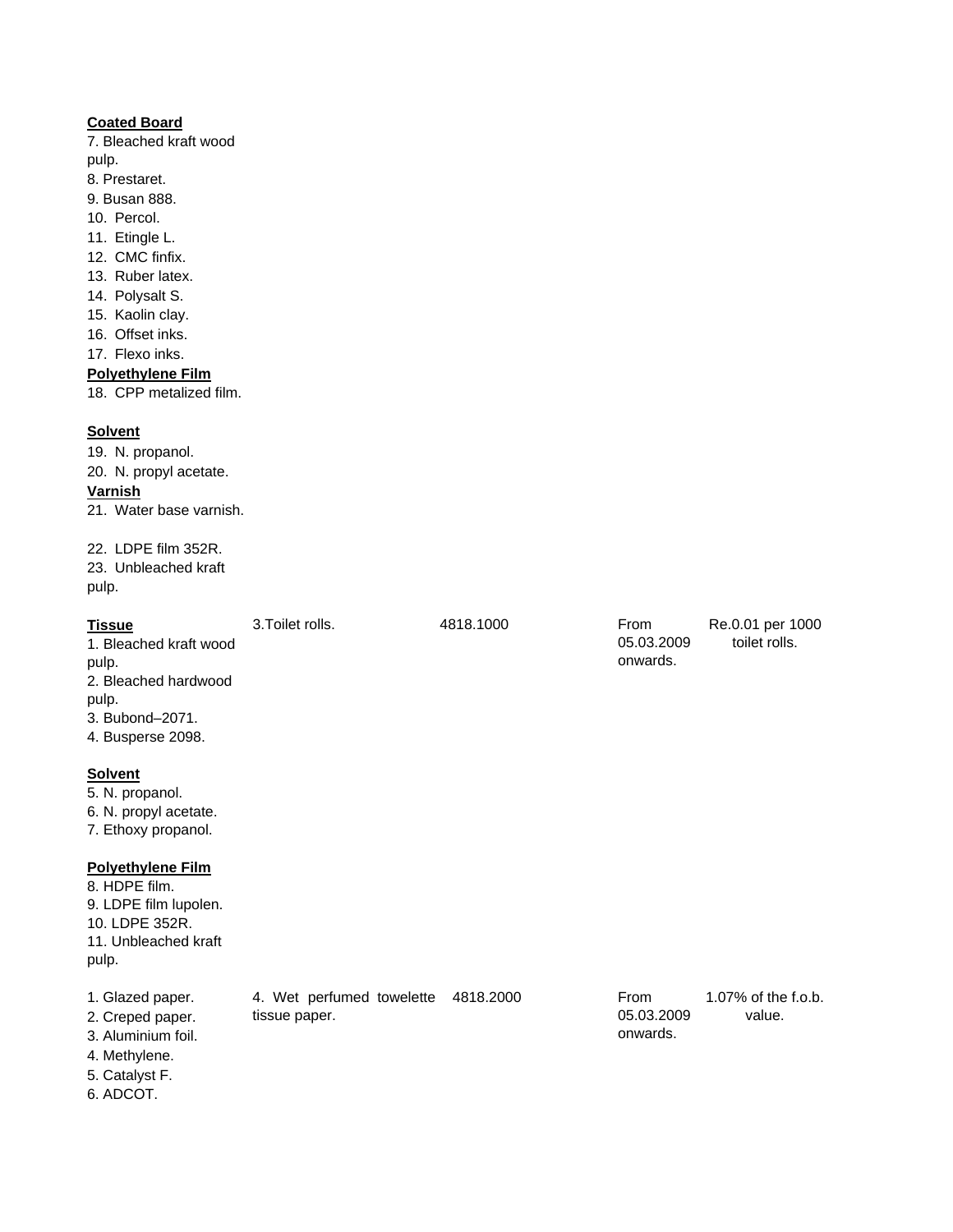| <b>Raw materials</b><br>imported                                                                                                                                                                                                                                                                                                                                    | Goods produced or<br>manufactured                | H.S. Code | <b>Period</b>                  | <b>Extent of</b><br>repayment of<br>customs-duties |
|---------------------------------------------------------------------------------------------------------------------------------------------------------------------------------------------------------------------------------------------------------------------------------------------------------------------------------------------------------------------|--------------------------------------------------|-----------|--------------------------------|----------------------------------------------------|
| (1)                                                                                                                                                                                                                                                                                                                                                                 | (2)                                              | (3)       | (4)                            | (5)                                                |
| 1. Inedible tallow.<br>2. Palm kernel oil.<br>3. Activated bleaching<br>earth.<br>4. Titanium dioxide.<br>5. Trilon B powder<br>(EDTA).<br>6. Citric acid.                                                                                                                                                                                                          | 1. Soap noodles (toilet soap 3401.2000<br>base). |           | From<br>05.03.2009<br>onwards. | Rs.2,108 per<br>metric ton.                        |
| 1. Inedible bleachable<br>2. Activated bleaching<br>earth.<br>3. Coconut oil or oil sol<br>yellow.<br>4. Aromatic chemicals.<br>5. Dephenyl oxide.<br>6. Narolene yara yara.<br>7. Benzyl acetate 99.5%<br>minimum.<br>8. Perfume.<br>9. Dodecyl benzene.<br>10. Sulphur lumps.<br>11. STPP.<br>12. Soda ash light.<br>13. Sodium sulphate.                         | 2. Laundry or washing<br>soaps (all kinds).      | 3401.1900 | From<br>05.03.2009<br>onwards. | Rs.1,216 per<br>metric ton.                        |
| 1. Tallow.<br>2. RBD palm kernel oil.<br>3. Activated bleaching<br>earth.<br>4. Citric acid.<br>5. Trilon B powder<br>(EDTA).<br>6. Colour.<br>7. Odoriferous<br>substances.<br>8. Preventol SB<br>micronized TCC.<br>9. Brightener (Tinopal).<br>10. Titanium dioxide.<br>11. Sweet almond oil.<br>12. Extrapone mixture<br>rosses or multi-fruits<br>concentrate. | 3. Toilet soap including<br>Medicated soaps.     | 3401.1100 | From<br>05.03.2009<br>onwards. | 2.46% of the f.o.b.<br>value.                      |

## **SCHEDULE XXIV**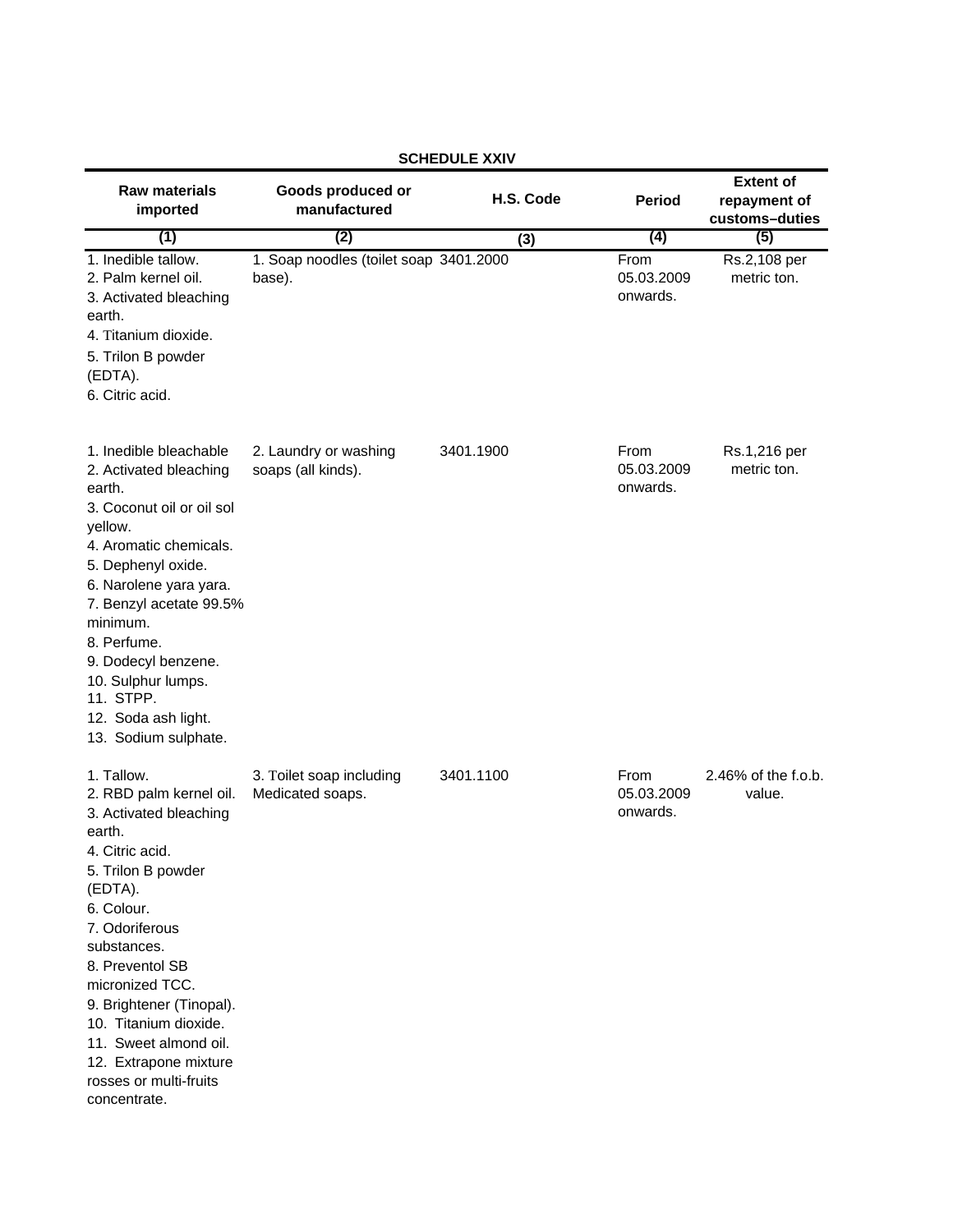13. Extrapone milk. 14. Sorbitol solution. 15. Oil of cade. 17. Saiment yellow G (soap dye). 18. PCMX (para chlor meta xylenol). 19. Unipine 85 (pine oil). 1. Uncoated polyester 4. Packing material 4819.5000 2. Sealakot wax. 3. Special poster paper. 4. Flexographi ink. 5. Morefree B57 (PU resin). 6. Kraft line board. 7. Stiffner – Bl. Craft pulp. 1. Uncoated polyester 5. Packing material 4819.5000 2. Sealakot wax. 3. Special poster paper. 4. Flexographi ink. 5. Morefree B57 (PU resin). 6. Kraft line board. 7. Stiffner – Bl. Craft 1. Dodecyl benzene. 6. Washing powders or 3402.2000 2. Sulphur lumps. 3. Sodium tripolyphosphate (STPP). 4. Soda ash light. 5. Sodium sulphate. 6. Sodium carboxy methyl cellulose. 7. Enzyme savinase. 8. Tinopal CBS-X/BBS. 9. ST-90 (Toluene). 10. Sodium perborate monohydrate. 11. Sodium polyacrylate. 12. Benzyl chloride LDMA. 13. Blue colour. 14. Perfume. 15. Dye (monolite yellow/green) paste. 16. Preactive AC green taed. 4. Packing material (wrapper + stiffner) of toilet or medicated soap (65 to 100 grams). detergents. From 05.03.2009 onwards. 2.55% of the f.o.b. value. Rs.13.84 per 1000 pieces. Rs.16.86 per 1000 pieces. From 05.03.2009 onwards. From 05.03.2009 onwards. 5. Packing material (wrapper + stiffner) of toilet or medicated soap Bath size (115 to 150 grams). 16. Sodium palmitate (white noodles for soap).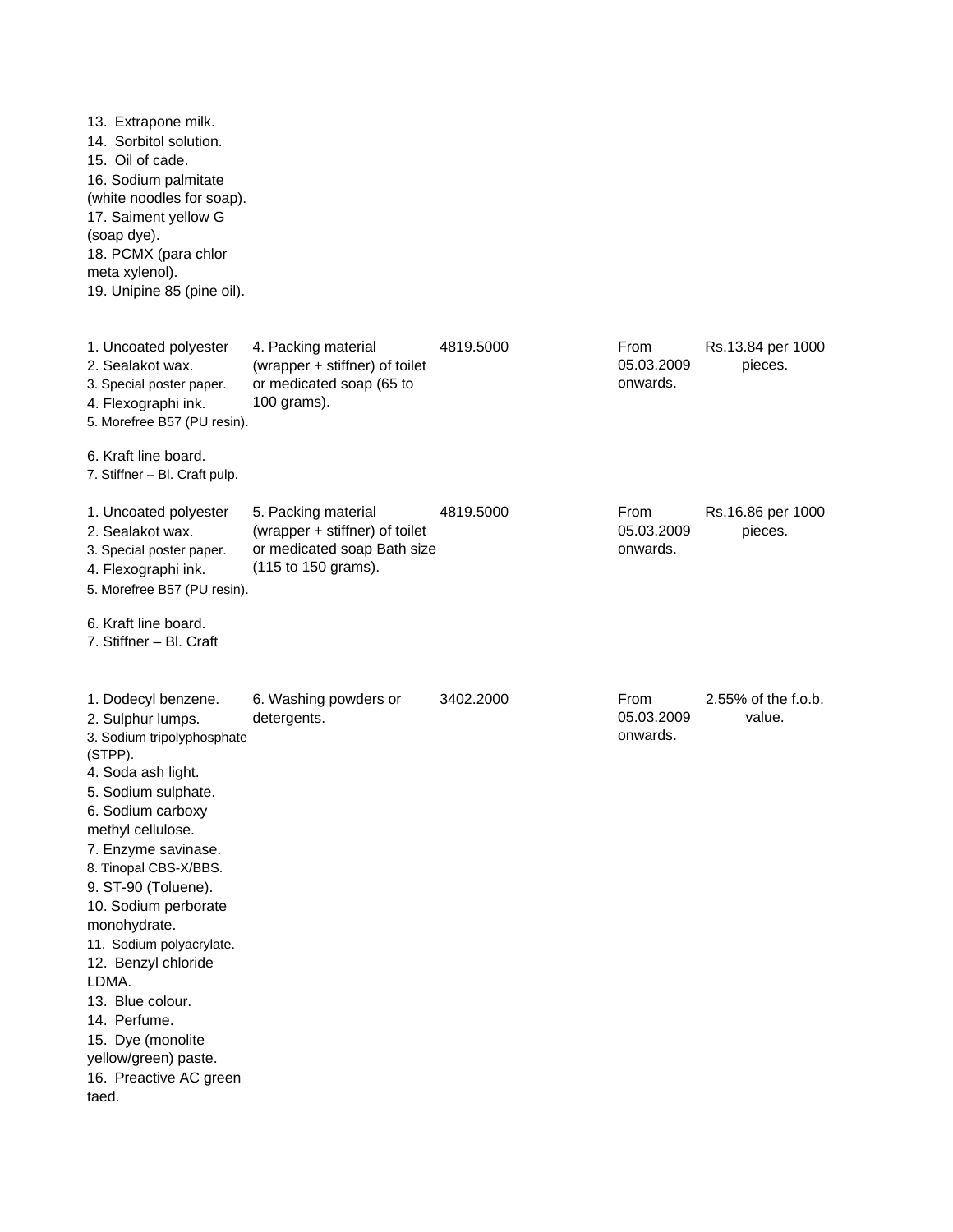17. Linear alkyl benzene (sulfonic acid).

| <b>Raw materials</b><br>imported                                                                                                                                                                                            | Goods produced or<br>manufactured                                  | H.S. Code | <b>Period</b>                  | <b>Extent of</b><br>repayment of<br>customs-duties |
|-----------------------------------------------------------------------------------------------------------------------------------------------------------------------------------------------------------------------------|--------------------------------------------------------------------|-----------|--------------------------------|----------------------------------------------------|
| (1)                                                                                                                                                                                                                         | (2)                                                                | (3)       | (4)                            | (5)                                                |
| 1. Paraffin wax.<br>2. Hoechst wax.<br>3. Cetyl stearic alcohol.<br>4. Techni wax.<br>5. Nigrosene 'B' base.<br>6. Fatty acid.<br>7. Perfume bouquet.<br>8. Morpholine.<br>9. Water nigrosene.                              | 1. Shoe cream or polish (all 3405.1010<br>colours and pack sizes). | 3405.1020 | From<br>05.03.2009<br>onwards. | 2.06% of the f.o.b.<br>value.                      |
| 1. Neuburg chalk<br>(yellow).<br>2. Sap montan wax.<br>3. Paraffin wax.<br>4. Carnauba wax.<br>5. Wax petrolite C-700.<br>6. Fractionated ground<br>nut oil fatty acid.<br>7. Brasso paste lids.<br>8. Brasso paste bodies. | 2. Polish for brass items<br>(Brasso paste).                       | 3405.9000 | From<br>05.03.2009<br>onwards. | 1.39% of the f.o.b.<br>value.                      |

## **SCHEDULE XXV**

## **SCHEDULE XXVI**

| <b>Raw materials</b><br>imported | Goods produced or<br>manufactured | H.S. Code |           | <b>Period</b> | <b>Extent of</b><br>repayment of<br>customs-duties |
|----------------------------------|-----------------------------------|-----------|-----------|---------------|----------------------------------------------------|
| (1)                              | (2)                               |           | (3)       | (4)           | (5)                                                |
| 1. Soya oil.                     | 1. Paints of all varieties,       | 3208.1010 | 3208.9090 | From          | 1.69% of the f.o.b.                                |
| 2. Xylol.                        | including gloss enamel,           | 3208.1020 | 3209.1010 | 05.03.2009    | value.                                             |
| 3. Rhodoxane-24.                 | varnishes and primer.             | 3208.1090 | 3209.1090 | onwards.      |                                                    |
| 4. Toluol.                       |                                   | 3208.2010 | 3209.9010 |               |                                                    |
| 5. Isopropyl alcohol.            |                                   | 3208.2090 | 3209.9090 |               |                                                    |
| 6. Pentaerthritol.               |                                   | 3208.9010 |           |               |                                                    |
| 7. Phthalic anhydride.           |                                   |           |           |               |                                                    |
| 8. Soya lecithin.                |                                   |           |           |               |                                                    |
| 9. Methyl ethyl ktxime.          |                                   |           |           |               |                                                    |
| 10. Monolt blue 3R.              |                                   |           |           |               |                                                    |
| 11. titanium S/B.                |                                   |           |           |               |                                                    |
| 12. Titanium W/B.                |                                   |           |           |               |                                                    |
| 13. Valires SIL 413.             |                                   |           |           |               |                                                    |
|                                  |                                   |           |           |               |                                                    |

1. Toluol. 2. Thinners, all sorts. 3814.0000 From 2.70% of the f.o.b.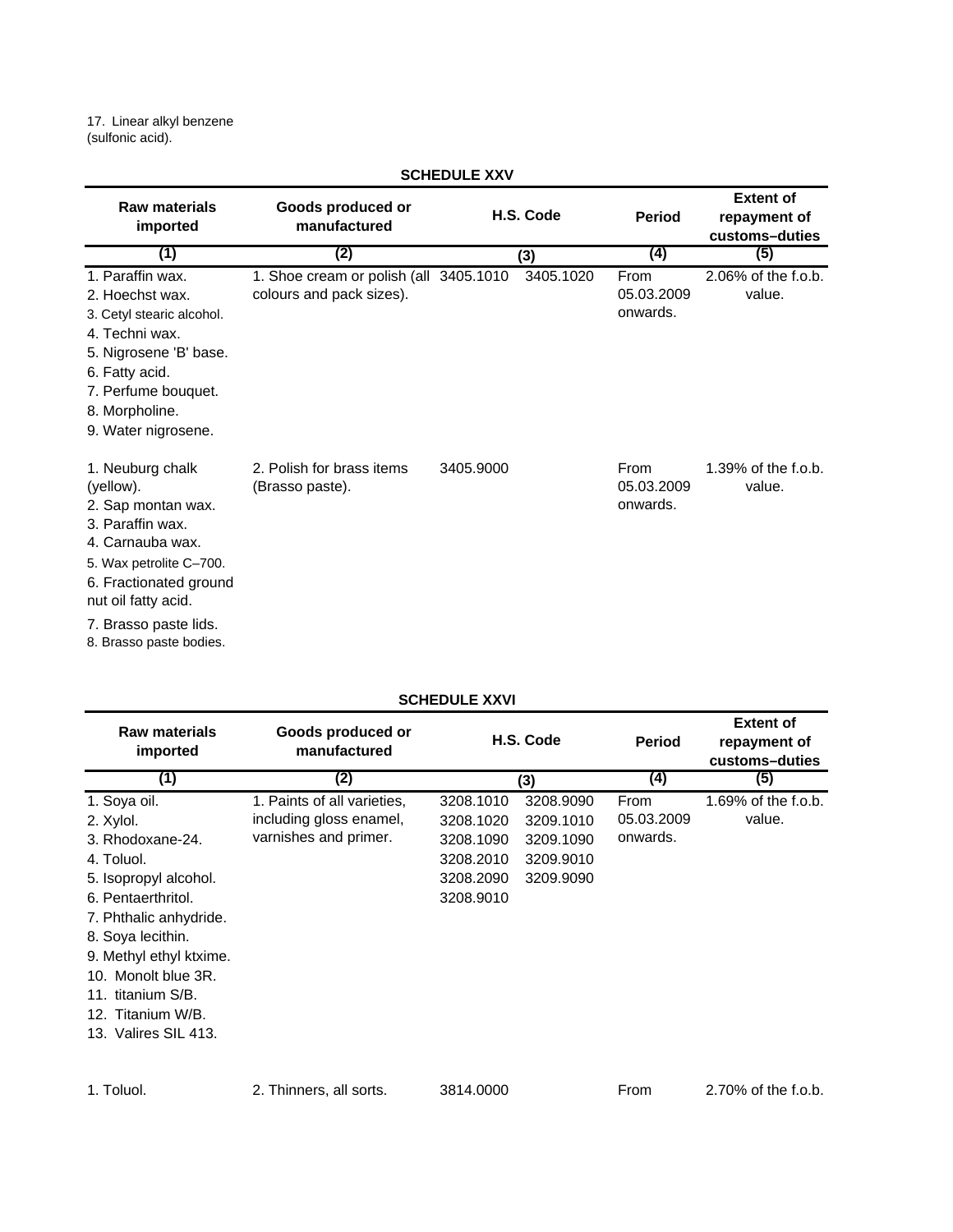| 2. Xylol.<br>3. Methyl ethyl ketone.<br>4. Acetone.<br>5. Diactone alcohol.<br>6. Butyl acetate.<br>7. Ethyl glycol acetate.<br>8. Cyclo hexanon-sextn.                                                                                                                                                                                                                                     |                                 |                                                                                         |                                                                            | 05.03.2009<br>onwards.         | value.                        |
|---------------------------------------------------------------------------------------------------------------------------------------------------------------------------------------------------------------------------------------------------------------------------------------------------------------------------------------------------------------------------------------------|---------------------------------|-----------------------------------------------------------------------------------------|----------------------------------------------------------------------------|--------------------------------|-------------------------------|
| 1. Titanium S/B.<br>2. Ucer filmer IBT.<br>3. Cellosize EP-300.<br>4. Cellosize ER-52-M.<br>5. Sodium benzoate.<br>6. Dispex G40.<br>7. 2EHA ethyl<br>hexyl-acrylate.<br>8. Vinyl acetate<br>monomer.                                                                                                                                                                                       | 3. Distempers, all sorts.       | 3210.0010                                                                               |                                                                            | From<br>05.03.2009<br>onwards. | 1.03% of the f.o.b.<br>value. |
| 1. Glass micro spheres.<br>2. Soya oil.<br>3. Titanium.<br>4. Quintone.<br>5. Ester gum.<br>6. Epoxy resin.<br>7. Vinyl acetate.<br>8. Middle chrome.                                                                                                                                                                                                                                       | 4. Road<br>marking<br>material. | paint 3209.1090                                                                         | 3209.9090                                                                  | From<br>05.03.2009<br>onwards. | 4.32% of the f.o.b.<br>value. |
| 1. Rhodoxane-24.<br>2. Titanium S/B.<br>3. Titanium W/B.<br>4. Ucer filmer IBT.<br>5. Cellosize EP-300.<br>6. Cellosize ER-52-M.<br>7. Sodium benzoate.<br>8. Dispex G40.<br>9. 2EHA ethyl hexyl.<br>10. Vinyl acetate<br>monomer.<br>11. Bevaliod 691.<br>12. Kathon LXE.<br>13. Ethylene glycol.<br>14. Trigonox A W70.<br>15. Aerosol A-102.<br>16. Aerosol OT-75.<br>17. Perlankrol SN. | 5. Emulsion paints.             | 3208.1010<br>3208.1020<br>3208.1090<br>3208.2010<br>3208.2090<br>3208.9010<br>3208.9090 | 3209.1010<br>3209.1090<br>3209.9010<br>3209.9090<br>3210.0010<br>3210.0090 | From<br>05.03.2009<br>onwards. | 2.47% of the f.o.b.<br>value. |

| 1. Phthalic anhydride. 6. Mastic painter filling. |  |  | 3214.1010 3214.1090  From |  | 2.50% of the f.o.b. |
|---------------------------------------------------|--|--|---------------------------|--|---------------------|
|---------------------------------------------------|--|--|---------------------------|--|---------------------|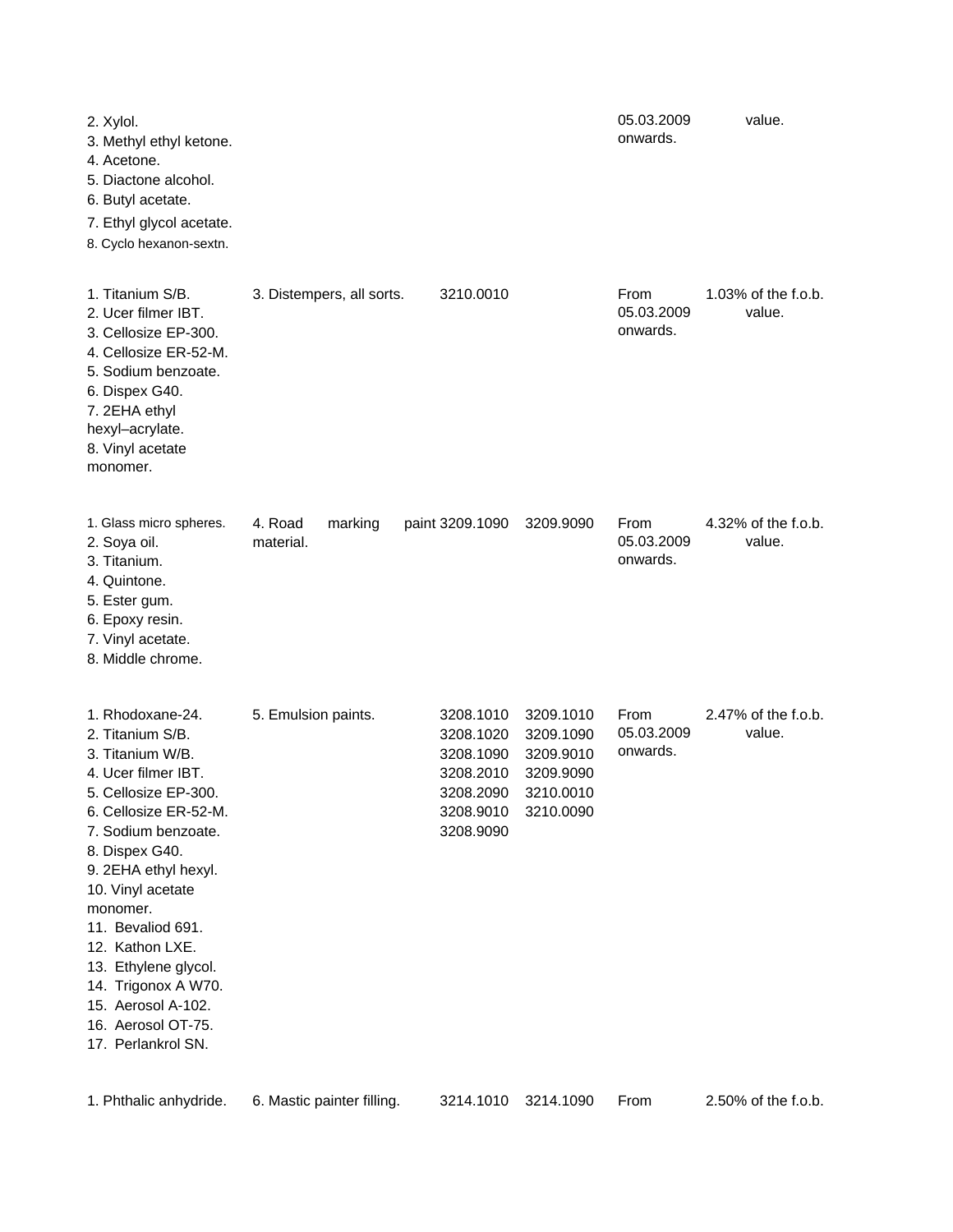## **SCHEDULE XXVII**

| <b>Raw materials</b><br>imported                                                            | Goods produced or<br>manufactured                                                  | H.S. Code | Period                         | <b>Extent of</b><br>repayment of<br>customs-duties |
|---------------------------------------------------------------------------------------------|------------------------------------------------------------------------------------|-----------|--------------------------------|----------------------------------------------------|
| (1)                                                                                         | (2)                                                                                | (3)       | $\left(4\right)$               | (5)                                                |
| 1. Tobacco.<br>2. Aluminium foil.<br>3. Cigarette paper.                                    | 1. Filter tipped cigarettes<br>using more than 18% of<br>imported tobacco.         | 2402.2000 | From<br>05.03.2009<br>onwards. | 3.74% of the f.o.b.<br>value.                      |
| 4. Tipping paper.<br>5. Tear off tape.<br>6. Viscose film.<br>7. Acetate tow.<br>8. Glycol. | 2. Filter tipped cigarettes<br>using 10% to 18% of<br>imported tobacco.            | 2402.2000 | From<br>05.03.2009<br>onwards. | 2.66% of the f.o.b.<br>value.                      |
| 9. Filter glue.<br>10. Triacetin.                                                           | 3. Filter tipped cigarettes<br>using 2.5% to less than<br>10% of imported tobacco. | 2402.2000 | From<br>05.03.2009<br>onwards. | 1.60% of the f.o.b.<br>value.                      |
|                                                                                             | 4. Others.                                                                         | 2402.2000 | From<br>05.03.2009<br>onwards. | 1.60% of the f.o.b.<br>value.                      |

| <b>SCHEDULE XXVIII</b>                                                               |                                          |           |                                |                                                    |  |
|--------------------------------------------------------------------------------------|------------------------------------------|-----------|--------------------------------|----------------------------------------------------|--|
| <b>Raw materials</b><br>imported                                                     | Goods produced or<br>manufactured        | H.S. Code | <b>Period</b>                  | <b>Extent of</b><br>repayment of<br>customs-duties |  |
| (1)                                                                                  | (2)                                      | (3)       | (4)                            | (5)                                                |  |
| 1. MMT fibre (acetate)<br>tow).<br>2. Paper (plug wrap).<br>3. Chemical (triacetin). | 1. Acetate filter rods.                  | 5601.2900 | From<br>05.03.2009<br>onwards. | 5.33% of the f.o.b.<br>value.                      |  |
| 1. MMT fibre (acetate)<br>tow).<br>2. Paper (plug wrap).                             | 2. Activated carbon dual<br>filter rods. | 5601.2900 | From<br>05.03.2009<br>onwards. | 6.75% of the f.o.b.<br>value.                      |  |

3214.1020

05.03.2009 onwards.

value.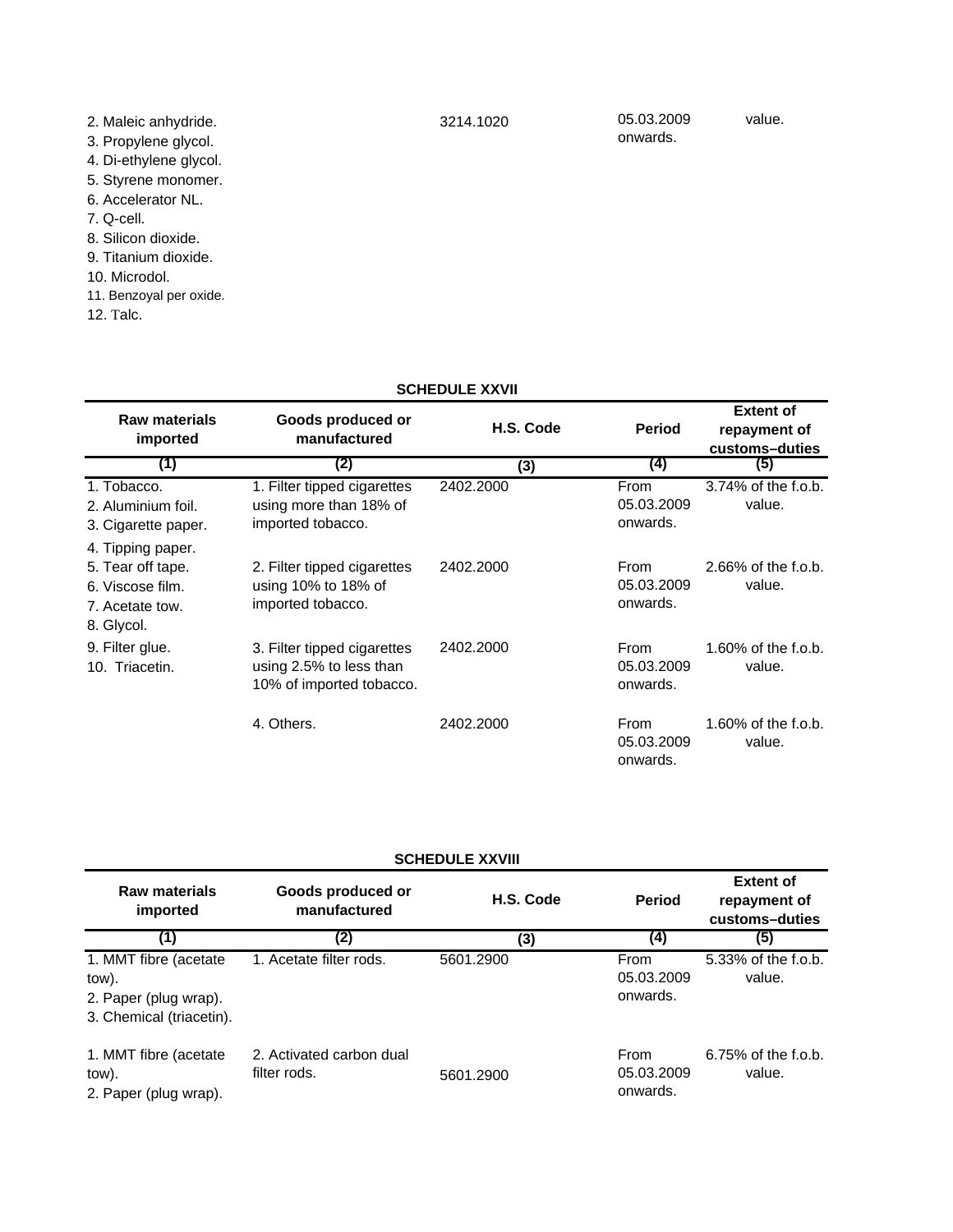3. Chemical (triacetin).

4. Activated Carbon.

| <b>SCHEDULE XXIX</b>             |                                   |           |               |                                                    |  |
|----------------------------------|-----------------------------------|-----------|---------------|----------------------------------------------------|--|
| <b>Raw materials</b><br>imported | Goods produced or<br>manufactured | H.S. Code | <b>Period</b> | <b>Extent of</b><br>repayment of<br>customs-duties |  |
|                                  | (2)                               | (3)       | (4)           | (5)                                                |  |
| 1. Jiggit maida wood.            | Agarbatti of all types.           | 3307.4100 | <b>From</b>   | Re.0.19 per 100                                    |  |
| 2. Essential oil.                |                                   |           | 05.03.2009    | sticks.                                            |  |
| 3. Chemicals.                    |                                   |           | onwards.      |                                                    |  |

## **SCHEDULE XXX**

| <b>Raw materials</b><br>imported                                                                                                                                                                                                  | Goods produced or<br>manufactured                          | H.S. Code | <b>Period</b>                         | <b>Extent of</b><br>repayment of<br>customs-duties |
|-----------------------------------------------------------------------------------------------------------------------------------------------------------------------------------------------------------------------------------|------------------------------------------------------------|-----------|---------------------------------------|----------------------------------------------------|
| (1)                                                                                                                                                                                                                               | (2)                                                        | (3)       | (4)                                   | (5)                                                |
| 1. Black pepper.<br>2. Bay leaf.<br>3. Ginger.<br>4. Cinnamon.<br>5. Clove.<br>6. Small cardamom.<br>7. Big cardamom.<br>8. Nutmeg.<br>9. Mace.<br>10. Coated cardboard<br>(duplex board).<br>11. Printing ink.<br>12. Polythene. | 1. Recipe masala products, 0910.9100<br>in retail packing. |           | From<br>05.03.2009<br>onwards.        | $0.56\%$ of the f.o.b.<br>value.                   |
| 1. Black pepper.<br>2. Coated cardboard.<br>3. Printing ink.<br>4. Polythene.                                                                                                                                                     | 2. Black pepper powder, in<br>retail packing.              | 0904.1200 | From<br>05.03.2009<br>onwards.        | 1.43% of the f.o.b.<br>value.                      |
| 1. Dry ginger.<br>2. Coated cardboard.<br>3. Printing ink.<br>4. Polythene.                                                                                                                                                       | 3. Ginger powder, in retail 0910.1000<br>packing.          |           | <b>From</b><br>05.03.2009<br>onwards. | $0.72\%$ of the f.o.b.<br>value.                   |

| <b>SCHEDULE XXXI</b>             |                                                                 |    |     |     |  |  |
|----------------------------------|-----------------------------------------------------------------|----|-----|-----|--|--|
| <b>Raw materials</b><br>imported | Goods produced or<br>H.S. Code<br><b>Period</b><br>manufactured |    |     |     |  |  |
|                                  | Œ,                                                              | (3 | (4) | (5) |  |  |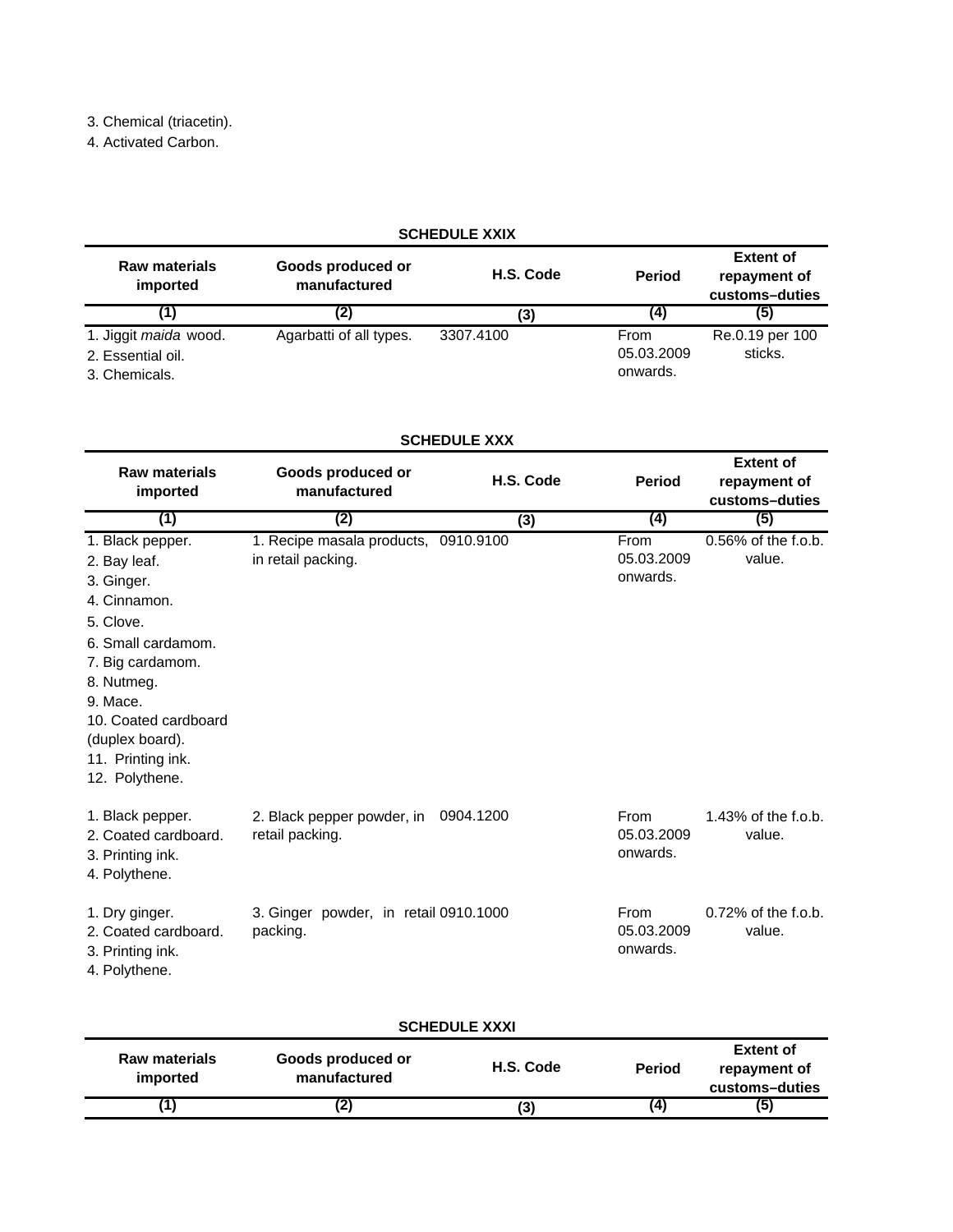Normal hexane. **230 Solvent extracted rapeseed 2302.4000** 2306.4100 meal and solvent extracted rice bran meal.

From 05.03.2009 onwards. Rs.8.86 per metric ton.

## **SCHEDULE XXXII**

| <b>Raw materials</b><br>imported                                                                                                                                                                                                                                                          | Goods produced or<br>manufactured                                                                                                                     | H.S. Code<br><b>Period</b> |                                | <b>Extent of</b><br>repayment of<br>customs-duties |
|-------------------------------------------------------------------------------------------------------------------------------------------------------------------------------------------------------------------------------------------------------------------------------------------|-------------------------------------------------------------------------------------------------------------------------------------------------------|----------------------------|--------------------------------|----------------------------------------------------|
| (1)                                                                                                                                                                                                                                                                                       | (2)                                                                                                                                                   | (3)                        | $\left(4\right)$               | (5)                                                |
| 1. Soyabean oil.<br>2. Palm oil.<br>3. Ammonium<br>4. Flavours.<br>5. Lecithine.<br>6. Milk powder.<br>7. Malt.<br>8. Food colours.<br>9. Coconut oil.<br>10. Embanox.<br>11. Sodium<br>metabisulphate.<br>12. Inner wrapper (both<br>side coated).<br>13. Outer wrapper (un-<br>coated). | 1. Biscuits, all sorts.                                                                                                                               | 1905.3100                  | From<br>05.03.2009<br>onwards. | 0.50% of the f.o.b.<br>value.                      |
| 1. Milk powder.<br>2. Vegetable fats.<br>3. Vanilline.<br>4. Flavours/essences.<br>5. Emulsifier (soya<br>lecithin).<br>6. Citric acid.<br>7. Food colours.<br>8. Tattoo wrapper.<br>9. Inner wrapper.<br>10. Outer bag BOPP.                                                             | 2. Hard boiled candies<br>including mentholated<br>drops, milk based candies,<br>butter candies, special<br>laminated candies (assorted<br>flavours). | 1704.9090                  | From<br>05.03.2009<br>onwards. | 1.12% of the f.o.b.<br>value.                      |
| 1. Milk powder.<br>2. Vegetable fats.<br>3. Cocoa powder.<br>4. Flavours/ essences.<br>5. Emulsifier (soya<br>lecithin).<br>6. Malto dextrim.<br>7. Carnoba wax.<br>8. Gum Arabic (gum<br>base).<br>9. Talcum powder.                                                                     | 3. Toffees and chocolates<br>without flour including<br>chewable toffees (all sorts).                                                                 | 1704.9010<br>1704.9090     | From<br>05.03.2009<br>onwards. | 0.91% of the f.o.b.<br>value.                      |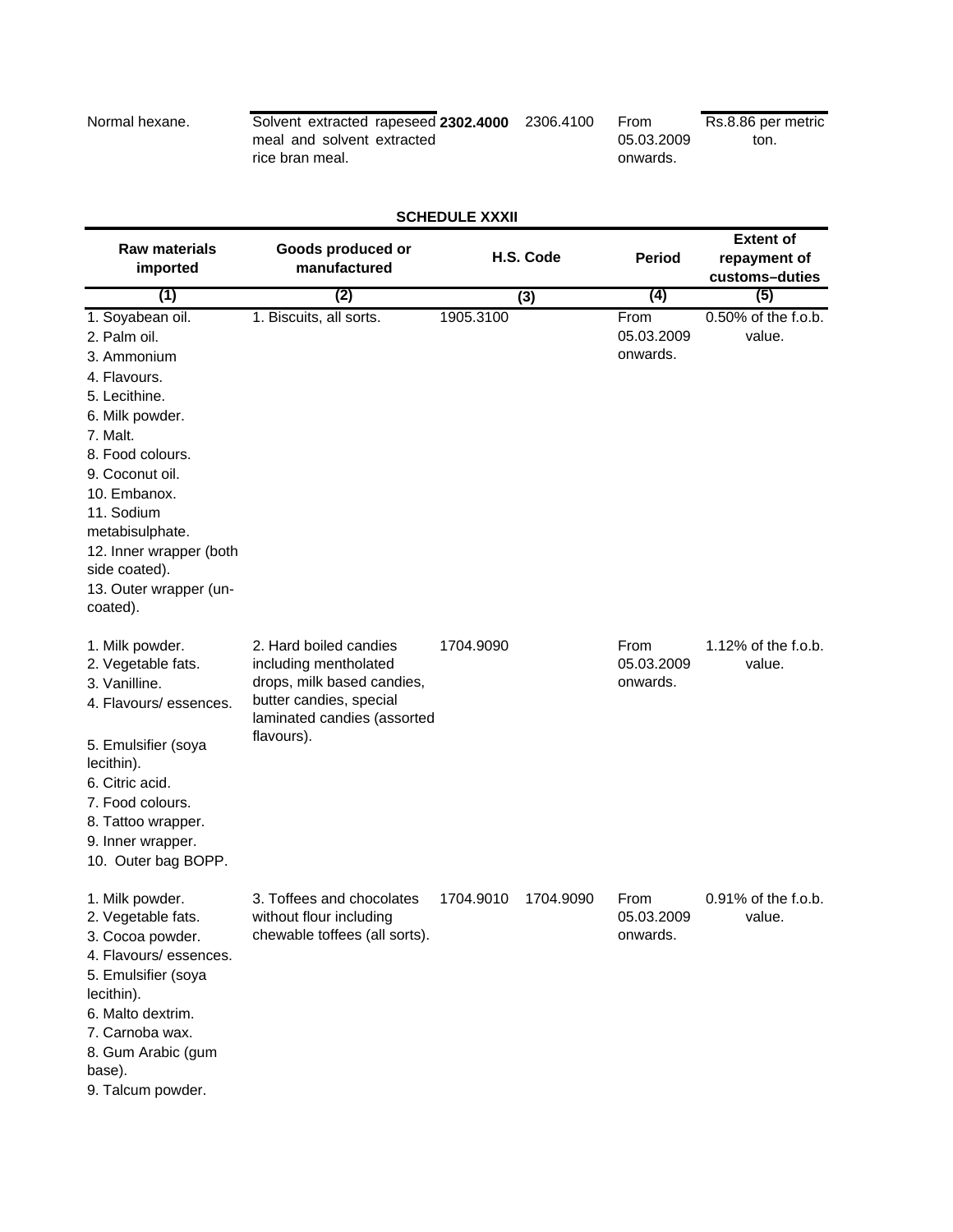| 10. Titanium dioxide.<br>11. Vanilline.<br>Citric acid.<br>12.<br>13. Lactic acid.<br>14. Trisodium citrate.<br>15. Peppermint oil (high<br>concentrate).<br>16. Food colours.<br>17. Hyfoma (B.V.50<br>casein).<br>18. Wax paper wrapper<br>inner. |                                                                                     |           |           |                                |                                  |
|-----------------------------------------------------------------------------------------------------------------------------------------------------------------------------------------------------------------------------------------------------|-------------------------------------------------------------------------------------|-----------|-----------|--------------------------------|----------------------------------|
| 19. Inner wrapper.<br>20. Outer wrapper.<br>Tattoo wrapper.<br>21.<br>22. Printed pouch.                                                                                                                                                            |                                                                                     |           |           |                                |                                  |
| 23. Outer bag BOPP.                                                                                                                                                                                                                                 |                                                                                     |           |           |                                |                                  |
| 1. Artificial flavour.<br>2. Food colour.<br>3. Citric acid.<br>4. Printed plastic film.<br>5. Polishing oil.                                                                                                                                       | 4. Jelly products.                                                                  | 2007.9100 | 2007.9900 | From<br>05.03.2009<br>onwards. | $0.22\%$ of the f.o.b.<br>value. |
| 1. Flavours essence.<br>2. Food colours.<br>3. Gum base.<br>4. Hot melt.<br>5. Wrapper wax paper<br>(metalized).<br>6. Plastic wrapping film.<br>7. Jar or box board.                                                                               | 5. Bubble gum containing<br>10% or more of gum base<br>including inorganic fillers. | 1704.1000 |           | From<br>05.03.2009<br>onwards. | 2.44% of the f.o.b.<br>value.    |

**Explanation.—** Bubble gum containing less than 10% of gum base including inorganic fillers shall not be entitled to any repayment of customs-duties under this Schedule.

|                                                                                                                           |                                                     | <b>SCHEDULE XXXIII</b> |                        |                                |                          |
|---------------------------------------------------------------------------------------------------------------------------|-----------------------------------------------------|------------------------|------------------------|--------------------------------|--------------------------|
| <b>Raw materials</b><br>imported                                                                                          | Goods produced or<br>manufactured                   |                        | H.S. Code              | <b>Period</b>                  | ⊏∧кансог<br>repayment of |
| (1)                                                                                                                       | (2)                                                 |                        | (3)                    | (4)                            | (5)                      |
| 1. RBD palm olein oil.<br>2. Ghee flavour.<br>3. Citric acid.<br>4. Vitamin A&D.<br>5. Nickel catalyst<br>(Nysosel - 222) | 1. Vegetable ghee (all<br>blends).                  | 1516.2010              |                        | From<br>05.03.2009<br>onwards. | Rs.8.20 per<br>kilogram. |
| 1. Citric acid.<br>2. Vitamin A&D.                                                                                        | 2. Cooking oil (all types and 1507.9000<br>blends). | 1511.9020              | 1512.1900<br>1513.1900 | From<br>05.03.2009             | Re.0.01 per<br>kilogram. |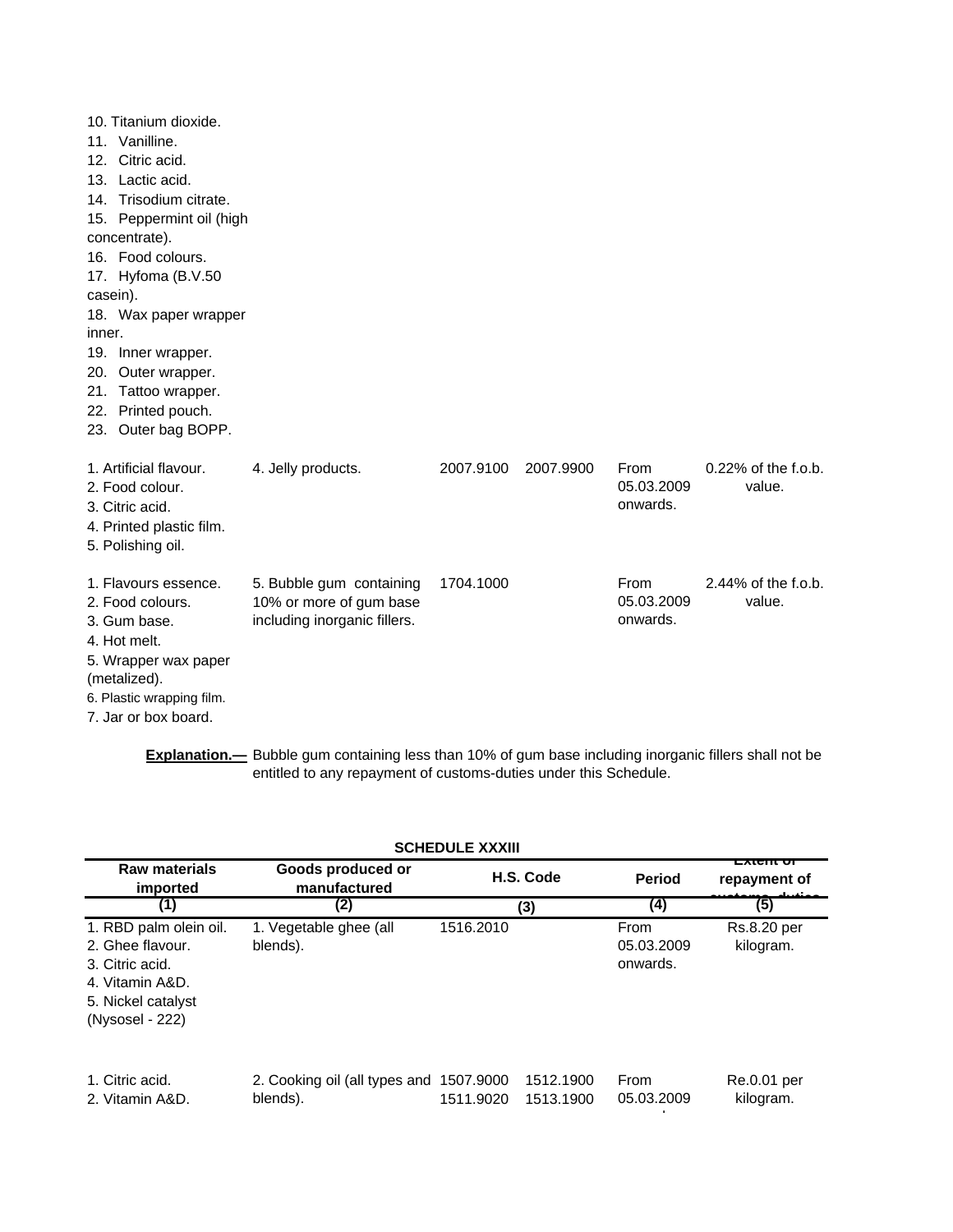| 1511.9030 | 1514.1900           | onwards. |
|-----------|---------------------|----------|
|           | 1511.9090 1516.2020 |          |
|           | 1512.2900 1515.2900 |          |
| 1514.9900 |                     |          |
|           |                     |          |

| 1. RBD Palm Olein.<br>2. TBHQ (Tetra butyl<br>hydro quinone).<br>3. Distilled<br>Monoglycerides<br>Type $P(V)$ . | 3. Margarine made from<br>blend of RBD Palm Olein<br>and Canola Oil. | 1517.1000             | From<br>05.03.2009<br>onwards. | Rs.1.46 per<br>kilogram.                           |
|------------------------------------------------------------------------------------------------------------------|----------------------------------------------------------------------|-----------------------|--------------------------------|----------------------------------------------------|
| 4. Soy Lecithin<br>(Leciprime 1500).                                                                             |                                                                      |                       |                                |                                                    |
|                                                                                                                  |                                                                      | <b>SCHEDULE XXXIV</b> |                                |                                                    |
| <b>Raw materials</b><br>imported                                                                                 | Goods produced or<br>manufactured                                    | H.S. Code             | <b>Period</b>                  | <b>Extent of</b><br>repayment of<br>customs-duties |

|            |                                                                                          |     |                                | uusiums-uuuts                    |
|------------|------------------------------------------------------------------------------------------|-----|--------------------------------|----------------------------------|
|            | (Z)                                                                                      | (3) | (4                             | (5)                              |
| open ends. | Aluminium can with easy Branded soft drinks packed 2202.1090 2202.9000<br>in 300ml cans. |     | From<br>05.03.2009<br>onwards. | Rs.13.17 per case<br>of 24 cans. |

| <b>SCHEDULE XXXV</b> |  |
|----------------------|--|
|----------------------|--|

| <b>Raw materials</b><br>imported                                                                    | Goods produced or<br>manufactured                                  | H.S. Code | <b>Period</b>                  | <b>Extent of</b><br>repayment of<br>customs-duties |
|-----------------------------------------------------------------------------------------------------|--------------------------------------------------------------------|-----------|--------------------------------|----------------------------------------------------|
| (1)                                                                                                 | (2)                                                                | (3)       | (4)                            | (5)                                                |
| 1. Coated board/ Wood<br>Pulp.<br>2. Aluminium foil.<br>3. Polyethylene.<br>4. Nucrel resin TP-101. | 1. Tetra pack TBA / TCA -<br>All Sizes.                            | 4819.5000 | From<br>05.03.2009<br>onwards. | 0.43% of the f.o.b.<br>value.                      |
| 152g/m2.<br>2. Aluminium foil.<br>3. Polyethylene.<br>4. Nucrel resin TP-101.                       | 1. Bleached White Board 2. Tetra pack TCA FB - All<br><b>Sizes</b> | 4819.5000 | From<br>05.03.2009<br>onwards. | $1.36\%$ of the f.o.b.<br>value.                   |
| for Liquid.<br>2. Packaging 70g/m2.<br>3. Aluminium foil.<br>4. Polyethylene.                       | 1. Bleached Kraft Paper 3. Tetra pack TWA / TFA -<br>All Sizes     | 4819.5000 | From<br>05.03.2009<br>onwards. | $2.96\%$ of the f.o.b.<br>value.                   |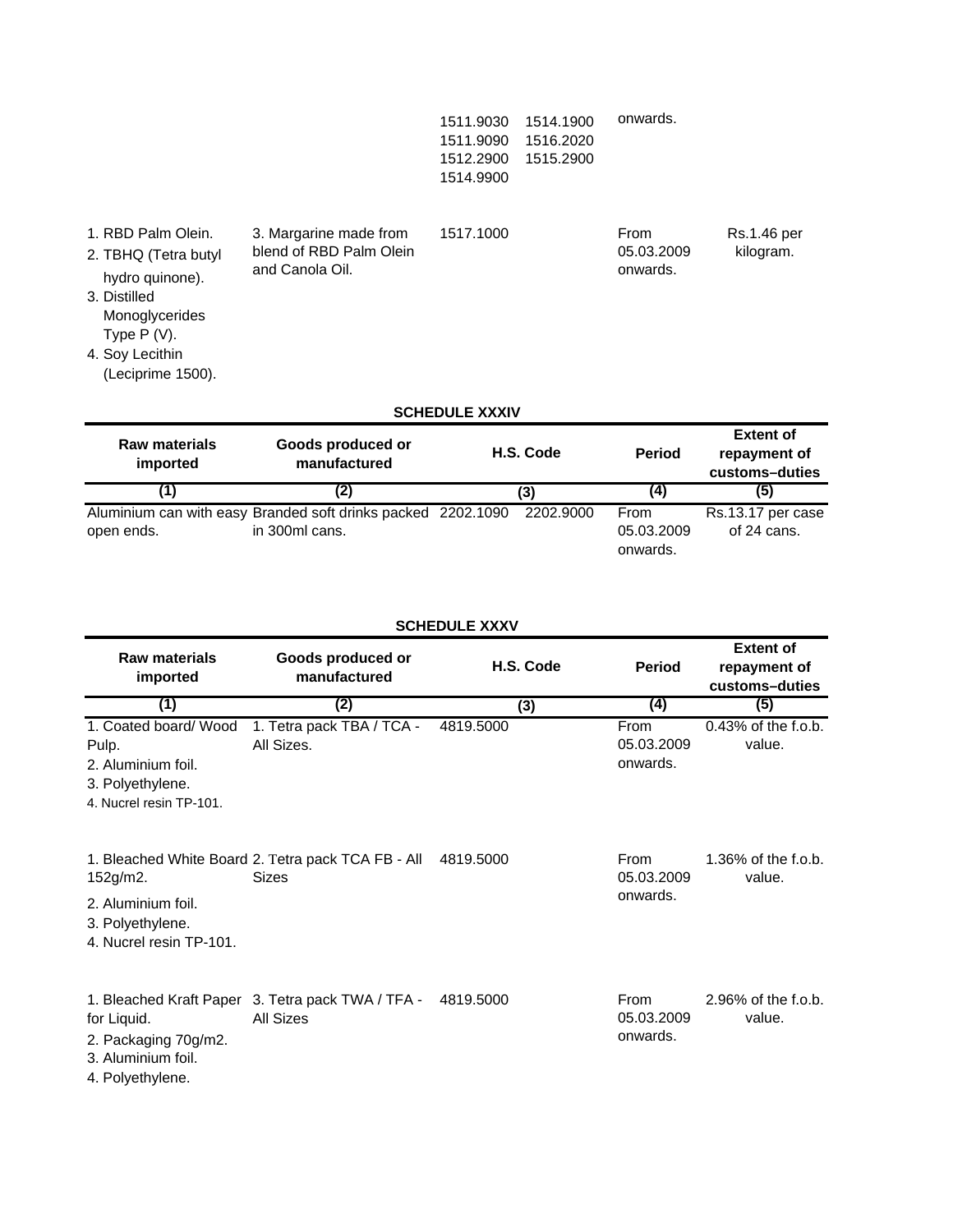5. Developmental Copolymer Elite. 6. LLDPE 7. Duplex CLC Kraft Board 3P.

#### **Raw materials imported Goods produced or manufactured Period Extent of repayment of customs–duties (1) (2) (4) (5)** 1. Citric acid. **2009.** 1. Mango, apple, pineapple, 2009.1200 2009.7100 From 0.23% of the f.o.b. value. 2. Ascorbic acid. 2009.1900 2009.7900 3. Sodium citrate. 2009.4100 2009.8000 4. Hydrogen per oxide. 2009.4900 2009.9000 5. Beta carotene. 6. Linear low density polyethylene. 1. Citric acid. **0804.9050** 2. Mango pulp packed in 2. Ascorbic acid. 3. Sodium benzoate. 4. High density polyethylene. 5. Aseptic bags for 200 Kgs. 1. Citric acid. **0804.9050** 3. Mango pulp packed in 2. Ascorbic acid. 3. Sodium benzoate. 4. High density polyethylene. Re.0.10 per kilogram. aseptic bags. mango-orange mix juices. Rs.1.07 per kilogram. From 05.03.2009 onwards. poly bags. From 05.03.2009 onwards. **(3)** From 05.03.2009 onwards. **SCHEDULE XXXVI H.S. Code**

## **SCHEDULE XXXVII**

| <b>Raw materials</b><br>imported                                                                          | Goods produced or<br>manufactured                                               | H.S. Code | <b>Period</b>                  | <b>Extent of</b><br>repayment of<br>customs-duties |
|-----------------------------------------------------------------------------------------------------------|---------------------------------------------------------------------------------|-----------|--------------------------------|----------------------------------------------------|
| (1)                                                                                                       | (2)                                                                             | (3)       | (4)                            | (5)                                                |
| 1. Milk powder.<br>2. Coated duplex board.<br>3. BOPP film.                                               | 1. Gulab Jaman mix or<br>Rasmalai mix (all flavours).                           | 2106.9060 | From<br>05.03.2009<br>onwards. | 2.03% of the f.o.b.<br>value.                      |
| 1. Citric acid anhydrous.<br>2. Pre-mix flavours &<br>other flavours.<br>3. Tac seal (membrance<br>seal). | 2. Instant drink mix including 2106.9090<br>energy drink mix - all<br>flavours. |           | From<br>05.03.2009<br>onwards. | 1.65% of the f.o.b.<br>value.                      |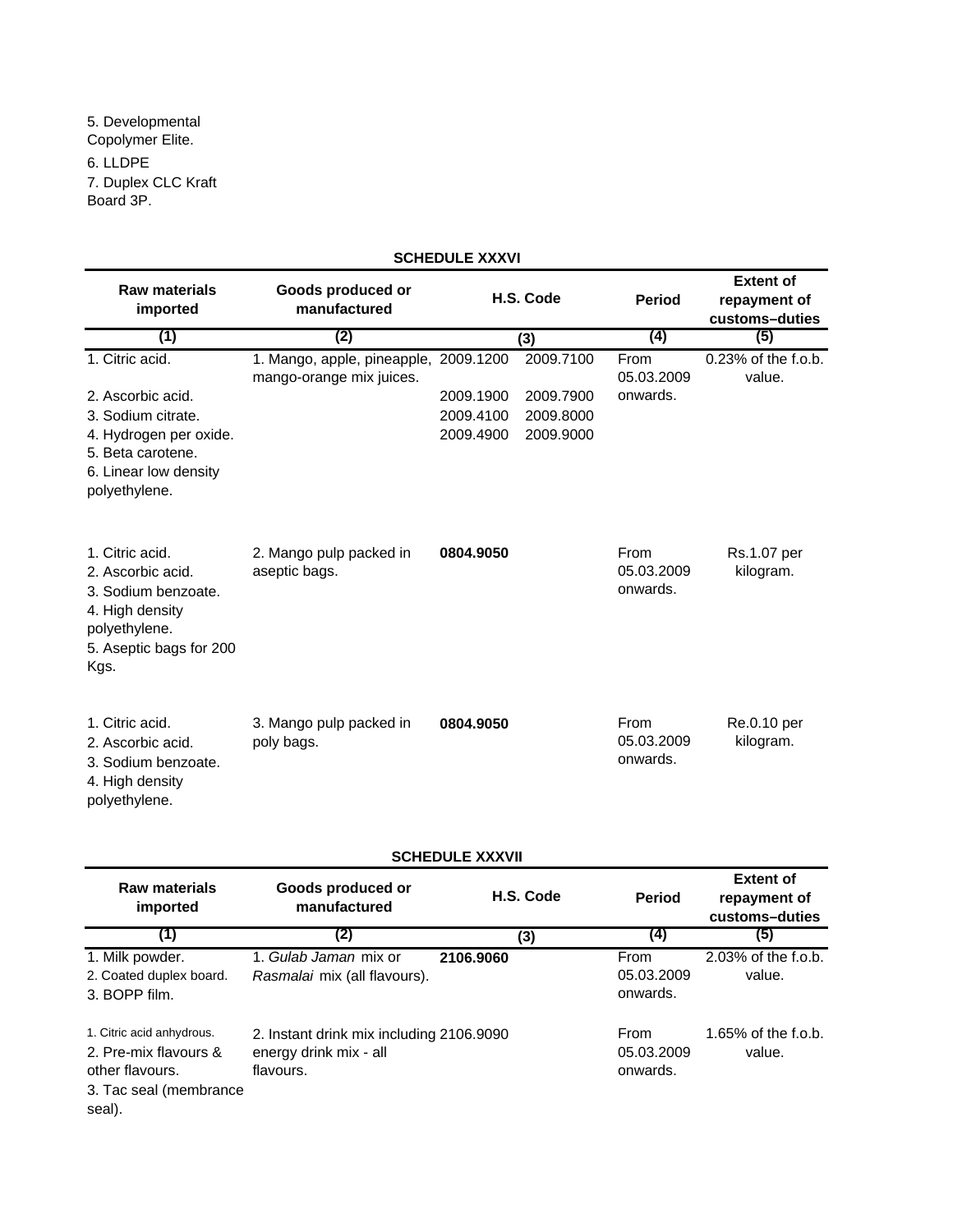- 4. Hot melt glue.
- 5. Dextrose monohydrate.
- 6. Gum acacia.
- 7. Sunset yellow.
- 8. Tartrazine.
- 9. Tri calcium phosphate.
- 10. Xanthan gum.

## **SCHEDULE XXXVIII**

| <b>Raw materials</b><br>imported                                                                                              | Goods produced or<br>manufactured | H.S. Code              | <b>Period</b>                  | <b>Extent of</b><br>repayment of<br>customs-duties |
|-------------------------------------------------------------------------------------------------------------------------------|-----------------------------------|------------------------|--------------------------------|----------------------------------------------------|
| (1)                                                                                                                           | (2)                               | (3)                    | (4)                            | (5)                                                |
| 1. Leaf tea.<br>2. Uncoated polyester<br>film 12 micron.<br>3. Linear low density<br>polyethylene film grade.                 | 1. Leaf tea.                      | 0902.4020<br>0902.3000 | From<br>05.03.2009<br>onwards. | 3.27% of the f.o.b.<br>value.                      |
| 1. Dust tea.<br>2. Uncoated polyester<br>film 12 micron.<br>3. Linear low density<br>polyethylene film grade.                 | 2. Dust tea.                      | 0902.4010              | From<br>05.03.2009<br>onwards. | 2.47% of the f.o.b.<br>value.                      |
| 1. Leaf tea.<br>2. Dust tea.<br>3. Uncoated polyester<br>film 12 micron.<br>4. Linear low density<br>polyethylene film grade. | 3. Leaf and dust tea<br>mixture.  | 0902.4090              | From<br>05.03.2009<br>onwards. | 2.97% of the f.o.b.<br>value.                      |
| 1. Leaf tea.<br>2. Dust tea.<br>3. Tea bag filter paper.<br>4. Tea bag tags.<br>5. Aluminium wire<br>0.5mm for food use.      | 4. Tea bags (2gms).               | 0902.3000              | From<br>05.03.2009<br>onwards. | 3.73% of the f.o.b.<br>value.                      |
| 1. Green tea plain.<br>2. Uncoated polyester<br>film 12 micron.<br>3. Linear low density<br>polyethylene film grade.          | 5. Green tea plain.               | 0902.1000              | From<br>05.03.2009<br>onwards. | 2.29% of the f.o.b.<br>value.                      |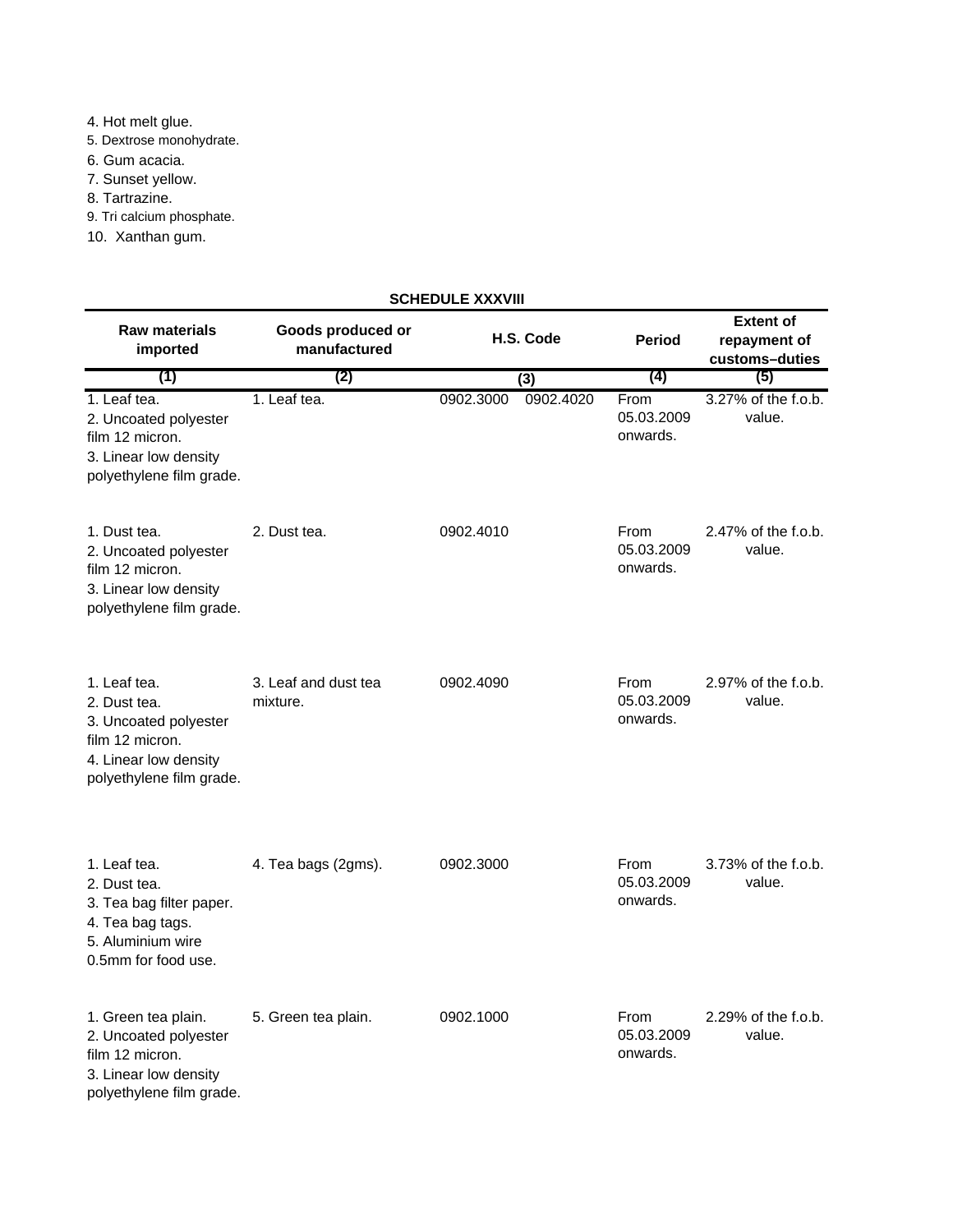| 1. Green tea flavoured. 6. Green tea flavoured.<br>2. Uncoated polyester<br>film 12 micron.<br>3. Linear low density<br>polyethylene film grade. |                                                               | 0902.1000 | From<br>05.03.2009<br>onwards. | 1.76% of the f.o.b.<br>value. |
|--------------------------------------------------------------------------------------------------------------------------------------------------|---------------------------------------------------------------|-----------|--------------------------------|-------------------------------|
| 2. Tea bag filter paper.<br>3. Tea bag tags.<br>4. Tea bag envelopes.                                                                            | 1. Green tea flavoured. 7. Green tea bags (1.5gms). 0902.1000 |           | From<br>05.03.2009<br>onwards. | 2.71% of the f.o.b.<br>value. |
| 1. Leaf tea.<br>2. Dust tea.<br>3. Tea bag filter paper.                                                                                         | 8. Round tea bags.                                            | 0902.3000 | From<br>05.03.2009<br>onwards. | 3.02% of the f.o.b.<br>value. |

|                                                                                                          |                                                | <b>SCHEDULE XXXIX</b>               |                                |                                                    |
|----------------------------------------------------------------------------------------------------------|------------------------------------------------|-------------------------------------|--------------------------------|----------------------------------------------------|
| <b>Raw materials</b><br>imported                                                                         | Goods produced or<br>manufactured              | H.S. Code                           | <b>Period</b>                  | <b>Extent of</b><br>repayment of<br>customs-duties |
| (1)                                                                                                      | (2)                                            | (3)                                 | (4)                            | (5)                                                |
| 1. Sodium benzoate.<br>2. Tartaric acid.<br>3. Food colours.                                             | 1. Sharbat or syrup, all<br>flavours.          | 2106.9020                           | From<br>05.03.2009<br>onwards. | $0.08\%$ of the f.o.b.<br>value.                   |
| 1. Pectin.<br>2. Citric acid<br>monohydrate.                                                             | 2. Jam or jelly or<br>marmalade, all flavours. | 2007.1000<br>2007.9900<br>2007.9100 | From<br>05.03.2009<br>onwards. | 0.92% of the f.o.b.<br>value.                      |
| 1. Citric acid<br>monohydrate.<br>2. CMC sodium.<br>3. Ascorbic acid.<br>4. Potassium<br>metabisulphate. | 3. Squashes, all flavours.                     | 2106.9020                           | From<br>05.03.2009<br>onwards. | $0.14\%$ of the f.o.b.<br>value.                   |

|                                  |                                   | <b>SCHEDULE XL</b>     |               |                                                    |
|----------------------------------|-----------------------------------|------------------------|---------------|----------------------------------------------------|
| <b>Raw materials</b><br>imported | Goods produced or<br>manufactured | H.S. Code              | <b>Period</b> | <b>Extent of</b><br>repayment of<br>customs-duties |
|                                  | (2)                               | (3)                    | (4)           | (5)                                                |
| Printed wrapping film.           | Vermicelli, spaghetti or          | 1902.1990<br>1902.1910 | From          | $0.21\%$ of the f.o.b.                             |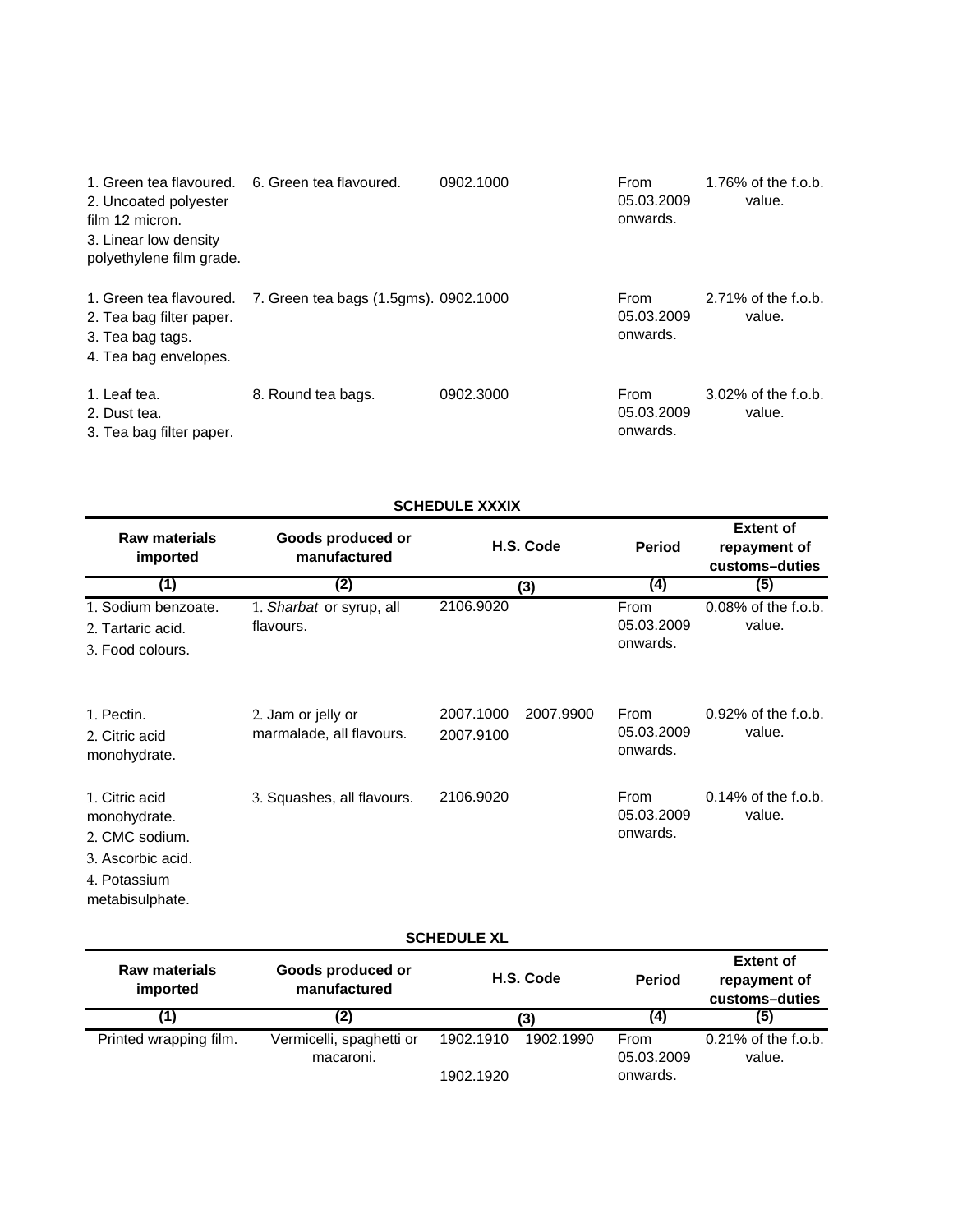| <b>Raw materials</b><br>imported                                                                                                     | Goods produced or<br>manufactured                                                                 | H.S. Code                           | <b>Period</b>                  | <b>Extent of</b><br>repayment of<br>customs-duties |
|--------------------------------------------------------------------------------------------------------------------------------------|---------------------------------------------------------------------------------------------------|-------------------------------------|--------------------------------|----------------------------------------------------|
| (1)                                                                                                                                  | (2)                                                                                               | (3)                                 | (4)                            | (5)                                                |
| 1. Metallized wrapping<br>film.<br>2. Food flavour.                                                                                  | 1. Potato chips.                                                                                  | 2005.2000                           | From<br>05.03.2009<br>onwards. | 0.62% of the f.o.b.<br>value.                      |
| 1. Metallized wrapping<br>film.<br>2. Food flavour.<br>3. Maize gritz.                                                               | 2. Corn extruded snacks.                                                                          | 1904.1090                           | From<br>05.03.2009<br>onwards. | 1.48% of the f.o.b.<br>value.                      |
|                                                                                                                                      | Metallized wrapping film. 3. Almonds, peanuts or dal<br>moong (fried and salted) or<br>nimko mix. | 2008.1900<br>2005.9900<br>2008.1100 | From<br>05.03.2009<br>onwards. | 0.12% of the f.o.b.<br>value.                      |
|                                                                                                                                      |                                                                                                   | <b>SCHEDULE XLII</b>                |                                |                                                    |
|                                                                                                                                      |                                                                                                   |                                     |                                |                                                    |
| <b>Raw materials</b><br>imported                                                                                                     | Goods produced or<br>manufactured                                                                 | H.S. Code                           | <b>Period</b>                  | <b>Extent of</b><br>repayment of<br>customs-duties |
| (1)                                                                                                                                  | (2)                                                                                               | (3)                                 | (4)                            | (5)                                                |
| 1. Calcium chloride.<br>2. Decalite-4300.<br>3. Spezyme fred.<br>4. Optidex L 300.<br>5. Ion exchange resin.<br>6. Spezyme BBA 1500. | 1. Liquid glucose.                                                                                | 1702.3000<br>1702.4000              | From<br>05.03.2009<br>onwards. | 0.06% of the f.o.b.<br>value.                      |

## **SCHEDULE XLI**

# **SCHEDULE XLIII**

| <b>Raw materials</b><br>imported | Goods produced or<br>manufactured | H.S. Code | <b>Period</b> | <b>Extent of</b><br>repayment of<br>customs-duties |
|----------------------------------|-----------------------------------|-----------|---------------|----------------------------------------------------|
| (1)                              | (2)                               | (3)       | (4)           | (5)                                                |
| 1. Lactose                       |                                   | 1901.1000 | From          | 0.22% of the f.o.b.                                |
| monohyderate.                    | 1. Milk Based Food                |           | 05.03.2009    | value.                                             |
|                                  | Preparations of all sorts         |           | onwards.      |                                                    |
| 2. Maltodextrine.                |                                   |           |               |                                                    |
| 3. Lecithin-topcithin.           | (Retail packing)                  |           |               |                                                    |
| 4. Trace element TE-             |                                   |           |               |                                                    |
| 132.                             |                                   |           |               |                                                    |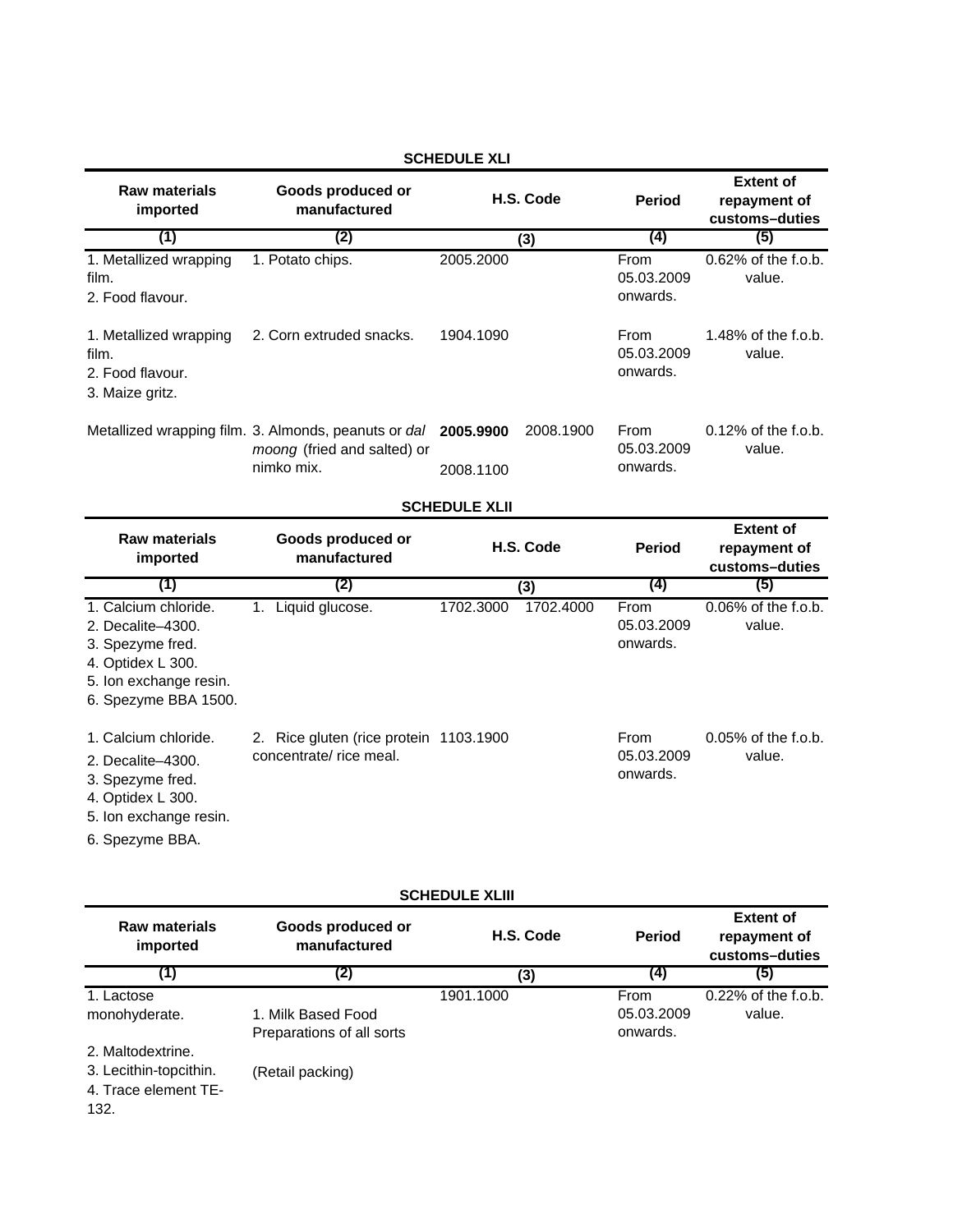5. Vitamin premix.

| 1. Lactose<br>monohyderate.                                                                                                                             | 2. Milk Based Food                                                                | 1901.9090 | From<br>05.03.2009             | 1.57% of the f.o.b.<br>value.    |
|---------------------------------------------------------------------------------------------------------------------------------------------------------|-----------------------------------------------------------------------------------|-----------|--------------------------------|----------------------------------|
| 2. Maltodextrine.<br>3. Lecithin-topcithin.                                                                                                             | Preparations of all sorts 20<br>kilogram and above                                |           | onwards.                       |                                  |
| 4. Trace element TE-<br>5. Vitamin premix.<br>6. Multi wallpaper bags.<br>7. Gas-able tubular                                                           | (Bulk packing)                                                                    |           |                                |                                  |
| bags.<br>8. Crepe paper tape.                                                                                                                           |                                                                                   |           |                                |                                  |
| 1. Lecithin-topcithin.<br>2. Vitamin D-3.<br>3. Vitamin A, acetate.<br>4. Gas-able tubular<br>bags.<br>5. Multi wallpaper bags.<br>6. Crepe paper tape. | 3. Spray dried milk powder<br>20Kg. and above (in bulk<br>packing)                | 0402.2100 | From<br>05.03.2009<br>onwards. | $0.58\%$ of the f.o.b.<br>value. |
| 1. Vitamin A acetate.<br>2. Vitamin D-3.<br>3. Lecithin - topcithin.                                                                                    | 4. Spray dried milk powder<br>(in retail packing)                                 | 0402.2100 | From<br>05.03.2009<br>onwards. | $0.01\%$ of the f.o.b.<br>value. |
| Topcithin.                                                                                                                                              | 5. Dry instant tea whitener<br>milk powder (in retail<br>packing).                | 0402.1000 | From<br>05.03.2009<br>onwards. | Re.0.06 per<br>kilogram.         |
| 1. Topcithin.                                                                                                                                           | 6. Dry instant tea whitener<br>milk powder 25Kgs. and<br>above (in bulk packing). | 402.2900  | From<br>05.03.2009<br>onwards. | Re.0.85 per<br>kilogram.         |
| 2. Multi wallpaper bags.                                                                                                                                |                                                                                   |           |                                |                                  |
| 3. Gasable poly bag.<br>4. Crepe paper tape.                                                                                                            |                                                                                   |           |                                |                                  |
| 1. Carrageenan K-100.<br>2. Recodan.                                                                                                                    | 7. Processed UHT cream.                                                           | 0403.9000 | From<br>05.03.2009<br>onwards. | $0.18\%$ of the f.o.b.<br>value. |
| 1. L-Cystein.                                                                                                                                           | 8. Instant noodles, all<br>flavours.                                              | 1902.1990 | From<br>05.03.2009             | $0.56\%$ of the f.o.b.<br>value. |
| 2. Flavours.<br>3. Gluten sauce.<br>4. Ribotide.<br>$M$ oltodovtrin                                                                                     |                                                                                   |           | onwards.                       |                                  |

5. Maltodextrine.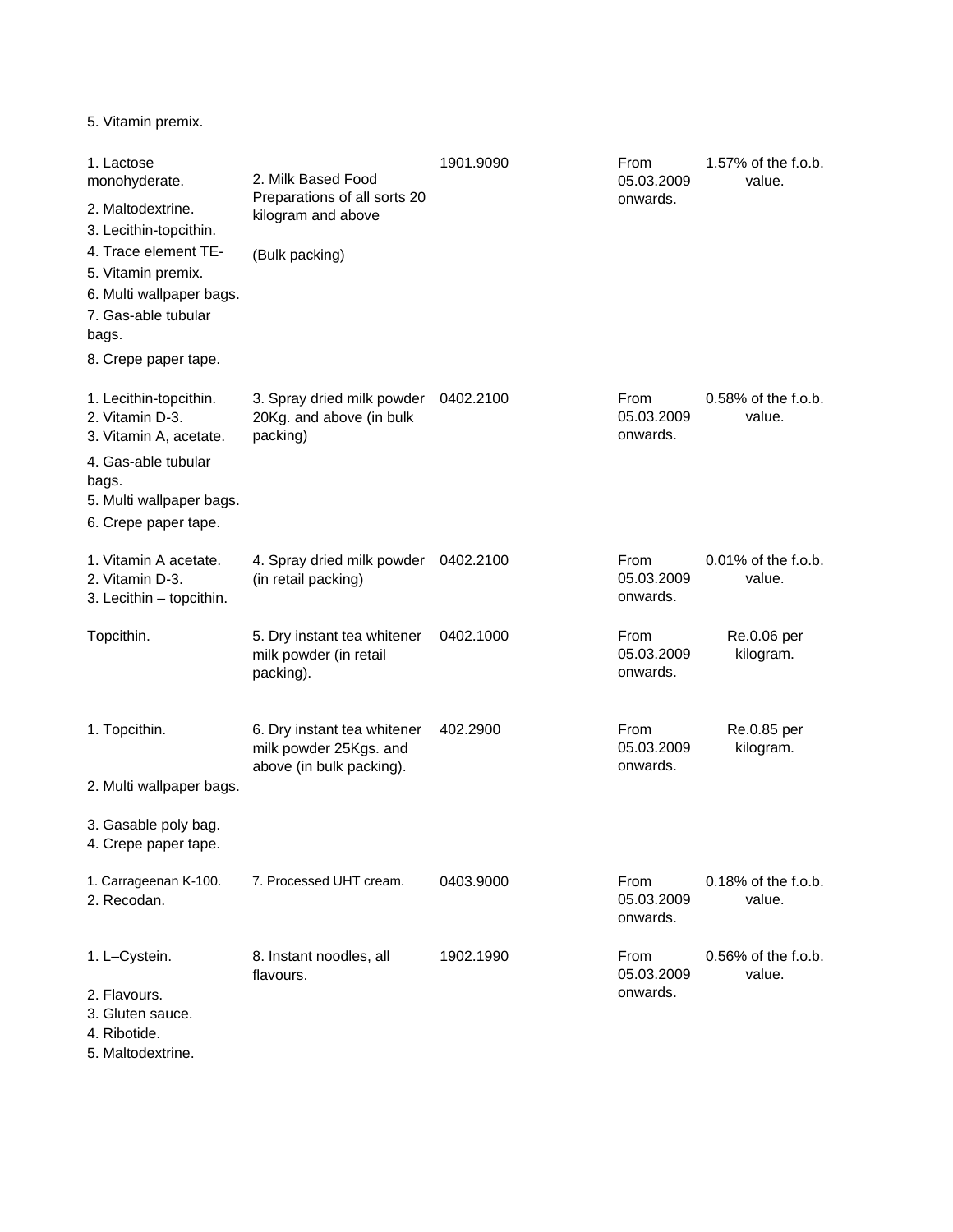| 2. Trace elementTe-63<br>3. Vitamin premix 9000<br>& 9200.<br>4. Lecithin (topcithin).<br>5. Multi wallpaper bags.<br>6. Gasable poly bag.<br>7. Crepe paper tape.<br>8. Trace elementTe-132. | 1. Lactose Monohydrate 9. Milk based preparations<br>25 kgs and above (bulk<br>packing). | 1901.9090              | From<br>05.03.2009<br>onwards. | 1.80% of the f.o.b.<br>value.    |
|-----------------------------------------------------------------------------------------------------------------------------------------------------------------------------------------------|------------------------------------------------------------------------------------------|------------------------|--------------------------------|----------------------------------|
| 1. Instant coffee bulk.<br>2. Closure vads<br>Nescafe.                                                                                                                                        | 10. Instant coffee.                                                                      | 2101.1120              | From<br>05.03.2009<br>onwards. | 3.37% of the f.o.b.<br>value.    |
| 1. Multi wall kraft paper<br>bags.<br>2. Kraft crape paper<br>tape.<br>3. Vitamin premix 10148.                                                                                               | 11. Cereal based<br>preparation for infants 20<br>kilogram and above (bulk<br>packing)   | 1901.9090              | From<br>05.03.2009<br>onwards. | $0.90\%$ of the f.o.b.<br>value. |
| 4. Alpha amylase.<br>5. Calcium carbonate.                                                                                                                                                    |                                                                                          |                        |                                |                                  |
| 1. Vitamin premix 10148. 12. Cereal based<br>2. Alpha amylase.<br>3. Calcium carbonate.                                                                                                       | preparation for infants (in<br>retail packing)                                           | 1901.1000<br>1901.9090 | From<br>05.03.2009<br>onwards. | $0.11\%$ of the f.o.b.<br>value. |
| 1. Calcium Chloride.<br>2. Polyethylene Terept.<br>3. Plastic Bottle Caps.<br>4. Magnesium Sulphate.<br>5. Blue Pet Concentrate.<br>6. Hot Melt Glue.                                         | 13. Premium drinking water 2201.9000<br>1.5 litre bottle.                                |                        | From<br>05.03.2009<br>onwards. | $0.93\%$ of the f.o.b.<br>value. |
| 1. Calcium Chloride.<br>2. Polyethylene Terept.<br>3. Plastic Bottle Caps.<br>4. Magnesium Sulphate.<br>5. Blue Pet Concentrate.<br>6. Hot Melt Glue.                                         | 14. Premium drinking water 2201.9000<br>0.5 litre bottle.                                |                        | From<br>05.03.2009<br>onwards. | $1.44\%$ of the f.o.b.<br>value. |
| 1. Chicken flavour.<br>2. Yeast power.<br>3. Hard fat 50.<br>4. Monosodium<br>glutamate.<br>$5.1 + G.$<br>6. Soya sauce powder.                                                               | 15. Chicken cubes.                                                                       | 2104.2000              | From<br>05.03.2009<br>onwards. | 2.48% of the f.o.b.<br>value.    |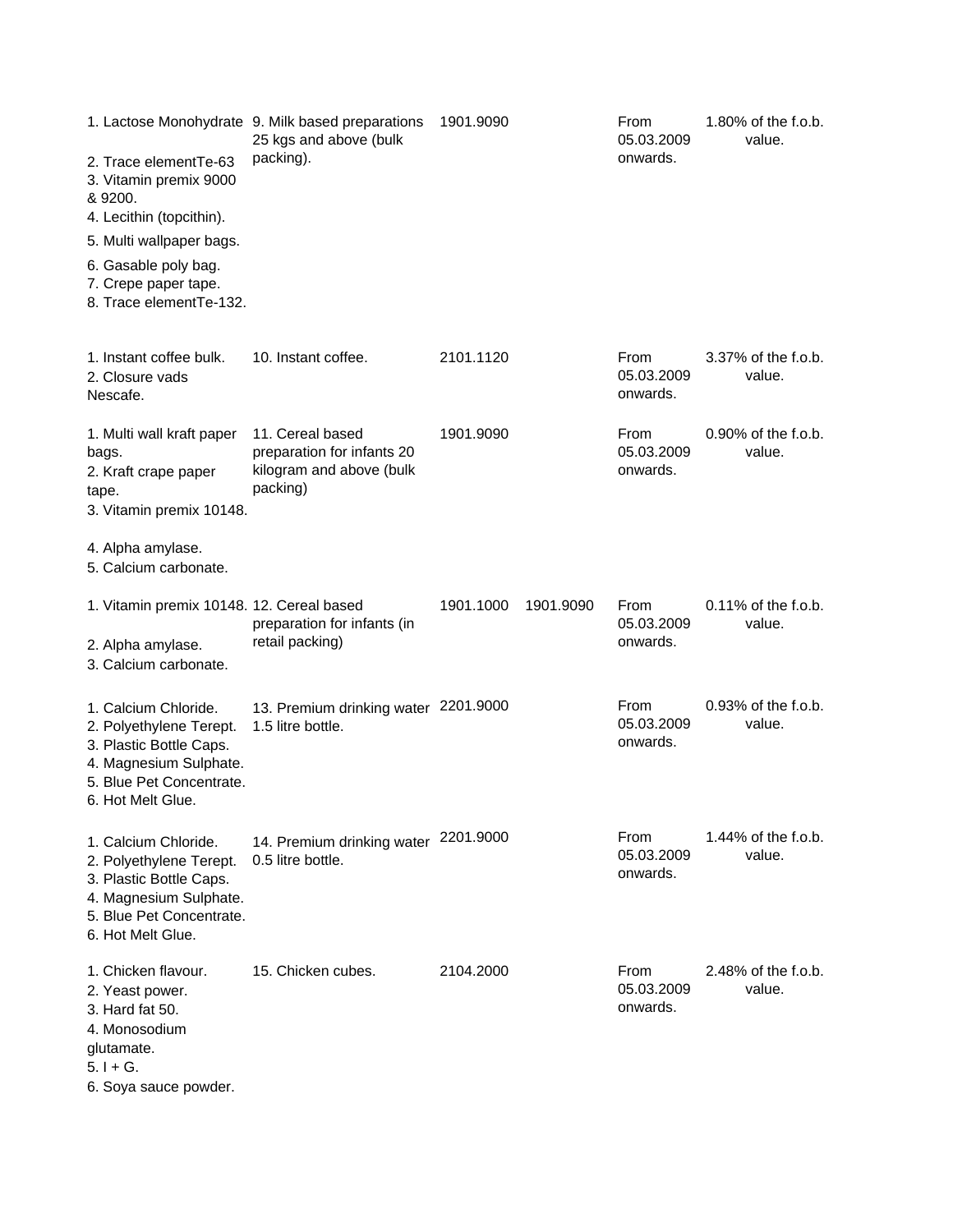| 1. RBD soyabean oil.<br>2. Xanitham gum.<br>3. Mustard flavour.<br>4. Citric acid.<br>5. Sunset yellow colour.<br>6. Tartrazine.                                                                 | 16. Mayonnaise (packing<br>300ml $x$ 12 bottles = 1<br>case).                | 2103.9000 | From<br>05.03.2009<br>onwards. | Rs.6.11 per case.                |
|--------------------------------------------------------------------------------------------------------------------------------------------------------------------------------------------------|------------------------------------------------------------------------------|-----------|--------------------------------|----------------------------------|
| 1. MSG.<br>2. Chicken flavour.<br>$3.1 + G.$<br>4. Palm fat 50 (hard fat).                                                                                                                       | 17. Instant Yakhni (packed 2104.1000<br>in sachets).                         |           | From<br>05.03.2009<br>onwards. | 0.78% of the f.o.b.<br>value.    |
| 5. White paper.<br>6. Citric acid.                                                                                                                                                               |                                                                              |           |                                |                                  |
| Disodium Phosphate<br>DE.                                                                                                                                                                        | 18. Processed UHT milk                                                       | 401.2000  | From<br>05.03.2009<br>onwards. | $0.01\%$ of the f.o.b.<br>value. |
| 1. Stabilizer Recodan.<br>2. Lecithin Soya Liquid.                                                                                                                                               | 19. UHT dairy whitener                                                       | 401.2000  | From<br>05.03.2009<br>onwards. | $0.46\%$ of the f.o.b.<br>value. |
| 1. Stabilizer Seakem<br>CM611.<br>2. Cocoa Powder aklzd<br>line 1 10-12%.<br>3. Cocoa Powder aklzd<br>line 2 10-12%.<br>4. Dicalcium phosphate.                                                  | 20. UHT Flavoured Milk                                                       | 402.9900  | From<br>05.03.2009<br>onwards. | 1.06% of the f.o.b.<br>value.    |
| 5. Ferrous<br>pyrophosphate.<br>6. Lecithin soya liquid.<br>7. Malt extract 78%.<br>8. Vitamin A acetate.<br>9. Vitamin D3.                                                                      |                                                                              |           |                                |                                  |
| 1. Culture 20 unit.<br>2. Culture MY 900<br>100unit.<br>3. Alum. foil seal.                                                                                                                      | 21. Yogurt plain & yogurt<br>fruit.                                          | 403.1000  | From<br>05.03.2009<br>onwards. | 1.12% of the f.o.b.<br>value.    |
| 1. TE 134 powder.<br>2. Whey powder<br>demineralized.<br>3. Corn oil NL.<br>4. Lactose monohydrate.<br>5. Vitamin premix 9000<br>& 9200.<br>6. Skimmed milk powder.<br>7. Adhesive glue hotmelt. | 22. Milk based special<br>preparation for infants<br>(Nan1/Nan2 milk powder) | 1901.1000 | From<br>05.03.2009<br>onwards. | 4.33% of the f.o.b.<br>value.    |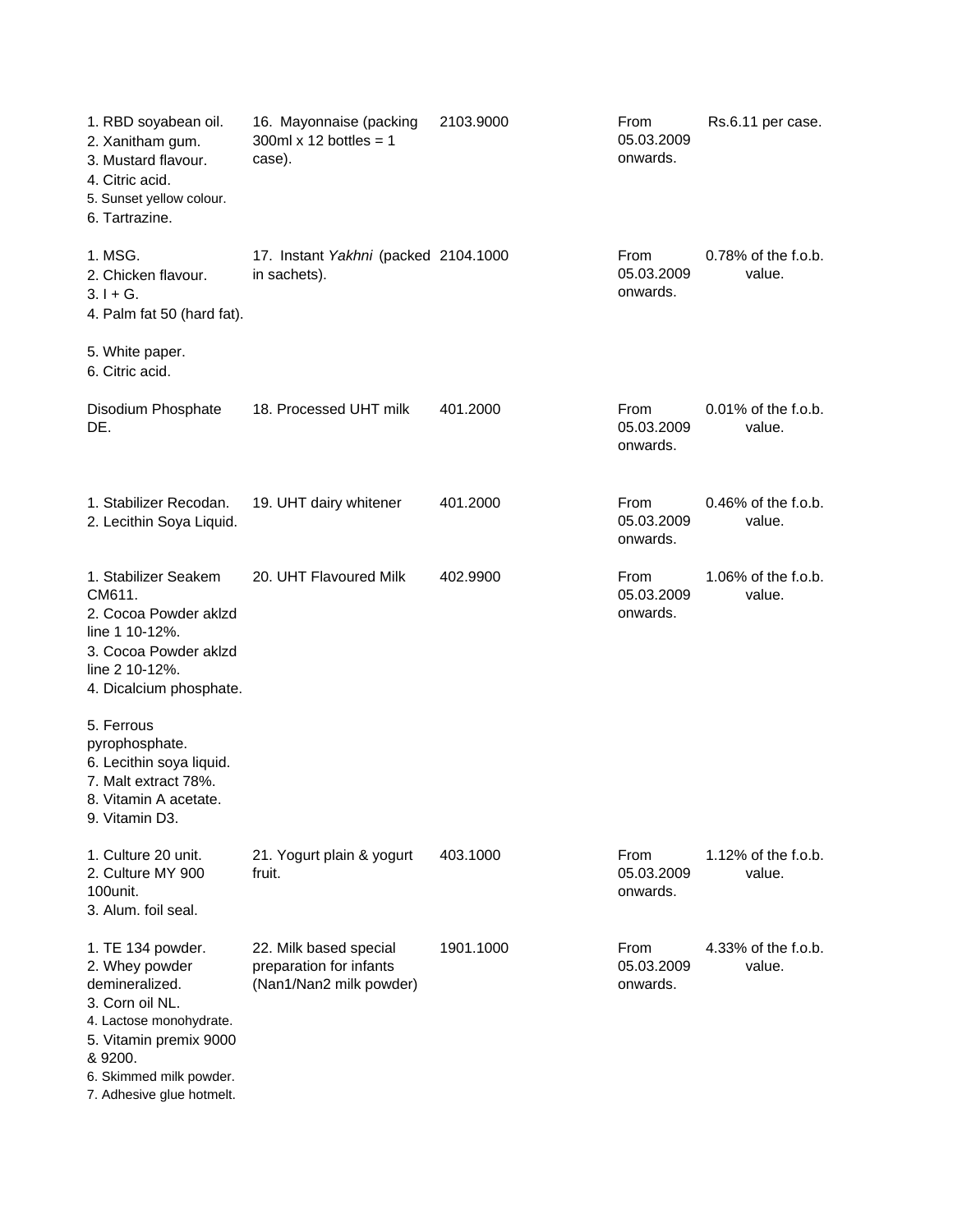8. Inositol MYO DE. 9. Choline bitartrate. 10. TE031 powder. 11. Corn oil NL. 12. Lactose monohydrate.

1. Color betacarotene L. 23. Butter 405.1000

2. Culture FR 19 dried F.

3. Lactic starter permea.

4. Lactic starter destil.

From 05.03.2009 onwards. 0.32% of the f.o.b. value.

#### **SCHEDULE XLIV**

| <b>Raw materials</b><br>imported | Goods produced or<br>manufactured | H.S. Code | <b>Period</b> | <b>Extent of</b><br>repayment of<br>customs-duties |
|----------------------------------|-----------------------------------|-----------|---------------|----------------------------------------------------|
| (1)                              | (2)                               | (3)       | (4)           | (5)                                                |
| 1. Crumb.                        | Ice cream, all sorts.             | 2105.0000 | From          | 1.70% of the f.o.b.                                |
| 2. Flavour.                      |                                   |           | 05.03.2009    | value.                                             |
| 3. Cocoa powder.                 |                                   |           | onwards.      |                                                    |
| 4. Beta carotene.                |                                   |           |               |                                                    |
| 5. Annatto wsiy.                 |                                   |           |               |                                                    |
| 6. Skimmed milk powder.          |                                   |           |               |                                                    |
| 7. Sherex 9157.                  |                                   |           |               |                                                    |
| 8. ADMU 1mg 4203.                |                                   |           |               |                                                    |
| 9. Citric acid                   |                                   |           |               |                                                    |
| monohydrate.                     |                                   |           |               |                                                    |
| 10. Wooden stick long            |                                   |           |               |                                                    |
| or beechwood ice cream           |                                   |           |               |                                                    |
| stick.                           |                                   |           |               |                                                    |
|                                  |                                   |           |               |                                                    |

#### **Raw materials imported Goods produced or manufactured Period Extent of repayment of customs–duties (1) (2) (4) (5)** 1. Activated carbon. 1. Dextrose monohydrate. 1702.3000 2. Enzyme G 990. 3. Enzyme tirmanyle 60 L. 4. Bentonite (clay). 5. Filter acid (clarcel). 1. Genugel. 2106.9090 2. Instant jelly mix, all 2. Citric acid. 3. Flavours. Flavours. 2106.9090 3. Custard or ice cream 2106.9090 powder, all flavours. From 05.03.2009 onwards. flavours. From 05.03.2009 onwards. **H.S. Code (3)** Rs. 4.34 per kilogram. Re. 0.09 per kilogram. Re. 0.12 per kilogram. From 05.03.2009 onwards.

**SCHEDULE XLV**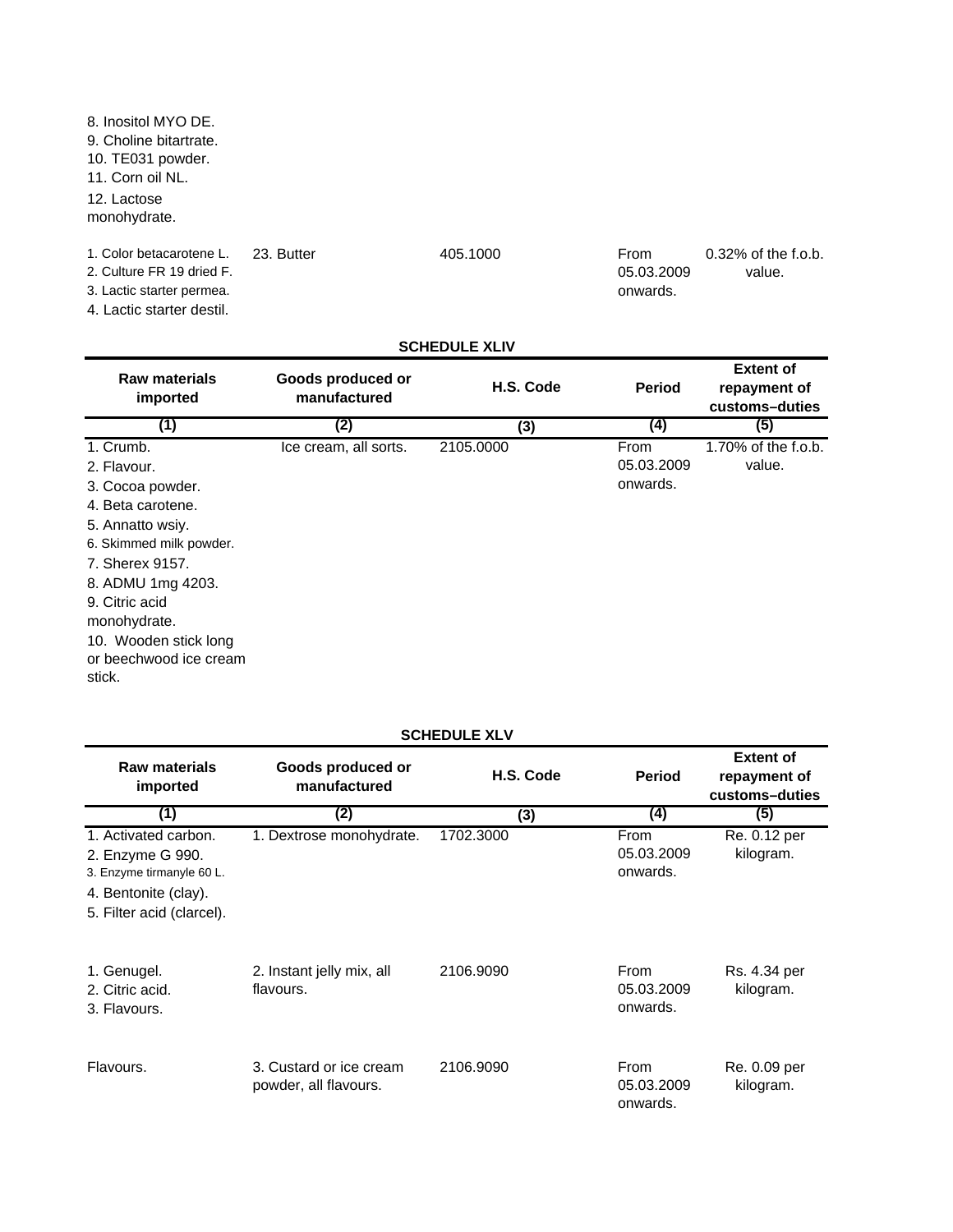|                                                     |                                                                                                                                                                  | <b>SCHEDULE XLVI</b>   |                                |                                                    |
|-----------------------------------------------------|------------------------------------------------------------------------------------------------------------------------------------------------------------------|------------------------|--------------------------------|----------------------------------------------------|
| <b>Raw materials</b><br>imported                    | Goods produced or<br>manufactured                                                                                                                                | H.S. Code              | <b>Period</b>                  | <b>Extent of</b><br>repayment of<br>customs-duties |
| (1)                                                 | (2)                                                                                                                                                              | (3)                    | $\left( 4\right)$              | (5)                                                |
| 1. Chemicals.<br>2. Packing materials all<br>sorts. | Sugar.                                                                                                                                                           | 1701.9910<br>1701.9920 | From<br>05.03.2009<br>onwards. | Rs.50.07 per<br>metric ton.                        |
|                                                     |                                                                                                                                                                  | <b>SCHEDULE XLVII</b>  |                                |                                                    |
| <b>Raw materials</b><br>imported                    | Goods produced or<br>manufactured                                                                                                                                | H.S. Code              | <b>Period</b>                  | <b>Extent of</b><br>repayment of<br>customs-duties |
| (1)                                                 | (2)                                                                                                                                                              | (3)                    | (4)                            | (5)                                                |
| Gold.                                               | Gold jewelry.                                                                                                                                                    | 7113.1910              | From<br>05.03.2009<br>onwards. | Rs.25.00 per 10<br>grams.                          |
| Note.-                                              | The repayment of customs-duties allowed under this Schedule is admissible to the<br>extent of imported gold content used in the manufacture of jewelry exported. |                        |                                |                                                    |

**Raw materials imported Goods produced or manufactured Period Period Period Extent of repayment of customs–duties (1) (2) (4) (5)** 1. White chrysotile asbestos grade A5–65. **6811.4000** From Rs.1.62 per Kg. 2. White chrysotile **H.S. Code** From 05.03.2009 onwards. 1. Fibre cement (FC) pipes made by cement and white chrysotile asbestos. **(3) SCHEDULE XLVIII**

asbestos grade A–3–50.

3. White chrysotile asbestos grade S4TE. 4. White chrysotile

asbestos grade SP4TE.

5. White chrysotile asbestos grade 5R–300.

6. White chrysotile asbestos grade C+G/3.

7. White chrysotile asbestos grade A–4–20.

8. White chrysotile asbestos grade MZ–50.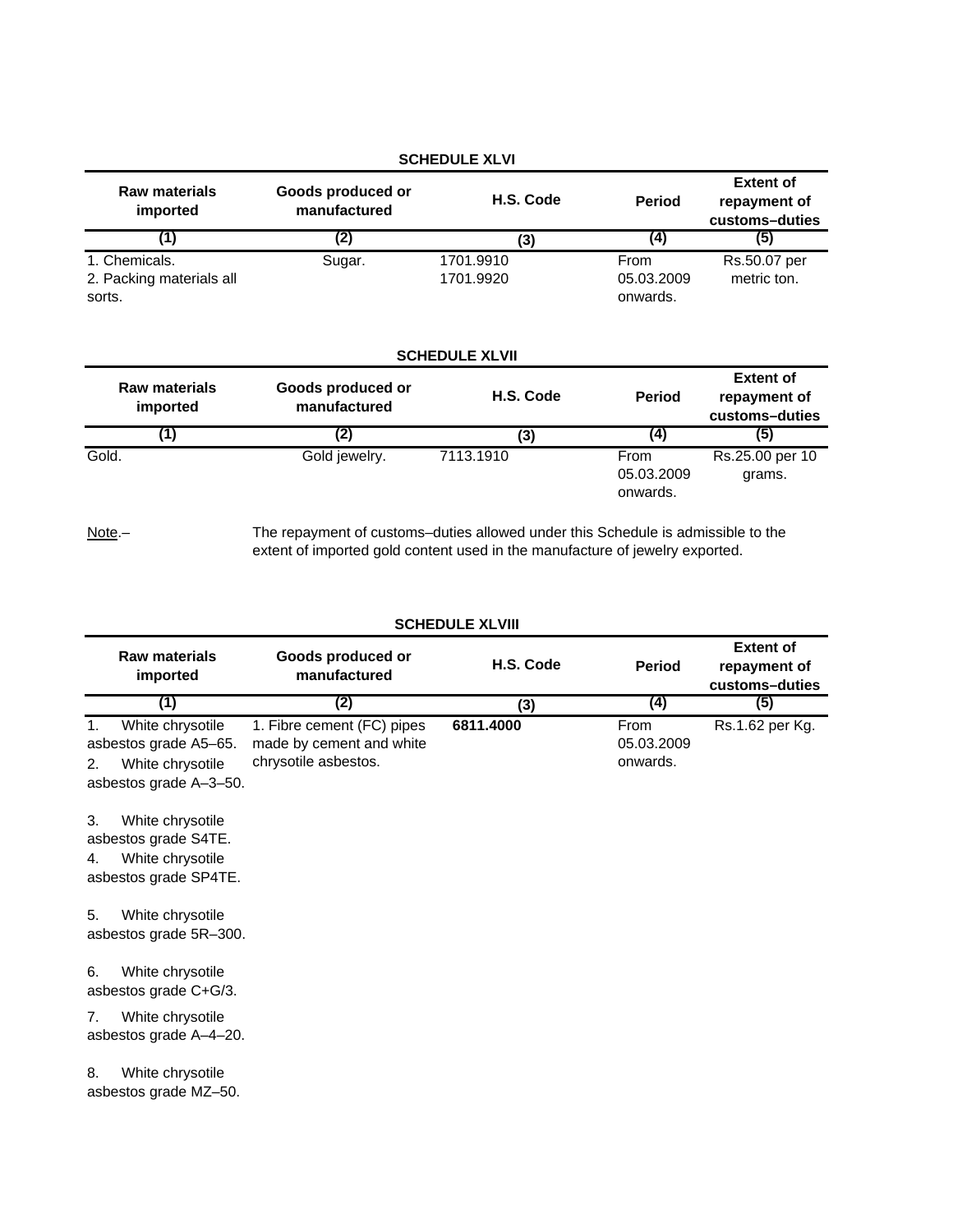|    |                       | White chrysotile 2. Fibre cement (FC) flat                                     | 6811.4000 | <b>From</b>            | Rs.0.81 per Kg. |
|----|-----------------------|--------------------------------------------------------------------------------|-----------|------------------------|-----------------|
|    |                       | asbestos grade 5R-300. sheets made by cement and<br>white chrysotile asbestos. |           | 05.03.2009<br>onwards. |                 |
|    |                       |                                                                                |           |                        |                 |
| 2. | White chrysotile      |                                                                                |           |                        |                 |
|    | asbestos grade 6D30.  |                                                                                |           |                        |                 |
| 3. | White chrysotile      |                                                                                |           |                        |                 |
|    | asbestos grade A4-30. |                                                                                |           |                        |                 |

### **SCHEDULE XLIX**

| <b>Raw materials</b><br>imported | Goods produced or<br>manufactured | H.S. Code<br>(3) |           | <b>Period</b> | <b>Extent of</b><br>repayment of<br>customs-duties |
|----------------------------------|-----------------------------------|------------------|-----------|---------------|----------------------------------------------------|
|                                  | (2)                               |                  |           | (4)           | (5)                                                |
| 1. Filler.                       | Wooden furniture.                 | 9403.3000        | 9403.5010 | From          | $0.58\%$ of the f.o.b.                             |
| 2. Stains.                       |                                   | 9403.4000        | 9403.5020 | 05.03.2009    | value.                                             |
| 3. Sealer.                       |                                   | 9403.6000        | 9403.5030 | onwards.      |                                                    |
| 4. Lacquer.                      |                                   |                  |           |               |                                                    |
| 5. Thinner.                      |                                   |                  |           |               |                                                    |

| <b>SCHEDULE L</b>                                                     |                                                   |           |  |                                |                                                    |  |  |
|-----------------------------------------------------------------------|---------------------------------------------------|-----------|--|--------------------------------|----------------------------------------------------|--|--|
| Goods produced or<br><b>Raw materials</b><br>manufactured<br>imported |                                                   | H.S. Code |  | <b>Period</b>                  | <b>Extent of</b><br>repayment of<br>customs-duties |  |  |
| [1]                                                                   | (2)                                               | (3)       |  | (4)                            | (5)                                                |  |  |
| Unexposed colour film.                                                | Exposed cinematographic 3706.1000<br>colour film. | 3706.9000 |  | From<br>05.03.2009<br>onwards. | $0.33\%$ of the f.o.b.<br>value.                   |  |  |

### **SCHEDULE LI**

| <b>Raw materials</b><br>imported      | Goods produced or<br>manufactured       | H.S. Code | <b>Period</b> | <b>Extent of</b><br>repayment of<br>customs-duties |
|---------------------------------------|-----------------------------------------|-----------|---------------|----------------------------------------------------|
|                                       | (2)                                     | (3)       | (4)           | (5)                                                |
| 1. Fibreglass mat                     | Glassfibre reinforced plastic 7020.0010 | 7020.0090 | From          | Rs.6.31 per                                        |
| (continuous stand mat).               | (GRP) profile, sheets,                  |           | 05.03.2009    | kilogram.                                          |
|                                       | window fittings and all items           |           | onwards.      |                                                    |
| 2. C glass woven roving. made of GRP. |                                         |           |               |                                                    |

3. Unsaturated polyester resin (U.P resin).

4. Accelerator (promoter or cobalt).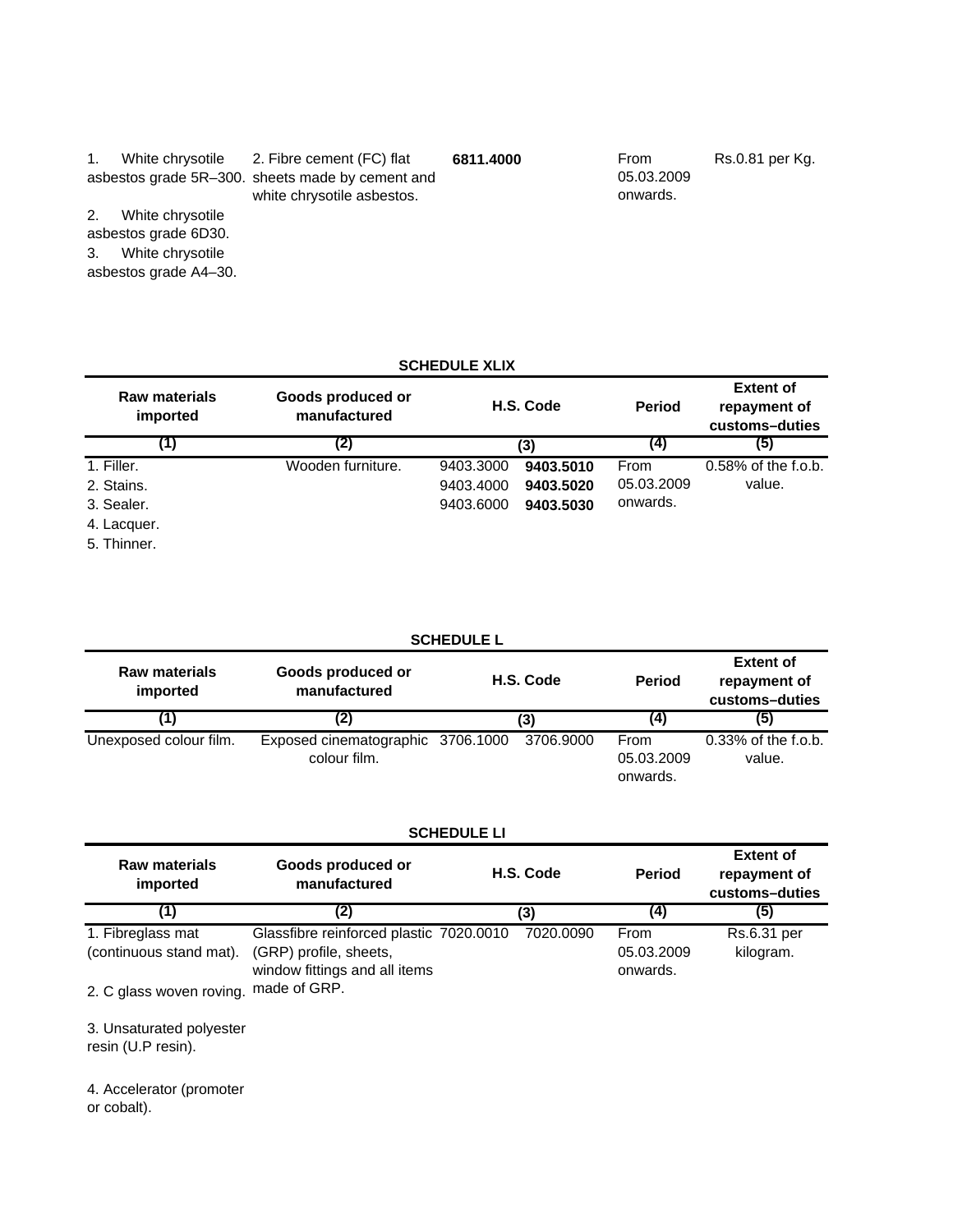| <b>SCHEDULE LII</b>                                                                                                                                                                                                                                                                                                                                                          |                                              |                   |              |           |                                |                                                    |  |
|------------------------------------------------------------------------------------------------------------------------------------------------------------------------------------------------------------------------------------------------------------------------------------------------------------------------------------------------------------------------------|----------------------------------------------|-------------------|--------------|-----------|--------------------------------|----------------------------------------------------|--|
| <b>Raw materials</b><br>imported                                                                                                                                                                                                                                                                                                                                             | Goods produced or<br>manufactured            |                   |              | H.S. Code | <b>Period</b>                  | <b>Extent of</b><br>repayment of<br>customs-duties |  |
| (1)                                                                                                                                                                                                                                                                                                                                                                          | (2)                                          |                   |              | (3)       | (4)                            | (5)                                                |  |
| 1. Gell coat P3418.<br>2. Cobalt 6%.<br>3. Methyl ethyl ketone<br>$(MEK)$ .<br>4. Fiberglass chopped<br>strand mat (powder<br>type).<br>5. Epoxy resin (Araldite).                                                                                                                                                                                                           | helmet<br>Safety<br>fiberglass<br>materials. | made<br>composite | of 6506.1000 |           | From<br>05.03.2009<br>onwards. | 0.71% of the f.o.b.<br>value.                      |  |
| 6. Pigment black W/S.<br>7. Adhesive.<br>8. Rubber channel.<br>9. Mould release.<br>10. Compound glasso.<br>11. Gloss chalk.<br>12. Tissue mat (glass<br>fibre).<br>13. Woven rowing mat<br>(glass fibre).<br>14. Silicon carbide<br>waterproof paper #<br>1000.<br>15. Silicon carbide<br>waterproof paper #<br>1200.<br>16. Silicon carbide<br>waterproof paper #<br>1500. |                                              |                   |              |           |                                |                                                    |  |

# **SCHEDULE LIII**

| <b>Raw materials</b><br>imported | Goods produced or<br>manufactured | H.S. Code      | <b>Period</b> | <b>Extent of</b><br>repayment of<br>customs-duties |
|----------------------------------|-----------------------------------|----------------|---------------|----------------------------------------------------|
|                                  | (2)                               | (3)            | (4)           | (5)                                                |
| 1. China clay.                   | 1. Ceramics sanitary              | ware 6910.9000 | From          | 2.69% of the f.o.b.                                |
| 2. Ball clay.                    | of all types and sizes.           |                | 05.03.2009    | value.                                             |
| 3. Zirconium silicate.           |                                   |                | onwards.      |                                                    |

4. Barium carbonate.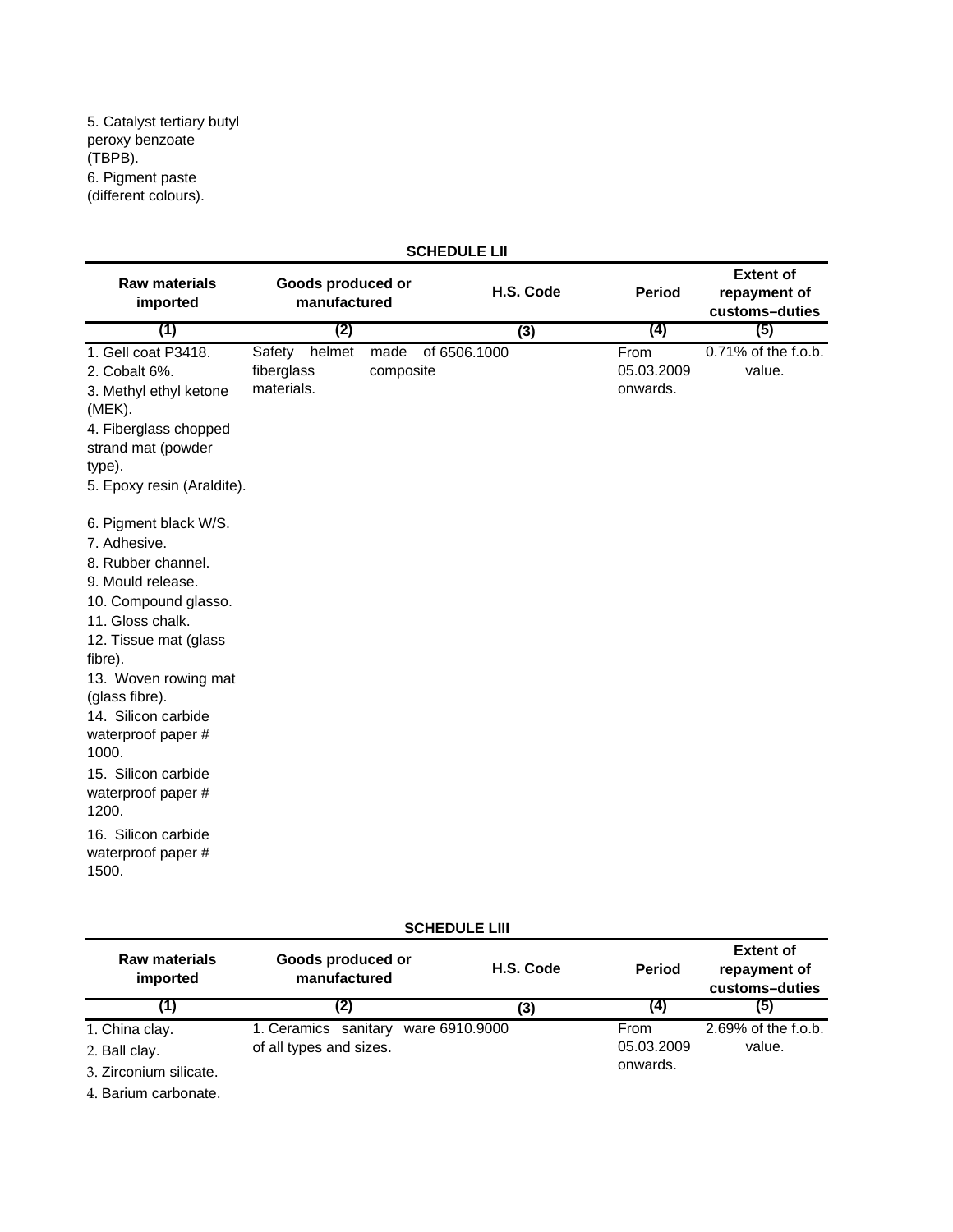- 6. Zinc oxide.
- 7. Colour stain.
- 8. Belgium chalk.

| 1. China clay.<br>2. Ball clay.<br>3. Zirconium silicate.                                                                                                                                                                                                                                                                                                                       | 2. Pottery tableware of all 6911.1010<br>types or sizes. | 6911.1020<br>6911.1030 | 6911.1040<br>6911.1090<br>6912.0010 | From<br>05.03.2009<br>onwards. | 1.62% of the f.o.b.<br>value.    |
|---------------------------------------------------------------------------------------------------------------------------------------------------------------------------------------------------------------------------------------------------------------------------------------------------------------------------------------------------------------------------------|----------------------------------------------------------|------------------------|-------------------------------------|--------------------------------|----------------------------------|
| 4. Barium carbonate.<br>5. Cobalt oxide.<br>6. Zinc oxide.<br>7. Colour stain.<br>8. Belgium chalk.                                                                                                                                                                                                                                                                             |                                                          |                        |                                     |                                |                                  |
| 1. Super T.A. clay.<br>2. S.T.P.P.<br>3. Frit opaque.<br>4. Frit transparent.<br>5. Deco flux.<br>6. Zirconium silicate.<br>7. Cement fondu.<br>8. Zinc oxide.<br>9. Carboxy cellulose.<br>10. Gum resin.<br>11. Sodium tripoly<br>phosphate.<br>12. Borax or boric acid.<br>13. Wollastonite.<br>14. Walcal.<br>15. Stain.<br>16. Glaze stain.<br>17. Lead.<br>18. Dry colour. | 3. Ceramics tiles.                                       | 6907.1000<br>6907.9000 | 6908.1000<br>6908.9010              | From<br>05.03.2009<br>onwards. | $0.60\%$ of the f.o.b.<br>value. |
| 19. Printing colour.                                                                                                                                                                                                                                                                                                                                                            |                                                          |                        |                                     |                                |                                  |

| <b>SCHEDULE LIV</b> |  |
|---------------------|--|
|---------------------|--|

| <b>Raw materials</b><br>imported | Goods produced or<br>manufactured | H.S. Code           | <b>Period</b> | <b>Extent of</b><br>repayment of<br>customs-duties |
|----------------------------------|-----------------------------------|---------------------|---------------|----------------------------------------------------|
| (1)                              | (2)                               | (3)                 | (4)           | (5)                                                |
| 1. Marble tiles.                 | Marble mosaic patterns.           | 6815.9910 6815.9990 | From          | 1.45% of the f.o.b.                                |
| 2. Fiberglass mesh.              |                                   |                     | 05.03.2009    | value.                                             |
| 3. Vinyl glue or epoxy.          |                                   |                     | onwards.      |                                                    |
| A. Okazainala fan antianus       |                                   |                     |               |                                                    |

4. Chemicals for antique.

5. Chemicals for polish.

Note.–

Repayment of customs–duties authorized by this Schedule shall only be allowed against showing of documents of imported marble.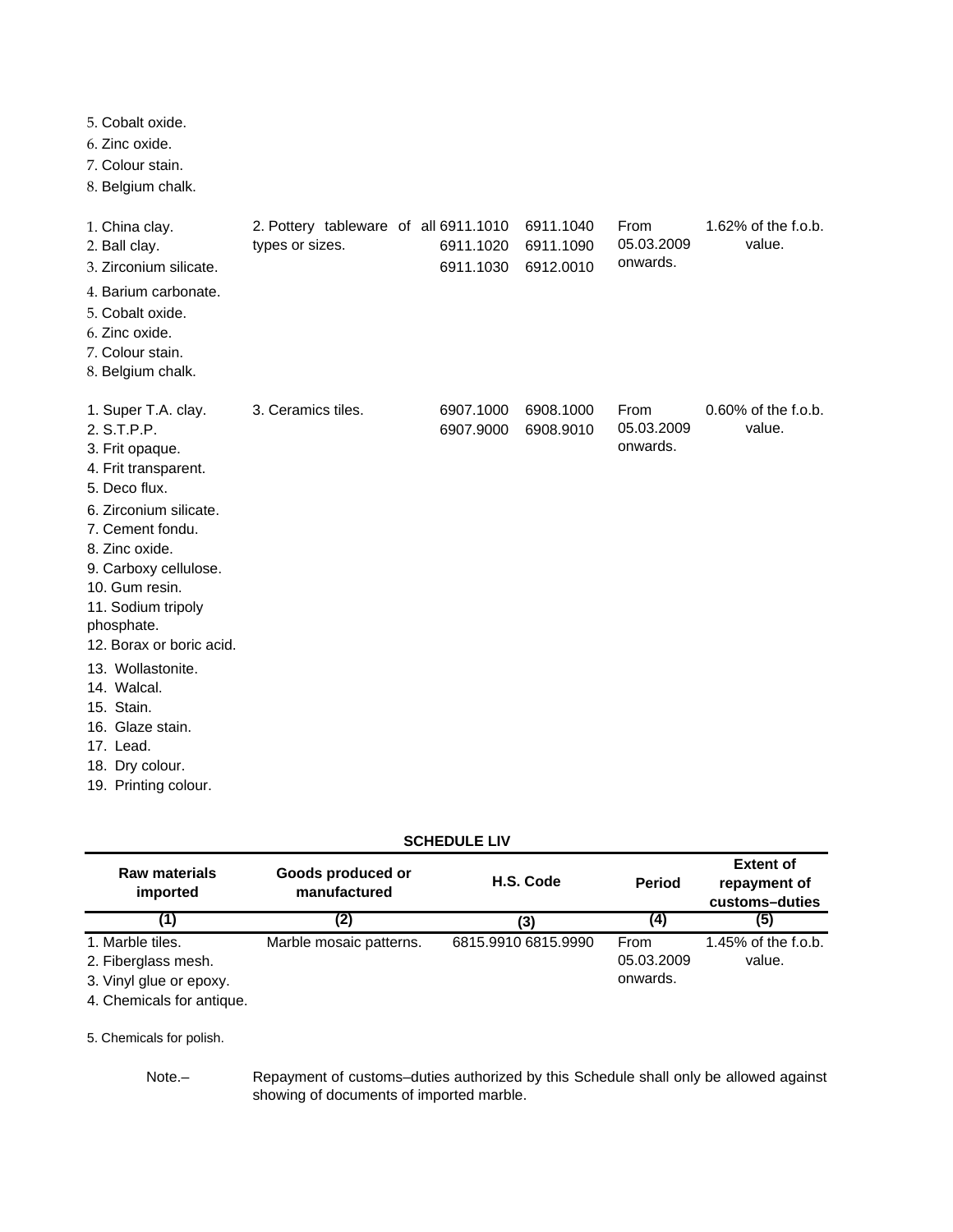| <b>Raw materials</b><br>imported                                                                                                                                                               | Goods produced or<br>manufactured                                                                    |           | H.S. Code | <b>Period</b>                  | <b>Extent of</b><br>repayment of<br>customs-duties |
|------------------------------------------------------------------------------------------------------------------------------------------------------------------------------------------------|------------------------------------------------------------------------------------------------------|-----------|-----------|--------------------------------|----------------------------------------------------|
| (1)                                                                                                                                                                                            | (2)                                                                                                  |           | (3)       | (4)                            | (5)                                                |
| 1. Homopolymer.<br>2. Copolymer.<br>3. Antiblock.<br>4. Antistatic ASPA-2485.<br>5. Pearl PF97N.<br>6. Aluminium wire.<br>7. Evaporation boats.<br>8. Boron nitride.<br>9. Graphite foil tape. | 1. Plain, pearlized<br>metallized, metallized,<br>metallizable, composite or<br>pearlized BOPP film. | 3920.2010 | 3920.2030 | From<br>05.03.2009<br>onwards. | 3.68% of the f.o.b.<br>value.                      |
| 1. Homopolymer.<br>2. Copolymer (KS359).<br>3. Antistatic<br>ASPA-2446.<br>Super SUP (4-2582<br>4.<br>SC).                                                                                     | 2. Cigarette BOPP film.                                                                              | 3920.2010 |           | From<br>05.03.2009<br>onwards. | Rs.3.79 per<br>kilogram.                           |
| 1. Homopolymer CPP/<br>2. Copolymer CPP/ twist/ metallizable grade cast<br>metallizable film grade<br>with slip.<br>3. Copolymer CPP film<br>grade without slip.<br>4. Additive anti-static.   | 3. Lamination or twist or<br>propylene (CPP) film.                                                   | 3920.2030 | 3920.2090 | From<br>05.03.2009<br>onwards. | 3.39% of the f.o.b.<br>value.                      |

#### **SCHEDULE LV**

| <b>SCHEDULE LVI</b> |  |
|---------------------|--|
|---------------------|--|

| Raw materials<br>imported                                                                                                                                                                                                                         | Goods produced or<br>manufactured | H.S. Code | <b>Period</b>                  | <b>Extent of</b><br>repayment of<br>customs-duties |
|---------------------------------------------------------------------------------------------------------------------------------------------------------------------------------------------------------------------------------------------------|-----------------------------------|-----------|--------------------------------|----------------------------------------------------|
| (1)                                                                                                                                                                                                                                               | (2)                               | (3)       | (4)                            | (5)                                                |
| 1. Emulsifying wax.<br>2. Cetyl alcohol.<br>3. White oil grade–C.<br>4. Distilled water.<br>5. Sodium silicate.<br>6. Propylene glycol.<br>7. F&D color rose, pink.<br>8. Calcium hydroxide.<br>9. Mercapto-acetic acid.<br>10. Sodium hydroxide. | 1. Hair removing cream.           | 3304.9990 | From<br>05.03.2009<br>onwards. | 1.09% of the f.o.b.<br>value.                      |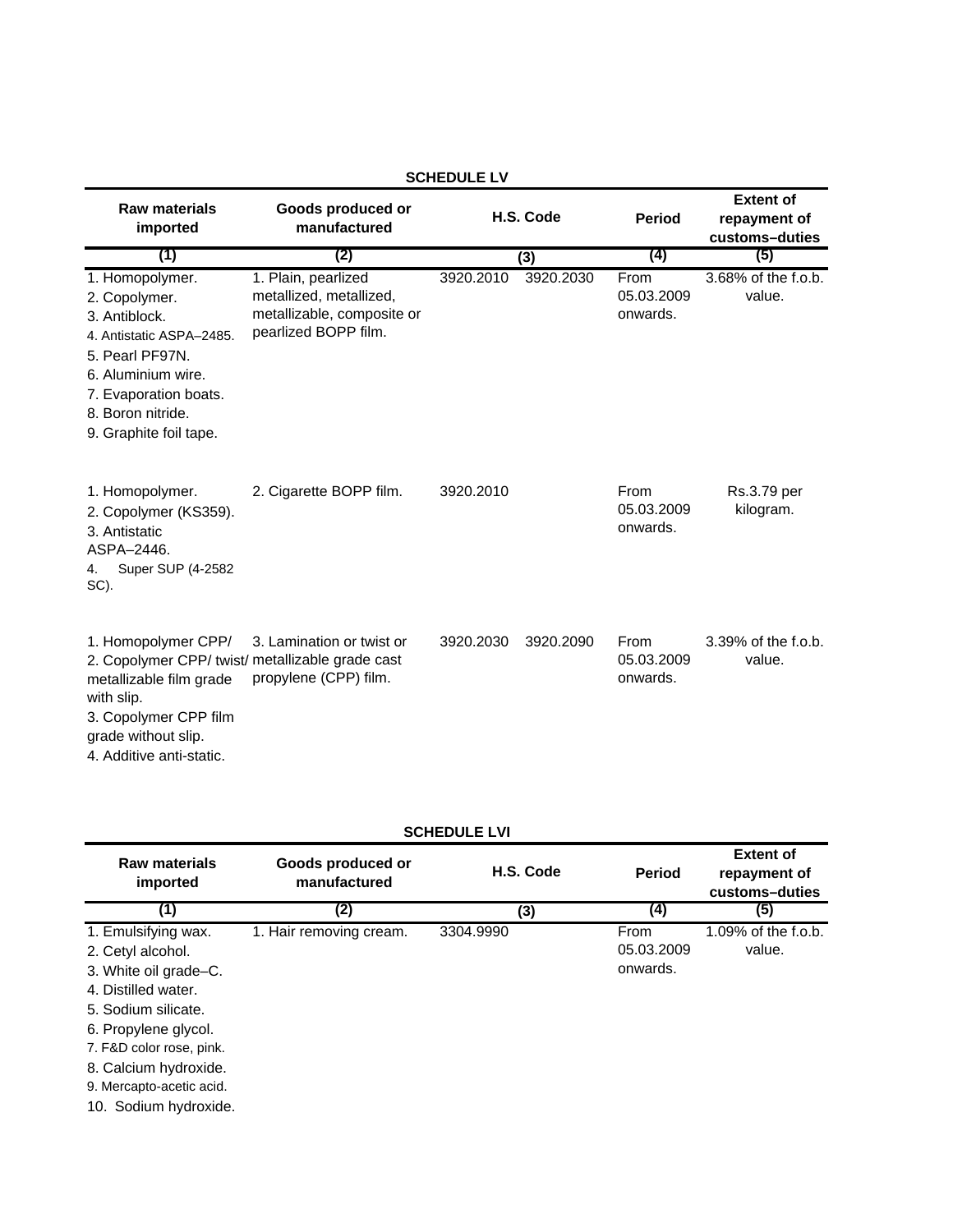11. Rose perfume.

12. Aluminium tube.

13. Bleached box-board.

14. Art paper for leaflet.

15. Plastic spatula & cap.

16. Master pack.

17. PVC for shrink-wrap.

| 1. Selenium sulfide<br>micronized.<br>2. Citric acid anhydrous<br>powder.<br>3. Bentonite micronized.<br>4. Veegum K granulate<br>(mag alum silicate).<br>5. Empicol AL 30/T<br>(ammonium lauryl<br>sulfate 30.<br>6. Triethanolamine lauryl<br>sulfate 40% solution.<br>7. Ammonium lauryl<br>ether sulfate 60%<br>solution.<br>8. Empilan 2502<br>(surfactant cocamide<br>dea).<br>9. Empigen BS/P<br>(surfactant monateric<br>cab).<br>10. Perfume LC 01618<br>(bush boake allen).<br>11. Sodium chloride USP. | 2. Medicated shampoo. | 3305.1000 | From<br>05.03.2009<br>onwards. | 1.06% of the f.o.b.<br>value. |
|-------------------------------------------------------------------------------------------------------------------------------------------------------------------------------------------------------------------------------------------------------------------------------------------------------------------------------------------------------------------------------------------------------------------------------------------------------------------------------------------------------------------|-----------------------|-----------|--------------------------------|-------------------------------|
| 1. Lanette 16.<br>2. Stearic acid.<br>3. Isopropyl myristate.<br>4. Liquid paraffin.<br>5. Propylene glycol.<br>6. Emulgin B2.<br>7. Carbopol.<br>8. Triethanolamine<br>$(T.E.A.)$ .<br>9. Menthol.<br>10. Perfume.<br>11. Plastic moulding<br>compound.<br>12. Sticker paper or label.                                                                                                                                                                                                                           | 3. After wax lotion.  | 3307.1000 | From<br>05.03.2009<br>onwards. | 3.06% of the f.o.b.<br>value. |
| 1. Potassium sulfate.                                                                                                                                                                                                                                                                                                                                                                                                                                                                                             | 4. Bleach powder.     | 3305.9090 | From                           | 3.55% of the f.o.b.           |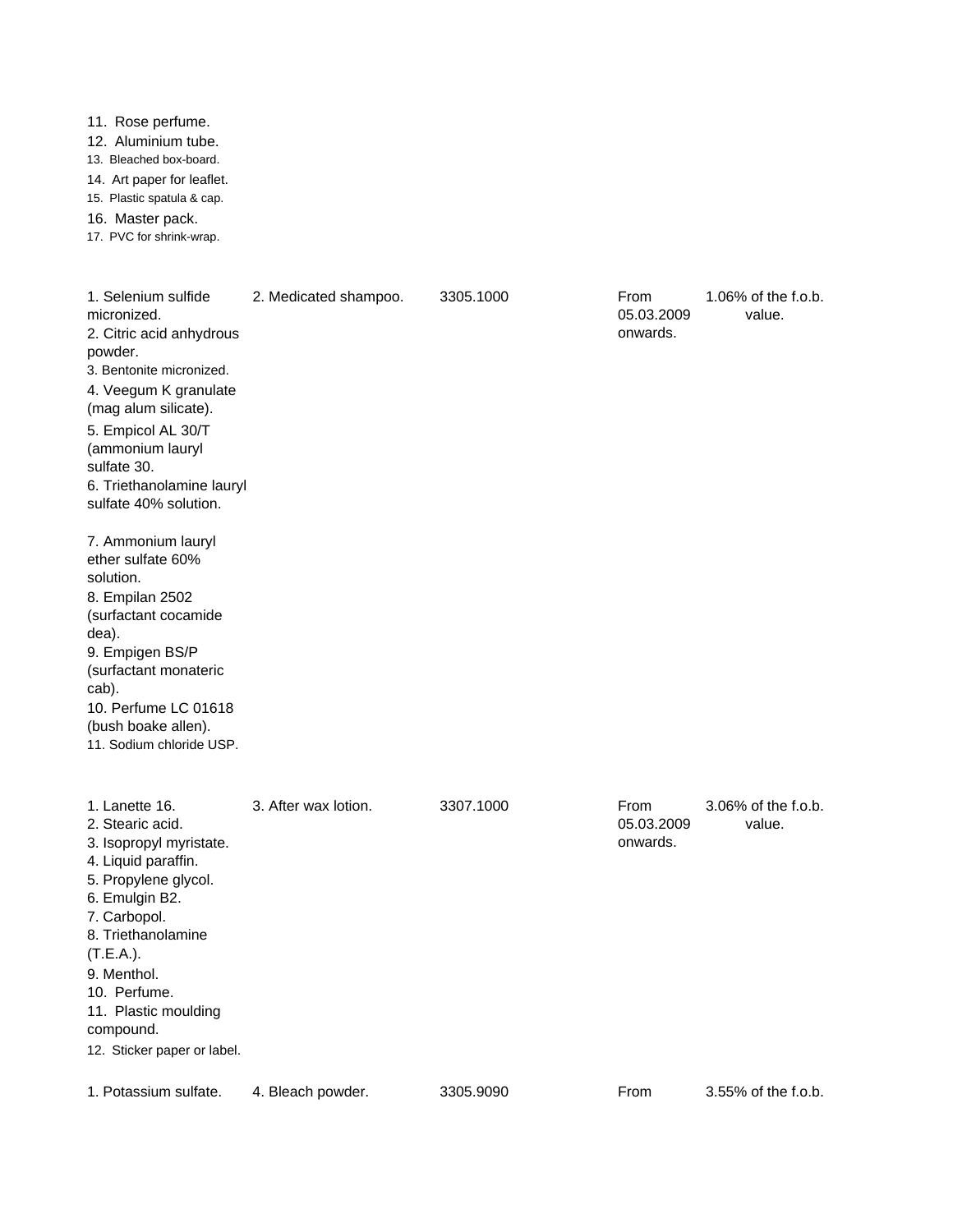| 2. Ammonium per<br>sulfate.<br>3. Magnesium hydrogen<br>carbonate.<br>4. Carbopol.<br>5. Sodium lauryl sulfate.                                                                                                                                                                                |                                       |           | 05.03.2009<br>onwards.         | value.                        |
|------------------------------------------------------------------------------------------------------------------------------------------------------------------------------------------------------------------------------------------------------------------------------------------------|---------------------------------------|-----------|--------------------------------|-------------------------------|
| 6. Plastic moulding<br>compound.<br>7. Sticker paper or label.                                                                                                                                                                                                                                 |                                       |           |                                |                               |
| 1. Lanette O.<br>2. Stearic acid.<br>3. Isopropyl myristate.<br>4. Hydrogen peroxide.<br>5. Emulgin B1.<br>6. Emulgin B2.<br>7. Lamequat L.<br>8. Triethanolamine<br>(T.E.A.) 85.<br>9. Plastic moulding<br>compound.                                                                          | 5. Oxidizing emulsion<br>(developer). | 3305.9090 | From<br>05.03.2009<br>onwards. | 1.66% of the f.o.b.<br>value. |
| 1. Lanette O.<br>2. Ammonium<br>bicarbonate.<br>3. Isopropyl myristate.<br>4. Hydrogen peroxide.<br>5. Emulgin B1.<br>6. Emulgin B2.<br>7. Liquid paraffin.<br>8. Lanette 16.<br>9. Aerosil.<br>10. Plastic moulding<br>compound.<br>11. Sticker paper or<br>label.<br>12. Bleached box board. | 6. Bleach cream.                      | 3304.9990 | From<br>05.03.2009<br>onwards. | 0.67% of the f.o.b.<br>value. |
| Butyl acetate.<br>1.<br>2.<br>Eutonol G.<br>3.<br>Plastic moulding<br>compound.<br>Sticker paper or<br>4.<br>label.                                                                                                                                                                            | 7. Nail enamel remover.               | 3304.3090 | From<br>05.03.2009<br>onwards. | 1.80% of the f.o.b.<br>value. |
| Texapon N70.<br>1.<br>2.<br>Comperlan KD.<br>Dehyquart A.<br>3.<br>Comedia guar<br>4.<br>C261.                                                                                                                                                                                                 | 8. Shampoo.                           | 3305.1000 | From<br>05.03.2009<br>onwards. | 2.75% of the f.o.b.<br>value. |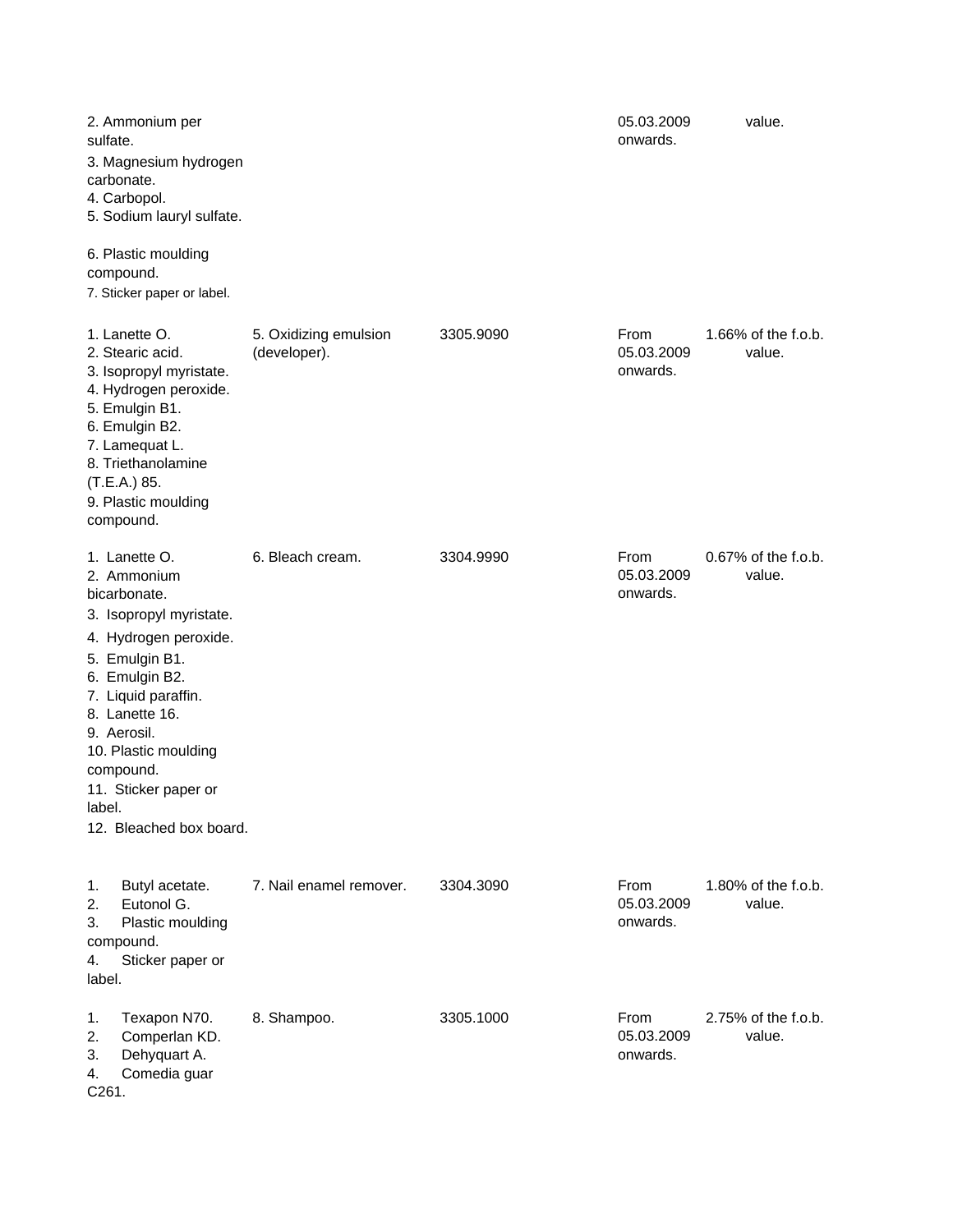| 5.<br>6.<br>7.<br>8.                                         | Cutina AGS.<br>Viscontran.<br>Perfume fragrance.<br>Plastic moulding                                                                                                      |                                       |                        |           |                                |                               |
|--------------------------------------------------------------|---------------------------------------------------------------------------------------------------------------------------------------------------------------------------|---------------------------------------|------------------------|-----------|--------------------------------|-------------------------------|
| 9.<br>label.                                                 | compound.<br>Sticker paper or                                                                                                                                             |                                       |                        |           |                                |                               |
| 1.<br>2.                                                     | Isopropyl alcohol.<br>Perfume fragrance.                                                                                                                                  | 9. Baby eau de cologne.               | 3303.0010              |           | From<br>05.03.2009<br>onwards. | 2.20% of the f.o.b.<br>value. |
| 3.<br>4.<br>label.                                           | Plastic moulding<br>compound.<br>Sticker paper or                                                                                                                         |                                       |                        |           |                                |                               |
| 1.<br>2.<br>3.<br>4.<br>5.<br>6.<br>7.<br>8.<br>9.<br>label. | Cetyl alcohol.<br>Bees wax.<br>Isopropyl myristate.<br>Emulgin B2.<br>Carbopol.<br>Cutina GMS.<br>Perfume fragrance.<br>Plastic moulding<br>compound.<br>Sticker paper or | 10. Baby lotion.                      | 3304.9910              |           | From<br>05.03.2009<br>onwards. | 2.18% of the f.o.b.<br>value. |
| 1.<br>2.<br>3.<br>4.<br>5.<br>6.                             | Talc (hydrous<br>magnesium silicate).<br>Magnesium<br>carbonate.<br>Zinc oxide.<br>Menthol.<br>Camphor.<br>Perfume fragrance.                                             | 11. Baby powder.                      | 3304.9110              | 3304.9120 | From<br>05.03.2009<br>onwards. | 1.50% of the f.o.b.<br>value. |
| 7.                                                           | Plastic moulding<br>compound.                                                                                                                                             |                                       |                        |           |                                |                               |
| 1.<br>2.<br>3.<br>4.<br>5.<br>6.<br>7.<br>8.<br>9.<br>label. | Cetyl alcohol.<br>Texapon N70.<br>Comperlan KD.<br>Dehyquart A.<br>Cetiol HE.<br>Lanolin.<br>Perfume fragrance.<br>Plastic moulding<br>compound.<br>Sticker paper or      | 12. Hair conditioning<br>concentrate. | 3305.2000<br>3305.3000 | 3305.9010 | From<br>05.03.2009<br>onwards. | 3.53% of the f.o.b.<br>value. |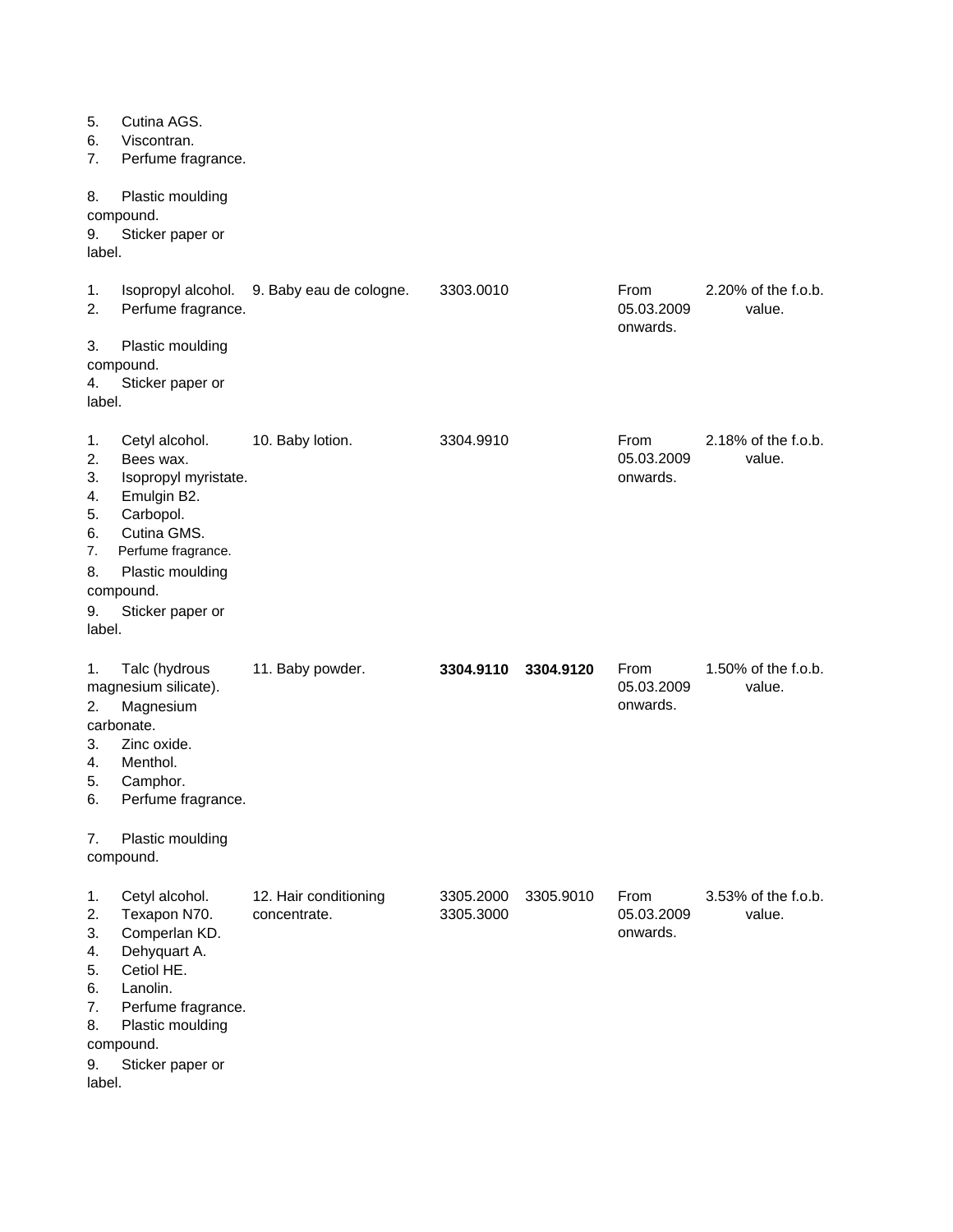| 1.<br>2.<br>3.<br>4.<br>5.<br>6.<br>7.<br>8.                 | Cetyl alcohol.<br>Texapon N70.<br>Comperlan KD.<br>Dehyquart A.<br>Cetiol HE.<br>Lanette O.<br>Perfume fragrance.<br>Plastic moulding                                                                                                                                     | 13. Hair grooming mask<br>(honey and wheat).      | 3305.9090 | From<br>05.03.2009<br>onwards.        | 3.38% of the f.o.b.<br>value. |
|--------------------------------------------------------------|---------------------------------------------------------------------------------------------------------------------------------------------------------------------------------------------------------------------------------------------------------------------------|---------------------------------------------------|-----------|---------------------------------------|-------------------------------|
| 9.<br>label.                                                 | compound.<br>Sticker paper or                                                                                                                                                                                                                                             |                                                   |           |                                       |                               |
| 1.<br>2.<br>3.<br>4.<br>5.<br>6.                             | Texapon N70.<br>Comperlan KD.<br>Dehyquart A.<br>Cetiol HE.<br>Perfume fragrance.<br>Plastic moulding<br>compound.<br>7. Sticker paper or label.                                                                                                                          | 14. Baby bath.                                    | 3401.3000 | <b>From</b><br>05.03.2009<br>onwards. | 2.19% of the f.o.b.<br>value. |
| 1.<br>2.<br>3.<br>4.<br>6.<br>8.<br>9.<br>label.             | Cetyl alcohol.<br>Castor oil.<br>Zinc oxide.<br>Carbopol.<br>5. Isopropyl myristate.<br>Cutina GMS.<br>7. Perfume fragrance.<br>Plastic moulding<br>compound.<br>Sticker paper or                                                                                         | 15. Baby zinc and castor oil 3304.9910<br>lotion. |           | From<br>05.03.2009<br>onwards.        | 2.88% of the f.o.b.<br>value. |
| 1.<br>2.<br>3.<br>4.<br>5.<br>6.<br>7.<br>8.<br>9.<br>label. | Cutina GMS.<br>Isopropyl myristate.<br>Stearic acid.<br>Liquid paraffin.<br>Cetyl alcohol.<br>Propylene glycol.<br>Salicylic acid.<br>Carbopol.<br>Triethanolamine<br>(T.E.A.) 85.<br>10. Perfume fragrance.<br>11. Plastic moulding<br>compound.<br>12. Sticker paper or | 16. Scrub cream.                                  | 3304.9910 | From<br>05.03.2009<br>onwards.        | 2.95% of the f.o.b.<br>value  |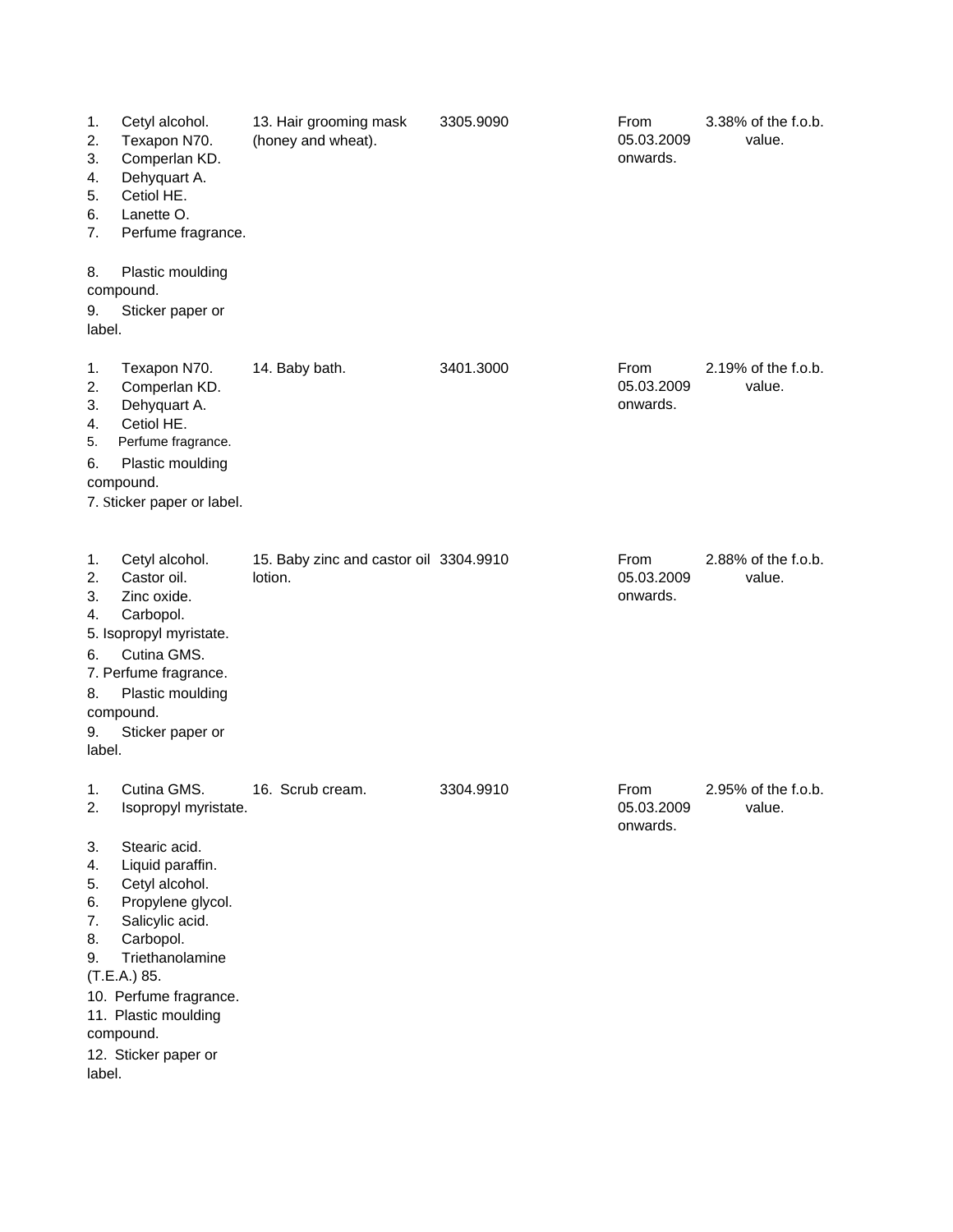| 1.<br>2.                            | Liquid paraffin.<br>Isopropyl myristate.                                                                    | 17. Baby oil.                            | 3304.9920 | From<br>05.03.2009<br>onwards. | 1.68% of the f.o.b.<br>value. |
|-------------------------------------|-------------------------------------------------------------------------------------------------------------|------------------------------------------|-----------|--------------------------------|-------------------------------|
| 3.<br>4.                            | Eutonol G.<br>Perfume fragrance.                                                                            |                                          |           |                                |                               |
| 5.<br>6.<br>label.                  | Plastic moulding<br>compound.<br>Sticker paper or                                                           |                                          |           |                                |                               |
| 1.<br>2.<br>3.<br>4.<br>5.          | Texapon N70.<br>Comperlan KD.<br>Dehyquart A.<br>Cetiol HE.<br>Perfume fragrance.                           | 18. Baby shampoo.                        | 3305.1000 | From<br>05.03.2009<br>onwards. | 2.57% of the f.o.b.<br>value. |
| 6.<br>7.<br>label.                  | Plastic moulding<br>compound.<br>Sticker paper or                                                           |                                          |           |                                |                               |
| 1.<br>2.<br>3.<br>4.<br>5.<br>6.    | Empicol ES B70.<br>Comperlan KD.<br>Lanette O.<br>Isopropyl myristate.<br>Cetiol HE.<br>Decolorising earth. | 19. Triple or double action<br>cleanser. | 3304.9910 | From<br>05.03.2009<br>onwards. | 2.60% of the f.o.b.<br>value. |
| 7.<br>8.<br>9.                      | Lamequat L.<br>Salicylic acid.<br>Perfume fragrance.                                                        |                                          |           |                                |                               |
| label.                              | 10. Plastic moulding<br>compound.<br>11. Sticker paper or                                                   |                                          |           |                                |                               |
| 1.<br>2.<br>3.<br>4.<br>5.<br>6.    | Lanette O.<br>Cetyl alcohol.<br>Emulgin B2.<br>Bees wax.<br>Eutonol G.<br>Plastic moulding<br>compound.     | 20. Massage cream.                       | 3304.9910 | From<br>05.03.2009<br>onwards. | 1.94% of the f.o.b.<br>value. |
| 1.<br>2.<br>3.<br>4.<br>5.<br>C261. | China clay.<br>Zinc oxide.<br>Calamina.<br>Sandal wood.<br>Cosmedia guar                                    | 21. Mud mask.                            | 3304.9990 | From<br>05.03.2009<br>onwards. | 2.05% of the f.o.b.<br>value. |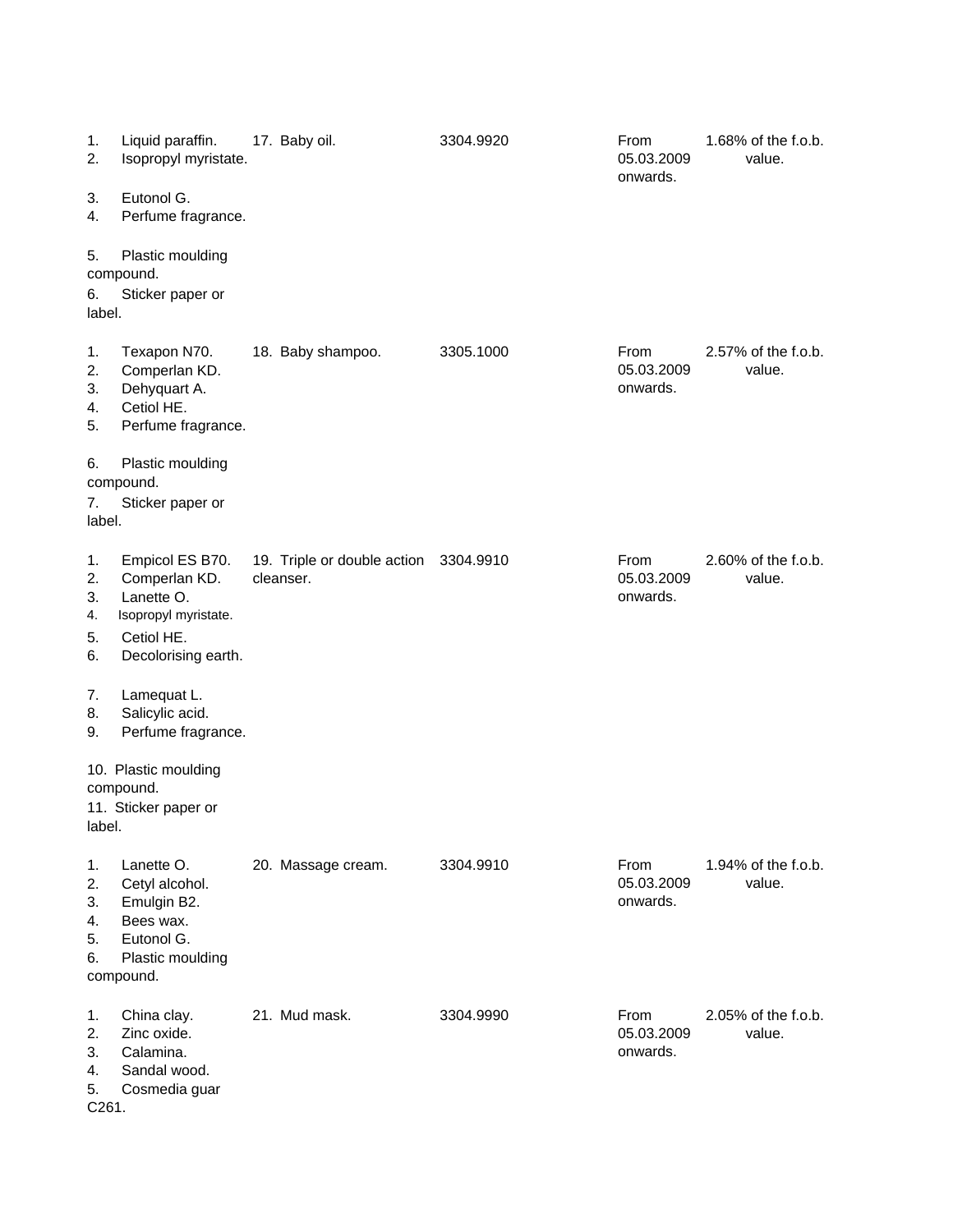| 6.<br>7.<br>8.<br>9.<br>label.                   | Gum acacia.<br>Box board.<br>Polythene.<br>Sticker paper or                                                                                       |                           |           |                                |                               |
|--------------------------------------------------|---------------------------------------------------------------------------------------------------------------------------------------------------|---------------------------|-----------|--------------------------------|-------------------------------|
| 1.<br>2.                                         | Stearic acid.<br>Isopropyl myristate.                                                                                                             | 22. Cleansing milk.       | 3304.9910 | From<br>05.03.2009<br>onwards. | 2.29% of the f.o.b.<br>value. |
| 3.<br>4.<br>5.<br>6.<br>7.<br>8.<br>9.<br>label. | Bees wax.<br>Cetiol HE.<br>Cetyl alcohol.<br>Emulgin B2.<br>Texapon N70.<br>Dehyquart A.<br>Plastic moulding<br>compound.<br>10. Sticker paper or |                           |           |                                |                               |
| 1.<br>2.                                         | Isopropyl alcohol.<br>Isopropyl myristate.                                                                                                        | 23. Skin tonic.           | 3304.9920 | From<br>05.03.2009<br>onwards. | 2.65% of the f.o.b.<br>value. |
| 3.<br>4.<br>5.<br>6.<br>7.                       | Eutonol G.<br>Solan E.<br>Menthol.<br>Lamequat L.<br>Plastic moulding<br>compound.                                                                |                           |           |                                |                               |
| 8.<br>label.                                     | Sticker paper or                                                                                                                                  |                           |           |                                |                               |
| 1.<br>2.                                         | Cetyl alcohol.<br>Isopropyl myristate.                                                                                                            | 24. Hand and body lotion. | 3304.9910 | From<br>05.03.2009<br>onwards. | 2.31% of the f.o.b.<br>value. |
| 3.<br>4.<br>5.<br>6.<br>label.                   | Bees wax.<br>Emulgin B2.<br>Plastic moulding<br>compound.<br>Sticker paper or                                                                     |                           |           |                                |                               |
| 1.<br>2.<br>C261.                                | Gum acacia.<br>Cosmedia guar                                                                                                                      | 25. Epilatory wax.        | 3304.9990 | From<br>05.03.2009<br>onwards. | 2.61% of the f.o.b.<br>value. |
| 3.<br>4.<br>5.<br>6.<br>7.<br>8.                 | Bees wax.<br>Dehyquart A.<br>Eutonol G.<br>Lanolin.<br>Texapon N70.<br>Box board.                                                                 |                           |           |                                |                               |

9. Plastic moulding compound.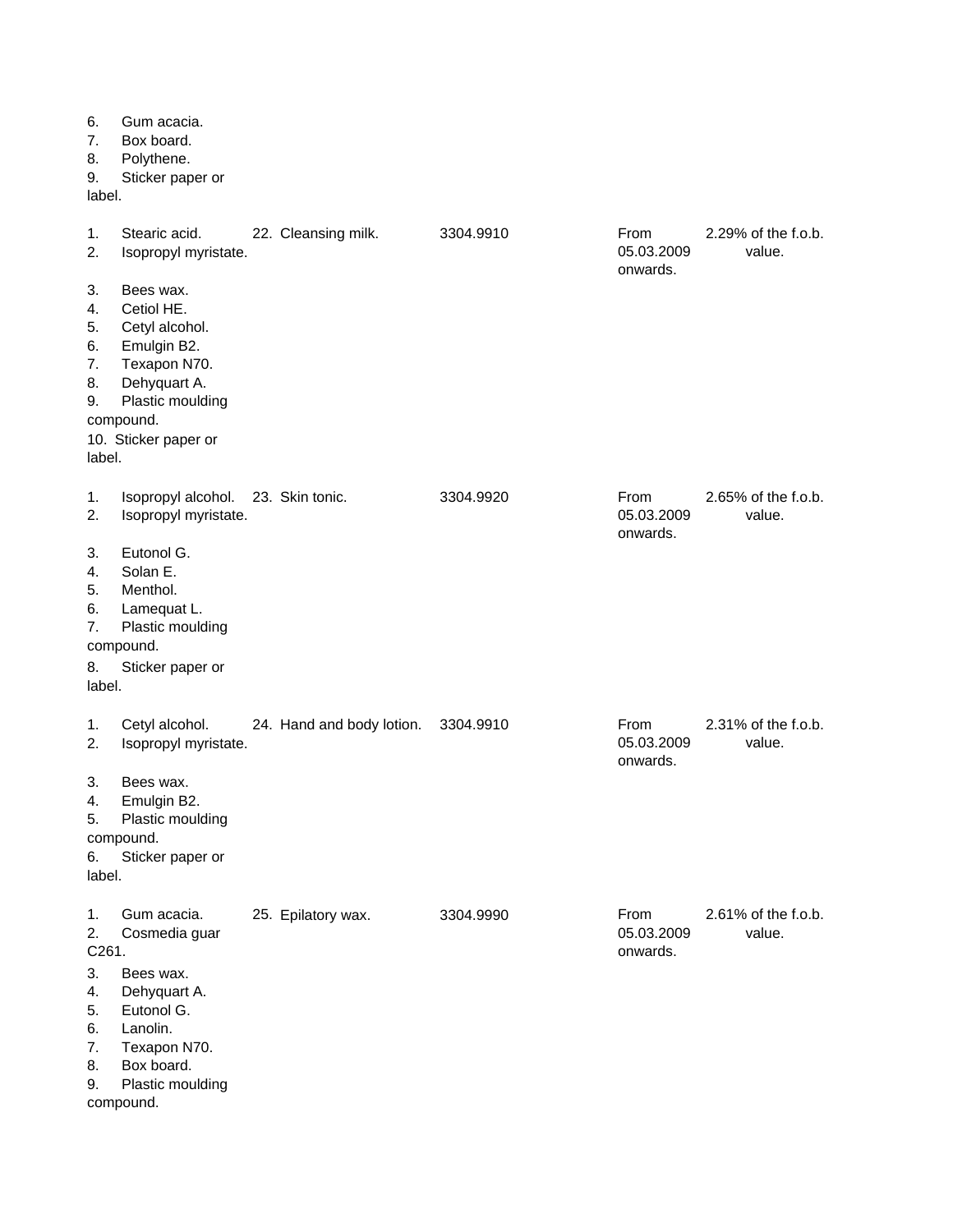10. Sticker paper or label.

| 1.<br>2.<br>3.<br>4.<br>5.<br>6.<br>7.<br>8.<br>label.                         | Isopropyl alcohol.<br>Solan E.<br>Menthol.<br>Lamequat L.<br>Citric acid.<br>Pottass alum.<br>Plastic moulding<br>compound.<br>Sticker paper or                                                                                                                                                                                                                                                                                                                                                                                                                        | 26. Astringent (skin toner). 3304.9920 |           | From<br>05.03.2009<br>onwards. | 2.10% of the f.o.b.<br>value. |
|--------------------------------------------------------------------------------|------------------------------------------------------------------------------------------------------------------------------------------------------------------------------------------------------------------------------------------------------------------------------------------------------------------------------------------------------------------------------------------------------------------------------------------------------------------------------------------------------------------------------------------------------------------------|----------------------------------------|-----------|--------------------------------|-------------------------------|
| 2.<br>3.<br>paraffin).<br>4.<br>5.<br>6.<br>7.<br>8.<br>9.<br>oxide.<br>acid). | 1. Stearic acid.<br>Perfume.<br>White oil (liquid<br>Emulsifying wax.<br>Cetyl alcohol.<br>Ceto stearyl.<br>Almond oil.<br>Glyceryl mono-<br>stearate (GMS).<br>Titanium di-oxide.<br>10. Isopropyl myristate.<br>11. Octyl<br>methoxycinamate<br>(Escalol).<br>12. Potassium hydro<br>13. Propyl parabin.<br>14. Methyl parabin.<br>15. Vitamin C (Ascorbic<br>16. Glycerine.<br>17. Poly propylene<br>glycol (PPG).<br>18. Vitamin B3<br>(Nicotinamide).<br>19. Benzofenone-3.<br>20. Tri ethnolamine.<br>21. Vitamin E.<br>22. Plastic bottle with<br>cap and seal. | 27. Moisturizing lotion.               | 3304.9910 | From<br>05.03.2009<br>onwards. | 1.70% of the f.o.b.<br>value. |
| paraffin).                                                                     | 1. Stearic acid.<br>2. Perfume.<br>3. White oil (liquid<br>4. Emulsifying wax.                                                                                                                                                                                                                                                                                                                                                                                                                                                                                         | 28. Cold cream (with oil).             | 3304.9910 | From<br>05.03.2009<br>onwards. | 1.23% of the f.o.b.<br>value. |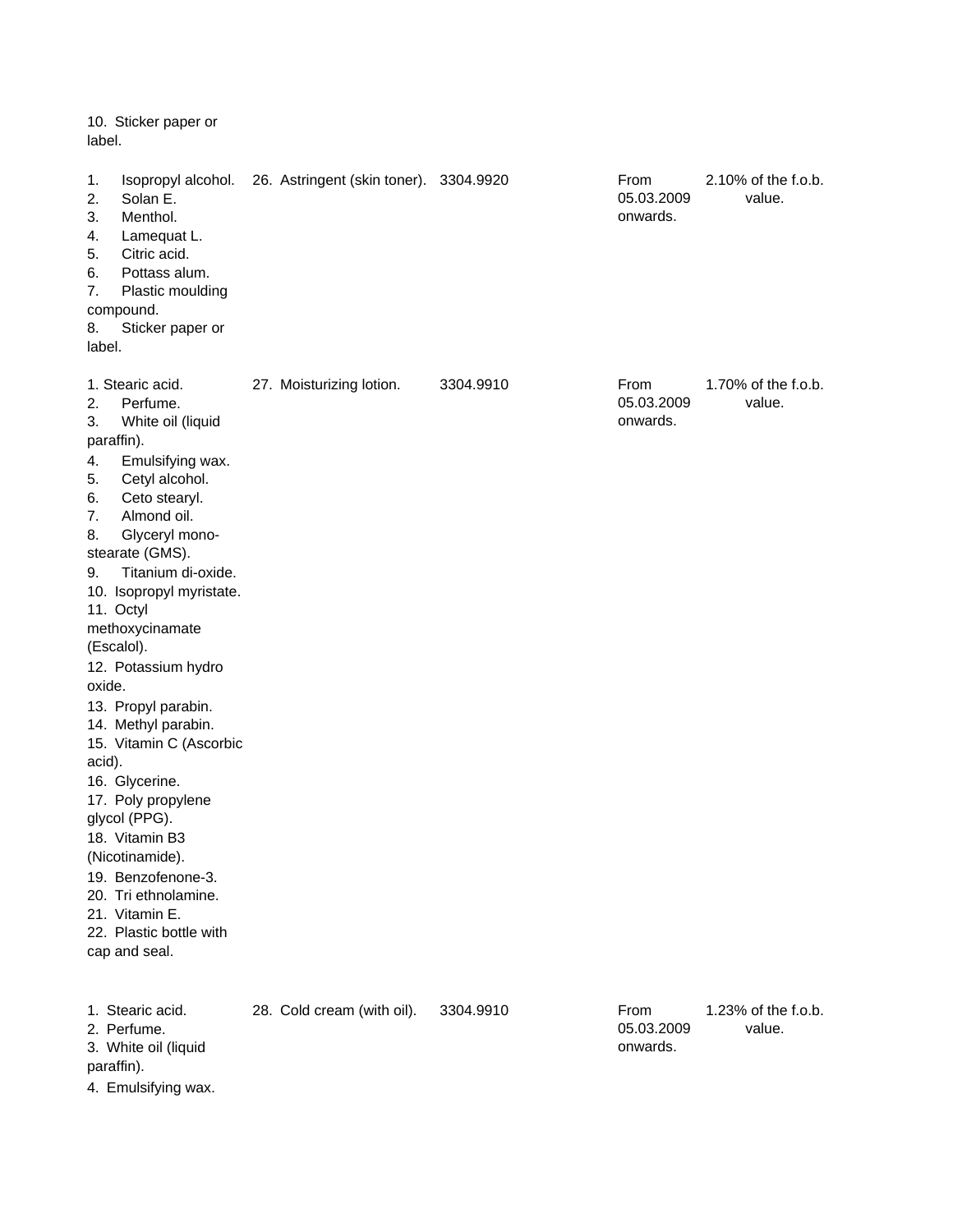5. Cetyl alcohol.

- 6. Ceto stearyl.
- 7. Almond oil.
- 8. Glyceryl mono-
- stearate (GMS).
- 9. Titanium di-oxide.
- 10. Isopropyl myristate.

11. Octyl methoxycinamate (Escalol).

12. Potassium hydro oxide.

- 13. Propyl parabin.
- 14. Methyl parabin.

15. Vitamin C (Ascorbic acid).

- 16. Glycerine.
- 17. Petroleum jelly.

18. Vitamin B3

(Nicotinamide).

19. Benzofenone-3.

- 20. Sorbitol.
- 21. Vitamin E.

22. Plastic jar with cap and seal.

- 
- 1. Stearic acid. 29. Vanishing cream 3304.9910

(without oil).

- 2. Perfume.
- 3. Lactic acid.
- 4. Emulsifying wax.
- 5. Cetyl alcohol.
- 6. Ceto stearyl.
- 7. Sorbitol.

8. Glyceryl mono-

stearate (GMS).

9. Titanium di-oxide.

10. Isopropyl myristate.

11. Octyl methoxycinamate (Escalol).

12. Potassium hydro oxide.

13. Propyl parabin.

14. Methyl parabin.

15. Vitamin C (Ascorbic acid).

16. Glycerine.

0.78% of the f.o.b. value. From 05.03.2009 onwards.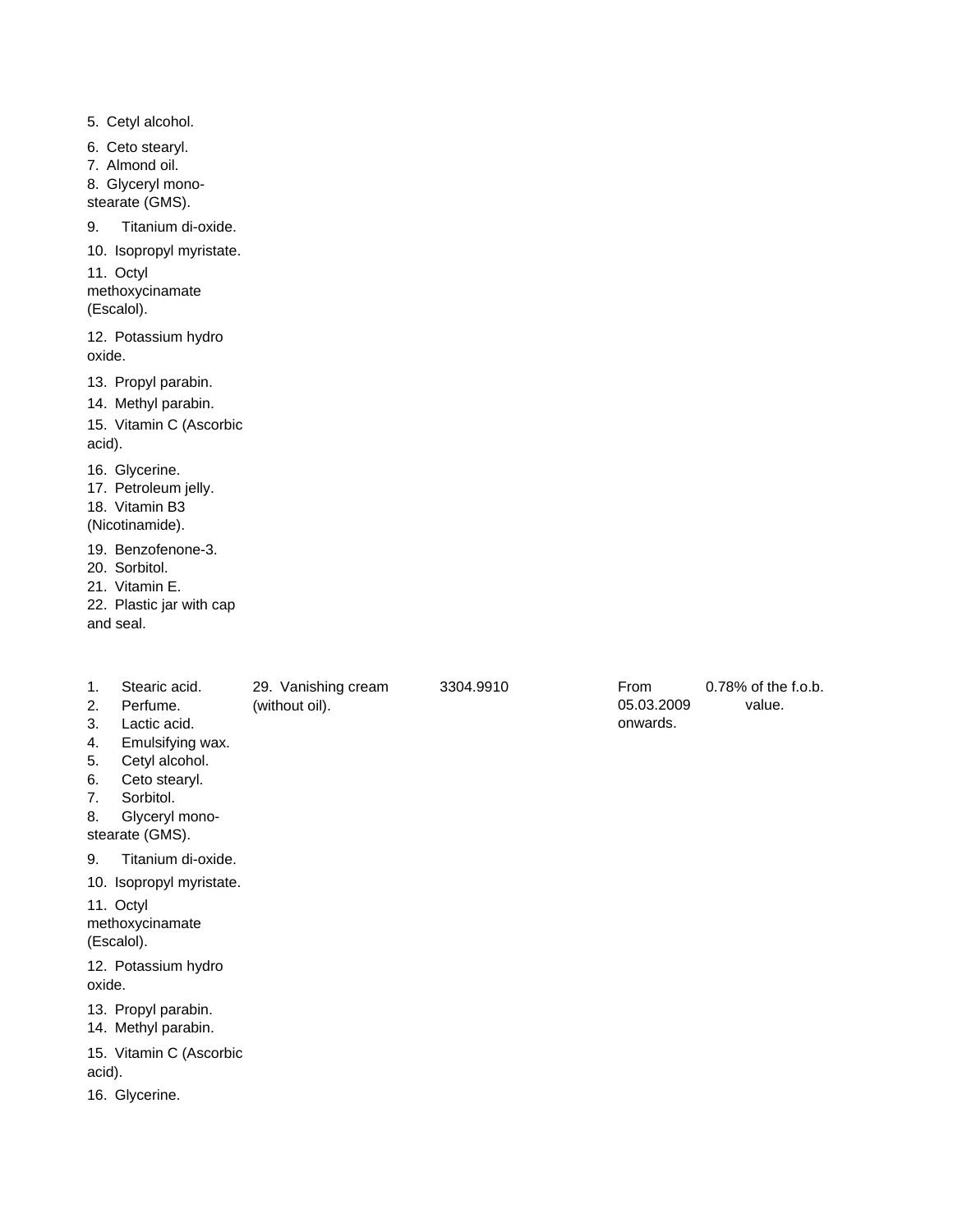| 17. Poly propylene<br>glycol (PPG).<br>18. Vitamin B3<br>(Nicotinamide).                                                                                                                                                                                                                                                                                                                  |                                           |                        |                                |                                  |
|-------------------------------------------------------------------------------------------------------------------------------------------------------------------------------------------------------------------------------------------------------------------------------------------------------------------------------------------------------------------------------------------|-------------------------------------------|------------------------|--------------------------------|----------------------------------|
| 19. Benzofenone-3.<br>20. Tri ethnolamine.<br>21. Vitamin E.<br>22. Zinc oxide.<br>23. Plastic jar with cap<br>and seal.                                                                                                                                                                                                                                                                  |                                           |                        |                                |                                  |
| Stearic acid.<br>1.<br>Ethylene-<br>2.<br>diamintetra acetic acid<br>(EDTA).<br>3.<br>Ceto stearyl.<br>4. Isopropyl myristate.<br>5.<br>Emulsifying wax.<br>6.<br>Cetyl alcohol.<br>7. White oil (liquid<br>paraffin).<br>8.<br>Perfume.<br>Vitamin B3<br>9.<br>(Nicotinamide).<br>10. Petroleum jelly.<br>11. Calcium hydro<br>oxide.<br>12. Thioglycolic acid.<br>13. Sodium hydroxide. | 30. Hair remover lotion.                  | 3305.9090              | From<br>05.03.2009<br>onwards. | $0.91\%$ of the f.o.b.<br>value. |
| 1. White oil.<br>2. Antioxidant.<br>3. Perfume fragrance.<br>4. Plastic moulding<br>compound.                                                                                                                                                                                                                                                                                             | 31. Perfumed hair oil.                    | 3305.9090              | From<br>05.03.2009<br>onwards. | 0.97% of the f.o.b.<br>value.    |
| 1. Talc (hydrous<br>magnesium silicate).<br>2. Magnesium carbonate<br>light.<br>Zinc oxide.<br>3.<br>4.<br>Magnesium<br>stearate.<br>5.<br>Boric acid.<br>6. Perfume fragrance.<br>Plastic moulding<br>7.<br>compound - PVC<br>bottle grade.                                                                                                                                              | 32. Perfumed or cologne<br>talcum powder. | 3304.9110<br>3304.9120 | From<br>05.03.2009<br>onwards. | 1.21% of the f.o.b.<br>value.    |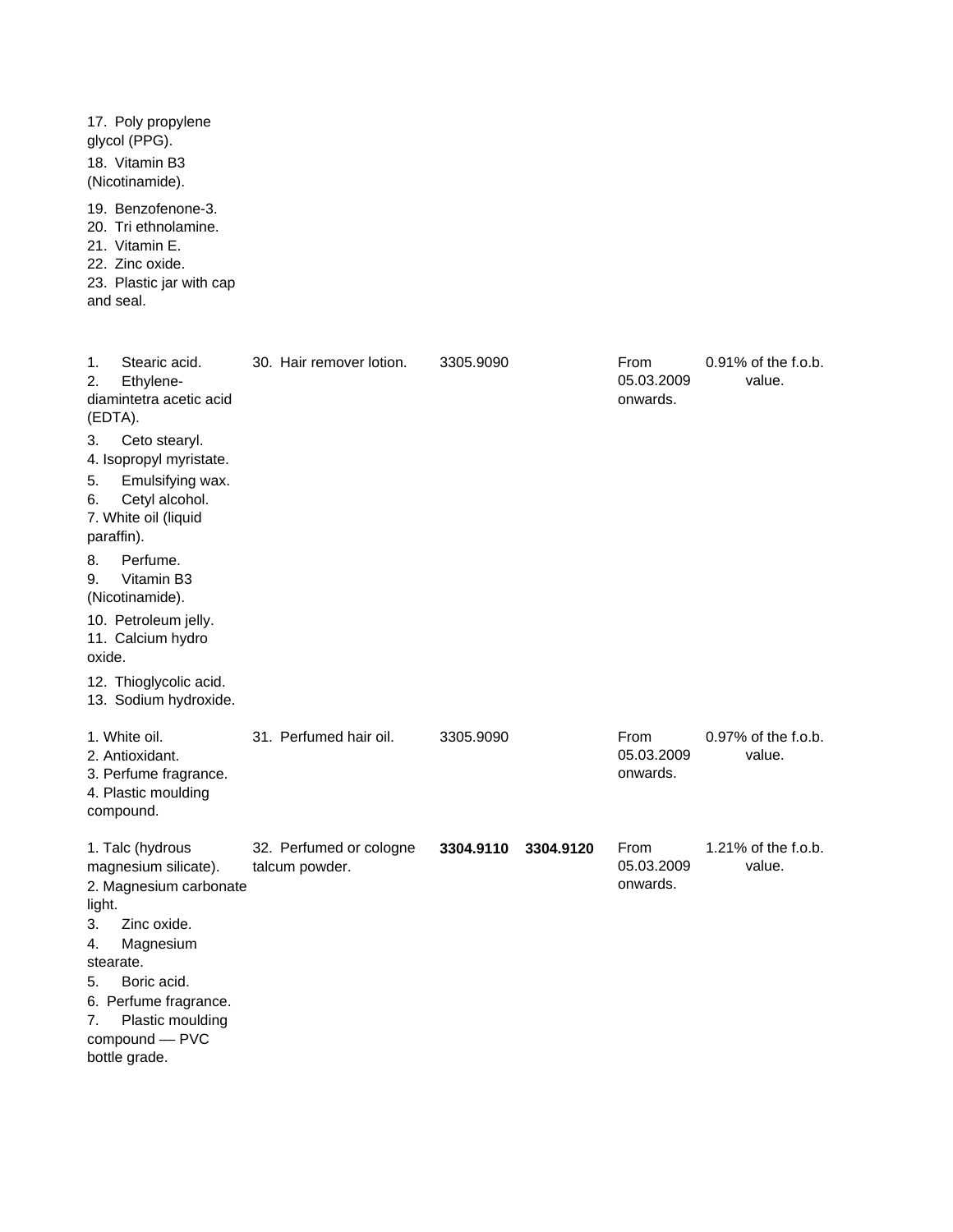8. Plastic moulding compound –– PP for caps or seals. 9. PVC shrink film for 6 pcs packing. 10. Art paper for labels.

| 1. Talc (hydrous<br>magnesium silicate).<br>2. Magnesium carbonate<br>light.<br>3. Zinc oxide.<br>4. Menthol.<br>5. Camphor.<br>6. Perfume fragrance.<br>7. Plastic moulding<br>compound - PVC bottle<br>grade.<br>8. Plastic moulding<br>compound - PP for<br>caps or seals.<br>9. PVC shrink film for 6<br>pcs packing.<br>10. Art paper for labels. | 33. Prickly heat perfumed<br>talcum powder. | 3304.9110<br>3304.9120 | From<br>05.03.2009<br>onwards. | 1.31% of the f.o.b.<br>value. |
|--------------------------------------------------------------------------------------------------------------------------------------------------------------------------------------------------------------------------------------------------------------------------------------------------------------------------------------------------------|---------------------------------------------|------------------------|--------------------------------|-------------------------------|
| Plastic moulding<br>compound.                                                                                                                                                                                                                                                                                                                          | 34. Eye make-up sticks<br>$(Kajal)$ .       | 3304.2000              | From<br>05.03.2009<br>onwards. | 0.46% of the f.o.b.<br>value. |
| White oil.<br>1.<br>Cetyl alcohol.<br>2.<br>Microcrystalline<br>3.<br>wax.<br>Methyl paraben.<br>4.<br>Perfume fragrance.<br>5.<br>6.<br>Plastic moulding<br>compound.                                                                                                                                                                                 | 35. Hair tonic.                             | 3305.9090              | From<br>05.03.2009<br>onwards. | 1.46% of the f.o.b.<br>value. |
| 1. Stearic Acid Tripple<br>Pressed (local)<br>2. Hydrolactin 2500<br>3. Phenoxyethanol<br>4. Isopropyl Myristate<br>5. Neo Heliopan 357<br>6. Neo Heliopan AV<br>7. Niacinamide<br>8. Dow Corning 200<br>Fluid CS 350<br>9. Tioveil IPM                                                                                                                | 36. Skin Fairness Cream                     | 3304.9910              | From<br>05.03.2009<br>onwards. | 0.36% of the f.o.b.<br>value. |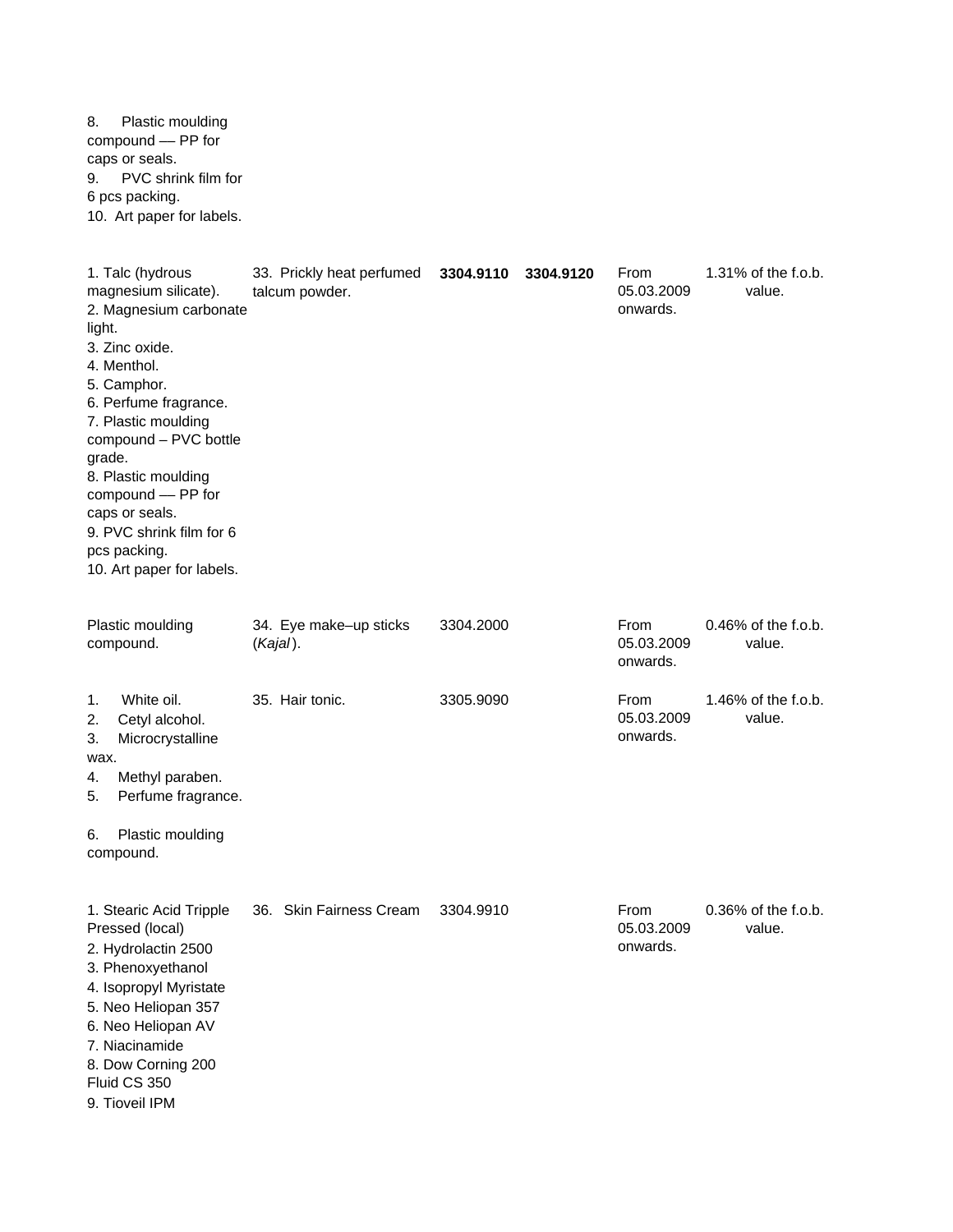| <b>SCHEDULE LVII</b>                           |                                                                                        |                  |                                |                                                    |  |
|------------------------------------------------|----------------------------------------------------------------------------------------|------------------|--------------------------------|----------------------------------------------------|--|
| <b>Raw materials</b><br>imported               | Goods produced or<br>manufactured                                                      | H.S. Code        | <b>Period</b>                  | <b>Extent of</b><br>repayment of<br>customs-duties |  |
| (1)                                            | (2)                                                                                    | (3)              | (4)                            | (5)                                                |  |
| PVC compound.                                  | 1. PVC pipe fittings.                                                                  | 3917.4000        | From<br>05.03.2009<br>onwards. | 0.60% of the f.o.b.<br>value.                      |  |
| Polypropylene green.                           | 2. Polypropylene (PPRC)<br>green pipes for hot and cold<br>water.                      | 3917.2200        | From<br>05.03.2009<br>onwards. | 1.69% of the f.o.b.<br>value.                      |  |
| High-density<br>polyethylene (pipes<br>grade). | 3. Polyethylene black pipes 3917.2100<br>for water application (PE-80)<br>and PE-100). |                  | From<br>05.03.2009<br>onwards. | 2.10% of the f.o.b.<br>value.                      |  |
| Polyethylene yellow<br>(pipe grade).           | Polyethylene<br>4.<br>pipes for gas application<br>(PE-80).                            | yellow 3917.2100 | From<br>05.03.2009<br>onwards. | 2.01% of the f.o.b.<br>value.                      |  |

## **SCHEDULE LVIII**

|                            | Raw materials<br>imported                                                                   | Goods produced or<br>manufactured                                                                 | H.S. Code | <b>Period</b>                         | <b>Extent of</b><br>repayment of<br>customs-duties |
|----------------------------|---------------------------------------------------------------------------------------------|---------------------------------------------------------------------------------------------------|-----------|---------------------------------------|----------------------------------------------------|
|                            | (1)                                                                                         | (2)                                                                                               | (3)       | (4)                                   | (5)                                                |
| $\mathbf{1}$ .<br>2.<br>3. | Raw décor paper<br>90 grams.<br>Raw kraft paper<br>155 grams.<br>Phenol.                    | 1. Industrial or technical<br>laminates P-1 electrical<br>grade thickness 1.0 mm to<br>$15.0$ mm. | 4811.1000 | From<br>05.03.2009<br>onwards.        | 2.74% of the f.o.b.<br>value.                      |
| 1.<br>2.<br>3.<br>4.       | Raw décor paper<br>80 grams/m2.<br>Melamine.<br>Raw kraft paper<br>146 grams/m2.<br>Phenol. | 2. Decorative laminates size 4811.1000<br>8 x 4 x 0.5 mm to 1.2 mm.                               |           | <b>From</b><br>05.03.2009<br>onwards. | 3.98% of the f.o.b.<br>value.                      |

**SCHEDULE LIX**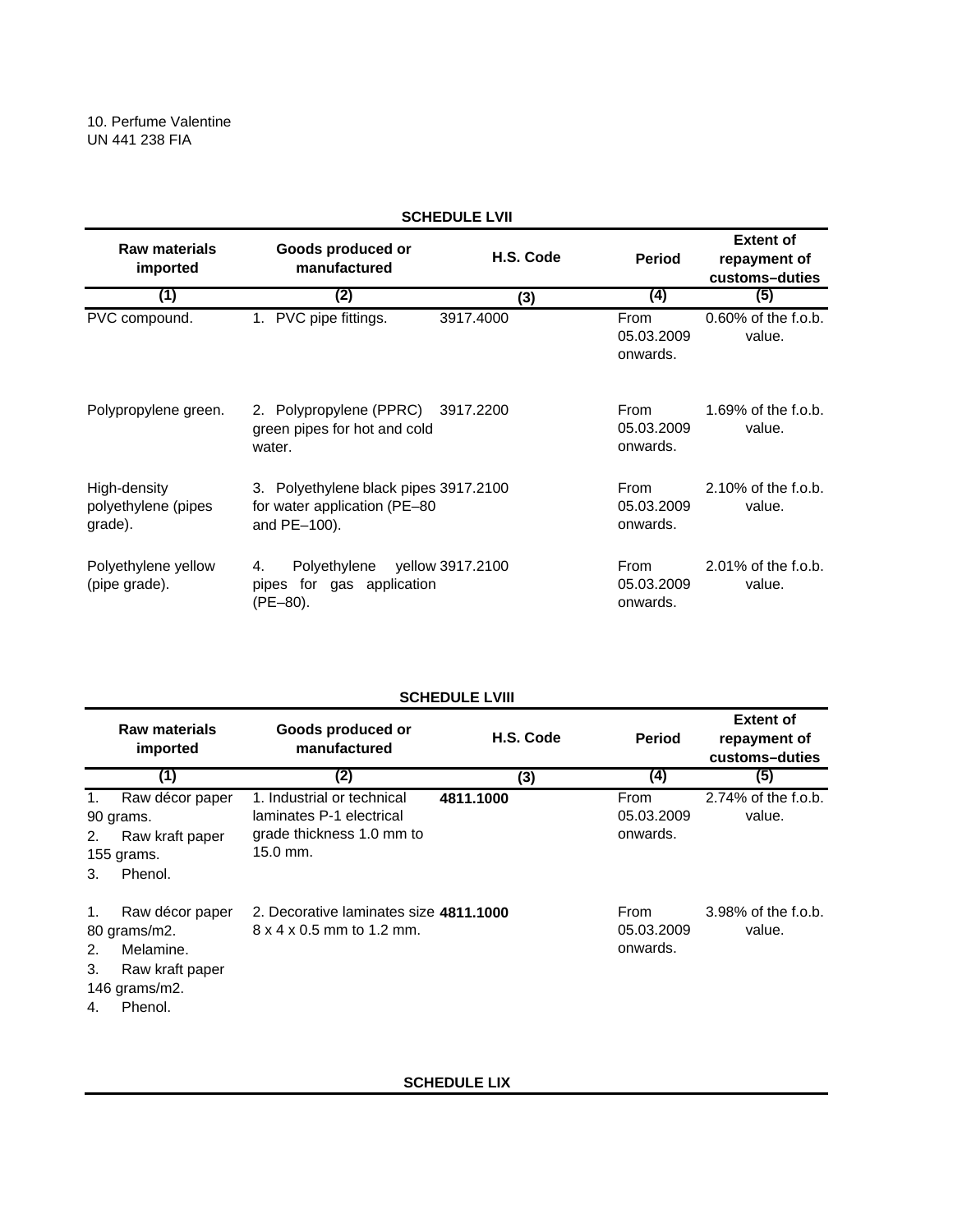| <b>Raw materials</b><br>imported                              | Goods produced or<br>manufactured                             | H.S. Code | <b>Period</b>                  | <b>Extent of</b><br>repayment of<br>customs-duties |
|---------------------------------------------------------------|---------------------------------------------------------------|-----------|--------------------------------|----------------------------------------------------|
| (1)                                                           | (2)                                                           | (3)       | (4)                            | (5)                                                |
| Additives for<br>lubricating oil.<br>2. HDPE can with cap.    | 1. Motor lubricating oil<br>20W-50 for petrol<br>automobiles. | 2710.1951 | From<br>05.03.2009<br>onwards. | $0.85\%$ of the f.o.b.<br>value.                   |
| 1. Additives for<br>lubricating oil.<br>2. HDPE can with cap. | 2. Motor lubricating oil<br>20W-50 for diesel<br>automobiles. | 2710.1951 | From<br>05.03.2009<br>onwards. | $0.59\%$ of the f.o.b.<br>value.                   |
| Additives for lubricating<br>oil.                             | 3. Marine lubricating oil, all<br>grades or types.            | 2710.1952 | From<br>05.03.2009<br>onwards. | 1.06% of the f.o.b.<br>value.                      |

| <b>Raw materials</b><br>imported                                                                                                   | Goods produced or<br>manufactured                                                                  | H.S. Code                                        | <b>Period</b>                  | <b>Extent of</b><br>repayment of<br>customs-duties |
|------------------------------------------------------------------------------------------------------------------------------------|----------------------------------------------------------------------------------------------------|--------------------------------------------------|--------------------------------|----------------------------------------------------|
| (1)                                                                                                                                | (2)                                                                                                | (3)                                              | (4)                            | (5)                                                |
| Palm stearin.                                                                                                                      | 1. Stearic acid, distilled fatty 2905.4500<br>acids (oleo chemical DFA) 3823.1100<br>and glycerin. | 3823.1300<br>3823.1910<br>3823.1200<br>3823.1920 | From<br>05.03.2009<br>onwards. | 2.84% of the f.o.b.<br>value.                      |
| 1. Melamine powder.<br>2. Para-formaldehyde.<br>3. Iso butanol.                                                                    | 2. Melamine resin.                                                                                 | 3909.2000                                        | From<br>05.03.2009<br>onwards. | Rs.1.90 per<br>kilogram.                           |
| 1. Coconut oil RBD.<br>2. Phthalic anhydride.                                                                                      | 3. Alkyd resin solution.                                                                           | 3907.5000                                        | From<br>05.03.2009<br>onwards. | Rs.2.59 per<br>kilogram.                           |
| 1. Phthalic anhydride.<br>2.<br>Maleic anhydride.<br>Propylene glycol.<br>3.<br>Diethylene glycol.<br>4.<br>Styrene monomer.<br>5. | 4. Unsaturated<br>resin (all grades).                                                              | polyester 3907.9100                              | From<br>05.03.2009<br>onwards. | 2.30% of the f.o.b.<br>value.                      |
| Gum rosin WW grade.<br>Maleic anhydride.                                                                                           | 5. Fortified rosin.                                                                                | 3806.1090                                        | From<br>05.03.2009<br>onwards. | Rs.1.06 per<br>kilogram.                           |
| Amino ethyl<br>1.<br>ethanolamine.                                                                                                 | 6. Cationic softener.                                                                              | 3402.1210                                        | From<br>05.03.2009             | Rs.3.96 per<br>kilogram.                           |
| Hypo phosphorous<br>2.                                                                                                             |                                                                                                    | 3402.1220                                        | onwards.                       |                                                    |

acid.

# **SCHEDULE LX**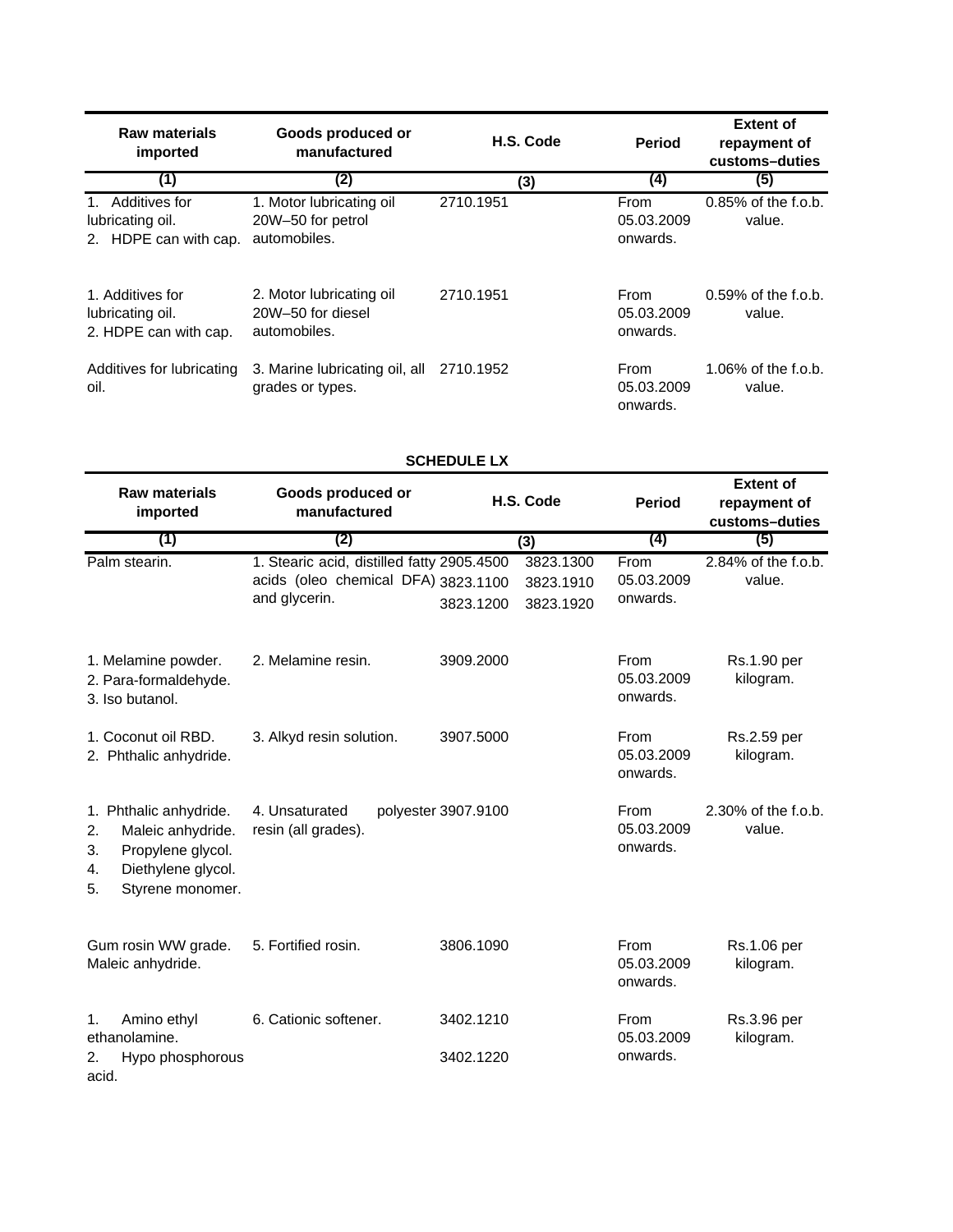| Imbentin AG<br>3.<br>168/200e.<br>Imbentin AG<br>4.<br>168/110.<br>5.<br>Stearic acid triple<br>press.                                                           |                                                 | 3402.1290              |           |                                |                                  |
|------------------------------------------------------------------------------------------------------------------------------------------------------------------|-------------------------------------------------|------------------------|-----------|--------------------------------|----------------------------------|
| 1.<br>Hydrogenated<br>tallow.<br>2.<br>Amino ethyl<br>ethanolamine.<br>Volkanox KB.<br>3.<br>Imbentin AG<br>4.<br>168/200e.<br>Silicone antifoam<br>5.<br>SE 39. | 7. Non-ionic softener.                          | 3402.1300              |           | From<br>05.03.2009<br>onwards. | Rs.12.92 per<br>kilogram.        |
| Silicone antifoam SE 39. 8. Silicone antifoam.                                                                                                                   |                                                 | 3910.0000              |           | From<br>05.03.2009<br>onwards. | Rs.2.64 per<br>kilogram.         |
| 1. 2-Ethyl hexyle<br>acrylate.<br>2. Metyl meth acrylate.<br>Berol 281.<br>3.<br>Perlonkrol FD 63.<br>4.<br><b>Balanose CMC</b><br>5.<br>7L2C.                   | 9. Acrylic emulsion.                            | 3906.1000<br>3906.9090 |           | From<br>05.03.2009<br>onwards. | Rs.1.61 per<br>kilogram.         |
| Vinyl acetate monomer. 10. Textile binder.                                                                                                                       |                                                 | 3809.9190<br>3906.9020 | 3824.9030 | From<br>05.03.2009<br>onwards. | Rs.1.39 per<br>kilogram.         |
| Acrylic acid.<br>1.<br>Acrylonitrile.<br>2.<br>3. Ammonium per<br>sulphate.<br>4. Butyl acrylate.<br>5. Styrene monomer.<br>6. Vernetzer.                        | 11. Binder ST.                                  | 3809.9190<br>3824.9030 |           | From<br>05.03.2009<br>onwards. | $1.14\%$ of the f.o.b.<br>value. |
| 1.<br>Diamino stilbene.<br>2.<br>Cynuric chloride.<br>Sulphanilic acid.<br>3.<br>Diethanol amine.<br>4.                                                          | 12. Fluorescent brightening 3204.2000<br>agent. |                        |           | From<br>05.03.2009<br>onwards. | Rs.2.17 per<br>kilogram.         |
| 1. Acrylic acid.<br>2. Acrylonitrile.<br>3. Dodium persulphate.<br>4. Acticide LG.                                                                               | 13. Sizing Chemical                             | 3809.9190              |           | From<br>05.03.2009<br>onwards. | 1.24% of the f.o.b.<br>value.    |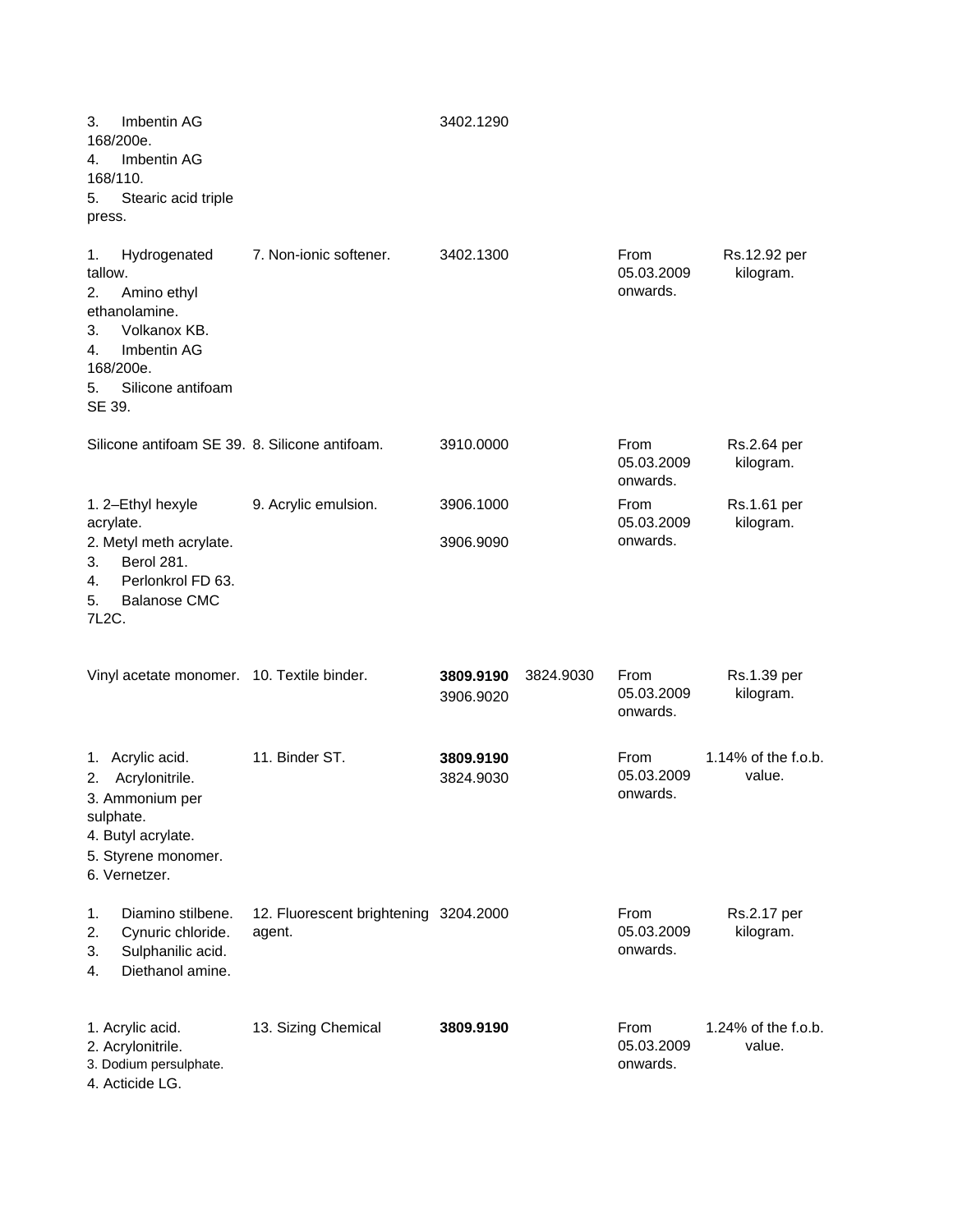| 1. Vinyl acetate monomer.<br>2. Mowiol 30-92.                                       | 14. Perapret VA NEU.             | 3809.9190 | <b>From</b><br>05.03.2009<br>onwards. | 3.08% of the f.o.b.<br>value.     |
|-------------------------------------------------------------------------------------|----------------------------------|-----------|---------------------------------------|-----------------------------------|
| 1. 2-ethyl hexanol.<br>2. Phthalic anhydride.<br>3. T.I.P.T. (catalyst)<br>(tylan). | 15. Di-Octyl-Phthalate<br>(DOP). | 2917.3200 | From<br>05.03.2009<br>onwards.        | $0.003\%$ of the<br>f.o.b. value. |

# **SCHEDULE LXI**

| <b>Raw materials</b><br>imported | Goods produced or<br>manufactured | H.S. Code              | <b>Period</b>                  | <b>Extent of</b><br>repayment of<br>customs-duties |
|----------------------------------|-----------------------------------|------------------------|--------------------------------|----------------------------------------------------|
|                                  | (2)                               | (3)                    | (4)                            | (5)                                                |
| Carbon oil.                      | Carbon black.                     | 2803.0090<br>2803.0010 | From<br>05.03.2009<br>onwards. | 2.86% of the f.o.b.<br>value.                      |

|    | <b>SCHEDULE LXII</b>             |        |                                   |           |               |                                                    |  |  |
|----|----------------------------------|--------|-----------------------------------|-----------|---------------|----------------------------------------------------|--|--|
|    | <b>Raw materials</b><br>imported |        | Goods produced or<br>manufactured | H.S. Code | <b>Period</b> | <b>Extent of</b><br>repayment of<br>customs-duties |  |  |
|    | (1)                              |        | (2)                               | (3)       | (4)           | (5)                                                |  |  |
| 1. | Wood pulp.                       | 1.     | Sanitary napkins, all             | 4818.4090 | From          | $0.66\%$ of the f.o.b.                             |  |  |
| 2. | Non woven.                       | sorts. |                                   |           | 05.03.2009    | value.                                             |  |  |
| 3. | Perforated poly.                 |        |                                   |           | onwards.      |                                                    |  |  |
| 4. | Polyethene film.                 |        |                                   |           |               |                                                    |  |  |
| 5. | Solicon paper.                   |        |                                   |           |               |                                                    |  |  |
| 6. | Hot melt.                        |        |                                   |           |               |                                                    |  |  |
| 1. | Wood pulp.                       | 2.     | Disposable baby                   | 4818.4020 | From          | $0.55\%$ of the f.o.b.                             |  |  |
| 2. | Hot melt.                        |        | diapers.                          |           | 05.03.2009    | value.                                             |  |  |
| 3. | Super absorbent.                 |        |                                   |           | onwards.      |                                                    |  |  |
| 4. | Non woven.                       |        |                                   |           |               |                                                    |  |  |
| 5. | hook tape.                       |        |                                   |           |               |                                                    |  |  |
| 6. | Loop tape.                       |        |                                   |           |               |                                                    |  |  |
| 7. | Tissue paper.                    |        |                                   |           |               |                                                    |  |  |
| 8. | polythene film.                  |        |                                   |           |               |                                                    |  |  |
| 9. | Non woven-barrier.               |        |                                   |           |               |                                                    |  |  |

| <b>SCHEDULE LXIII</b>            |                                   |           |               |                                                    |  |  |
|----------------------------------|-----------------------------------|-----------|---------------|----------------------------------------------------|--|--|
| <b>Raw materials</b><br>imported | Goods produced or<br>manufactured | H.S. Code | <b>Period</b> | <b>Extent of</b><br>repayment of<br>customs-duties |  |  |
|                                  | 4J                                | (3)       |               | (၁)                                                |  |  |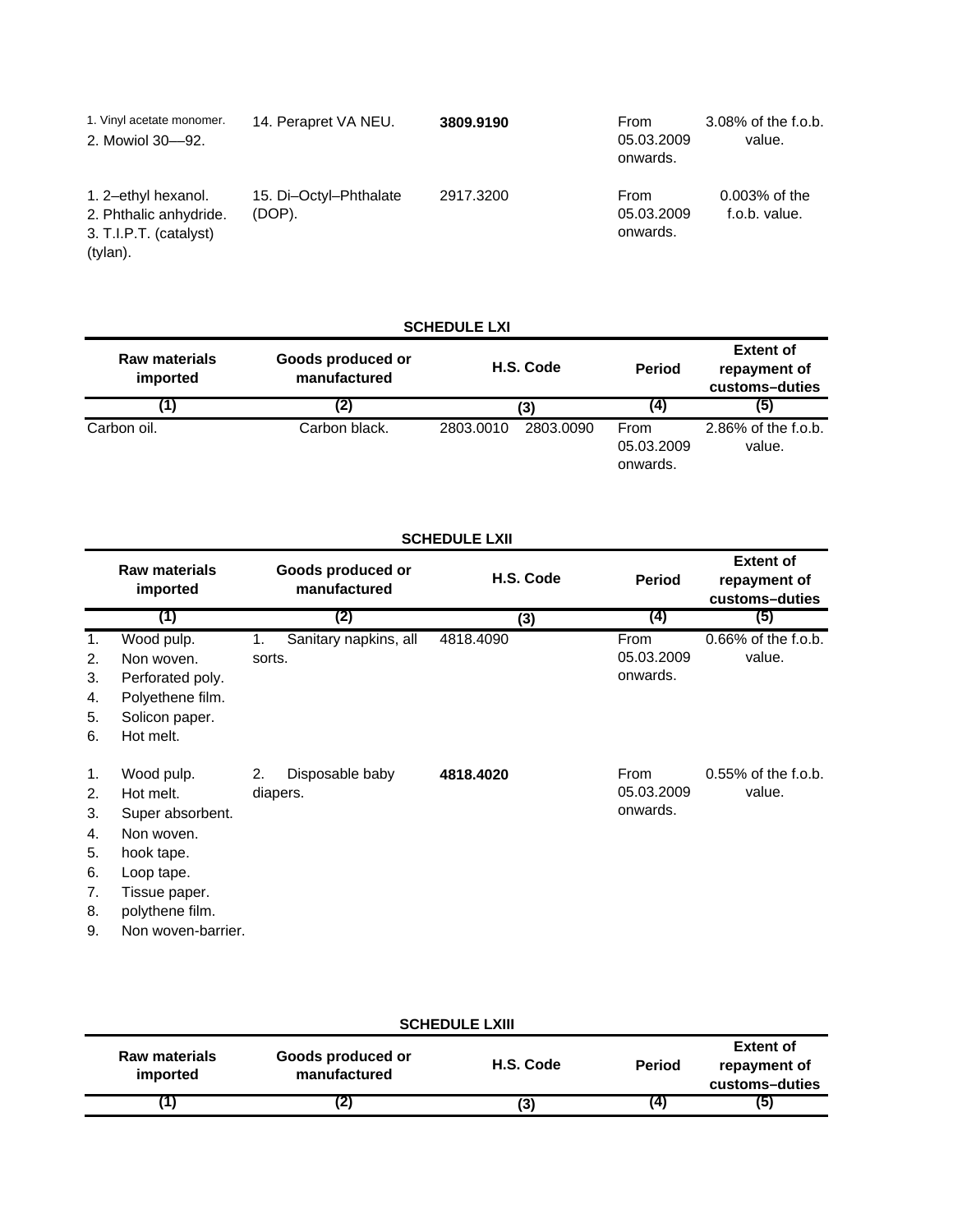| 1.<br>2.<br>3.<br>4.                              | Polycorbonate.<br>Polypropylene.<br>Silicone.<br>Printing ink.                                                                                                                | 1. Feeder bottle.                                         | 3926.9099 | From<br>05.03.2009<br>onwards. | 1.75% of the f.o.b.<br>value.    |
|---------------------------------------------------|-------------------------------------------------------------------------------------------------------------------------------------------------------------------------------|-----------------------------------------------------------|-----------|--------------------------------|----------------------------------|
| Silicone.                                         |                                                                                                                                                                               | 2. Nipple.                                                | 3926.9099 | From<br>05.03.2009<br>onwards. | 2.24% of the f.o.b.<br>value.    |
| 1.<br>2.<br>3.                                    | Polycorbonate.<br>Silicone.<br>Rigid PVC film.                                                                                                                                | 3. Soother.                                               | 3926.9099 | From<br>05.03.2009<br>onwards. | $1.18\%$ of the f.o.b.<br>value. |
| 1.<br>2.                                          | Evoprene (thermo 4. Teether.<br>plastic granules)<br>PVC film for blister.                                                                                                    |                                                           | 3926.9099 | From<br>05.03.2009<br>onwards. | $1.64\%$ of the f.o.b.<br>value. |
| 1.<br>handle.<br>2.<br>top cap.<br>3.<br>4.<br>5. | Polycarbonate<br>(PMC) for mug and<br>HDPE (PMC) for<br>screw cap, stainer and<br>Polypropylene<br>(PMC) for adopter, ring<br>and spout.<br>Silicone rubber.<br>Printing ink. | 5. Baby trainer cup (feeder 3926.9099<br>cum sipper/cup). |           | From<br>05.03.2009<br>onwards. | $1.91\%$ of the f.o.b.<br>value. |

| <b>SCHEDULE LXIV</b> |  |
|----------------------|--|
|                      |  |

|                                        | <b>Raw materials</b><br>imported                                                                           |    | Goods produced or<br>manufactured |                                                                            | H.S. Code                                                                  | <b>Period</b>                  | <b>Extent of</b><br>repayment of<br>customs-duties |
|----------------------------------------|------------------------------------------------------------------------------------------------------------|----|-----------------------------------|----------------------------------------------------------------------------|----------------------------------------------------------------------------|--------------------------------|----------------------------------------------------|
|                                        | (1)                                                                                                        |    | (2)                               |                                                                            | (3)                                                                        | (4)                            | (5)                                                |
| colours.                               | Pigments and dry                                                                                           | 1. | Dry oxide colours.                | 3204.9000                                                                  | 3206.4990                                                                  | From<br>05.03.2009<br>onwards. | $0.93\%$ of the f.o.b.<br>value.                   |
| 1.<br>2.<br>3.<br>4.<br>5.<br>6.<br>7. | Sulphonic acid.<br>S. Napithol.<br>Toluiolene.<br>Aniline oil.<br>Benzodine<br>H. acid.<br>Meta phenylene. | 2. | Dyestuff (all sorts).             | 3204.1100<br>3204.1200<br>3204.1300<br>3204.1400<br>3204.1510<br>3204.1590 | 3204.1600<br>3204.1700<br>3204.1910<br>3204.1990<br>3204.2000<br>3204.9000 | From<br>05.03.2009<br>onwards. | 1.30% of the f.o.b.<br>value.                      |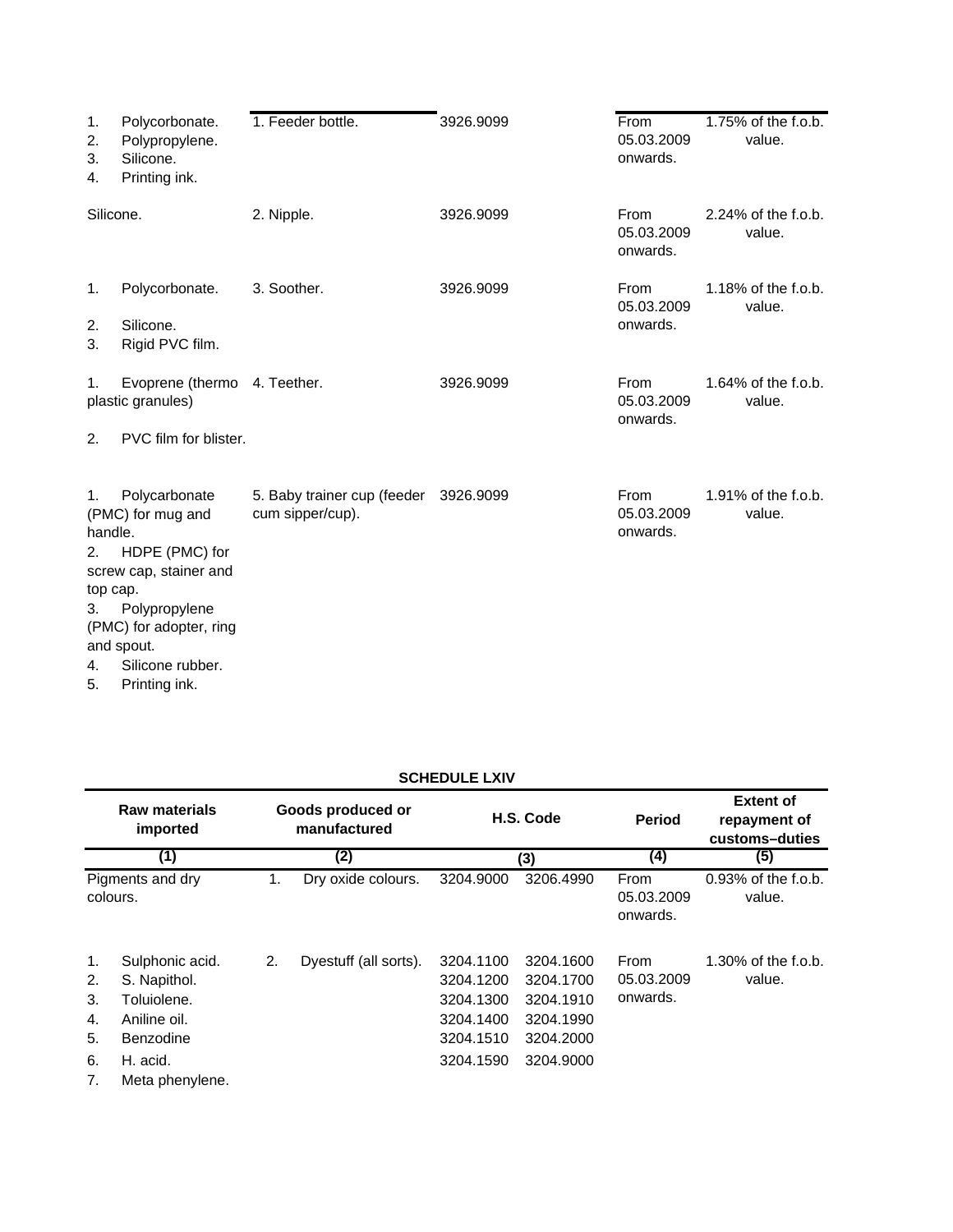| <b>SCHEDULE LXV</b>                                                                                                                                          |                                                               |           |                                |                                                    |  |  |
|--------------------------------------------------------------------------------------------------------------------------------------------------------------|---------------------------------------------------------------|-----------|--------------------------------|----------------------------------------------------|--|--|
| <b>Raw materials</b><br>imported                                                                                                                             | Goods produced or<br>manufactured                             | H.S. Code | <b>Period</b>                  | <b>Extent of</b><br>repayment of<br>customs-duties |  |  |
| (1)                                                                                                                                                          | (2)                                                           | (3)       | (4)                            | (5)                                                |  |  |
| Linear low density<br>1.<br>polyethylene LL-6201<br>RQ.<br>2.<br>Calcium stearate.<br>Titanium dioxide<br>3.<br>RCL-69.<br>Mimco calcium<br>4.<br>carbonate. | 1.<br>Master Batch Colours 3206.4910<br>Sanylene White PR.    |           | From<br>05.03.2009<br>onwards. | Rs.2.87 per<br>kilogram.                           |  |  |
| Linear low density<br>1.<br>polyethylene LDP-654.<br>Pigment<br>2.<br>FEB-2000(80/10571/2).                                                                  | Master Batch Colours 3206.4910<br>2.<br>Sanylene Blue Zew-M1. |           | From<br>05.03.2009<br>onwards. | Rs.6.27 per<br>kilogram.                           |  |  |
| <b>Titanium Dioxide</b><br>3.<br><b>KRONOS-2220.</b><br>Pigment 50/13654.<br>4.                                                                              |                                                               |           |                                |                                                    |  |  |
| Linear low density<br>1.<br>polyethylene LL-6201<br>RQ.<br>2.<br>Calcium stearate.                                                                           | Master Batch Colours 3206.4910<br>3.<br>Sanylene White-LC.    |           | From<br>05.03.2009<br>onwards. | Rs.2.35 per<br>kilogram.                           |  |  |
| Titanium dioxide<br>3.<br>RCL-69.<br>Calcium carbonate<br>4.<br>(Microcurb WM-1T).                                                                           |                                                               |           |                                |                                                    |  |  |
| Linear low density<br>1.<br>polyethylene LL-6201<br>RQ.<br>2.<br>Calcium stearate.                                                                           | Master Batch Colours 3206.4910<br>4.<br>Sanylene Blue-515.    |           | From<br>05.03.2009<br>onwards. | Rs.6.16 per<br>kilogram.                           |  |  |
| Hostaperm blue<br>3.<br>CBR/Daihan blue 3600.                                                                                                                |                                                               |           |                                |                                                    |  |  |
| Calcium carbonate<br>4.<br>(Microcurb WM-1T).                                                                                                                |                                                               |           |                                |                                                    |  |  |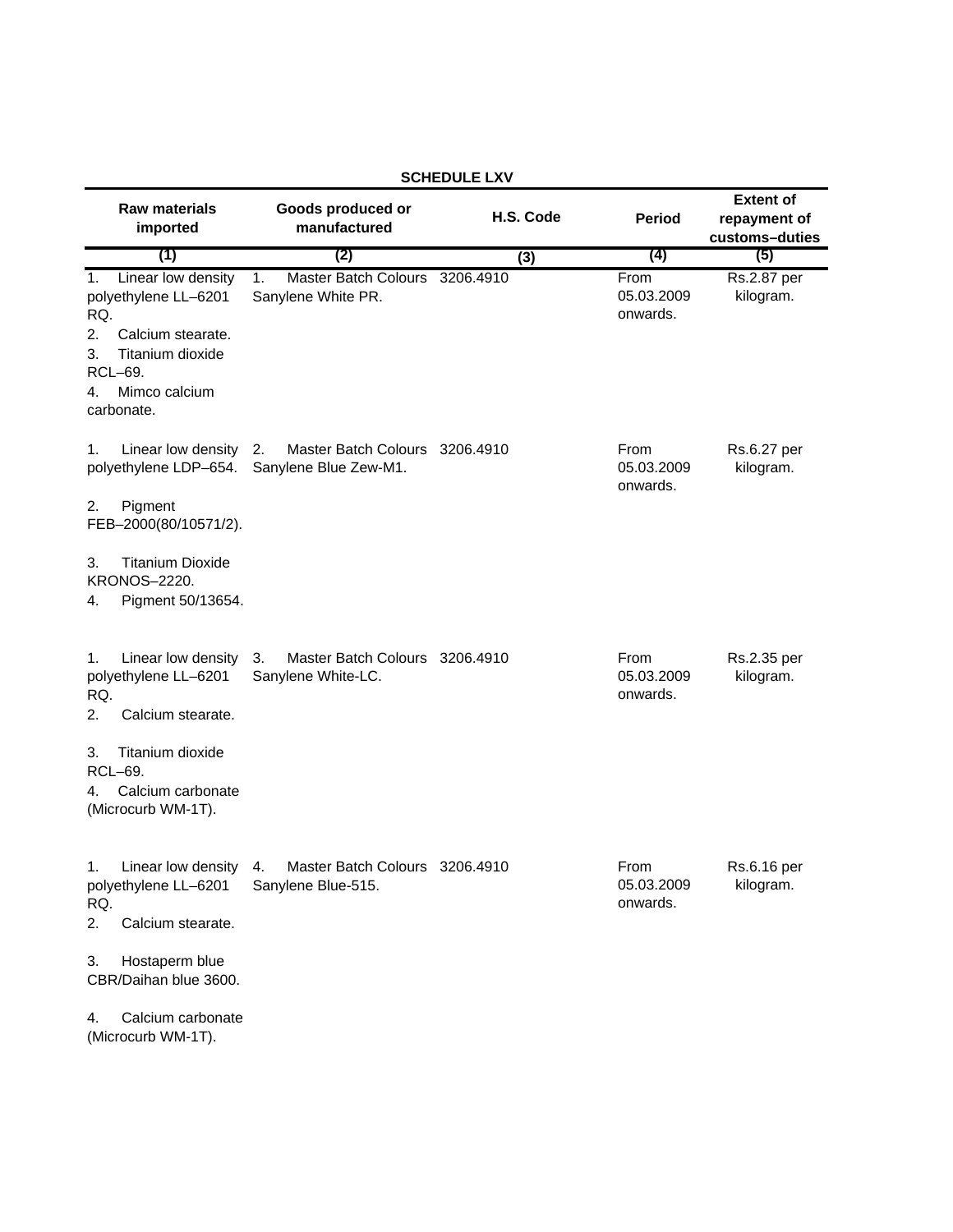1. Linear low density 5. polyethylene LL–6201 RQ. 5. Master Batch Colours 3206.4910 2. Linear low density polyethylene LL–6101 RQ. 3. Linear low density polyethylene PWD rebline TV–107. 4. OMYA EXH-ISP. 5. Titanium dioxide korons 2220. 6. Hoechst wax PE 830. 7. Lotrene MG 70. 8. Daihan blue 3600. 9. Irgnox B501-W. 10. PEB 1150 black master batch. 11. Sandorin red BNP. 1. Linear low density polyethylene LL–6201 RQ (escorene). 6. Master Batch Colours 3206.4910 2. Linear low density polyethylene LL–6101 RQ (escorene). 3. Low density polyethylene powder (rebline TV–107). 4. Omya EXH-ISP coated calcium carbonate. 5. Titanium dioxide korons 2220. 6. Hoechst wax PE 830. 7. Lotrene MG 70. 8. Calcium stearate. 9. Igranox B 501 W. 10. Sandorin red blue 2GLSP/PV fast. 1. Linear low density 7. polyethylene LL–6101 RQ (escorene). 7. Master Batch Colours 3206.4910 Rs.3.09 per kilogram. Sanylene Blue-CD-M1. From 05.03.2009 onwards. Rs.2.77 per kilogram. Rs.3.13 per kilogram. Sanylene Blue-RC-M3. From 05.03.2009 onwards. Sanylene Green-RC-M4. From 05.03.2009 onwards.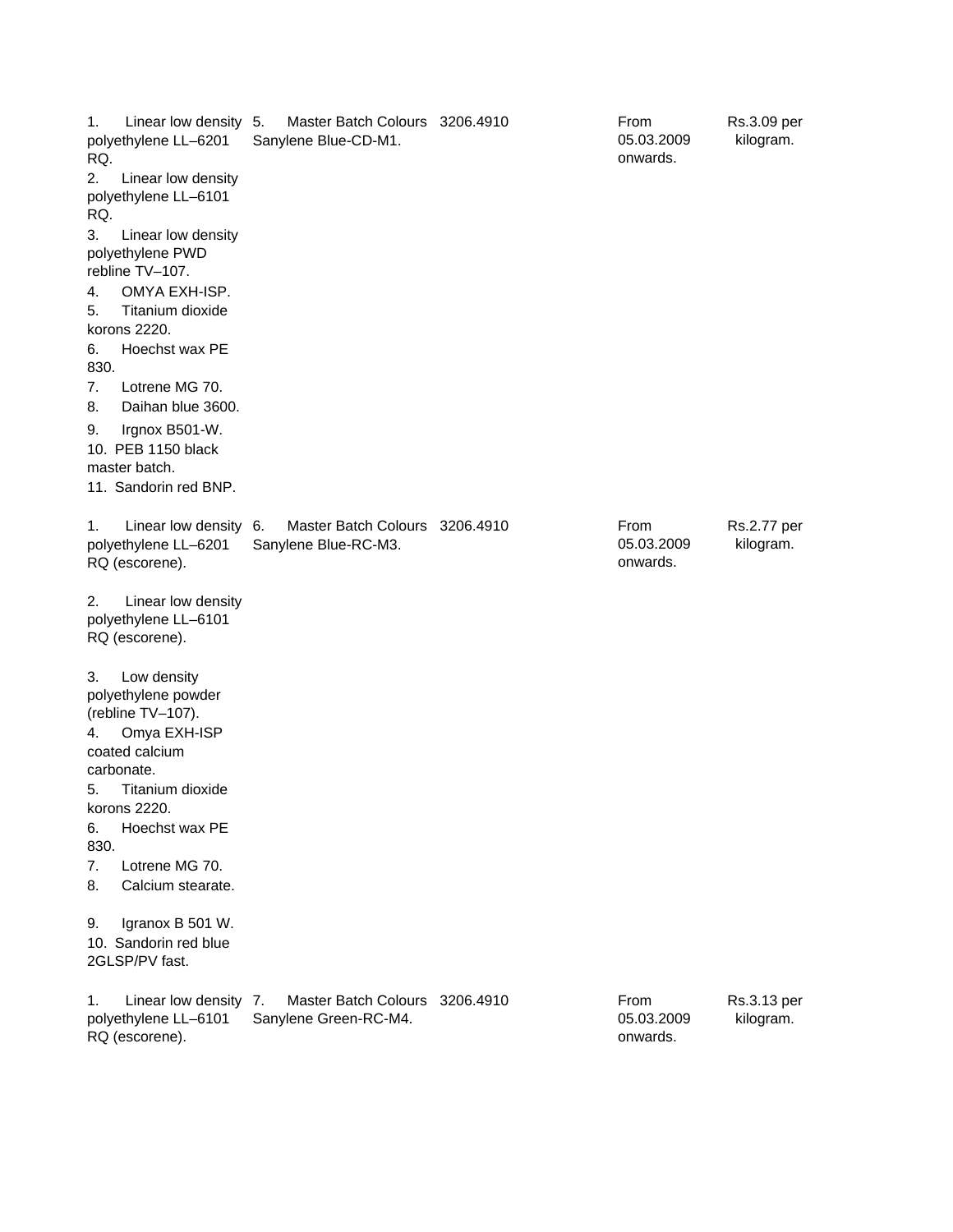2. Linear low density polyethylene LL–6201 RQ (escorene). 3. Low density polyethylene powder rebline TV–107. 4. Omya EXH–ISP coated calcium carbonate. 5. Calcium stearate. 6. Titanium dioxide korons 2220. 7. Hoechst wax PE 830. 8. Lotrene MG 70. 9. Irgnox B501–W. 10. Irgalite yellow WGP. 11. Pigment green–7. 1. Linear low density 8. polyethylene LL–6101 RQ (escorene). 8. Master Batch Colours 3206.4910 2. Linear low density polyethylene LL–6201 RQ (escorene). 3. Low density polyethylene powder rebline TV–107. 4. Omya EXH–ISP coated calcium carbonate. 5. Calcium stearate. 6. Titanium dioxide korons 2220. 7. Hoechst wax PE 830. 8. Lotrene MG 70. 9. Irgnox B501–W. 10. Irgalite yellow WGP. Rs.2.83 per kilogram. Sanylene Red-RC-M1. From 05.03.2009 onwards.

1. Linear low density polyethylene LL–6101 RQ (escorene). Master Batch Colours 3206,4910 Sanylene Yellow-RC-M2.

Rs.4.44 per kilogram. From 05.03.2009 onwards.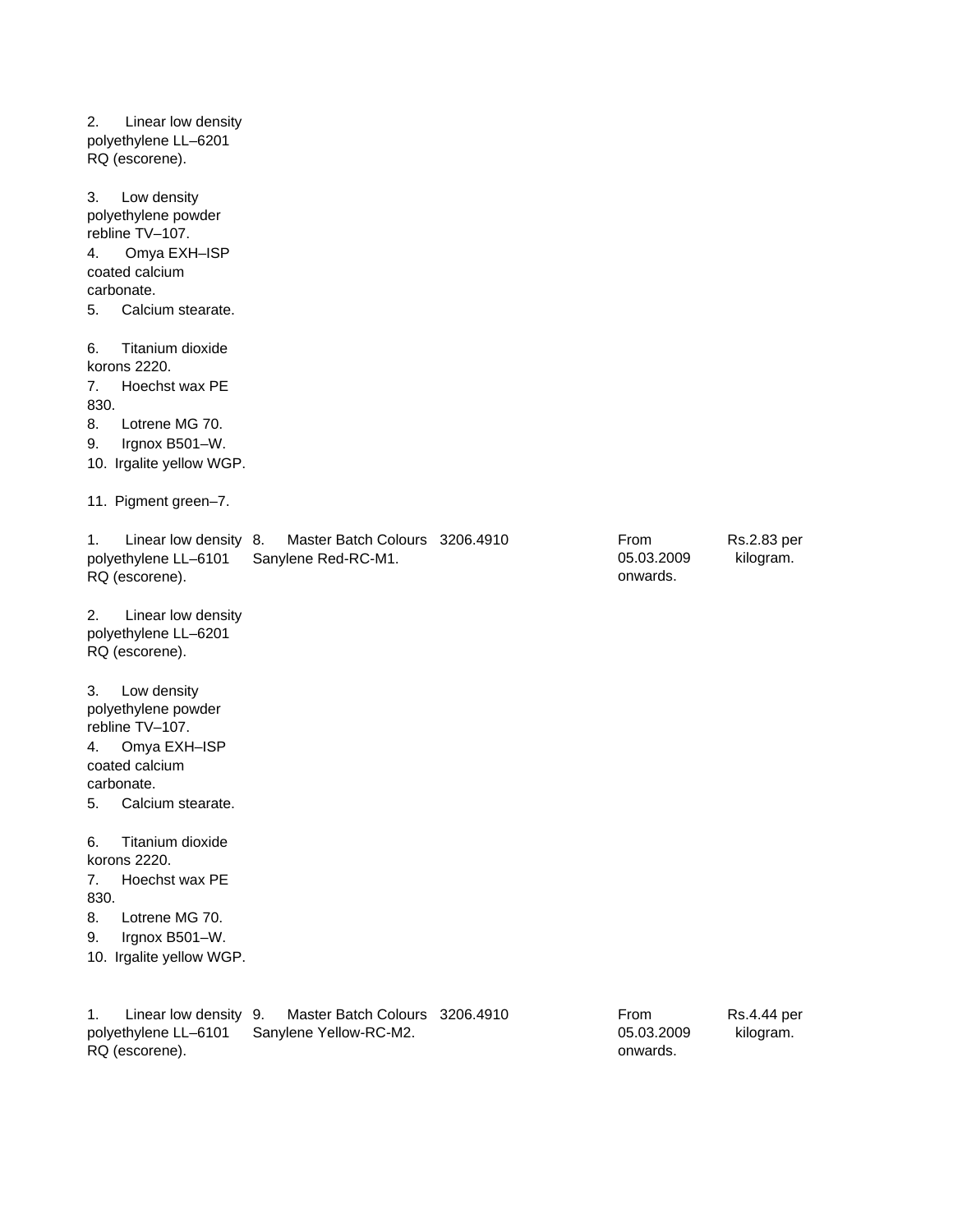2. Linear low density polyethylene LL–6201 RQ (escorene). 3. Low density polyethylene powder rebline TV–107. 4. Omya EXH–ISP coated calcium carbonate. 5. Calcium stearate. 6. Titanium dioxide korons 2220. 7. Hoechst wax PE 830. 8. Lotrene MG 70. 9. Irgnox B501–W. 10. Irgalite yellow WGP. 11. PV fast yellow HR–02. 1. Linear low density 10. Master Batch Colours polyethylene LL–6101 RQ (escorene). 3206.4910 Rs.4.23 per kilogram. 2. Linear low density polyethylene LL–6201 RQ (escorene). 3. Low density polyethylene powder rebline TV–107. 4. Omya EXH–ISP coated calcium carbonate. 5. Calcium stearate. 6. Lotrene MG 70. 7. Irgnox B501–W. 8. 7973Z mineral orange thosol G. 9. 7879X mineral orange thosol R. 1. Low density polyethylene powder rebline TV–107. 3206.4910 Rs.2.93 per kilogram. 2. Low density polyethylene laden MG–200024. Sanylene Orange-PP-M11. From 05.03.2009 onwards. 11. Master Batch Colours Sanylene Cream-IE-M1. From 05.03.2009 onwards.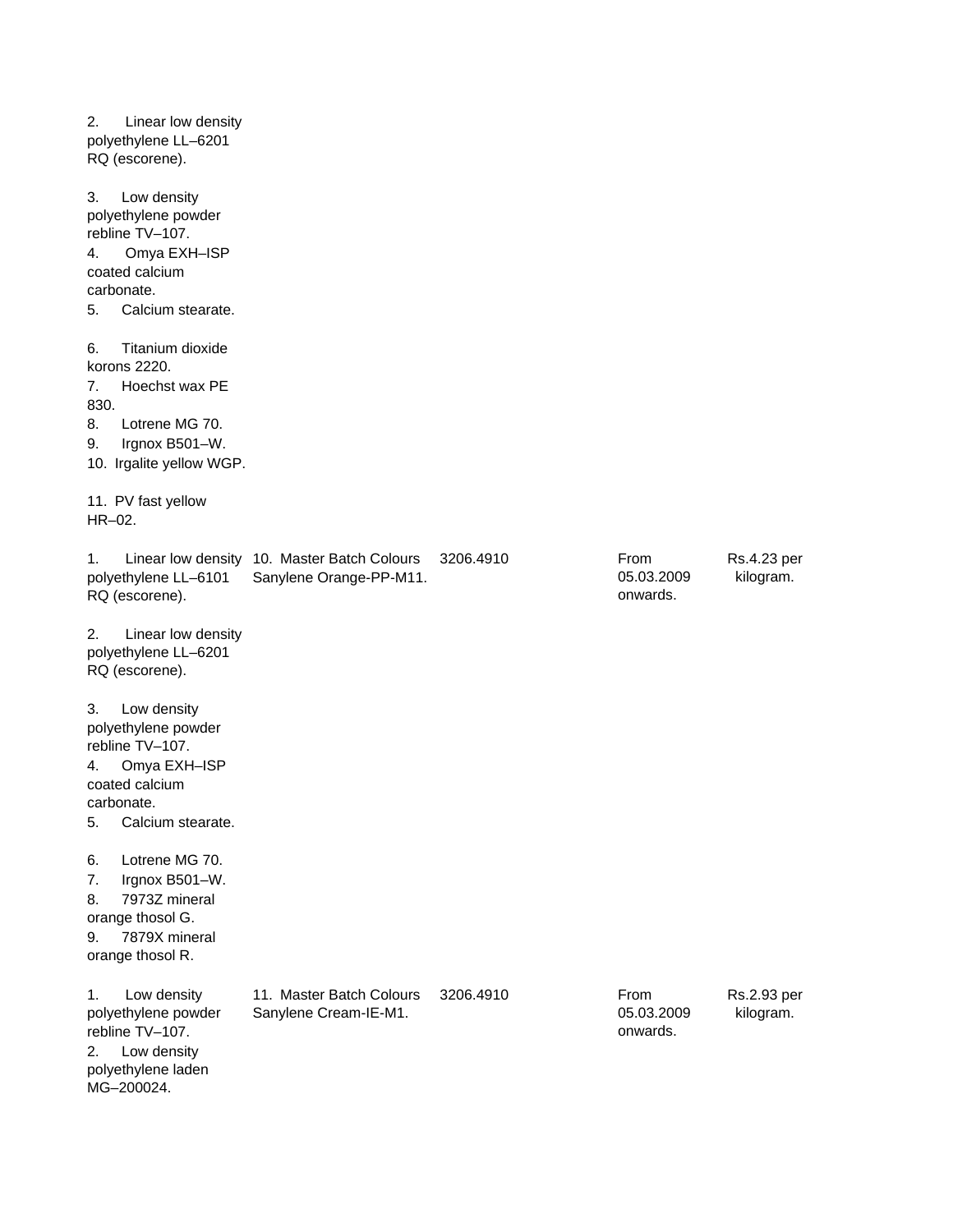| 3.<br>4.<br>5.<br>110ml.<br>6.<br>7.<br>8. | Mineral orange<br>thosol 7879X.<br>PEFB 6150 black<br>master batch.<br>1 Bayferrox red<br>Titanium dioxide<br>korons 2220.<br>Calcium carbonate<br>microcarb WMIT.<br>Hoechst wax |                                                                 |           |                                |                          |
|--------------------------------------------|-----------------------------------------------------------------------------------------------------------------------------------------------------------------------------------|-----------------------------------------------------------------|-----------|--------------------------------|--------------------------|
| PE830.                                     |                                                                                                                                                                                   |                                                                 |           |                                |                          |
| 1.                                         | minrocarb VMIT.                                                                                                                                                                   | Calcium carbonate 12. Master Batch Colours<br>Sanylene Red-305. | 3206.4910 | From<br>05.03.2009<br>onwards. | Rs.7.29 per<br>kilogram. |
| 2.<br>3.                                   | Irganox 1010.<br>Calcium stearate.                                                                                                                                                |                                                                 |           |                                |                          |
| 4.<br>5.<br>3RLP.                          | Low density<br>polyethylene laden<br>MG-200024.<br>Graphiol fire red                                                                                                              |                                                                 |           |                                |                          |
| 1.<br>2.<br>3.<br>WGP.<br>4.               | 7867X mineral<br>yellow thosol G.<br>7872X mineral<br>yellow thosol G.<br>Irgalite yellow<br>Calcium carbonate<br>minrocarb VMIT.                                                 | 13. Master Batch Colours<br>Sanylene Yellow-SP-M3.              | 3206.4910 | From<br>05.03.2009<br>onwards. | Rs.5.11 per<br>kilogram. |
| 5.                                         | Linear low density<br>polyethylene LL 6201<br>(escorene) MG-50002.                                                                                                                |                                                                 |           |                                |                          |
| 6.                                         | Calcium stearate.                                                                                                                                                                 |                                                                 |           |                                |                          |
| 7.                                         | Irganox B 501 W.                                                                                                                                                                  |                                                                 |           |                                |                          |
| 1.                                         | Linear low density<br>polyethylene LL 6201<br>(escorene) MG-50002.                                                                                                                | 14. Master Batch Colours<br>Sanylene Brown-NR-M9.               | 3206.4910 | From<br>05.03.2009<br>onwards. | Rs.4.60 per<br>kilogram. |
| 2.<br>3.<br>4.                             | 7872X mineral<br>yellow thosol G.<br>1 Bayferrox red<br>110ml/colortherm.<br>Irganox B 501 W.                                                                                     |                                                                 |           |                                |                          |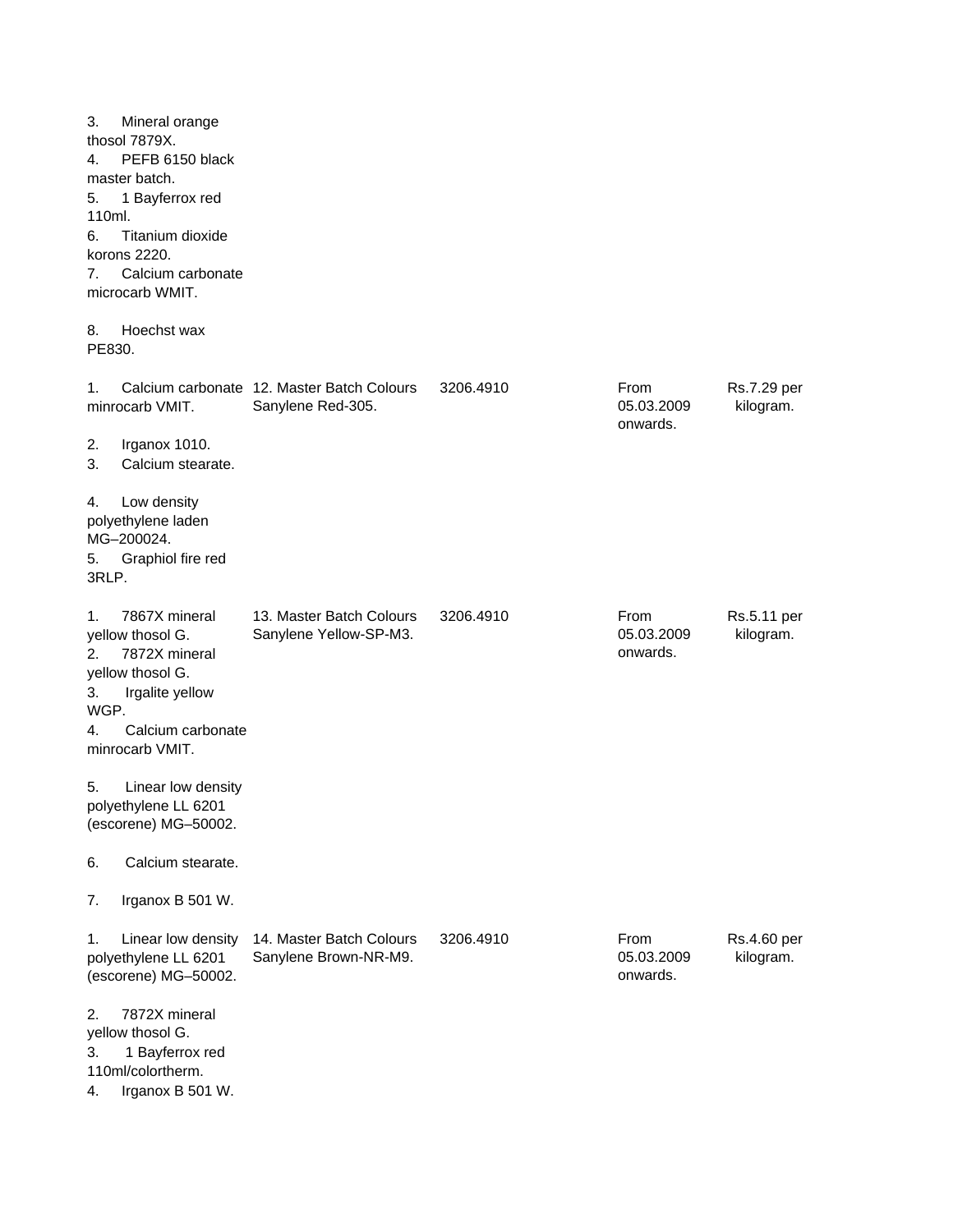5. PEB 2000/PEFB 6150. 6. DV fast yellow HR 02. Low density polyethylene 15. Master Batch Colours LPD–654. 3206.4910 Rs.9.66 per kilogram. Ultra batch 13–2030 PR–57–CA. Grapthol FIR red 3RLP. Irganox B 501 W. 1. Linear low density polyethylene LL 6201 RQ. 3206.4910 **From** Rs.5.90 per kilogram. 2. Calcium stearate. 3. Titanium dioxide korons 2220. 4. Ribline MV–10. 5. Ribline TV–107. 6. Rouge oxyde 110MPL/coulortherm red 110M. 7. Jaune solide PVHR. 8. Polyethylene wax AC6A. 9. Irganox B 501 W. 1. Rouge oxyede–110 17. Master Batch Colours MPL. 3206.4910 Rs.2.94 per kilogram. 2. PEB–110 black master batch. 3. Graphtol rubine BDO–2. 4. LL6201 RQ (escorene). 5. LL–6101 RQ (escorene). 6. OMYA EXH I SP coated calcium carbonate. 1. Graphtol rubine BDO–2. 3206.4910 Rs.5.00 per kilogram. 2. Lake red C. 3. Irganox B501 W. 4. LL–6201 RQ (escorene). 5. LL–6101 RQ (escorene). 18. Master Batch Colours Sanylene Red-325. From 05.03.2009 onwards. 16. Master Batch Colours Sanylene Yellow-3094. From 05.03.2009 onwards. Sanylene Brown-920. From 05.03.2009 onwards. Sanylene Red-NR-M1. From 05.03.2009 onwards.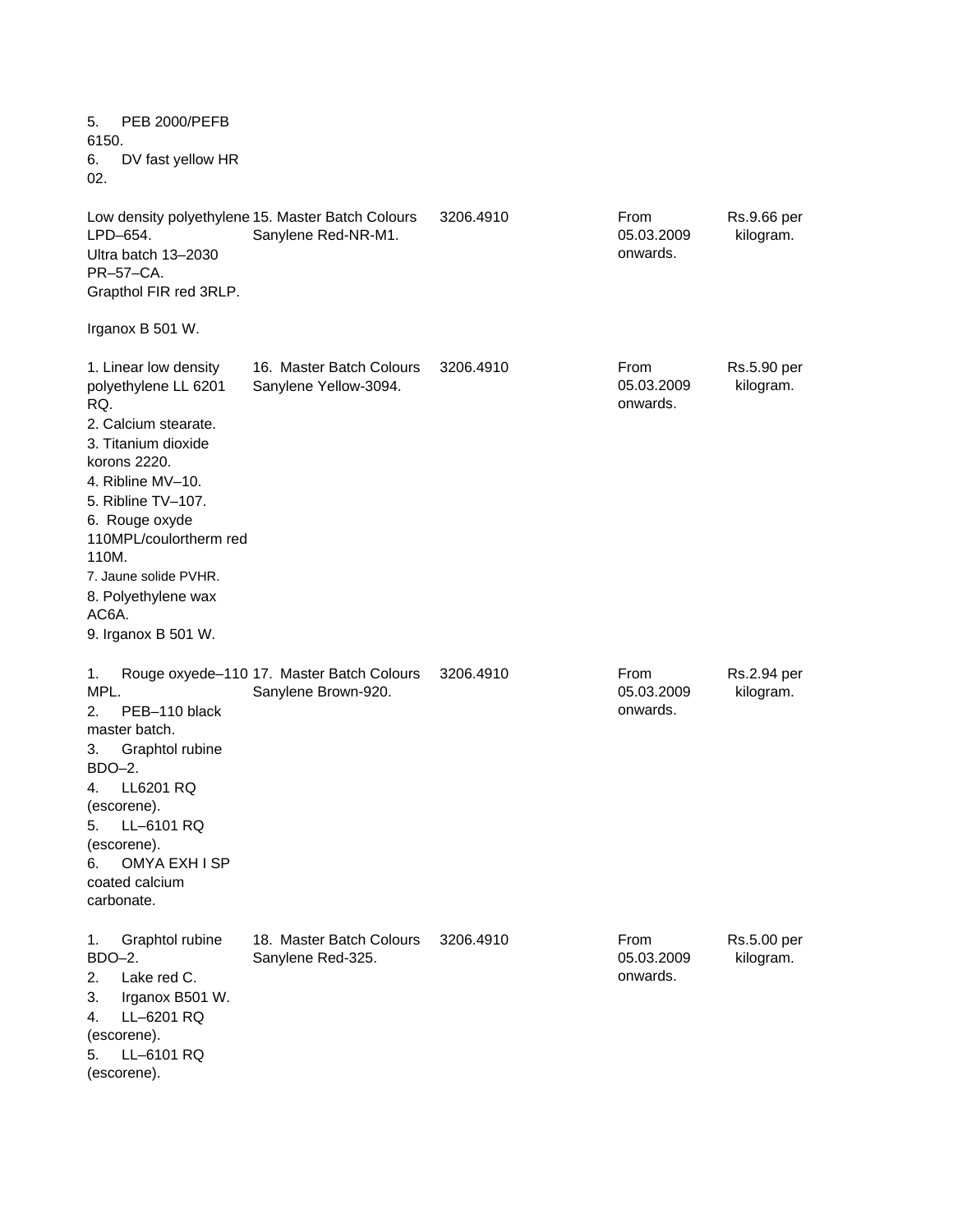| 6.                                     | OMYA EXH I SP<br>coated calcium<br>carbonate.                                                                                                                                                                                |                                                                  |           |                                |                          |
|----------------------------------------|------------------------------------------------------------------------------------------------------------------------------------------------------------------------------------------------------------------------------|------------------------------------------------------------------|-----------|--------------------------------|--------------------------|
| 1.<br>2.<br>3.<br>4.<br>5.<br>6.       | Pigment green-7.<br>Irganox 1010.<br>LL-6201 RQ<br>(escorene).<br>LL-6101 RQ<br>(escorene).<br>OMYA EXH I SP<br>coated calcium<br>carbonate.<br>Calcium stearate.                                                            | 19. Master Batch Colours<br>Sanylene Green-605.                  | 3206.4910 | From<br>05.03.2009<br>onwards. | Rs.4.52 per<br>kilogram. |
| 1.<br>2.<br>3.<br>4.<br>5.             | <b>Heucotron GELB</b><br>1070 SN.<br>Irganox 501 W.<br>LL-6101 RQ<br>(escorene).<br>OMYA EXH I SP<br>coated calcium<br>carbonate.<br>Calcium stearate.                                                                       | 20. Master Batch Colours<br>Sanylene Yellow-105.                 | 3206.4910 | From<br>05.03.2009<br>onwards. | Rs.5.60 per<br>kilogram. |
| 1.<br>2.<br>3.<br>4.<br>5.<br>6.<br>7. | 7973-Z mineral<br>orange thiosol G.<br>7879-X mineral<br>yellow thiosol R.<br>Irganox 501 W.<br>LL-6201 RQ<br>(escorene).<br>LL-6101 RQ<br>(escorene).<br>OMYA EXH I SP<br>coated calcium<br>carbonate.<br>Calcium stearate. | 21. Master Batch Colours<br>Sanylene Orange-205.                 | 3206.4910 | From<br>05.03.2009<br>onwards. | Rs.4.26 per<br>kilogram. |
| 1.<br>2.<br>3.<br>4.                   | TIO2-tipure<br>ruttler-104 WOI.<br>LL-6201 RQ<br>(escorene).<br>LL-6101 RQ<br>(escorene).                                                                                                                                    | Daihan blue 3600. 22. Master Batch Colours<br>Sanylene Blue-505. | 3206.4910 | From<br>05.03.2009<br>onwards. | Rs.4.95 per<br>kilogram. |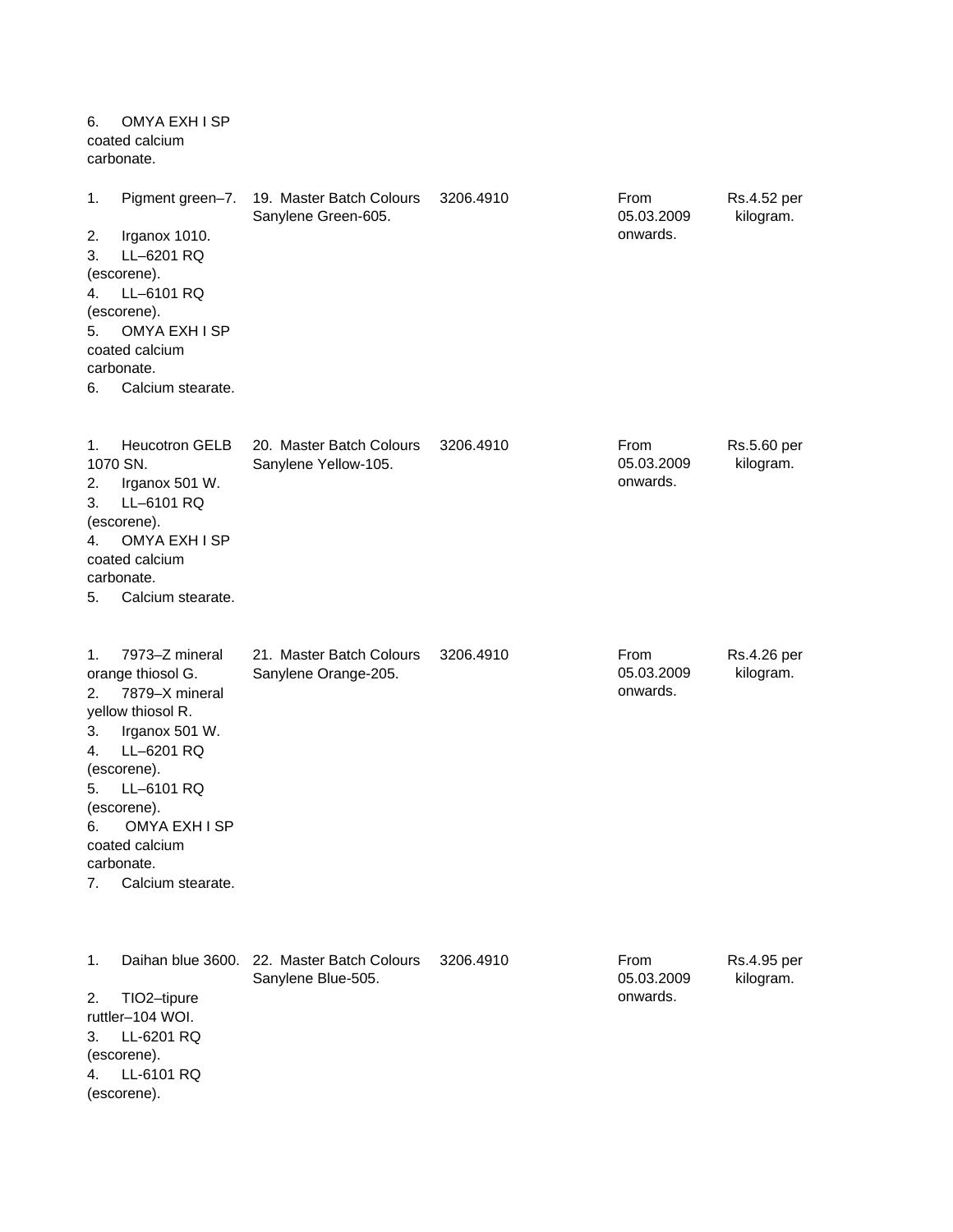5. OMYA EXH I SP coated calcium carbonate. 6. Calcium stearate.

pigment yellow 34.

1. Titanium dioxide kronos 2220. 3206.4910 **From** Rs.3.90 per kilogram. 2. Graphtol rubine BDO–2. 3. Irganox 501 W. 4. LL–6201 RQ (escorene). 5. LL–6101 RQ (escorene). 6. OMYA EXH I SP coated calcium carbonate. Graphtol rubine GDP C.I 24. Master Batch Colours (pigment red 57.10). 3206.4910 Rs.8.83 per kilogram. Licolwax PE 830. Irganox 1010. Low density polyethylene powder riblene TV-107. Linear low density polyethylene grade No.LL 6101 RQ (escorene). Calcium carbonate microcarb WMIT. 1. Kemistab EC (calcium starate). 3206.4910 **From** Rs.4.91 per kilogram. 2. Titanium dioxide tipure R-104 T 101 TI pure rutile R-104. 3. Linear low density polyethylene grade No.LL 6101 RQ (escorene). 1. Irganox B501 W. 26. Master Batch Colours 3206.4910 From Rs.4.57 per kilogram. 4. Kemistab EC (calcium stearate). 5. 7876X mineral yellow solipurg C.I 25. Master Batch Colours Sanylene White–750-C. From 05.03.2009 onwards. Sanylene Yellow–110. From 05.03.2009 onwards. 23. Master Batch Colours Sanylene Pink-335. From 05.03.2009 onwards. From 05.03.2009 onwards. Sanylene Red-350.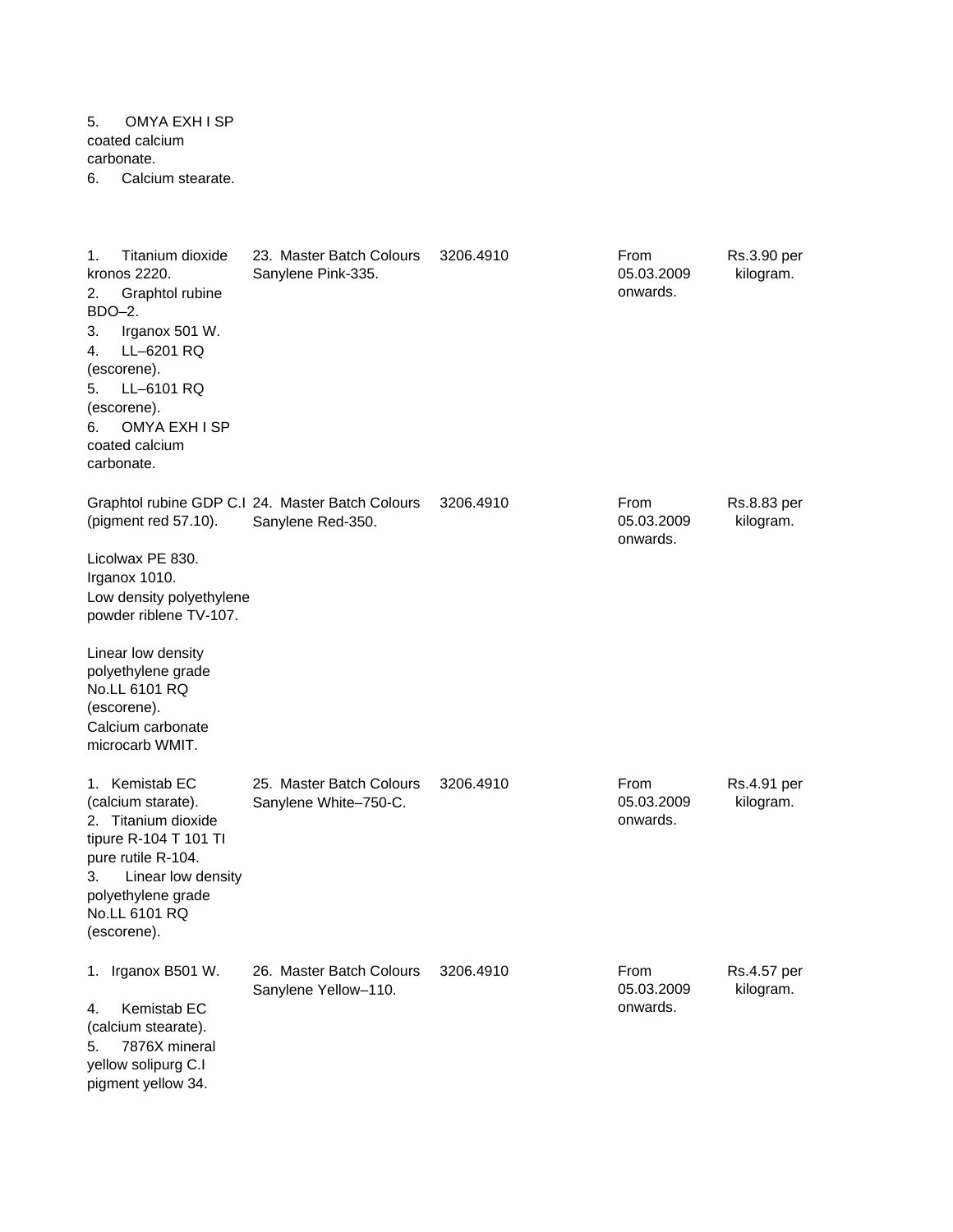| 7973Z mineral<br>6.<br>orange thiosol G C.I.<br>pigment red 104.<br>Titanium dioxide<br>$7_{\scriptscriptstyle{\sim}}$<br>tipure R-104 T 101 TI<br>pure rutile R-104.<br>Linear low density<br>8.<br>polyethylene grade<br>No.LL 6201 RQ<br>(escorene).                                                                                                             |                                                 |           |                                |                          |
|---------------------------------------------------------------------------------------------------------------------------------------------------------------------------------------------------------------------------------------------------------------------------------------------------------------------------------------------------------------------|-------------------------------------------------|-----------|--------------------------------|--------------------------|
| 1. Linear low density<br>polyethylene grade<br>No.LL 6201 RQ<br>(escorene).<br>2. 7879 X mineral<br>yellow solipurg C.I<br>pigment tallow 34.<br>3. Kemistab EC<br>(calcium stearate).<br>PV fast green GNX<br>pigment green 7.<br>Titanium dioxide<br>(koronos-2220) T 101 TI<br>pure rutile R-104.<br>7872 X mineral yellow<br>solipurg C.I pigment<br>vellow 34. | 27. Master Batch Colours<br>Sanylene Green-610. | 3206.4910 | From<br>05.03.2009<br>onwards. | Rs.5.52 per<br>kilogram. |

### **SCHEDULE LXVI**

| <b>Raw materials</b><br>imported                                                   | Goods produced or<br>manufactured                                                                  | H.S. Code                                                                                            |                                                                                                                   | <b>Period</b>                  | <b>Extent of</b><br>repayment of<br>customs-duties |
|------------------------------------------------------------------------------------|----------------------------------------------------------------------------------------------------|------------------------------------------------------------------------------------------------------|-------------------------------------------------------------------------------------------------------------------|--------------------------------|----------------------------------------------------|
| (1)                                                                                | (2)                                                                                                |                                                                                                      | (3)                                                                                                               | (4)                            | (5)                                                |
| 1. Active raw materials.<br>2. Auxiliary raw materials.<br>3. Packaging materials. | Pharmaceutical products<br>(medicines for human and<br>animals use including                       |                                                                                                      |                                                                                                                   |                                |                                                    |
|                                                                                    | Tablets or capsules;<br>(a)                                                                        | 3003.1000<br>3003.2000<br>3003.3900<br>3003.4000<br>3003.9090<br>3004.1010<br>3004.1090<br>3004.2000 | 3004.3200<br>3004.3900<br>3004.4000<br>3004.5010<br>3004.5090<br>3004.9070<br>3004.9080<br>3004.9092<br>3004.9099 | From<br>05.03.2009<br>onwards. | 1.32% of the f.o.b.<br>value.                      |
|                                                                                    | (b) Liquids or powder or<br>syrups or suspension or<br>drops or granules in bottles<br>or sachets; | 3003.1000<br>3003.2000<br>3003.3900<br>3003.4000<br>3003.9090<br>3004.1010<br>3004.1090              | 3004.3200<br>3004.3900<br>3004.4000<br>3004.5010<br>3004.5090<br>3004.9050<br>3004.9091                           | From<br>05.03.2009<br>onwards. | $1.15\%$ of the f.o.b.<br>value.                   |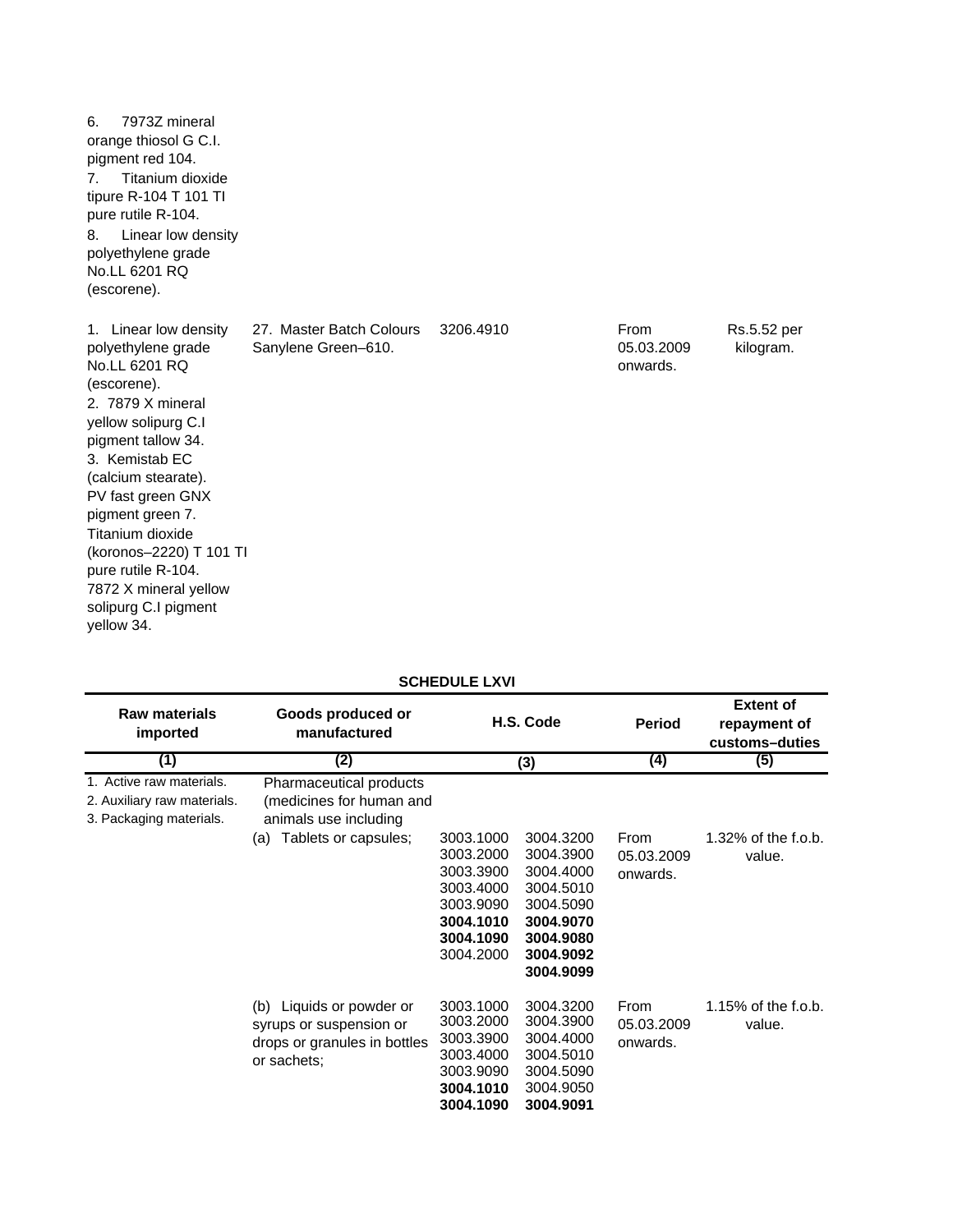3004.2000 **3004.9099**

3003.1000 3004.3200 (c) Creams or ointments or 3003.2000 3004.3900 3003.3900 3004.4000 3003.4000 3004.5090 3003.9090 **3004.1010 3004.9099** 3004.2000 **3004.1090** 1.20% of the f.o.b. value. gels; From 05.03.2009 onwards.

| Injections or<br>(d)<br>injectables; and          | 3003.1000<br>3003.2000<br>3003.3900<br>3003.4000<br>3003.9090<br>3004.1010<br>3004.1090 | 3004.3100<br>3004.3200<br>3004.3900<br>3004.4000<br>3004.5090<br>3004.9099<br>3004.2000 | From<br>05.03.2009<br>onwards. | 1.29% of the f.o.b.<br>value.    |
|---------------------------------------------------|-----------------------------------------------------------------------------------------|-----------------------------------------------------------------------------------------|--------------------------------|----------------------------------|
| Intravenous solutions<br>(e)<br>(I.V. solutions). | 3004.9030<br>3004.9040                                                                  | 3004.9099                                                                               | From<br>05.03.2009<br>onwards. | $1.05\%$ of the f.o.b.<br>value. |

#### **SCHEDULE LXVII**

| <b>Raw materials</b><br>imported                                                                                                                        | Goods produced or<br>manufactured                              | H.S. Code          | <b>Period</b>                  | <b>Extent of</b><br>repayment of<br>customs-duties |
|---------------------------------------------------------------------------------------------------------------------------------------------------------|----------------------------------------------------------------|--------------------|--------------------------------|----------------------------------------------------|
| (1)                                                                                                                                                     | (2)                                                            | (3)                | (4)                            | (5)                                                |
| 1. Polypropylene<br>(medical grade).<br>2. PVC (medical grade)<br>for gaskets.<br>ETO gas.<br>3.<br>Printing ink.<br>4.<br>5. Silicone oil for syringe. | 1. Disposable<br>blister pack or poly pack 1,<br>3, 5 or 10cc. | syringes 9018.3110 | From<br>05.03.2009<br>onwards. | Re.0.05 per<br>syringe.                            |
| Medical paper.<br>6.<br>Plastic film.<br>7.<br>Cannula 21G<br>8.<br>(needle).<br>Epoxy.<br>9.<br>10. Silicone compound<br>oil for needle.               |                                                                |                    |                                |                                                    |
| 11. Geneslove 2000.<br>12. Pigment.<br>13. Polyethylene (poly<br>pack).                                                                                 |                                                                |                    |                                |                                                    |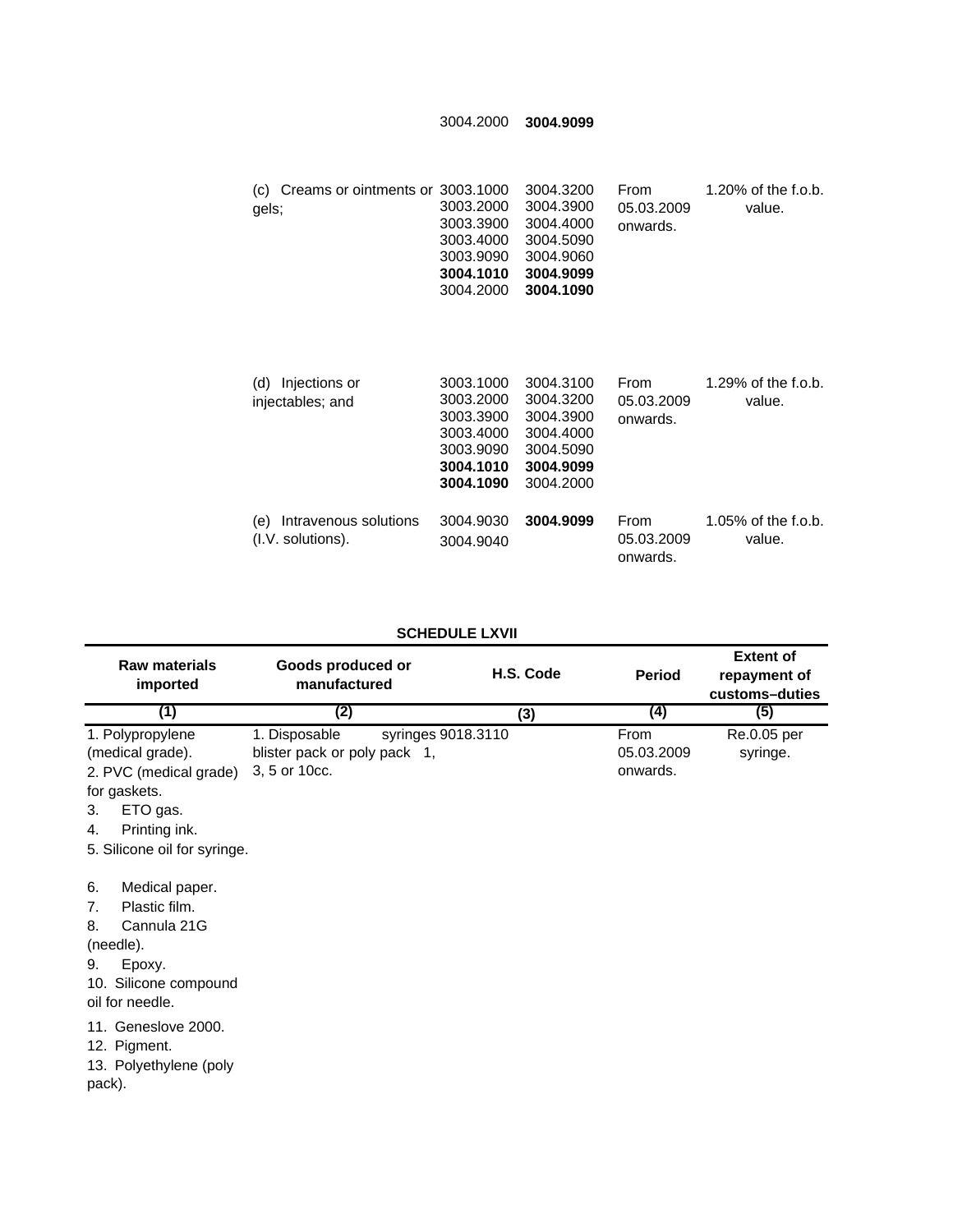|                                                      | 1. Canula for needles                                                                                                                                                                                                | 2. Disposable needles<br>blister pack               | 9018.3200 | From<br>05.03.2009<br>onwards. | 2.71% of the f.o.b.<br>value. |
|------------------------------------------------------|----------------------------------------------------------------------------------------------------------------------------------------------------------------------------------------------------------------------|-----------------------------------------------------|-----------|--------------------------------|-------------------------------|
| 2.<br>3.                                             | Epoxy<br>Silicone oil for<br>needle                                                                                                                                                                                  |                                                     |           |                                |                               |
| 4.<br>5.<br>6.<br>7.<br>8.<br>9.<br>grade)           | Geneslove 2000<br>Pigment<br>Polypropylene for<br>hub/cap<br>ETO Gas<br><b>Blister paper</b><br>(medical grade)<br>Blister film (medical                                                                             |                                                     |           |                                |                               |
| 2.<br>3.<br>4.<br>5.<br>6.<br>7.                     | 1. Canula for needles<br>Epoxy<br>Silicone oil for<br>needle<br>Geneslove 2000<br>Pigment<br>Polypropylene for<br>hub/cap<br>ETO Gas                                                                                 | 3. Disposable needles bulk 9018.3200                |           | From<br>05.03.2009<br>onwards. | 3.43% of the f.o.b.<br>value. |
| 2.<br>3.<br>4.<br>5.<br>6.<br>7.<br>8.<br>oil.<br>9. | 1. ABS.<br>PVC compound -<br>medical grade.<br>Isoprene.<br>ETO gas.<br>Polyethylene.<br>Canula for needles<br>21G x 1-1/2".<br>Epoxy.<br>Silicone compound<br>Geneslove 2000.<br>10. Pigment.<br>11. Polypropylene. | 4. Disposable infusion sets 9018.3920<br>(IV sets). |           | From<br>05.03.2009<br>onwards. | 2.18% of the f.o.b.<br>value. |

| <b>SCHEDULE LXVIII</b> |  |  |
|------------------------|--|--|
|                        |  |  |
|                        |  |  |

| <b>Raw materials</b><br>Goods produced or<br>manufactured<br>imported |                                                          | H.S. Code<br><b>Period</b> |                    | <b>Extent of</b><br>repayment of<br>customs-duties |
|-----------------------------------------------------------------------|----------------------------------------------------------|----------------------------|--------------------|----------------------------------------------------|
|                                                                       |                                                          | (3)                        | (4)                | (5)                                                |
| Neutral glass tubing<br>clear / amber.                                | Clear / amber colour empty<br>glass ampoules, all sizes. | 7010.1000                  | From<br>05.03.2009 | $0.91\%$ of the f.o.b.<br>value.                   |

d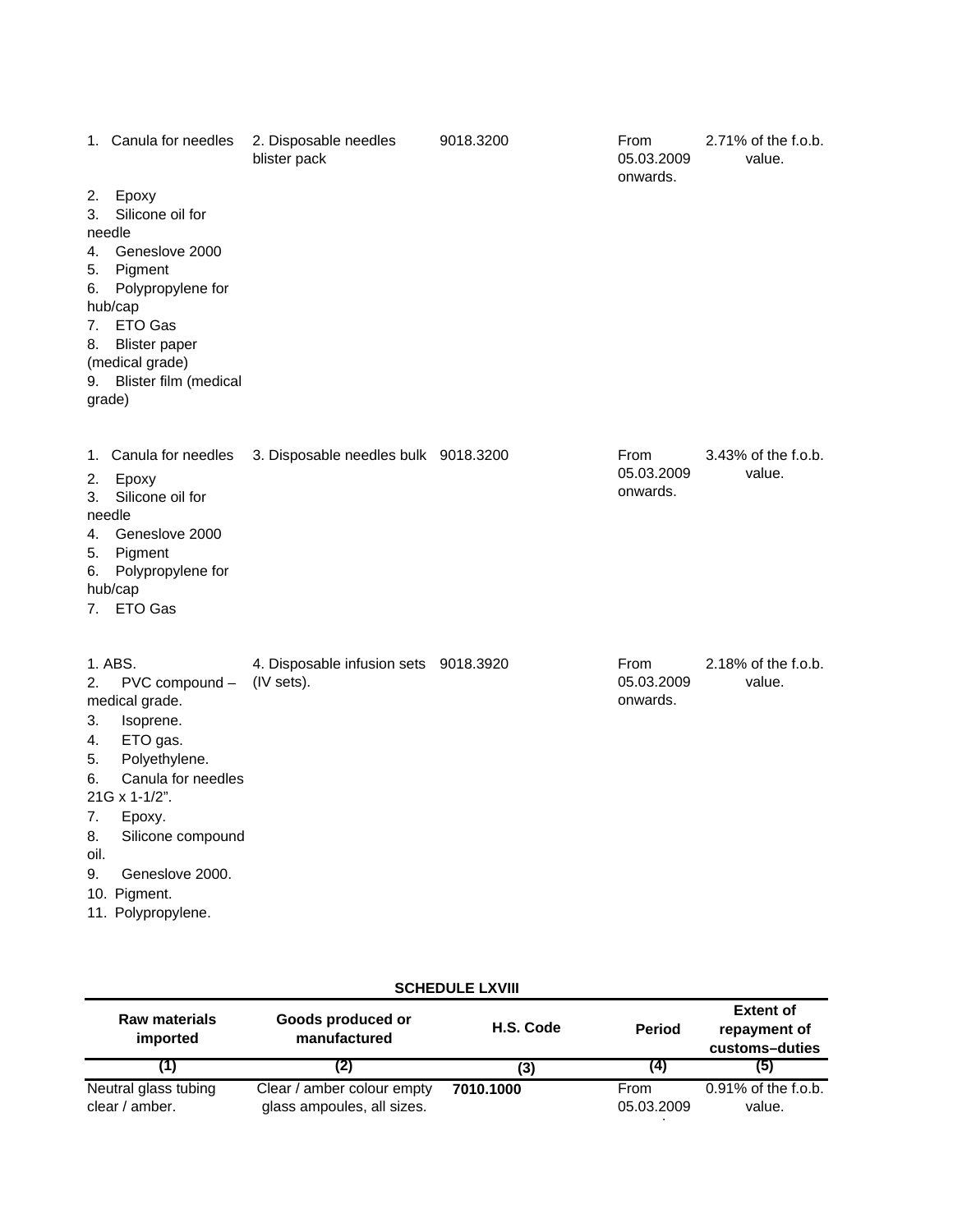#### onwards.

| <b>Raw materials</b><br>imported                                                                                                                                                                                  | Goods produced or<br>manufactured                               | H.S. Code | <b>Period</b>                  | <b>Extent of</b><br>repayment of<br>customs-duties |
|-------------------------------------------------------------------------------------------------------------------------------------------------------------------------------------------------------------------|-----------------------------------------------------------------|-----------|--------------------------------|----------------------------------------------------|
| (1)                                                                                                                                                                                                               | (2)                                                             | (3)       | (4)                            | (5)                                                |
| PVC tape 76mm x<br>1.<br>300m.<br>2.<br>Acrinol pad yellow<br>13mm x 160m.<br>Cold seal coated<br>3.<br>paper 1110mm x<br>1600m.                                                                                  | 1. PVC tape based first<br>aid bandages.                        | 3005.1090 | From<br>05.03.2009<br>onwards. | 3.65% of the f.o.b.<br>value.                      |
| Siliconised paper<br>4.<br>1260mm x 3000m.                                                                                                                                                                        |                                                                 |           |                                |                                                    |
| 1.<br>laminated 68 x 200m.                                                                                                                                                                                        | Coated rigid fabric 2. Fabric tape based first<br>aid bandages. | 3005.1090 | From<br>05.03.2009<br>onwards. | 2.37% of the f.o.b.<br>value.                      |
| Acrinol pad yellow<br>2.<br>22mm x 160m.<br>Siliconised paper<br>3.<br>1260mm x 3000m.                                                                                                                            |                                                                 |           |                                |                                                    |
| Surgical tape<br>(1040mmx4.50m).                                                                                                                                                                                  | 3. Surgical tapes, all sizes.                                   | 3005.1090 | From<br>05.03.2009<br>onwards. | 4.14% of the f.o.b.<br>value.                      |
| Calcium sulphate.<br>1.                                                                                                                                                                                           | 4. Plaster of Paris<br>bandages.                                | 3005.9090 | From<br>05.03.2009             | 2.31% of the f.o.b.<br>value.                      |
| Methylene chloride.<br>2.                                                                                                                                                                                         |                                                                 |           | onwards.                       |                                                    |
| Methocel 311.<br>3.<br>Methocel E15.<br>4.<br>Luviskol K90<br>5.<br>(polyvinyl-pyrrolidone).<br>Mowilith 60.<br>6.<br>Plournic (propylene<br>7.<br>oxide).<br>Citric acid<br>8.<br>anhydrous.<br>9.<br>Leno gauze |                                                                 |           |                                |                                                    |
| (bleach cloth).                                                                                                                                                                                                   |                                                                 |           |                                |                                                    |

#### **SCHEDULE LXIX**

| <b>SCHEDULE LXX</b>              |                                   |           |               |                                                    |  |
|----------------------------------|-----------------------------------|-----------|---------------|----------------------------------------------------|--|
| <b>Raw materials</b><br>imported | Goods produced or<br>manufactured | H.S. Code | <b>Period</b> | <b>Extent of</b><br>repayment of<br>customs-duties |  |
|                                  |                                   |           |               |                                                    |  |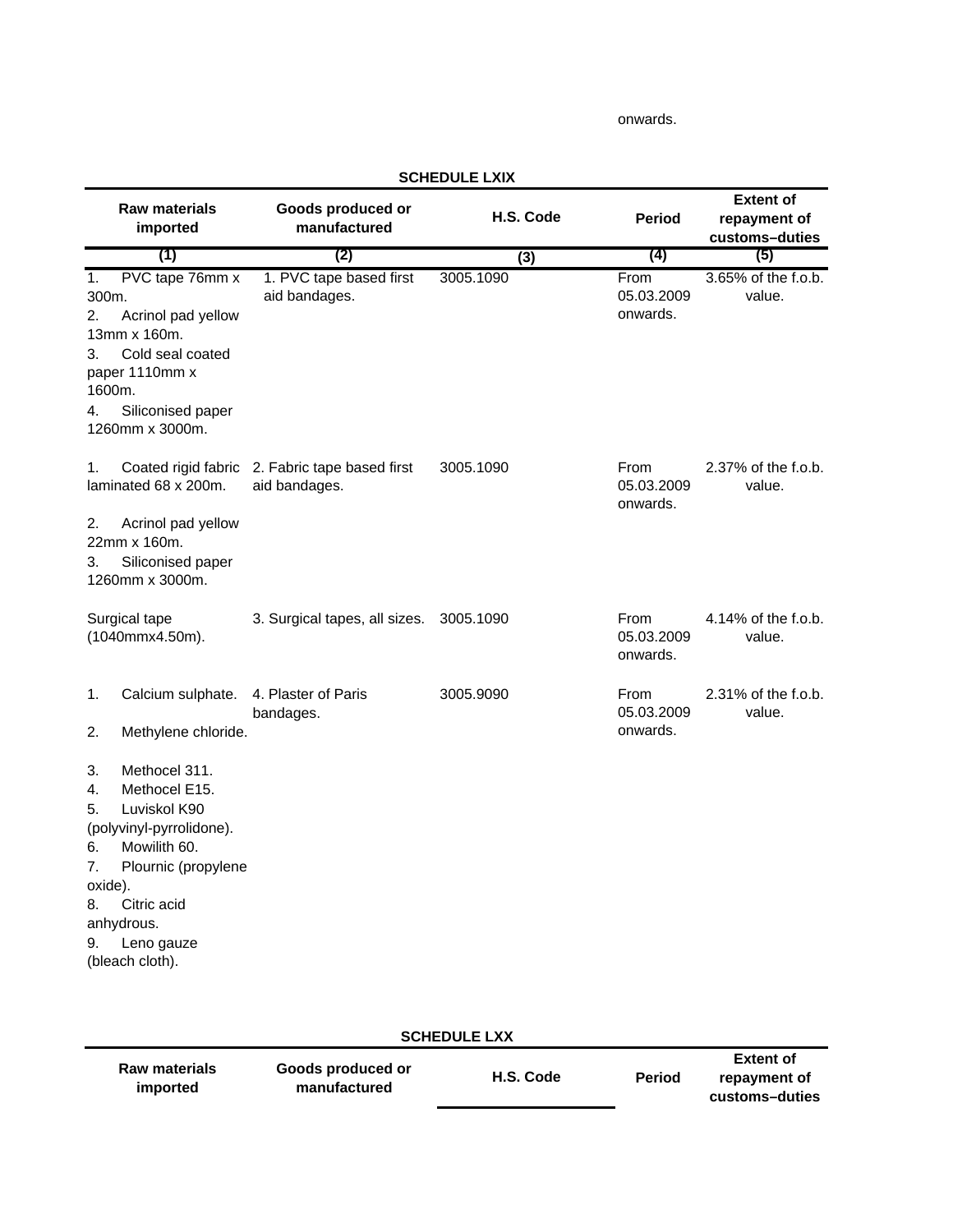|           | (1)                                        | (2)                                    |           | (3) | (4)                | (5)                           |
|-----------|--------------------------------------------|----------------------------------------|-----------|-----|--------------------|-------------------------------|
| 1.        | Calcium carbonate. 1.                      | Tooth powder.                          | 3306.1090 |     | From<br>05.03.2009 | 1.20% of the f.o.b.<br>value. |
| 2.        | Boric acid.                                |                                        |           |     | onwards.           |                               |
| 3.        | Menthol.                                   |                                        |           |     |                    |                               |
| 4.        | Oil of cinnamon.                           |                                        |           |     |                    |                               |
| 5.        | Oil of winter green                        |                                        |           |     |                    |                               |
|           | (methyl salicylate).                       |                                        |           |     |                    |                               |
| 6.        | Chlorexylenol.                             |                                        |           |     |                    |                               |
| 7.        | Sodium mono floro<br>phosphate (SMFP).     |                                        |           |     |                    |                               |
| 8.        | Sodium lauryl                              |                                        |           |     |                    |                               |
|           | sulphate.                                  |                                        |           |     |                    |                               |
| 9.        | Sodium saccharin.                          |                                        |           |     |                    |                               |
|           | 10. Polypropylene                          |                                        |           |     |                    |                               |
|           | plastic container.                         |                                        |           |     |                    |                               |
|           | 11. Art paper for labels.                  |                                        |           |     |                    |                               |
|           | 12. Sorbitol 70%.                          | 2. Tooth paste (white base). 3306.1010 |           |     | From<br>05.03.2009 | 1.91% of the f.o.b.<br>value. |
|           | 13. Trisodium                              |                                        |           |     | onwards.           |                               |
|           | phosphate.                                 |                                        |           |     |                    |                               |
|           | 14. Sodium mono floro<br>phosphate (SMFP). |                                        |           |     |                    |                               |
|           |                                            |                                        |           |     |                    |                               |
|           | 15. Formaline.<br>16. Calcium carbonate    |                                        |           |     |                    |                               |
|           | (precipitated).                            |                                        |           |     |                    |                               |
|           | 17. Glycerin.                              |                                        |           |     |                    |                               |
|           | 18. Sodium                                 |                                        |           |     |                    |                               |
|           | carboxymethyl cellulose.                   |                                        |           |     |                    |                               |
|           | 19. Aerosil 200.                           |                                        |           |     |                    |                               |
|           | 20. Sident - 22 S                          |                                        |           |     |                    |                               |
| (silica). | 21. Polyethylene glycol                    |                                        |           |     |                    |                               |
| 1500.     |                                            |                                        |           |     |                    |                               |
|           | 22. Sodium lauryl                          |                                        |           |     |                    |                               |
|           | sulphate.                                  |                                        |           |     |                    |                               |
|           | 23. Hostapon C T paste.                    |                                        |           |     |                    |                               |
|           | 24. Igracare MP                            |                                        |           |     |                    |                               |
|           | (triclosan).<br>25. Peppermint flavour     |                                        |           |     |                    |                               |
|           | (8449) VMF.                                |                                        |           |     |                    |                               |
|           | 26. Saccharin sodium.                      |                                        |           |     |                    |                               |
|           | 27. Calcium glycerol-                      |                                        |           |     |                    |                               |
|           | phosphate.                                 |                                        |           |     |                    |                               |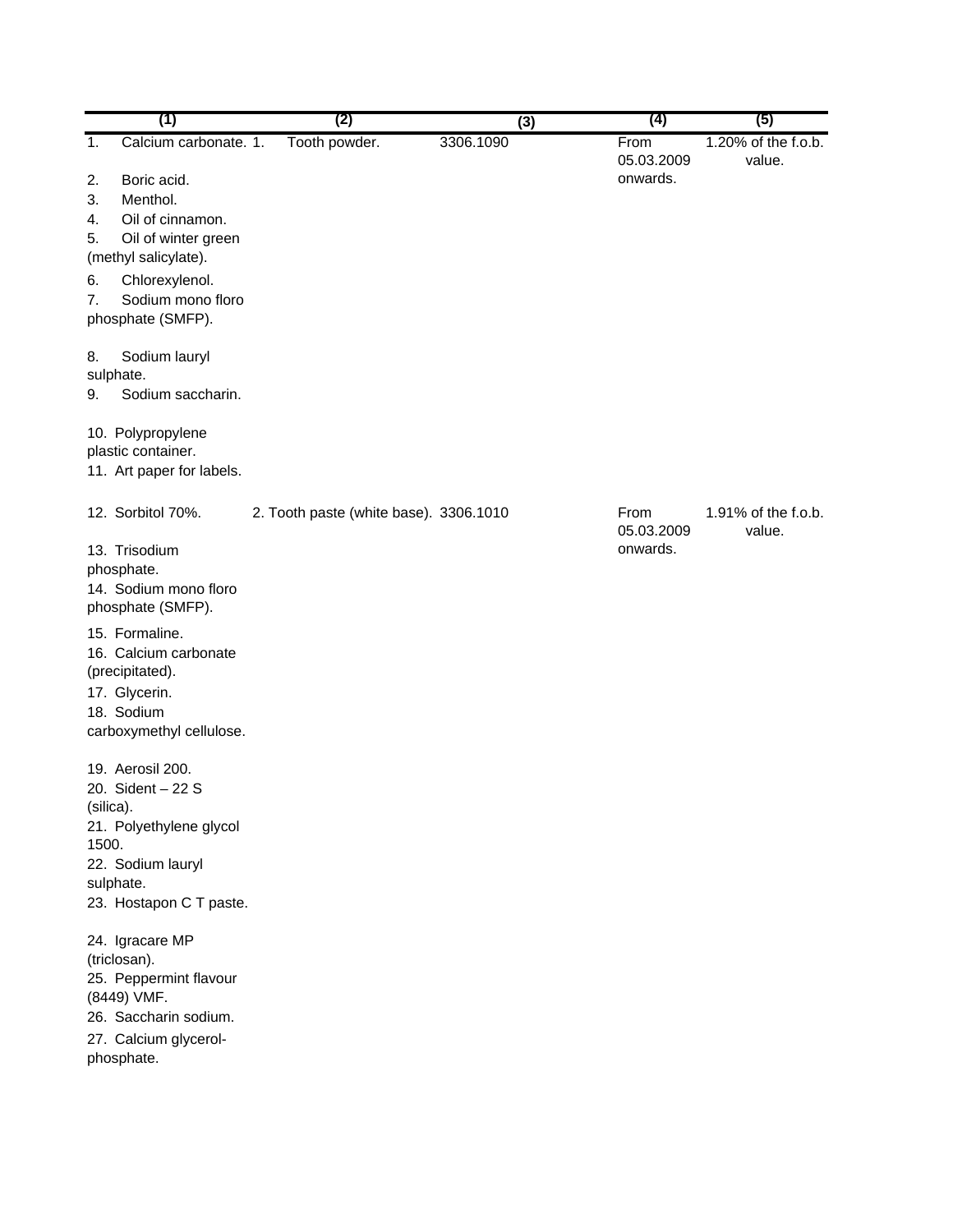| 1.<br>70%.              | Sorbitol Syrup       | 3. Toothpaste (gel base). | 3306.1010 | From<br>05.03.2009 | 2.62% of the f.o.b.<br>value. |
|-------------------------|----------------------|---------------------------|-----------|--------------------|-------------------------------|
| 2.                      | Tixosil 63 (abrasive |                           |           | onwards.           |                               |
| silica).                |                      |                           |           |                    |                               |
| 3.                      | Sident 225           |                           |           |                    |                               |
|                         | (thickening silica). |                           |           |                    |                               |
| 4.                      | Poly ethylene        |                           |           |                    |                               |
| glycol.                 |                      |                           |           |                    |                               |
| 5.                      | Sodium laury         |                           |           |                    |                               |
|                         | sulphate.            |                           |           |                    |                               |
| 6.                      | Sodium carboxy       |                           |           |                    |                               |
|                         | methyl cellulose.    |                           |           |                    |                               |
| 7.                      | Sodium mono flour    |                           |           |                    |                               |
|                         | phosphate.           |                           |           |                    |                               |
| 8.                      | Colours.             |                           |           |                    |                               |
| 9.                      | Flavours.            |                           |           |                    |                               |
|                         | 1. Stearic acid.     | 4. Shaving cream.         | 3307.1000 | From               | $0.73\%$ of the f.o.b.        |
|                         | Adenor K 12-18.      |                           |           | 05.03.2009         |                               |
| onwards.<br>Boric acid. |                      |                           |           |                    |                               |
|                         | Potassium hydroxide. |                           |           |                    |                               |
|                         | Sodium hydroxide.    |                           |           |                    |                               |
|                         | Lanoline anhydrous.  |                           |           |                    |                               |
|                         | Tensomel G 211.      |                           |           |                    |                               |
|                         | Methyl paraben.      |                           |           |                    |                               |

### **SCHEDULE LXXI**

Propyl paraben. Perfume.

|    | <b>Raw materials</b><br>imported |    | Goods produced or<br>manufactured | H.S. Code | <b>Period</b>      | <b>Extent of</b><br>repayment of<br>customs-duties |
|----|----------------------------------|----|-----------------------------------|-----------|--------------------|----------------------------------------------------|
|    | (1)                              |    | (2)                               | (3)       | (4)                | (5)                                                |
| 1. | Carbo Pol 910.                   | 1. | Antifoam SI-2.                    | 3910,0000 | From<br>05.03.2009 | Rs.3.22 per<br>kilogram.                           |
| 2. | Zerofome S140.                   |    |                                   |           | onwards.           |                                                    |
| 1. | Ablunol CO-2.50.                 | 2. | Despolube ACA.                    | 3809.9190 | From<br>05.03.2009 | Rs.3.29 per<br>kilogram.                           |
| 2. | Ablunol CO-12.                   |    |                                   |           | onwards.           |                                                    |
| 3. | Polioxol F-04.                   |    |                                   |           |                    |                                                    |
| 4. | Phosphorus<br>pentaoxide.        |    |                                   |           |                    |                                                    |

#### **Raw materials imported Goods produced or manufactured Period Extent of repayment of customs–duties SCHEDULE LXXII H.S. Code**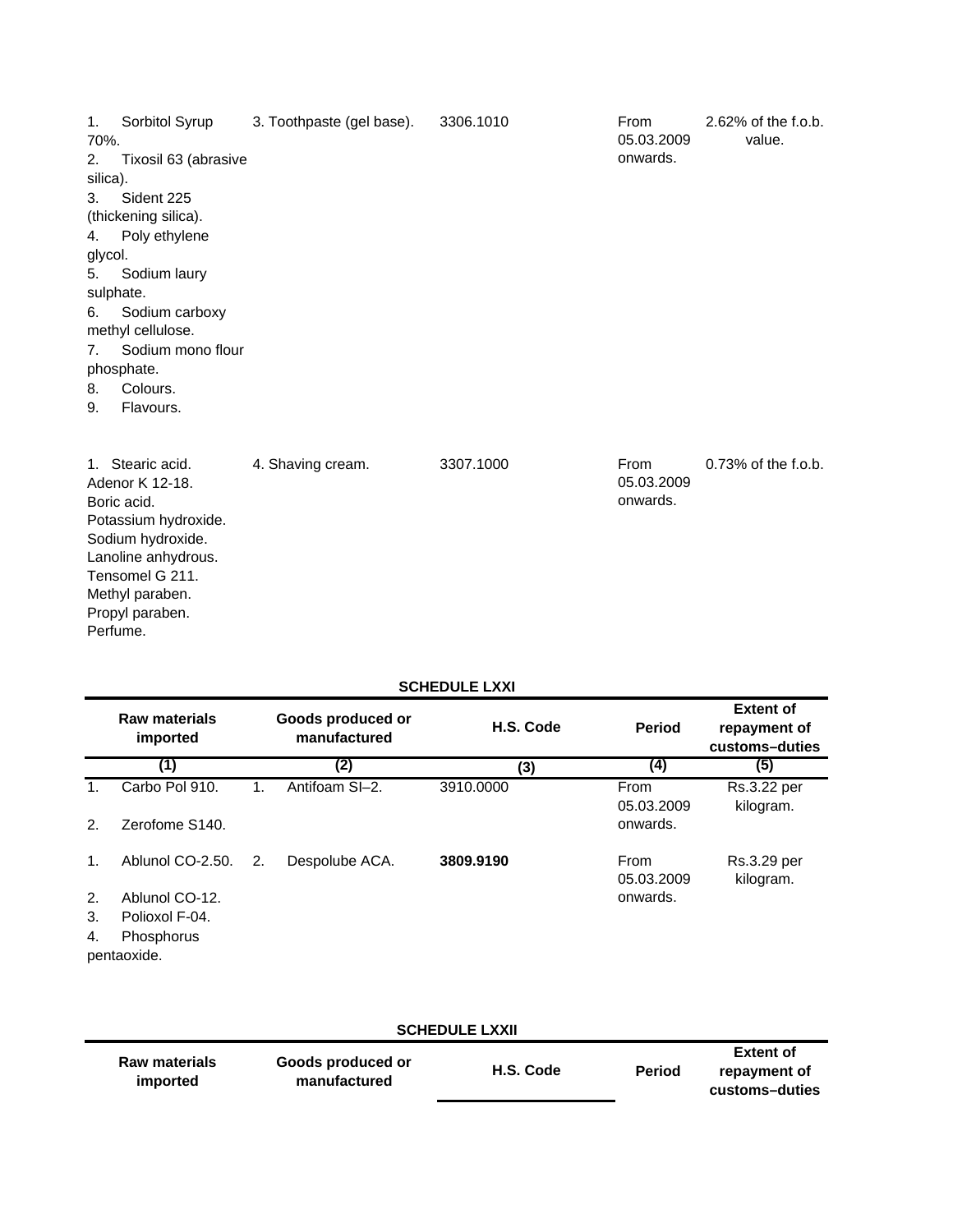|                                                 | (1)                                                            | (2)                                                       | (3) | (4)                            | (5)                       |
|-------------------------------------------------|----------------------------------------------------------------|-----------------------------------------------------------|-----|--------------------------------|---------------------------|
| 1.<br>3/5 R83.<br>2.<br>5GH.                    | Acentanil yellow                                               | Nitrocellulose DLX 1. Printing ink - NBC-113. 3215.1990   |     | From<br>05.03.2009<br>onwards. | Rs.17.30 per<br>kilogram. |
| 3.                                              | Ethyl acetate SL30.                                            |                                                           |     |                                |                           |
| 1.<br>2.<br>3/5 R83.<br>3.                      | Lional yellow.<br>Nitrocellulose DLX<br>Ethyl acetate SL30.    | 2. Printing ink - NBC-114. 3215.1990                      |     | From<br>05.03.2009<br>onwards. | Rs.14.26 per<br>kilogram. |
| 1.<br>3/5 R83.<br>2.<br>F <sub>2</sub> G.<br>3. | Irgalite orange<br>Ethyl acetate SL30.                         | Nitrocellulose DLX 3. Printing ink - NBC-215. 3215.1990   |     | From<br>05.03.2009<br>onwards. | Rs.12.95 per<br>kilogram. |
| 1.<br>P41.<br>2.<br>3/5 R83.<br>3.              | Irgalite red CBNL<br>Nitrocellulose DLX<br>Ethyl acetate SL30. | 4. Printing ink - NBC-303. 3215.1990                      |     | From<br>05.03.2009<br>onwards. | Rs.9.03 per<br>kilogram.  |
| 1.<br>2.<br>3/5 R83.<br>3.                      | Nitrocellulose DLX<br>Ethyl acetate SL30.                      | Irgalite rubine 4BL. 5. Printing ink - NBC-306. 3215.1990 |     | From<br>05.03.2009<br>onwards. | Rs.9.40 per<br>kilogram.  |
| 1.<br>F5RK.<br>2.<br>3/5 R83.<br>3.             | Permanent red<br>Nitrocellulose DLX<br>Ethyl acetate SL30.     | 6. Printing ink - NBC-315. 3215.1990                      |     | From<br>05.03.2009<br>onwards. | Rs.17.47 per<br>kilogram. |
| 1.<br>2.<br>3/5 R83.<br>3.                      | Fanal violet.<br>Nitrocellulose DLX<br>Ethyl acetate SL30.     | 7. Printing ink - NBC-406. 3215.1990                      |     | From<br>05.03.2009<br>onwards. | Rs.18.97 per<br>kilogram. |
| 1.                                              |                                                                | Irgalite blue GLVO. 8. Printing ink - NBC-517. 3215.1990  |     | From<br>05.03.2009             | Rs.11.95 per<br>kilogram. |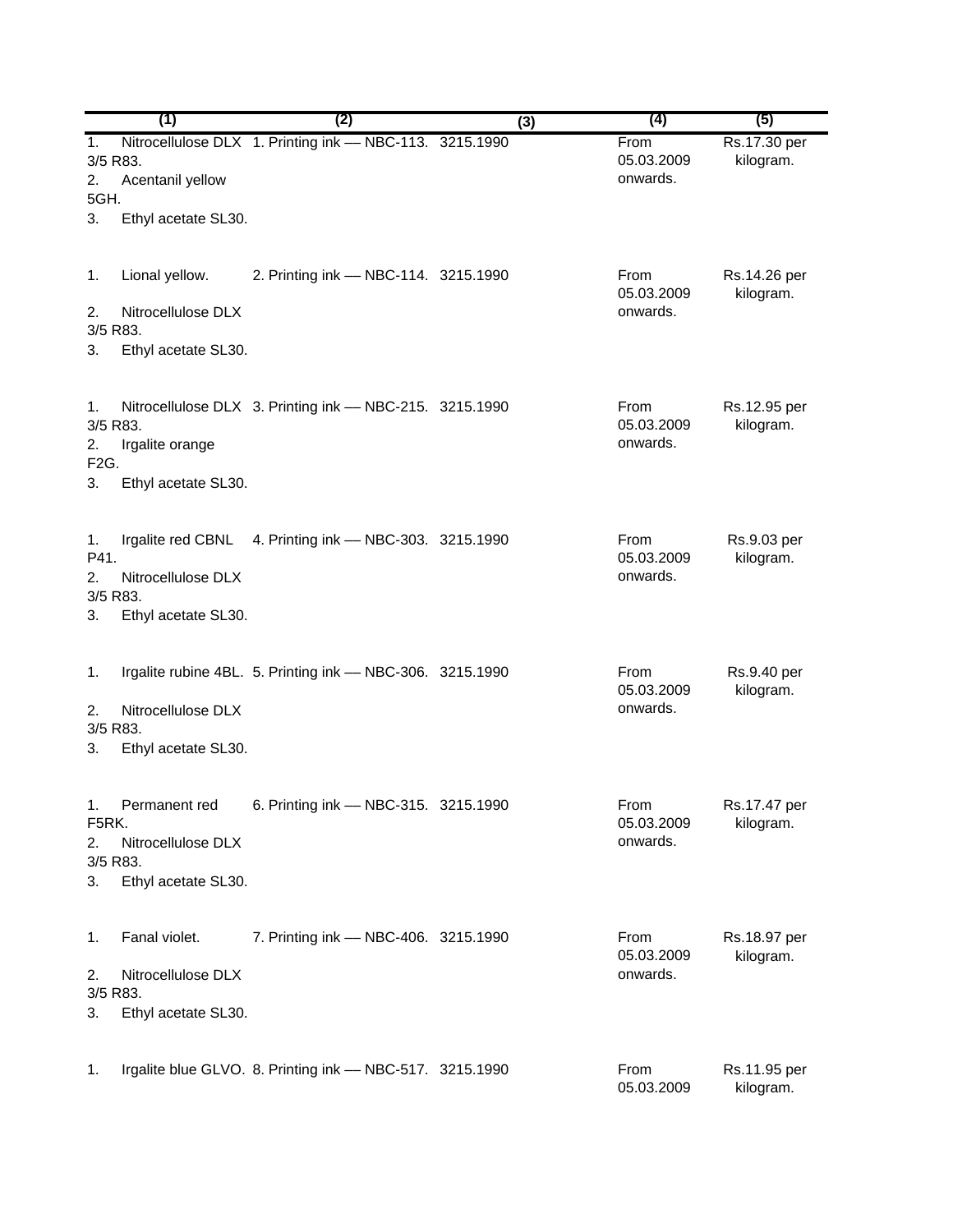| 2.<br>3/5 R83.                       | Nitrocellulose DLX           | onwards.                                                 |           |                                |                           |
|--------------------------------------|------------------------------|----------------------------------------------------------|-----------|--------------------------------|---------------------------|
| 3.                                   | Ethyl acetate SL30.          |                                                          |           |                                |                           |
| 1.<br>DB730.                         | Heliogen green               | 9. Printing ink - NBC-613. 3215.1990                     |           | From<br>05.03.2009             | Rs.10.33 per<br>kilogram. |
| 2.<br>3/5 R83.                       | Nitrocellulose DLX           |                                                          |           | onwards.                       |                           |
| 3.                                   | Ethyl acetate SL30.          |                                                          |           |                                |                           |
| 1.                                   | Special black.               | 10. Printing ink - NBC-<br>715.                          | 3215.1990 | From<br>05.03.2009<br>onwards. | Rs.5.68 per<br>kilogram.  |
| 2.<br>3/5 R83.                       | Nitrocellulose DLX           |                                                          |           |                                |                           |
| 3.                                   | Ethyl acetate SL30.          |                                                          |           |                                |                           |
| 1.                                   | Comet 300.                   | 11. Printing ink - NCV-<br>002L.                         | 3215.1990 | From<br>05.03.2009<br>onwards. | Rs.3.86 per<br>kilogram.  |
| 2.                                   | N-Propyl alcohol.            |                                                          |           |                                |                           |
| 3.                                   | N-Propyl acetate.            |                                                          |           |                                |                           |
| 4.                                   | Nitrocellulose DLX           |                                                          |           |                                |                           |
| 3/5 R83.<br>5.                       | Ethyl acetate SL30.          |                                                          |           |                                |                           |
| 1.                                   | Comet 300.                   | 12. Printing ink - NCV-<br>004L.                         | 3215.1990 | From<br>05.03.2009             | Rs.3.51 per<br>kilogram.  |
| Nitrocellulose DLX<br>2.<br>3/5 R83. |                              |                                                          |           | onwards.                       |                           |
| 3.                                   | Ethyl acetate SL30.          |                                                          |           |                                |                           |
| 1.                                   | Ceridust 3620.               | 13. Printing ink - CL-<br>00083.                         | 3215.1990 | From<br>05.03.2009<br>onwards. | Rs.7.21 per<br>kilogram.  |
| 2.<br>3/5 R92.                       | Nitrocellulose DHX           |                                                          |           |                                |                           |
| 3.                                   | Ethyl acetate SL30.          |                                                          |           |                                |                           |
|                                      | Tilcom IA10.                 | 14. Printing ink - SM-2095. 3215.1990                    |           | From<br>05.03.2009             | Rs.26.37 per<br>kilogram. |
| Hypersol P4981.                      |                              |                                                          |           | onwards.                       |                           |
| 1.                                   |                              | Synthetic resin CA. 15. Printing ink -- TV-<br>00302PLC. | 3215.1990 | From<br>05.03.2009             | Rs.6.59 per<br>kilogram.  |
| 2.                                   | Sulphonamide<br>plasticizer. |                                                          |           | onwards.                       |                           |
| 3.<br>3/5 R83.                       | Nitrocellulose DLX           |                                                          |           |                                |                           |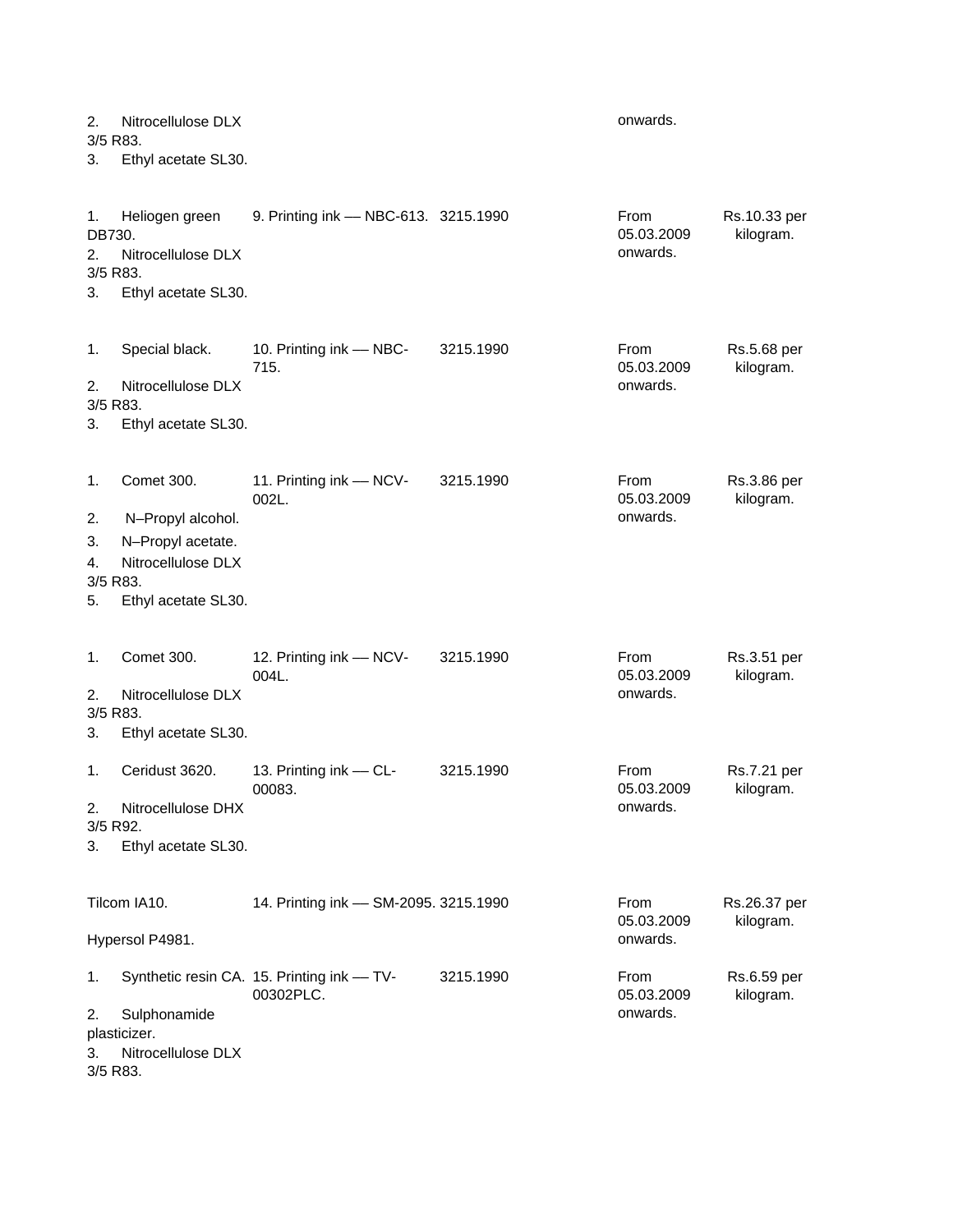| 1.             | Neorez U335.                                 | 16. Printing ink - TV-                               | 3215.1990 | From                   | Rs.6.99 per                     |
|----------------|----------------------------------------------|------------------------------------------------------|-----------|------------------------|---------------------------------|
|                |                                              | 00325-PK.                                            |           | 05.03.2009             | kilogram.                       |
| 2.<br>3.       | Sintopol SP.<br>Ethyl acetate SL30.          |                                                      |           | onwards.               |                                 |
|                |                                              |                                                      |           |                        |                                 |
|                |                                              |                                                      |           |                        |                                 |
| 1.             |                                              | Krumphaar K1614. 17. Printing ink - TV-<br>03040-HS. | 3215.1990 | From<br>05.03.2009     | Rs.3.98 per<br>kilogram.        |
| 2.             | Silicone glycol.                             |                                                      |           | onwards.               |                                 |
| 3.<br>3/5 R92. | Nitrocellulose DHX                           |                                                      |           |                        |                                 |
| 4.             | Nitrocellulose DLX                           |                                                      |           |                        |                                 |
| 3/5 R83.<br>5. |                                              |                                                      |           |                        |                                 |
|                | Ethyl acetate SL30.                          |                                                      |           |                        |                                 |
|                | 1. Synthetic resin CA.                       | 18. Printing ink - TV-<br>03045-CA.                  | 3215.1990 | From<br>05.03.2009     | Rs.5.35 per<br>kilogram.        |
|                | 2. N-Propyl alcohol.                         |                                                      |           | onwards.               |                                 |
| 3/5 R92.       | 3. Nitrocellulose DHX                        |                                                      |           |                        |                                 |
|                | 4. Ethyl acetate SL30.                       |                                                      |           |                        |                                 |
|                | 1. Rokromar 6200.                            | 19. Printing ink -<br>CL00120PP.                     | 3215.1990 | From<br>05.03.2009     | <b>Rs.7.00 per</b><br>kilogram. |
| 2.             | Unoflex E.                                   |                                                      |           | onwards.               |                                 |
| 3.<br>4.       | Tilcom IA10.<br>Hypersol P4981.              |                                                      |           |                        |                                 |
| 5.             | Ethyl acetate SL30.                          |                                                      |           |                        |                                 |
|                | 1. Nitrocellulose DLX 3/5 20. Printing ink - |                                                      | 3215.1990 | From                   | Rs.3.10 per                     |
| R83.           | 2. Ethyl acetate SL30.                       | NCLACQ-901.                                          |           | 05.03.2009<br>onwards. | kilogram.                       |
|                |                                              |                                                      |           |                        |                                 |
|                | 1. Nitrocellulose DLX 3/5 21. Printing ink - |                                                      | 3215.1990 | From                   | Rs.3.28 per                     |
| R83.           | 2. Ethyl acetate SL30.                       | NCLAQC-861.                                          |           | 05.03.2009<br>onwards. | kilogram.                       |
|                |                                              |                                                      |           |                        |                                 |
|                | 1. Nitrocellulose DHX                        | 22. Printing ink -                                   | 3215.1990 | From                   | Rs.4.89 per                     |
| 3/5 R92.       |                                              | VR-1208-J.                                           |           | 05.03.2009<br>onwards. | kilogram.                       |
|                | 2. Ethyl acetate SL30.                       |                                                      |           |                        |                                 |
|                | Krumphaar K1614.                             | 23. Printing ink -                                   | 3215.1990 | From                   | Rs.8.21 per                     |
|                |                                              | VR-1952-K.                                           |           | 05.03.2009<br>onwards. | kilogram.                       |

4. Ethyl acetate SL30.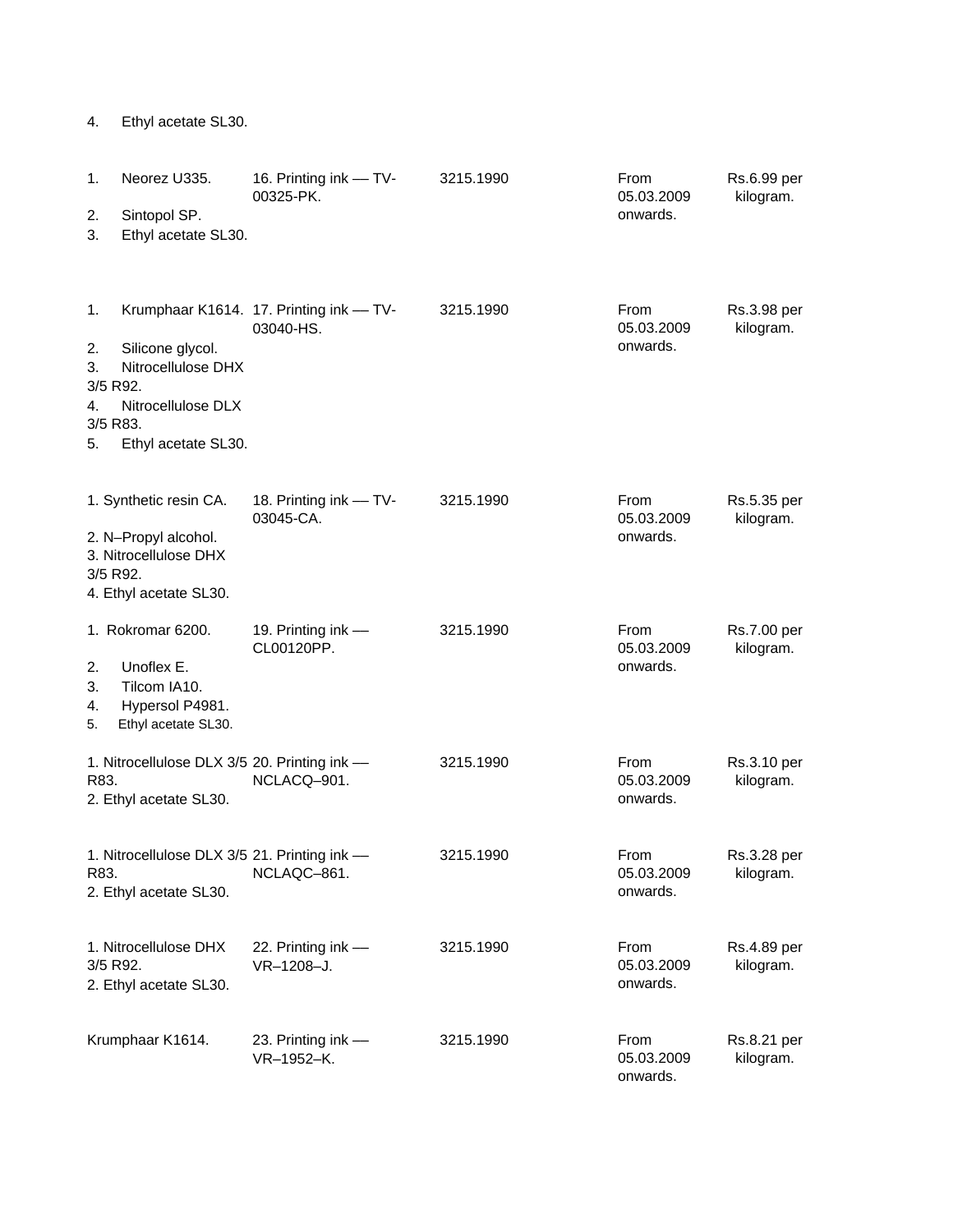| <b>Raw materials</b><br>imported                                                                                                         | Goods produced or<br>manufactured                   | H.S. Code                                                     | <b>Period</b>                  | <b>Extent of</b><br>repayment of<br>customs-duties |
|------------------------------------------------------------------------------------------------------------------------------------------|-----------------------------------------------------|---------------------------------------------------------------|--------------------------------|----------------------------------------------------|
| (1)                                                                                                                                      | (2)                                                 | (3)                                                           | (4)                            | (5)                                                |
| 1. Stearyl acetate.                                                                                                                      | 1. Synthetic essential oil.                         | 3301.2990                                                     | From<br>05.03.2009             | $0.64\%$ of the f.o.b.<br>value.                   |
| 2. Aldehyde C-16.<br>3. Benzyl alcohol.<br>4. Bergamot oil.<br>5. phenyl ethyl alcohol.<br>6. Para creayl phenyl<br>acetate.<br>7. Gamma |                                                     |                                                               | onwards.                       |                                                    |
| undecalactone.<br>8. Vetiveryle acetate.                                                                                                 |                                                     |                                                               |                                |                                                    |
| 1. Benzyl acetate.<br>2. Bergamot oil.<br>3. Labdamum resinoid.                                                                          | 2. Essential oil for soap<br>compound.              | 3301.2990                                                     | From<br>05.03.2009<br>onwards. | 1.97% of the f.o.b.<br>value.                      |
| 1. Stearic acid.<br>2. Vanillin.<br>3. Musk amoratte.<br>4. Labdamum resinoid.                                                           | 3. Mixture of odoriferous<br>substances, all sorts. | 3302.1090<br>3302.9010<br>3302.9090                           | From<br>05.03.2009<br>onwards. | 1.13% of the f.o.b.<br>value.                      |
| 1. Vanillin.<br>2. Ethyl vanillin.<br>3. Ethyl maltol.<br>4. Propylene glycol.                                                           | 4. Flavouring essences of<br>all sorts.             | 3302.1010<br>3302.1020<br>3302.1090<br>3302.9010<br>3302.9090 | From<br>05.03.2009<br>onwards. | 2.02% of the f.o.b.<br>value.                      |
| 1. Vetiveryl acetate.<br>2. Diethyl phthalate.                                                                                           | 5. Khuss.                                           | 3302.9090                                                     | From<br>05.03.2009<br>onwards. | $1.11\%$ of the f.o.b.<br>value.                   |
| 1. Labdamum ABS.<br>2. Hydroxy citronellol.<br>3. Rhodinol.<br>4. Guaic wood oil.<br>5. Diethyl phthalate.                               | 6. Musk F.F.                                        | 3302.9090                                                     | From<br>05.03.2009<br>onwards. | 2.21% of the f.o.b.<br>value.                      |

### **SCHEDULE LXXIII**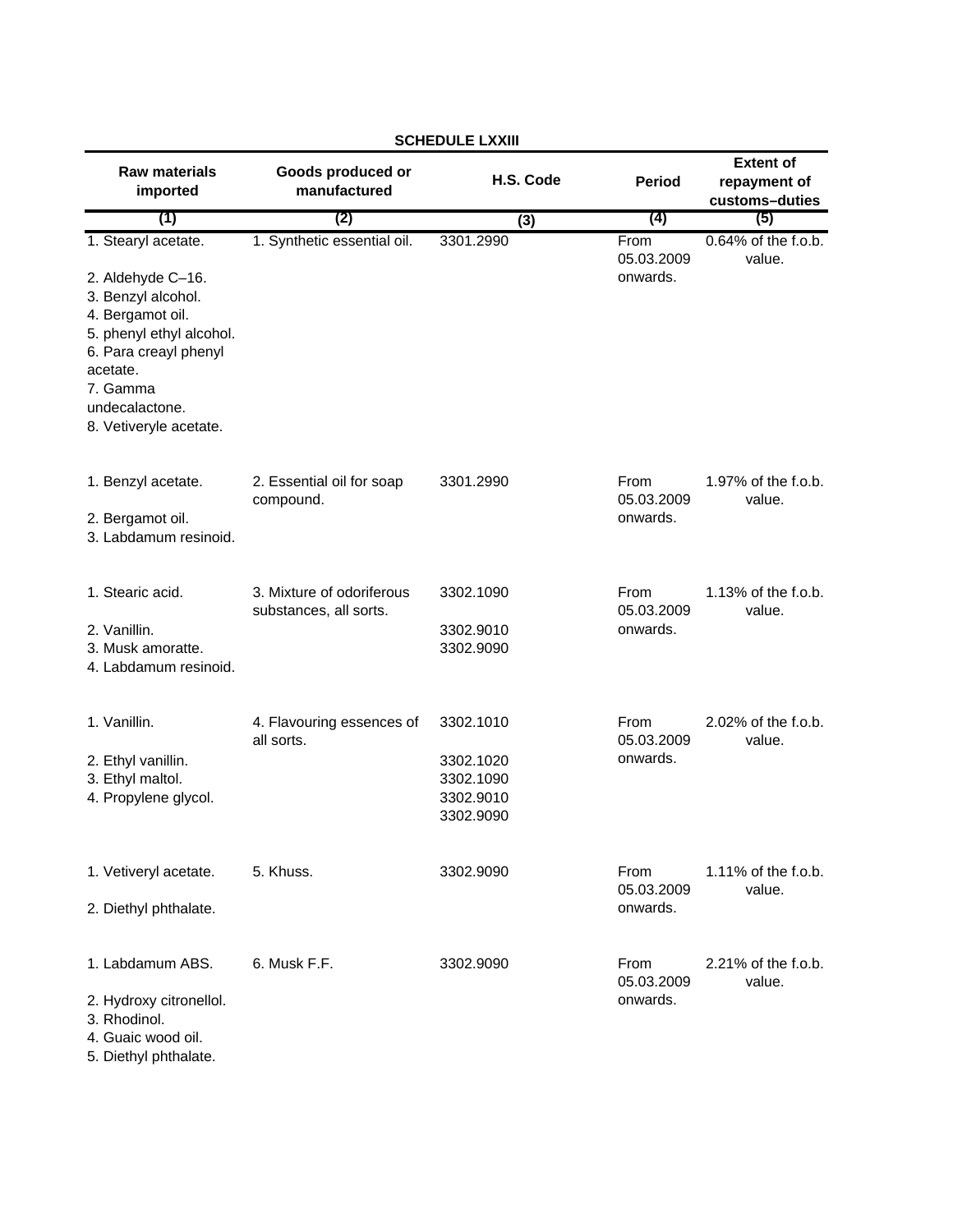| <b>SCHEDULE LXXIV</b>                                                                                                                                                                                           |                                                                          |                                     |                                       |                                                    |  |  |
|-----------------------------------------------------------------------------------------------------------------------------------------------------------------------------------------------------------------|--------------------------------------------------------------------------|-------------------------------------|---------------------------------------|----------------------------------------------------|--|--|
| <b>Raw materials</b><br>imported                                                                                                                                                                                | Goods produced or<br>manufactured                                        | H.S. Code                           | <b>Period</b>                         | <b>Extent of</b><br>repayment of<br>customs-duties |  |  |
| (1)                                                                                                                                                                                                             | (2)                                                                      | (3)                                 | (4)                                   | (5)                                                |  |  |
| 1. Low density<br>polyethylene.<br>2. M.I. catalyst.<br>3. Talcum powder.                                                                                                                                       | 1. Polyethylene foam and<br>full range of polyethylene<br>foam products. | 3921.9010<br>3921.9090<br>9404.2100 | From<br>05.03.2009<br>onwards.        | 0.62% of the f.o.b.<br>value.                      |  |  |
| 1. Polyol.<br>2. Isocynate.<br>3. Silicone.<br>4. Catalyst.<br>5. Methylene chloride.<br>6. Kraft paper.<br>7. Foam hardener.                                                                                   | 2. Foam and full range of<br>foam products.                              | 3921.9010<br>3921.9090<br>9404.2100 | <b>From</b><br>05.03.2009<br>onwards. | $1.43\%$ of the f.o.b.<br>value.                   |  |  |
| 1. Steel structure<br>2. Foam (inner)<br>3. Felt (namda)<br>4. Foam sheet (outer)<br>5. Quilted fabric cover<br>(quilted with foam).<br>6. Clips stainless steel<br>7. Matress tape<br>8. Polythene for packing | 3. Bonel spring mattress                                                 | 9404.2900                           | <b>From</b><br>05.03.2009<br>onwards. | 1.03% of the f.o.b.<br>value                       |  |  |

| <b>SCHEDULE LXXV</b> |  |
|----------------------|--|
|                      |  |

|          | Raw materials<br>imported                          | Goods produced or<br>manufactured             | H.S. Code | <b>Period</b>      | <b>Extent of</b><br>repayment of<br>customs-duties |
|----------|----------------------------------------------------|-----------------------------------------------|-----------|--------------------|----------------------------------------------------|
|          | (1)                                                | (2)                                           | (3)       | (4)                | (5)                                                |
| 1.       | Vinyl chloride<br>monomer.                         | 1. PVC resin packed in<br>printed paper bags. | 3904.1090 | From<br>05.03.2009 | $0.48\%$ of the f.o.b.<br>value.                   |
| 2.       | T-Hexyl                                            |                                               | 3904.2100 | onwards.           |                                                    |
|          | peroxypivalate (C-35E).                            |                                               |           |                    |                                                    |
| 3.       | Tert-butyl peroxy<br>neodecanoate (C-26E).         |                                               | 3904.2200 |                    |                                                    |
| 4.       | Cumyl proxy<br>neodecanoate (C-29E).               |                                               |           |                    |                                                    |
| 5.<br>6. | AG-1 PVA-L8.<br>Polyvinyl alcohol<br>(KH-17 AG-2). |                                               |           |                    |                                                    |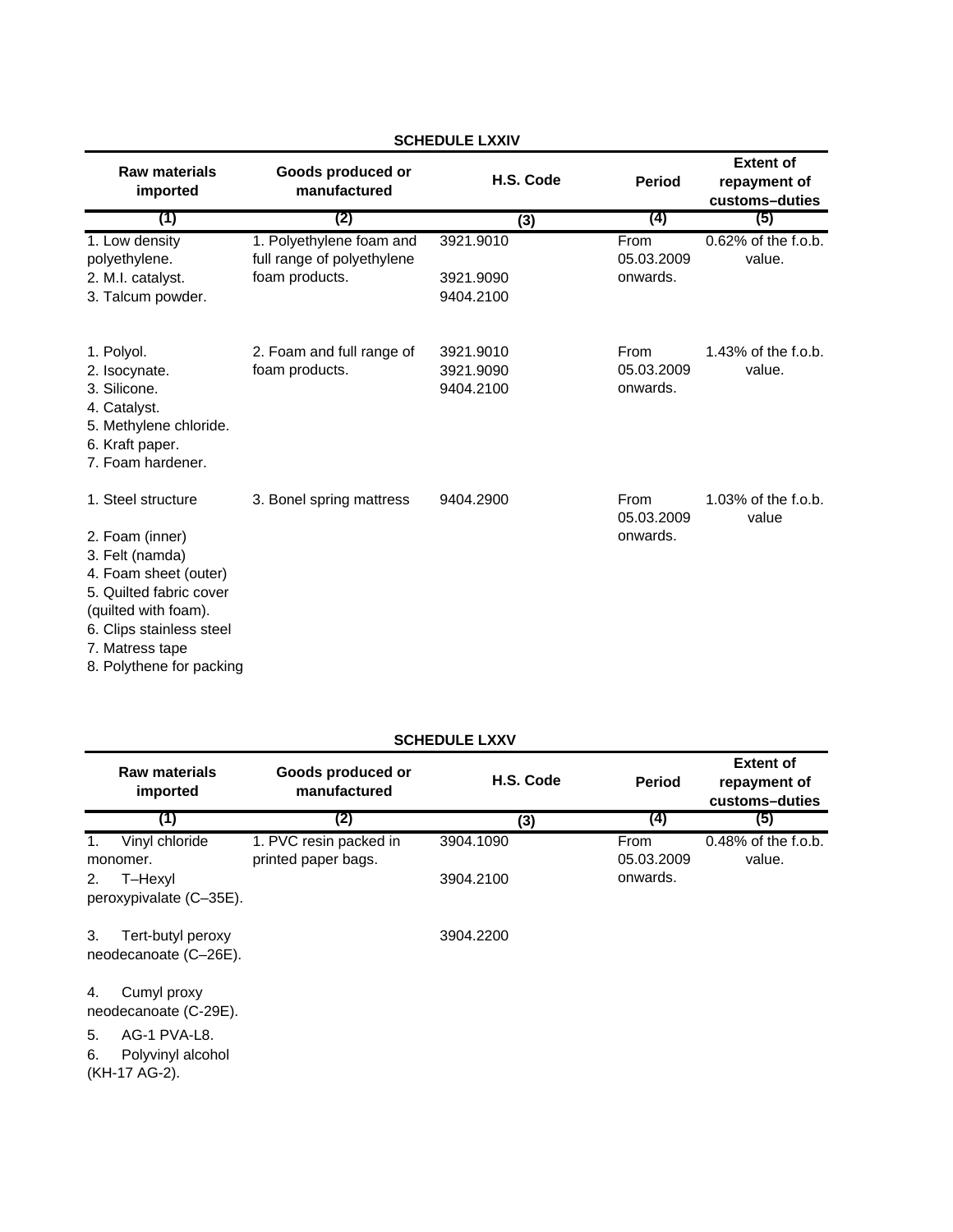| 7.<br>Polyvinyl alcohol<br>AH 22 (AG-3).<br>Metolose 60SH-50<br>8.<br>AG5.<br>9.<br>Evicas 90 H anti<br>fouling agent.<br>10. CH1 DIC-TBC.<br>11. CH2 pennstop.<br>12. CH3 bisphenol-A.<br>13. CH6 pearl caustic<br>soda.<br>14. CH20 mercapto<br>ethanol.<br>15. Nalco eliminox.<br>16. Nalco 8506.<br>17. Nalco 19 pulv.<br>18. Nalco 72210.<br>19. Nalco 1820.<br>20. Nalco 7356 plus.<br>21. Nalco 8301.<br>22. Paper bags.<br>23. Adhesive crape<br>paper tape rolls.        |                                       |           |           |                                |                                  |
|-----------------------------------------------------------------------------------------------------------------------------------------------------------------------------------------------------------------------------------------------------------------------------------------------------------------------------------------------------------------------------------------------------------------------------------------------------------------------------------|---------------------------------------|-----------|-----------|--------------------------------|----------------------------------|
| 1.<br>Vinyl chloride<br>2.<br>T-Hexyl<br>peroxypivalate (C-35E).<br>Tert-butyl peroxy<br>3.<br>neodecanoate (C-26E).                                                                                                                                                                                                                                                                                                                                                              | 2. PVC resin packed in P.P. 3904.1090 | 3904.2100 | 3904.2200 | From<br>05.03.2009<br>onwards. | $0.15\%$ of the f.o.b.<br>value. |
| Cumyl proxy<br>4.<br>neodecanoate (C-29E).<br>AG-1 PVA-L8.<br>5.<br>6.<br>Polyvinyl alcohol<br>(KH-17 AG-2).<br>7.<br>Polyvinyl alcohol<br>AH 22 (AG-3).<br>8.<br>Metolose 60SH-50<br>AG5.<br>9.<br>Evicas 90 H anti<br>fouling agent.<br>10. CH1 DIC-TBC.<br>11. CH2 pennstop.<br>12. CH3 bisphenol-A.<br>13. CH6 pearl caustic<br>soda.<br>14. CH20 mercapto<br>ethanol.<br>15. Nalco eliminox.<br>16. Nalco 8506.<br>17. Nalco 19 pulv.<br>18. Nalco 72210.<br>19. Nalco 1820. |                                       |           |           |                                |                                  |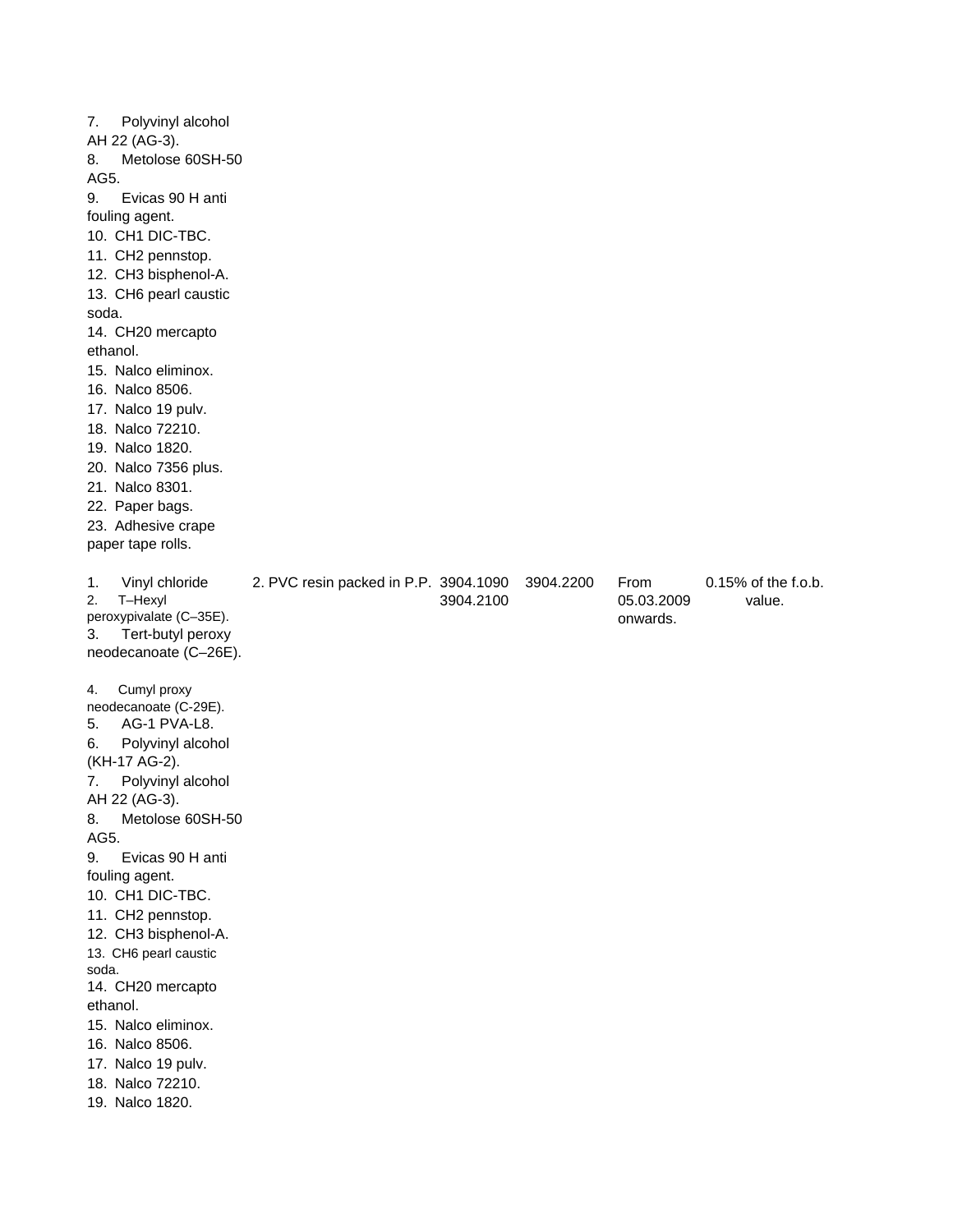20. Nalco 7356 plus.

21. Nalco 8301.

#### **SCHEDULE LXXVI**

| <b>Raw materials</b><br>imported                                                                                                  | Goods produced or<br>manufactured                     |                                                                            | H.S. Code                                                                  | <b>Period</b>                  | <b>Extent of</b><br>repayment of<br>customs-duties |
|-----------------------------------------------------------------------------------------------------------------------------------|-------------------------------------------------------|----------------------------------------------------------------------------|----------------------------------------------------------------------------|--------------------------------|----------------------------------------------------|
| (1)                                                                                                                               | (2)                                                   |                                                                            | (3)                                                                        | (4)                            | (5)                                                |
| 1. Raw Rubber.<br>2. Calcium Carbonate<br>3. Zinc Oxide<br>4. M.B.T.S.<br>5. Sulphur Powder<br>6. Stearic Acid<br>7. Carbon Black | <b>Rubber Radiator Hoses</b><br>and Rubber Hose Pipes | 4009.1110<br>4009.1120<br>4009.1130<br>4009.2110<br>4009.2120<br>4009.2130 | 4009.3110<br>4009.3120<br>4009.3130<br>4009.4110<br>4009.4120<br>4009.4130 | From<br>05.03.2009<br>onwards. | $0.10\%$ of the f.o.b.<br>value.                   |

## **SCHEDULE LXXVII**

| <b>Raw materials</b><br>imported                                                                                                 | Goods produced or<br>manufactured               | H.S. Code | <b>Period</b>                         | <b>Extent of</b><br>repayment of<br>customs-duties |
|----------------------------------------------------------------------------------------------------------------------------------|-------------------------------------------------|-----------|---------------------------------------|----------------------------------------------------|
| (1)                                                                                                                              | (2)                                             | (3)       | (4)                                   | (5)                                                |
| 1. Raw rubber.<br>2. SBR 1502.<br>$3.$ SS $260.$<br>4. Stem coal.<br>5. Sulphur.<br>6. Petroleum jelly.<br>7. T.M.T.<br>8. MBTS. | Container for diesel engine<br>starter battery. | 4016.9990 | <b>From</b><br>05.03.2009<br>onwards. | 0.22% of the f.o.b.<br>value.                      |

9. Zinc oxide.

#### **SCHEDULE LXXVIII**

| Raw materials<br>imported                                                                           | Goods produced or<br>manufactured               | H.S. Code | <b>Period</b>                  | <b>Extent of</b><br>repayment of<br>customs-duties |
|-----------------------------------------------------------------------------------------------------|-------------------------------------------------|-----------|--------------------------------|----------------------------------------------------|
| (1)                                                                                                 | (2)                                             | (3)       | (4)                            | (5)                                                |
| 1. Bentonite clay.<br>2. Potassium<br>permanganate.<br>3. Calcium hypochlorite<br>hydrated mixture. | Water purifier sachet<br>(PuR), in powder form. | 3824.9092 | From<br>05.03.2009<br>onwards. | 3.43% of the f.o.b.<br>value.                      |
| 4. Ferric sulphate.<br>5. Sodium carbonate<br>granular.<br>6. Plastic laminated film<br>PuR 4g.     |                                                 |           |                                |                                                    |